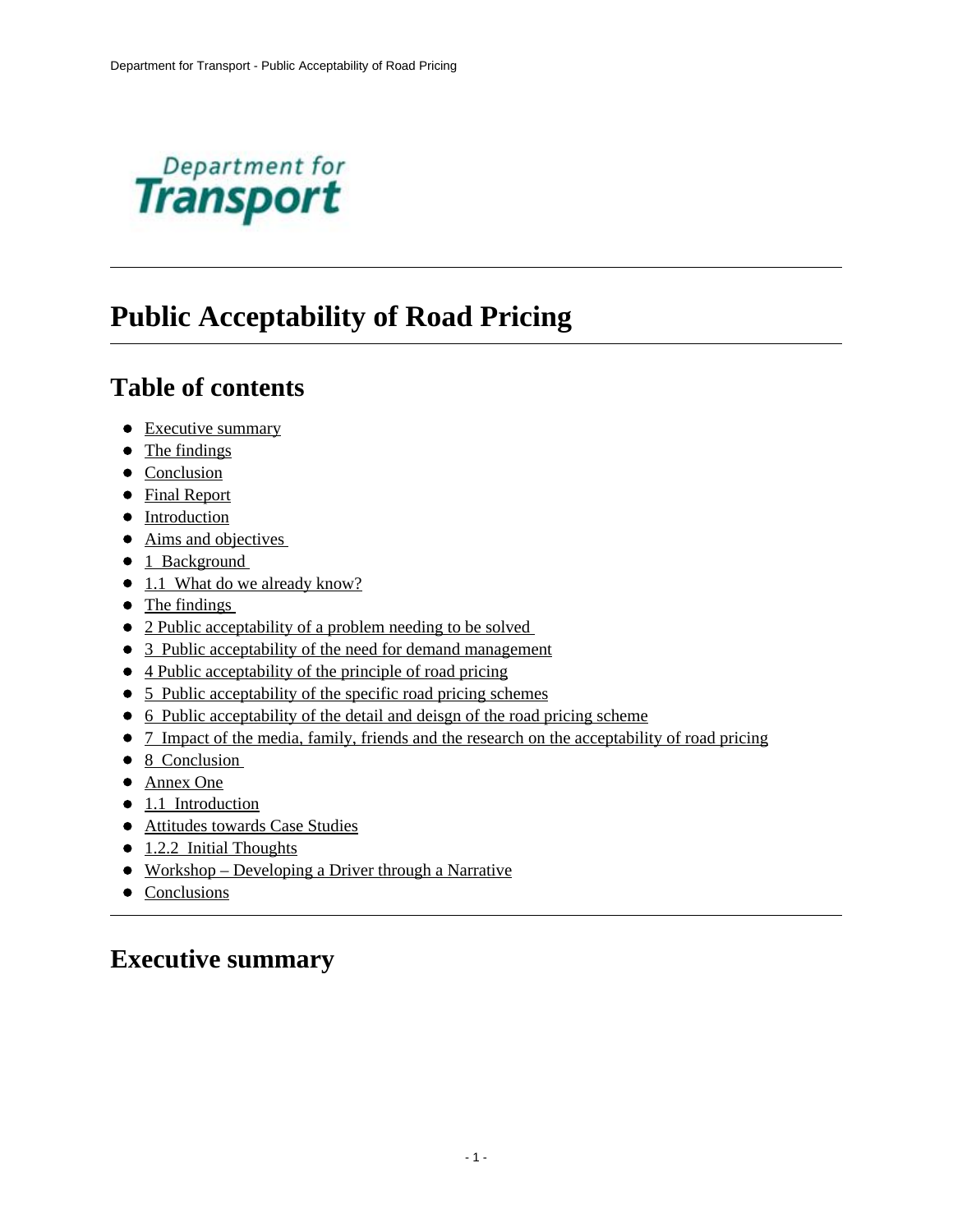## **Introduction**

In March 2006 the Department for Transport (DfT) commissioned BMRB Social Research and the Centre for Transport and Society (CTS), University of the West of England, Bristol, to undertake research to develop its understanding of the public acceptability of road pricing. The research builds upon previous research undertaken as part of the Road Pricing Feasibility Study.

The research involved group discussions with the public over six waves, followed by a seventh wave which comprised depth interviews with some of the participants who took part in the group discussions. The research was undertaken over the course of two phases. The fieldwork for phase one took place in the seven round 1 TIF pump-priming authority areas and Cardiff. Phase two fieldwork was conducted in five of these areas: Bristol; Durham; Shropshire; Tyne and Wear; and West Midlands.

This report presents the findings from the research.

### **Objectives of the research**

The objectives of the research were to:

- explore how, why and in what circumstances public acceptability increases or decreases, particularly in relation to information and greater exposure to the issues; and
- develop an understanding of the factors that influence public attitudes.

### **Background**

Previous research suggested ten key areas that were important to public acceptability of road pricing, namely that:

- $\bullet$  there needs to be a recognition that there is a (transport) problem (such as congestion) that requires a solution like road pricing and that road pricing is seen to work to reduce the problem;
- $\bullet$  it needs to be part of an overall traffic management plan within a consistent transport strategy;
- good travel alternatives need to be available in particular to facilitate choice;
- revenue application should be identified clearly and used relevantly and appropriately;
- $\bullet$  the scheme must be seen as simple;
- the scheme must be seen as fair;
- appropriate information on the scheme must be disseminated via education, publicity and marketing;
- $\bullet$  there must be public trust in the local authority or agency to deliver, manage and run the scheme;
- there must be trust in the scheme as technology in terms of being reliable and easy to understand; and
- concerns over privacy must be responded to, with a focus on scheme design, implementation and appropriate communications.

It is also important to remember that public acceptability for road pricing is not stable and varies intra-personally (within individuals), inter-personally (between individuals) and chronologically (over-time).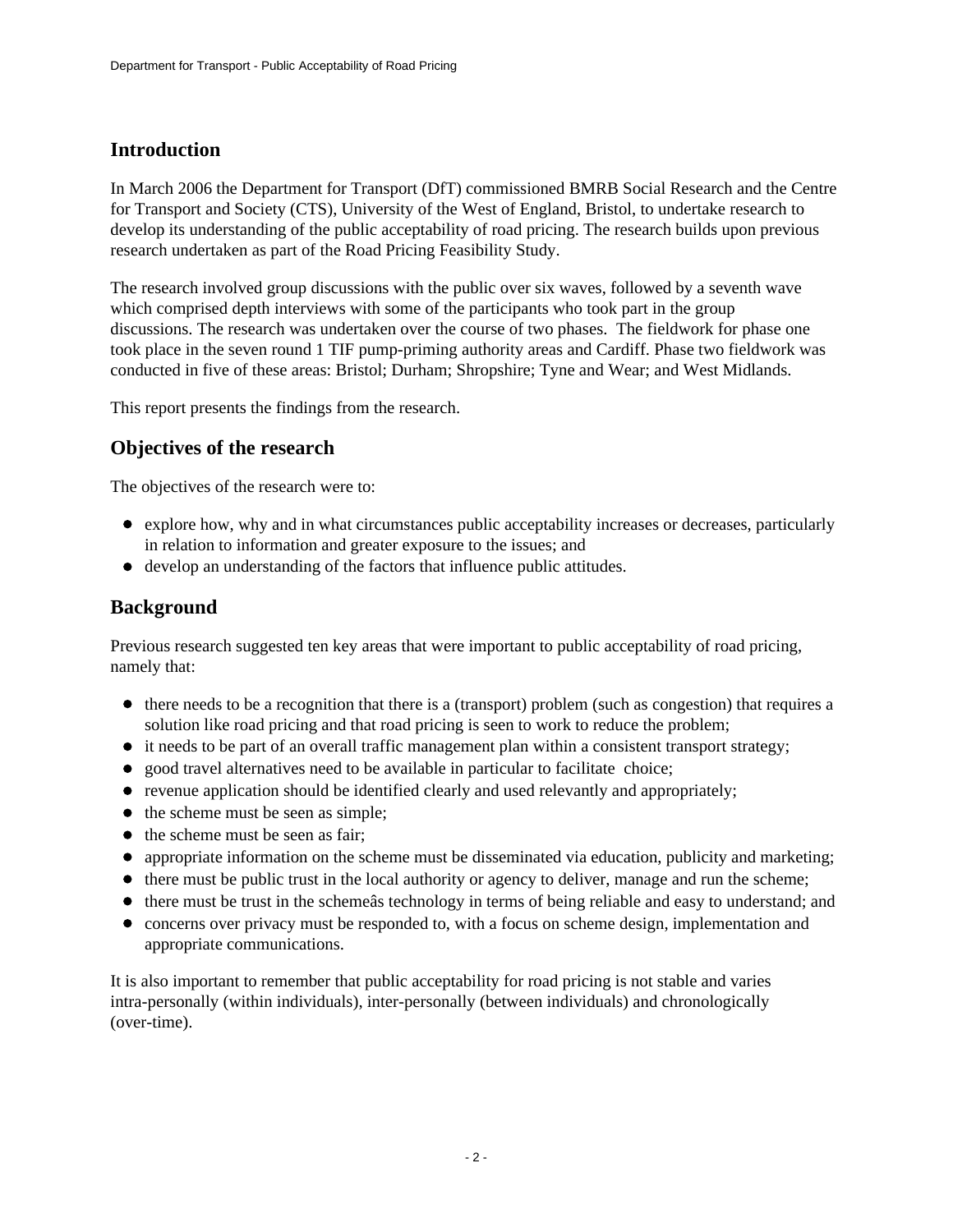This research builds on these findings and seeks to understand the complex interactions between attitudes. It involves in-depth analysis of those attitudes, which help illuminate public acceptability; how acceptance varies over time and how communications and media plays a part in this process.

# <span id="page-2-0"></span>**The findings**

#### **Public acceptability of a problem needing to be solved**

- The project investigated congestion as the problem that needed solving.
- Initially participants felt congestion was more of a problem for society than it was for them personally. Greater awareness of congestion by the participants over the time of the research seemed to have created a greater focus of congestion at a local and individual level and a shift away from wider and societal issues.
- At a societal level, participants felt businesses and the economy would suffer due to increased time employees and goods spend in traffic and less people accessing goods and services because of congestion. Pollution and wider negative environmental effects were also seen as a negative consequence of congestion.
- At a personal level, congestion impacted on participants in a practical and emotive level. At a practical level, congestion impacted upon the participantsâ time. This had consequences of people being late for appointments and work. Participants did change routes and time of travel to avoid congestion where they were able to do so and certainly attempted to travel where no congestion was found, if possible, but otherwise they would leave extra time for their journey. However, participants generally did not report changing mode of transport in order to avoid congestion.
- At an emotive level participants saw congestion as very stressful. It caused great frustration and could lead to anger and road rage. The stress was made worse by having additional pressures such as a long stressful day ahead at work or additional responsibilities such as having the children in the car. Stress was seen to negatively affect driving behaviour and safety. In addition, stress was also seen as affecting health especially contributing to headaches and fatigue.
- The practical and emotive impact of congestion was reported to be made much worse if congestion was unpredictable. There was a feeling that traffic had become increasingly more unpredictable over the past few years. It was noted that employers were becoming increasingly aware of the problems of arriving at work on time and that in society in general unexpected congestion was a reasonable excuse for being late.
- Participants felt it was possible to adapt to congestion and became somewhat desensitised to its effects. As well as changing routes where possible, they psychologically removed themselves from the congestion and indulged in personal space by listening to music and the radio for example.
- Participants had very different personal thresholds when adapting to congestion. This was largely based on experience â a journey or a queue of traffic should last a certain amount of time, for example. However, other variables were also important. These were both intrinsic, such as personality and attitude (some people were happier to sit and wait in traffic than others who got stressed easily), and extrinsic (necessity of being somewhere at a given time â being late for an important appointment etc.)
- Although there was some resignation from the participants over congestion (especially amongst the 45-64 year olds), there was a feeling that something needed to be done to solve congestion.
- Over time and involvement with this research participants reported becoming increasingly aware of congestion and as a result increasingly concerned about the need for it to be solved. Focus on the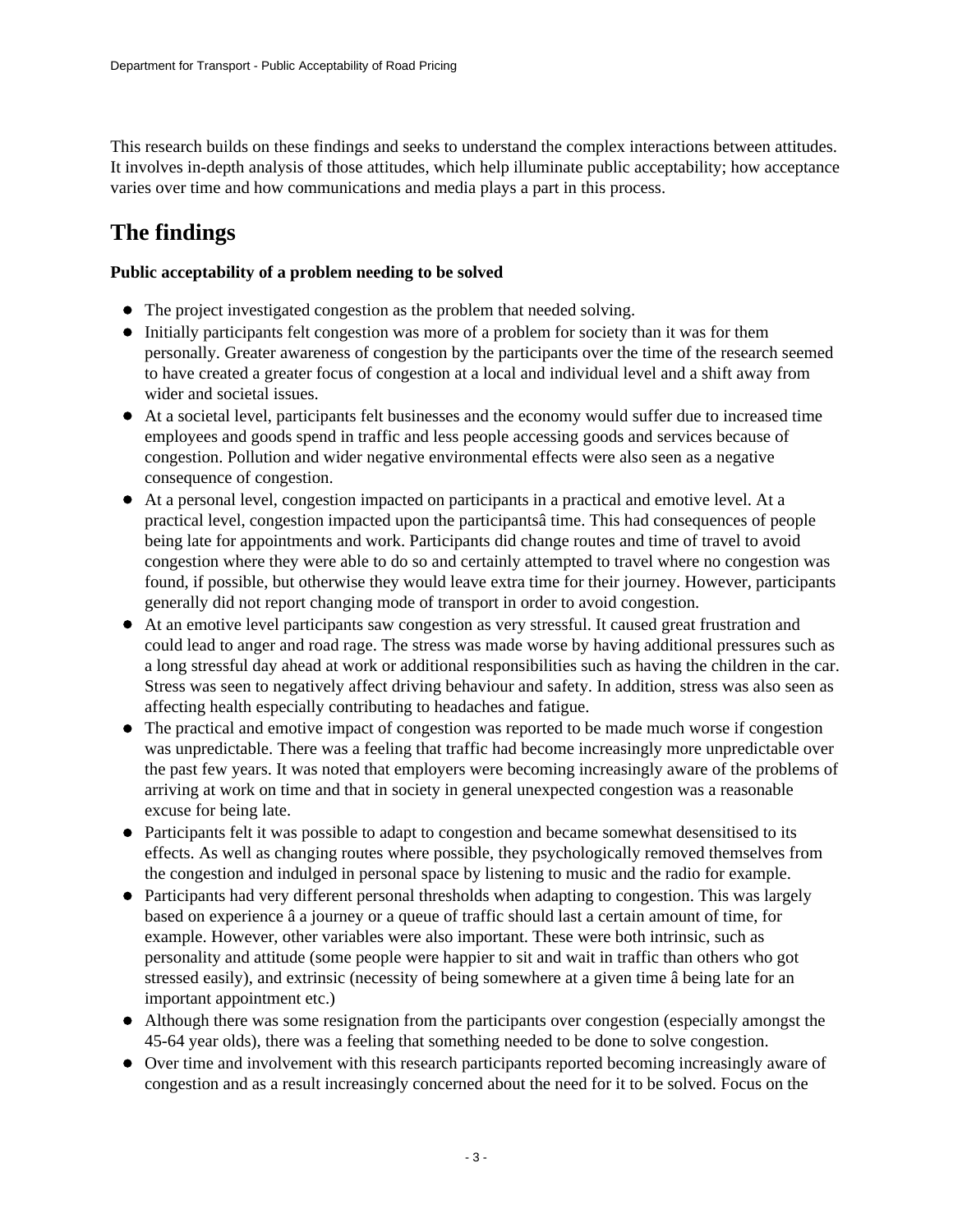effects of congestion at an individual and societal level throughout the research, including examination of national statistics on congestion levels, led to this increasing awareness.

- However, those who did not experience much congestion, especially those retired from work and those living in rural areas felt congestion was not an important issue that required a solution.
- Younger people felt they had never known anything different and did not view congestion as a major problem. However, they still conceded that something needed to be done to reduce congestion.
- There was a growing recognition amongst the participants that they themselves must take some responsibility for congestion, especially from younger participants.
- Information (and consequently their attitudes) on congestion came from their own experience, friends and family experience, radio traffic reports and local TV and newspaper reports. Weight was given to information that was perceived to be free from opinion, hence the importance of information from trusted friends and family, rather than local authority statistics.

#### **Public acceptability of the need for demand management**

- When discussing the principles of demand management, it was generally viewed as a concept that restricted choice of driving.
- However, there was a misconception between demand management and traffic management amongst the participants. Generally participants had based their feelings of the principles of demand management in light of their previous experience of local traffic management concepts such as issues they had had with traffic lights and roundabouts.
- Participants felt they drove almost exclusively out of necessity and baulked at the idea of anything that hindered this necessity. Overall, participants felt most of their journeys, particularly long journeys and those made most frequently - for example, journeys associated with work - were absolutely necessary to be taken by car, because of advantages in terms of time, cost and safety. Psychological aspects such as comfort and the need for freedom and privacy also emphasised the necessity of using a car. Younger participants mentioned they did make unnecessary journeys and talked of being lazy and using the car âwithout thinkingâ. Younger people seemed more open to changing their usual mode of transport than older people. A cost implication was also important. Participants, especially those from C2DE backgrounds, felt that they had paid large up-front costs for their car so it was perceived necessary to use their vehicle to âget their moneyâs worthâ.
- Generally it was short-journeys that were seen as unnecessary, for example driving less than a mile to pick up a few items in the shops. In addition, people often stated journeys they themselves did not do as being unnecessary, for example the school-run was cited as an unnecessary journey by those who did not drive their children to school.
- Overall, there was the feeling that people should have the freedom to drive on the roads they wanted to, when they wanted to. Emotive responses highlighted the importance of this concept and participants cited rights, freedom and civil liberties.
- When discussing measures that could manage demand, participants favoured soft measures aimed at encouraging individuals to consider changing travel mode, especially better public transport and encouraging flexi-working and car sharing. Hard measures aimed at discouraging individuals from using their car were seen negatively and this included all forms of road pricing.
- Participants did point out that they realised the efficacy of soft measures relied in part on hard measures being used, and hard measures coupled with soft measures raised the acceptability of hard measures.
- However, in conclusion people would prefer to have their journey and freedom restricted by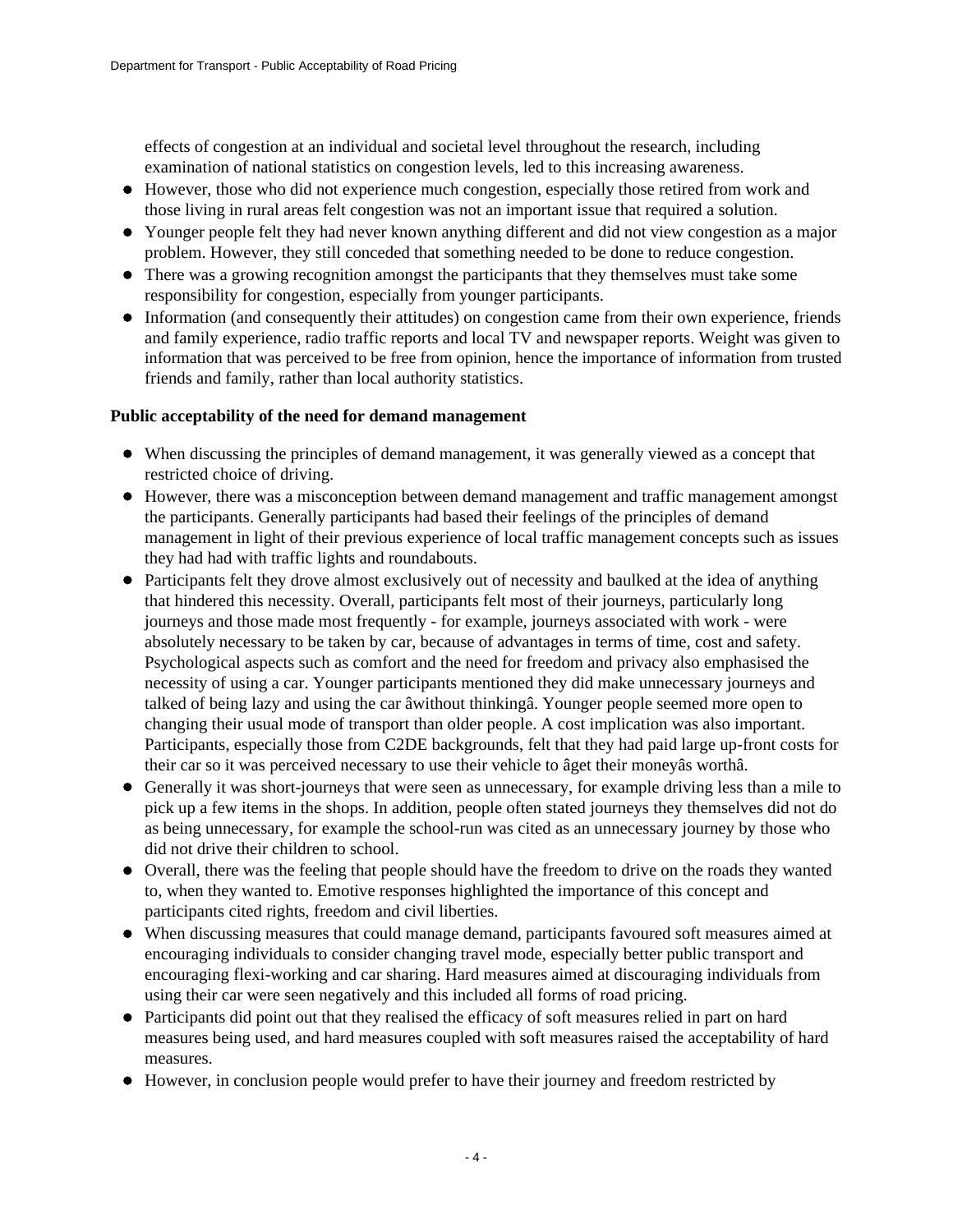congestion than by a demand management principle. There was a feeling of being all in it together where no one person had caused the limit on freedom and everyone suffered â demand management was seen as interference from government in which different people suffered a loss in freedom to different degrees.

#### **Public acceptability of the principle of road pricing**

- In the first phase of the research, road pricing was viewed primarily by the participants as an extra personal expense without clear benefits. Revenue generation was perceived to be the key function of such a scheme.
- Participants questioned whether road pricing would be effective in reducing congestion. Reasons for such scepticism included: people drive during peak congestion times because they have to, not because they want to; if charges were introduced people would find alternative routes and congestion would move to smaller roads; and cars are convenient. However there were participants that felt road pricing could reduce congestion. A key theme was that road pricing would only be acceptable if it really did reduce congestion.
- Participants found it difficult to spontaneously think of positive aspects of road pricing. However advantages were seen to be reduction in congestion, journey times and unnecessary journeys. Revenue could be spent on improving public transport which would encourage people to use alternatives to the car. Road pricing was viewed by some as relatively âfairâ because it reflected car usage. Reduction in pollution and an increase in healthy ways of travelling were also suggested as potential benefits.
- Throughout each stage of the research concerns about road pricing were expressed. These included: the cost to the individual; the lack of choice it presented; trust in those responsible for introducing road pricing; use of income generated through a scheme; fairness of road pricing for certain groups; and the potential impact of road pricing on businesses.
- During phase one of the research, there was a strong feeling that participants did not want road pricing to be introduced. However, as more specific information on road pricing was introduced and participants understood the specific detail of a scheme, attitudes of some participants became more positive. There was a growing understanding amongst some participants that âsomething had to be doneâ about the problem of congestion and that road pricing would be the most effective way of addressing the problem. This was particularly evident amongst females, who appeared to become more open to road pricing throughout the course of the research.
- However, overall the negative feelings were generally sustained and there remained a vociferous group of participants who were strongly against the idea of road pricing at the final stage and did not feel it was an appropriate solution. There was evidence of negative attitudes becoming more entrenched. This was particularly the case amongst younger males and those from C2DE backgrounds.
- It was evident that a number of factors influenced participantsâ acceptability, these included: the impact road pricing would have on congestion; the cost implications; the extent to which road pricing is part of an overall traffic plan with alternative modes and routes; improvements in public transport; equity and fairness; evidence of improvements; access to information; and open communication about the road pricing debate from the outset.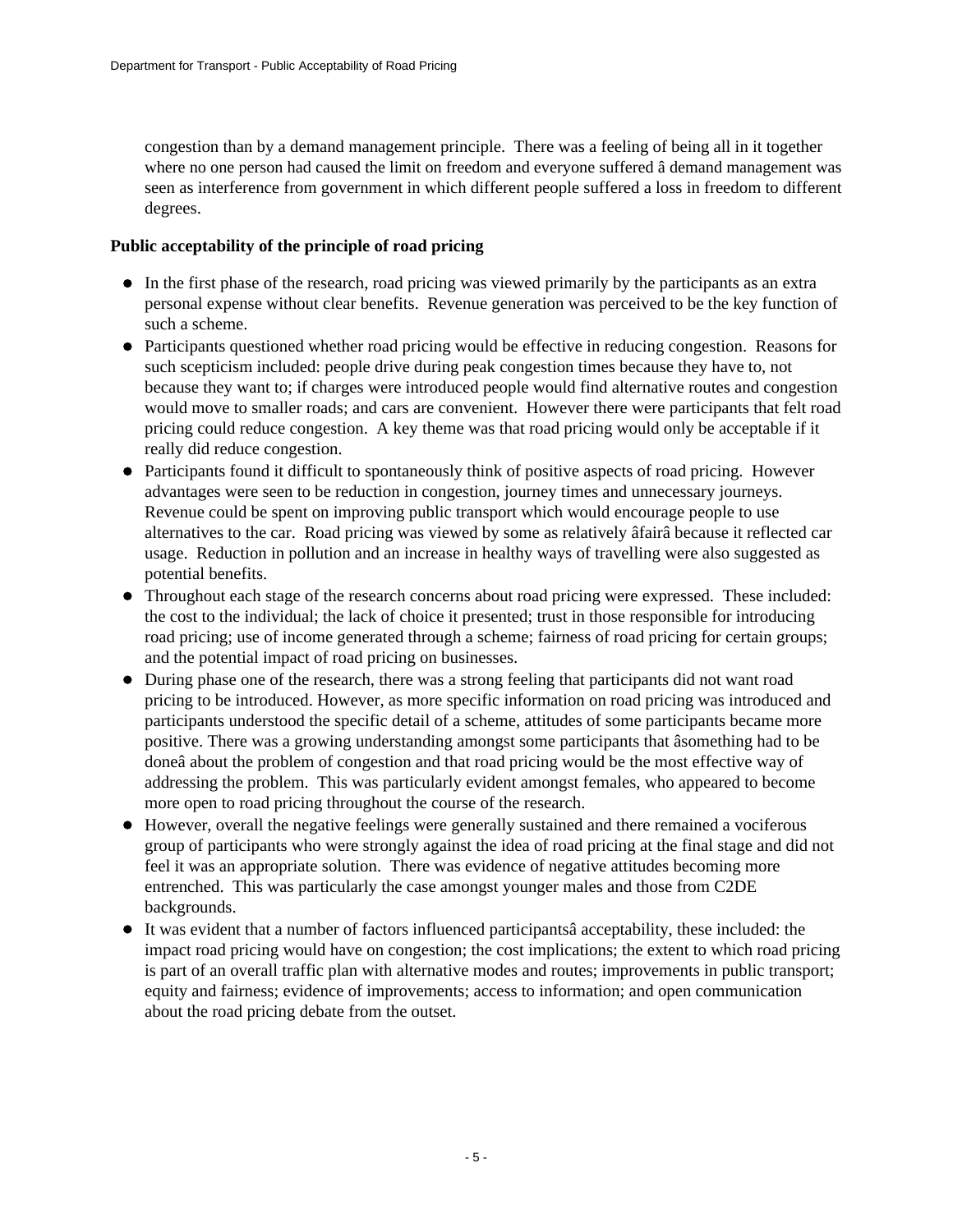#### **Public acceptability of a specific road pricing scheme**

- The cordon charge model was generally considered more familiar and easier to understand than the distance based model. Key concerns around both models included that charging zone boundaries may be unclear, that places that should be accessed freely such as hospitals and railway stations would be located inside the charging zone, and that charging zones would not cover areas of highest congestion levels.
- Particular concerns around the distance charge model included: implementation and administration costs of the model; the bureaucracy required to administer the model; a lack of visibility of charges incurred in real time; and concerns that having an âinnerâ and âouterâ charging zone would make the model more complicated to use.
- Doubts were expressed that either model would reduce congestion. There was a view that currently, people often only drive because they have to and that this would not alter with the introduction of road pricing. Further, the models were expected to displace congestion to other times of day or geographical locations rather than reduce congestion overall.
- However, as a result of road pricing it was expected that people would be more likely to use public transport or car share, and it was recognised that this would effectively reduce congestion.
- Cost, rather than the impact of reduced congestion, was the key consideration of the impact that road pricing would have on participants and others. There were concerns around the costs of both personal travel and of goods and services as businesses passed on higher transport costs to their customers. Reduced congestion was, however, expected to have a positive impact on participants. Walking in town centres was expected to be more pleasant as the environment would be cleaner and less noisy.
- Workers and parents of school children were considered to be affected by road pricing charges, as they were perceived to have little choice but to drive during charging times. Local businesses and low-income earners were also identified as groups likely to suffer as a result of increased costs of driving. Interestingly, participants who were retired themselves generally felt it was more important that other groups were exempt from charges, such as key workers and low income earners.
- There was a view that distance charging was more âfairâ, as it was based on the distance driven rather than a single flat fee for passing a particular point. However, those from urban areas tended to feel that distance based charging in particular would be unfair as they would have to pay more than people in rural areas for driving on local roads.
- Although distance charges were considered to be more affordable, there were concerns around âhidden costsâ that would be charged to the taxpayer to cover the costs of running the scheme. Privacy was a further concern associated with the distance charge model as it was assumed that drivers would need to have a tracking device fitted in their car.
- Details of the models that were perceived to make the scheme more acceptable included: the possibility that new roads would be built as part of the model; potential improvements to public transport; charging times that apply in peak travel times only, and exemptions for certain groups.
- It tended to be C2DE male groups that particularly felt their level of acceptance had declined over the period of the research. Younger individuals, especially males, mentioned that acceptability towards both models, particularly in terms of personal cost, had declined over the period of the research. However female participants tended to note that they had warmed to the idea of distance based charging over the course of the research, and felt it was a fairer system which had more chance of working than they had originally considered.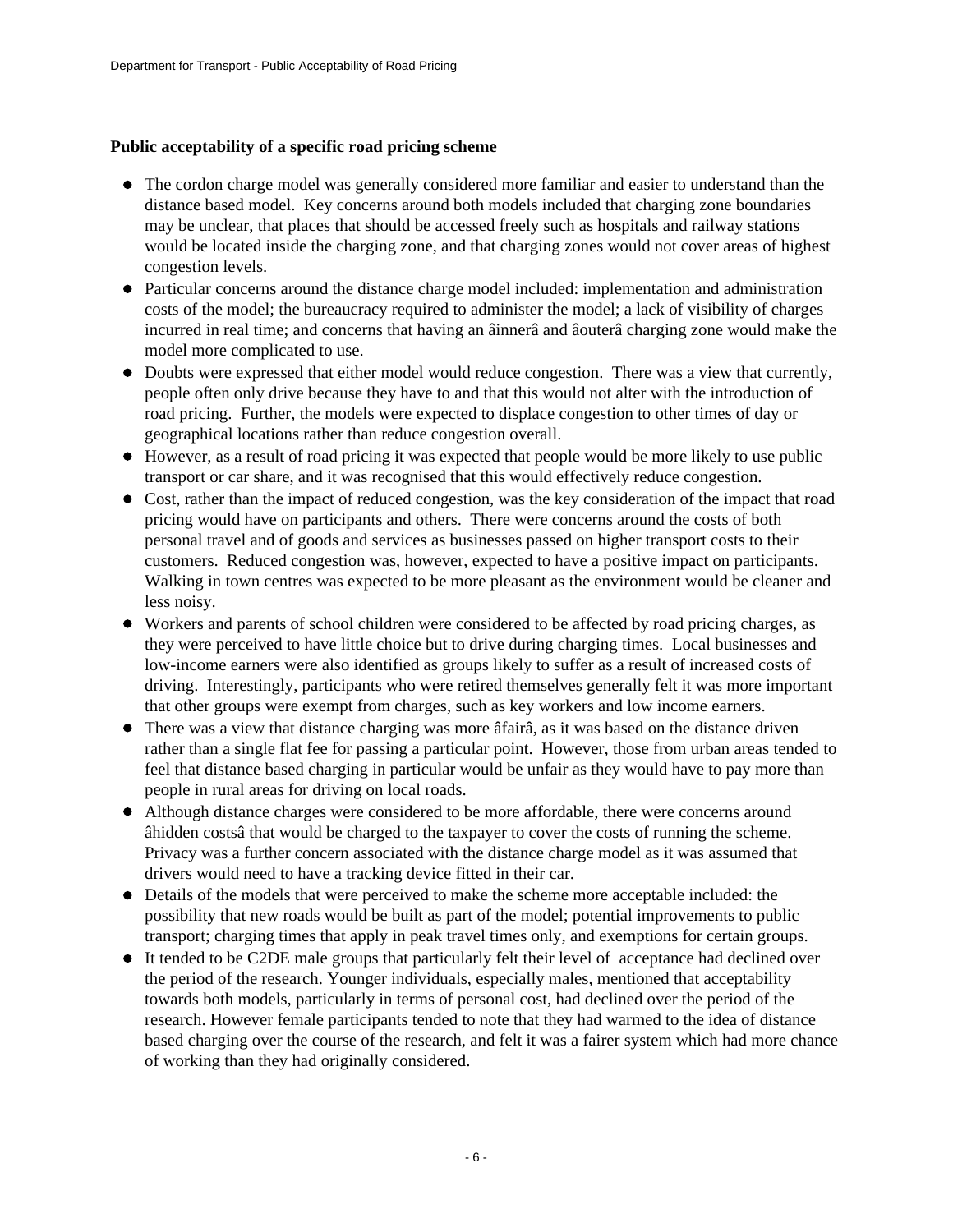#### **Public acceptability of the detail and design of a road pricing scheme**

- Automatic Number Plate Recognition (ANPR) technology was generally considered to be easier to understand than microwave tag technology, due to its perceived similarity to speed cameras. Participants had more confidence that ANPR technology would work, whereas microwave tags were perceived to be more complex and therefore less likely to function successfully. Due to its simplicity, ANPR was considered to be less costly to install and administer.
- $\bullet$  Microwave tag technology was considered to be synonymous with GPS technology, and privacy was a key concern. Other concerns included the cost of the technology and health risks of the microwaves used. Evasion, fraud, and the wider use of technology to detect other offences such as speeding were raised as concerns for both microwave tag and ANPR technologies..
- Participants believed that tags would be used to track vehicles even though this information was not presented to them as part of the research. The road pricing petition and various media sources were referred to as having prompted these beliefs.
- Views on the extent to which road pricing data would be used for purposes other than to enforce road pricing charges varied. However, there was a general concern that even if data was not used to monitor drivers, the data would exist that would allow data holders to observe drivers if they chose to at a point in the future.
- Payment methods were generally considered to be easy to understand as they were similar to methods used for mobile phone use. Ease of understanding payment methods did not vary according to the age of the participants. Although remote processing was perceived to demand less sophisticated and therefore cheaper on-board technology, it was generally felt that drivers would want to be able to see the charges they incurred in real time on the onboard tag.
- Suggestions for an appropriate organisation to collect road pricing information included local government, a private company, and an independent, not-for-profit organisation.
- Overall, the most detailed bill options presented to participants were preferred, as they provided sufficient detail to allow a driver to check and, if necessary, challenge a bill. There was a general concern that it would be difficult for a driver to prove a case of inaccurate billing. Further, there was a lack of trust in the technology used to process potential billing information.
- Although information on implementation methods was thought to have improved participantsâ understanding of how a road pricing scheme might be administered, this was generally felt to have had little impact on acceptability. There remained overarching concerns over issues such as privacy, and the objection to the principle of charging for road use.

#### **Impact of the media, family, friends and the research on the acceptability of road pricing**

- Awareness of road pricing and congestion in the media increased during the time the participants were involved in the research. It was noted that this could be because of increased media coverage or an increased awareness amongst participants.
- Increased awareness of media coverage about road pricing was linked to feelings of increased inevitability that road pricing will be introduced.
- Participants cited a variety of important media clips over the 12 months of the research including the national petition, the Eddington Report and the BBC Case Study Road Pricing Trial.
- During waves four and five, the national petition against road pricing entered the media. Participants had seen discussions on various media. There were mixed views. It was reported to have strengthened negative feeling towards road pricing for those already negative, perhaps through a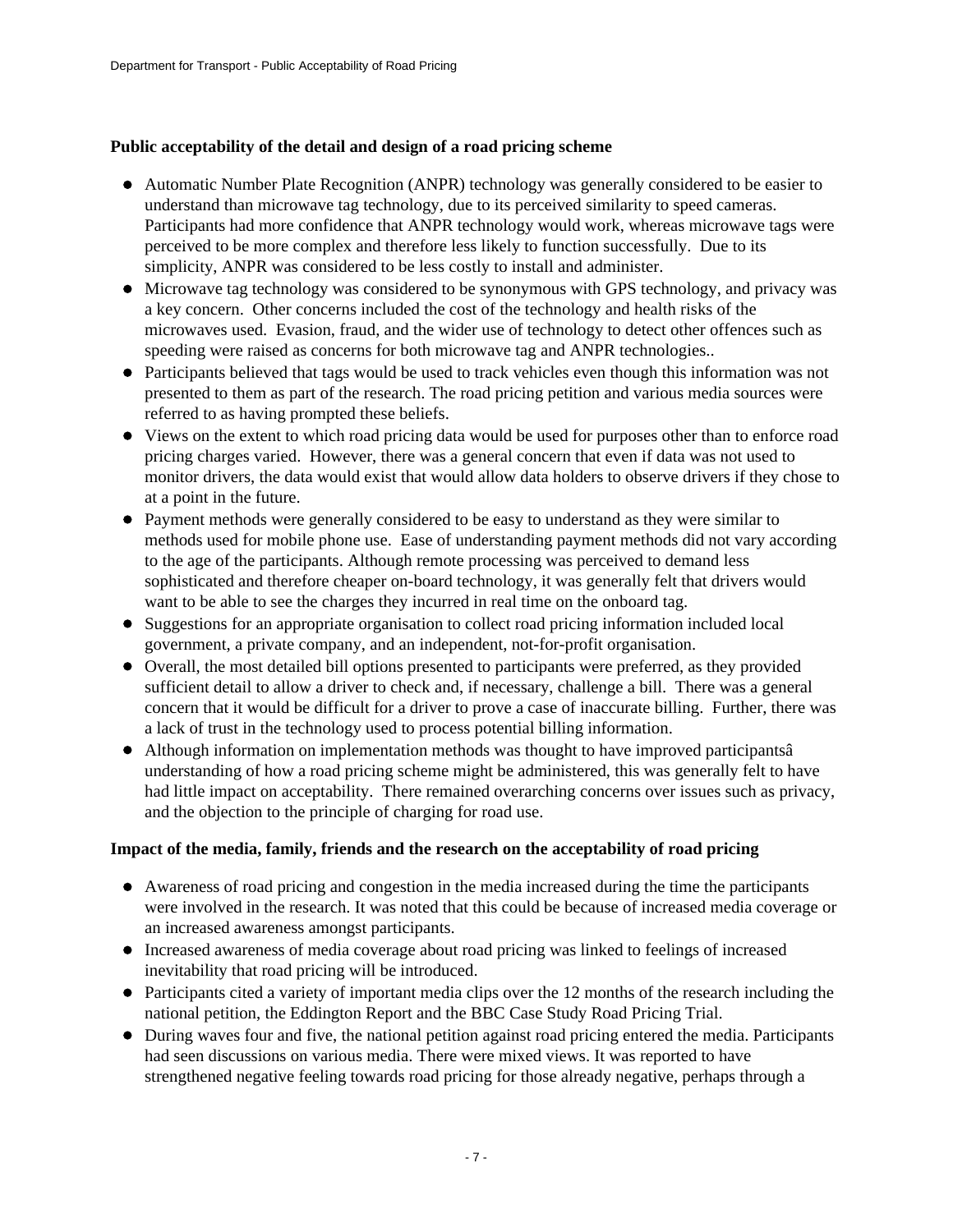sense of solidarity. In particular it increased negative anxiety about privacy and tracking. But others felt it over stated issues on privacy and over hyped the costs.

- Participants felt TV News to be a worthy source of information. Media coverage appearing on TV led to feelings of inevitability about road pricing being introduced.
- Media coverage in newspapers was perceived as interesting but was not necessarily taken at face-value. Participants felt they knew more about road pricing as a result of attending the groups and were above the more subjective nature of some newspaper reporting.
- Motorist groups and car programme television presenters were seen as influential messengers and were perceived to present a balanced view with the motoristsâ (and hence many of the participantsâ) views central to their argument.
- Participants felt they were not influenced by the attitudes of family and friends, but did take into account their personal situations and travel behaviour when discussing and formulating attitudes on road pricing.
- Participants felt they were enlightened experts with regards to knowledge about road pricing and as such were more likely to influence friends and family than the other way around.
- However, participants still wanted more information on road pricing. There was a call for more government directed information to counteract the negative stories in the press and help back-up the more positive peopleâs views and attitudes.

# <span id="page-7-0"></span>**Conclusion**

- The Gearing Up Model was conceived at the outset and proved effective in framing the study. The research underlined the importance of recognising a hierarchy of acceptance â from acceptance of a problem needing to be solved through to acceptance of a possible specific road pricing scheme intending to offer a solution.
- Road traffic congestion in general is recognised as a problem for society; it is less readily seen as a problem for the individual though unanticipated congestion prompts personal frustration. Engagement with the topic can lead to an increased recognition, acceptance and ownership of a problem needing to be solved. The gradually worsening nature of the problem is something to confront in terms of engagement.
- People tend to believe, based upon their experiences of congestion and of apparent continued failure by national and local government to âsolveâ it (especially in relation to traffic management measures), that congestion is an insoluble problem. As such they are inclined to favour self-regulation â avoiding or coping with the problem themselves â since this aligns more closely with the espoused principle of freedom to drive than push or pull measures to change behaviour imposed upon them in the form of demand management.
- Heightened coverage of road pricing can draw a distinction between acceptability and inevitability â that government is prepared to countenance such a difficult measure can foster a resignation to its eventual arrival. However, individuals expect road pricing to be effective if it is introduced while wishing it not to increase their own costs of motoring â in this context ârevenue neutralâ can sound as though it satisfies the latter but not the former.
- People can struggle to really understand what road pricing would mean for them in terms of their daily lives and travel needs. This can hamper openness to the concept. Likewise, information on hypothetical road pricing schemes and concepts is harder to grasp and thus influence acceptance than would be the case if ârealâ examples with evidence of impact were provided.
- At the end of a hierarchy of acceptance where a specific scheme is considered, the introduction of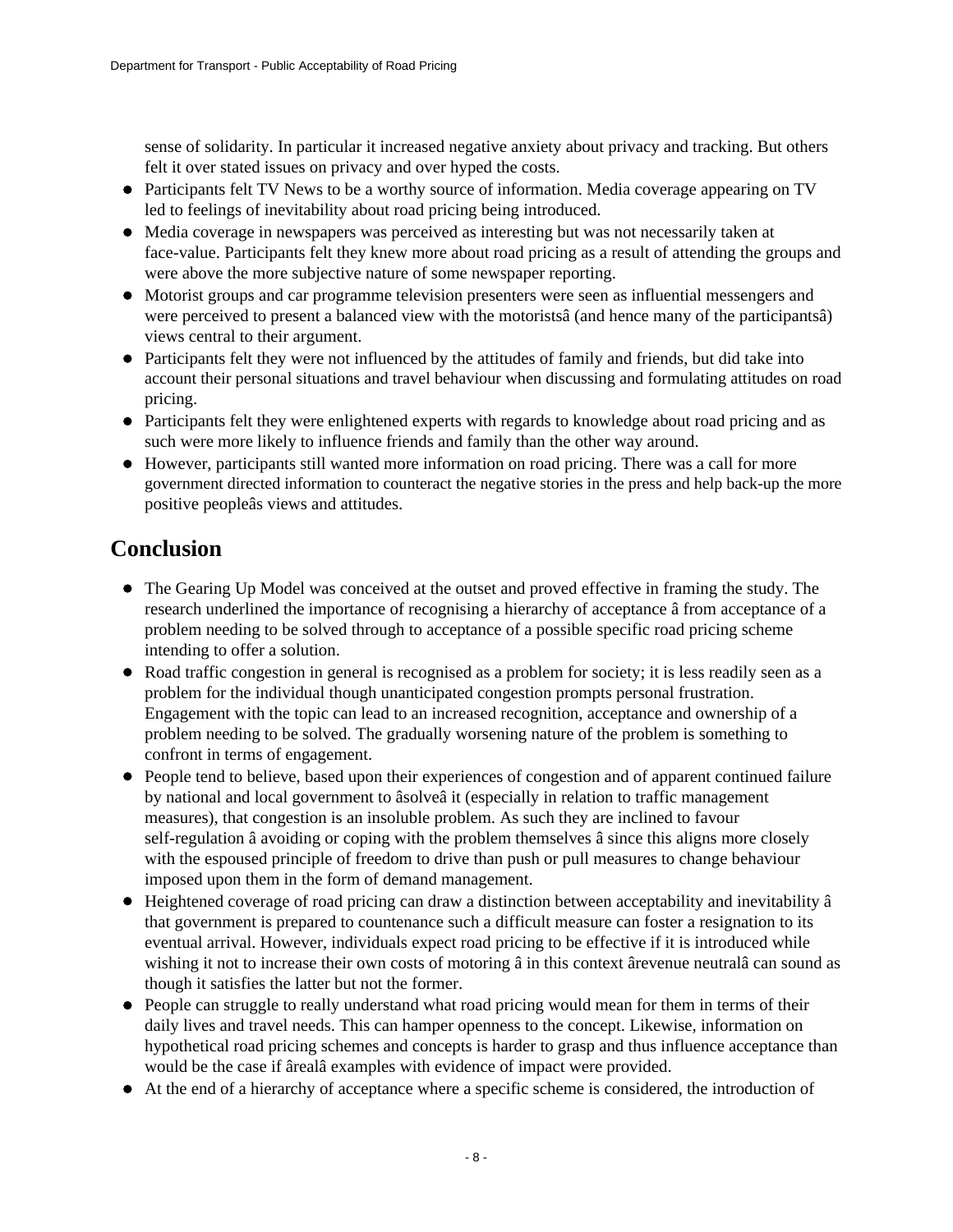such detail tends, if anything, to reduce a sense of acceptance as concerns about wider issues such as cost and privacy are exacerbated by information presented on technology. In relation to specific issues, privacy is not a natural concern to many people; however when the topic is probed it can invite a sense of being a much greater concern: thus a dormant yet volatile issue.

- There seems to be a need for a segmented or targeted approach, since different groups of individuals view road pricing in different ways. Most noticeable during the research was the apparent tendency for female participants to become more open to road pricing over the course of the research and for younger males and those from C2DE socioeconomic backgrounds to either remain very negative or become more negative during the course of the research. Maybe studying the importance of travel and car use in terms of instrumental, affective and financial concepts could highlight why such differences may be in evidence.
- A final important concluding point concerns the different life roles people have and how these roles can differently affect issues of acceptability. It is notable that the role as driver rather than citizen or community resident tends to assert and reassert itself in discussion. However, in relation to effective communication of issues, a greater receptiveness to concerns and the need for solutions arises when people think as parents or, prospectively, grandparents.
- The study has arrived at two key questions whose answers will govern acceptability of road pricing: - âWould it really solve or effectively tackle congestion?â
	- âWould it make life better for me (i.e. would it be a price worth paying)?â

# <span id="page-8-0"></span>**Final Report**

### **September 2007**

**Prepared for:** Department for Transport

**Prepared by:** Rachael Owen, Anna Sweeting and Sue Clegg

BMRB Social Research

and

Charles Musselwhite and Glenn Lyons

The Centre for Transport & Society, University of the West of England

Telephone: 020 8433 4045

**Email:** Rachael.Owen@bmrb.co.uk

#### **Part of BMRB Limited**

#### **BMRB/45105702**

BMRB is ISO9001 accredited, and is certified as working to the requirements of MRQSA/BS7911 market research quality standards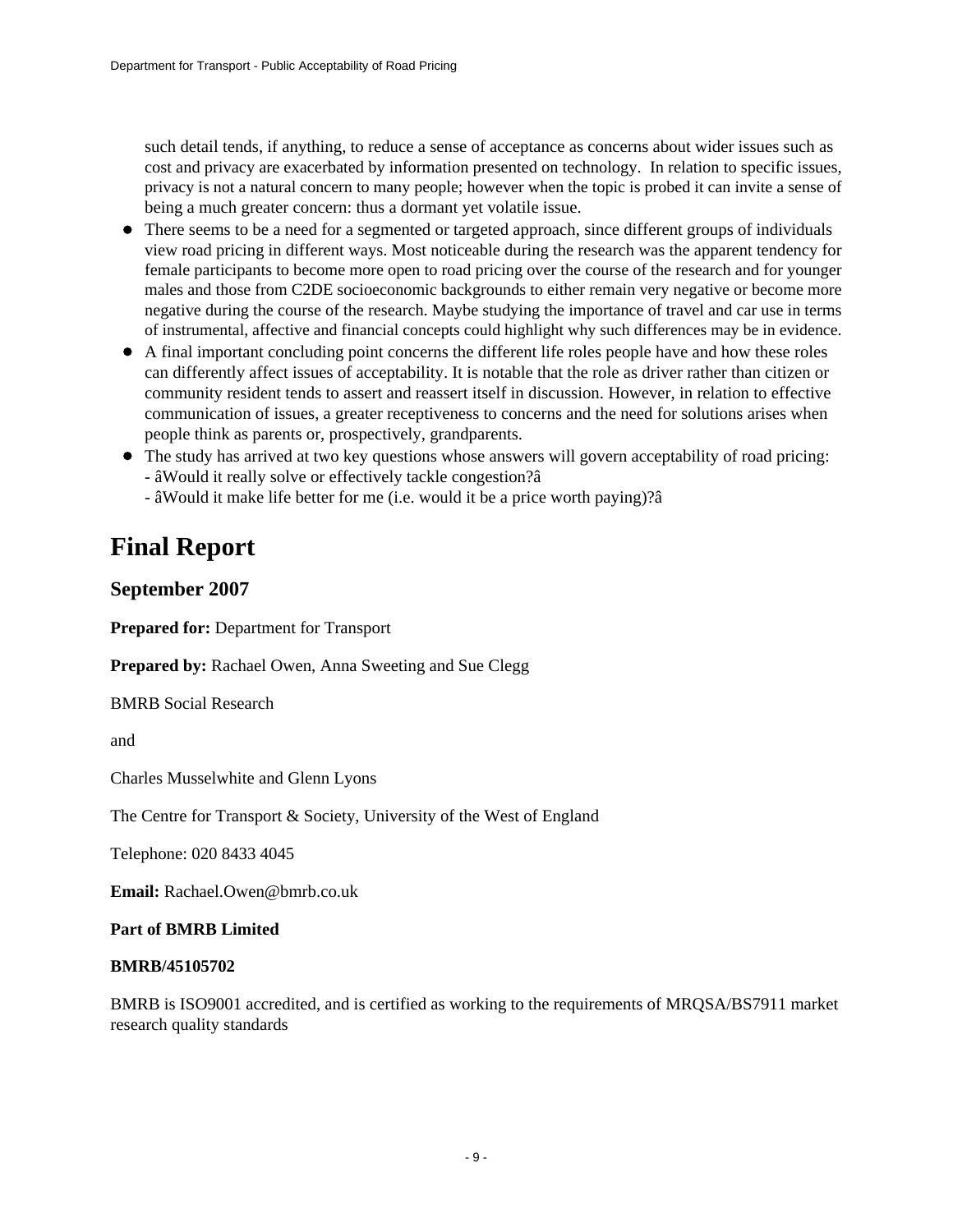## **Acknowledgements**

We would like to thank Louise Taylor, Helen Bullock, Gillian Smith, David Knight and Nichola Yorke from the Department for Transport for their help, input and advice.

We would like to thank Professor Phil Goodwin for providing transport policy and planning expertise throughout the project. His 40 years of knowledge on road pricing has proved invaluable in setting the social and political context for the research. We would also like to thank Alan Wenban-Smith for his public policy and consultation expertise in shaping, developing and reviewing the project. Both Phil and Alan's time and commitment has been extremely useful and greatly appreciated.

We are also grateful to our recruitment team, Josephine King, Margaret Otway and Gary Bright who co-ordinated the fieldwork on this project.

Finally, we would like to thank all the participants who have participated in this study, both for the time they gave and for the openness with which they expressed their views.

# <span id="page-9-0"></span>**Introduction**

In March 2006 the Department for Transport (DfT) commissioned BMRB Social Research and the Centre for Transport & Society (CTS), University of the West of England, Bristol, to undertake research to develop its understanding of the public acceptability of road pricing. The research builds upon previous research undertaken as part of the DfT road pricing Feasibility Study (Lyons et al, 2004, Green and Stone, 2004).

This report presents the key findings from the research project.

# <span id="page-9-1"></span>**Aims and objectives**

The aim of the research was to further inform the DfTâs understanding of public acceptability as it relates to road pricing. Specifically its objectives were to:

- explore how, why and in what circumstances public acceptability increases or decreases, particularly in relation to information and greater exposure to the issues; and
- develop an understanding of the factors that influence public attitudes.

The research involved group discussions with the public over six waves, followed by a seventh wave which comprised depth interviews with some of the participants who took part in the group discussion. The aims and objectives of each wave are outlined below.

### **Principle of wave 1 discussion group**

Wave one group discussions began in a deliberately wide ranging manner. This level of discussion began by building on work carried out previously addressing attitudes to road pricing (Green and Stone, 2004). Very briefly, local transport issues were explored, including their impact on the individual and society. General perceptions of congestion were also examined, before considering whether some form of demand management is a necessary and an acceptable way of reducing congestion. The wave ended with a brief discussion about participantsâ knowledge and initial reactions to the concept of road pricing, particularly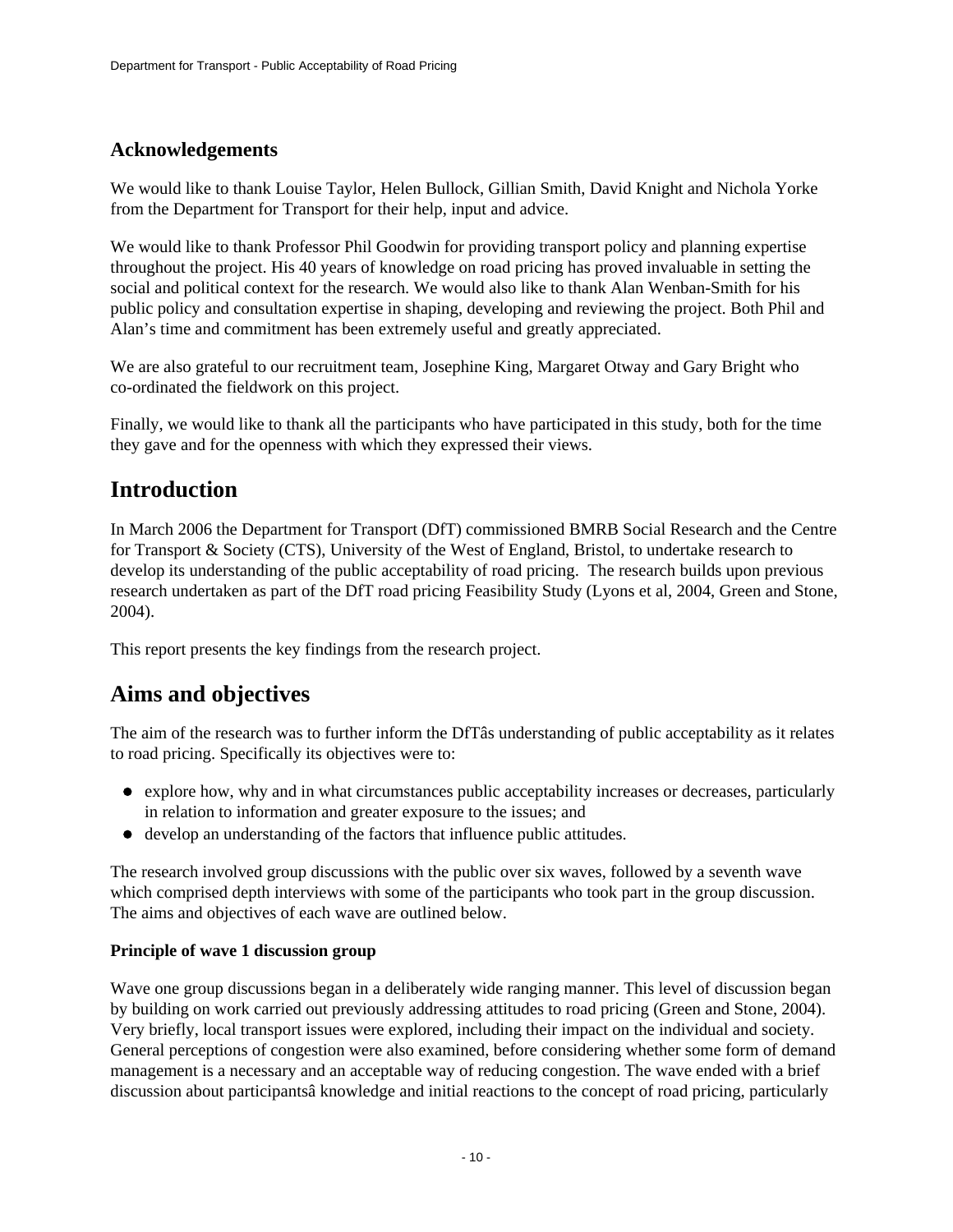in relation to the current way of paying for using road vehicles.

### **Principle of wave 2 discussion group**

Wave 2 group discussions began to focus more on the principle of road pricing at a local level, including initial thoughts on how it could affect participants themselves, their friends and family, local business and society. It looked at the sticking points to accepting road pricing and explored the inter-relationships between them. Finally, wave 2 discussion groups focussed on what aspects might make road pricing more acceptable to the participants.

### **Principle of wave 3 discussion groups**

Wave 3 group discussions looked in-depth at congestion and demand management at a local level. The discussion on congestion therefore moved from a more generic initial response found at waves 1 and 2 to a more specific and considered approach.

### **Principle of wave 4 discussion groups**

At wave 4 group discussions, information on the design and scheme layout of a hypothetical local road pricing scheme, including charges incurred, times of charge and area of charge, was used to discuss the local impact of road pricing amongst the participants.

#### **Principle of wave 5 discussion groups**

At wave 5 more detailed information on a hypothetical local road pricing scheme accompanied the information provided at wave 4. In particular information about technology, billing options, payment methods and fines was explored. The concept of privacy, in relation to technology, was discussed in some depth. Overall, how such information impacted on perceptions and acceptability of road pricing was examined.

#### **Principles of wave 6 workshops**

Wave 6 involved workshops with a variety of individuals who had taken part in at least 3 waves of discussion groups. The workshops introduced the findings to date with an expert commentary to set a discussion in context. Then the workshops explored attitudes and perceptions of travel, congestion and road pricing of different people. In particular the focus was on the impact of communications, including message and messenger, on different peopleâs attitudes and acceptability of road pricing.

#### **Principles of Wave 7 depth interviews**

The depth interviews allowed more depth to exploring attitudes and perceptions about road pricing than had emerged during the group discussions. The interviews attempted to explore what influences the acceptability of road pricing at an individual level, and whether individuals were aware of their own views on acceptability of road pricing changing over time between waves.

The fieldwork for phase one took place in the seven round 1 TIF pump-priming authority areas and Cardiff. Phase two fieldwork was conducted in five of these areas: Bristol; Durham; Shropshire; Tyne and Wear; and West Midlands.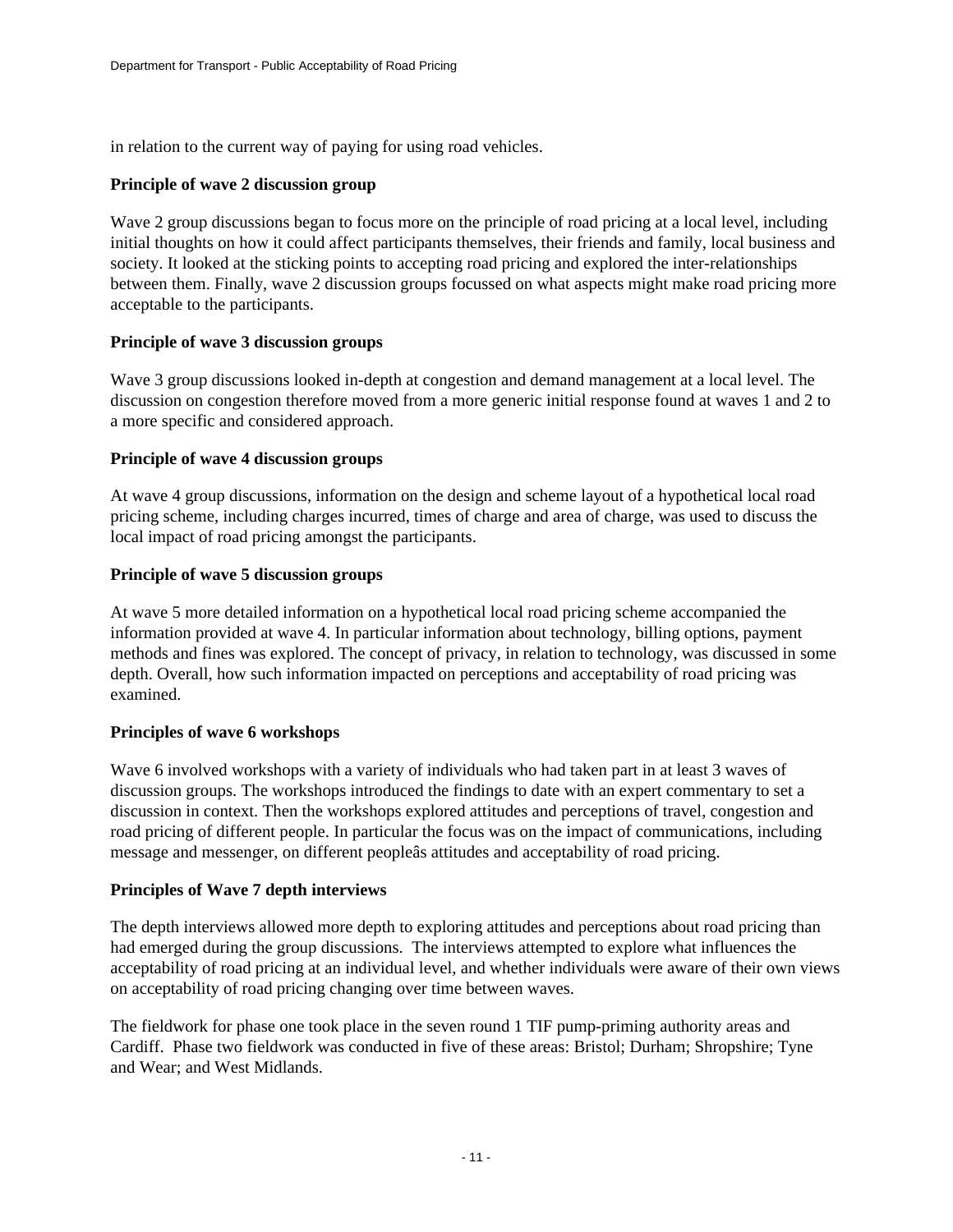Additional information regarding the methodology used can be found in appendix 1.

### **Report Outline**

Following this introductory section, the report is divided into ten chapters:

- **Chapter 1** is a summary of the conceptual paper written at the start of the research project (Lyons et al, 2006). It provides an update on previous research in this area and a brief overview of the conceptual models developed.
- **Chapter 2** gives an account of the research design and sample profile for the study.

Chapters three to nine present the findings from qualitative research with the public. Each chapter moves along a trajectory of the conceptual model, and highlights perceptions, attitudes and acceptability towards the concepts drawn from our discussions with participants:

- **Chapter 3** discusses the participantsâ experiences and views on congestion and acceptability of congestion as a problem that needs to be solved.
- **Chapter 4** explores the participantsâ views on managing the demand on the roads and acceptability of demand management as a strategy aimed at reducing congestion.
- **Chapter 5** considers acceptability of the principles of road pricing, in particular focussing on attitudes and acceptability of such principles as they move from initial reactions in waves 1 and 2 to a more considered response in light of additional information at waves 4 and 5.
- **Chapter 6** considers acceptability of road pricing in light of the first level of hypothetical scheme design information discussed at wave 4, including charges incurred, times of charge and area of charge.
- **Chapter 7** considers the acceptability of road pricing in light of additional technical details discussed at wave 5, including technology, privacy, payment and billing options and fines.
- **Chapter 8** focuses on the impact of the media, family, friends and on attitudes as well as information gathered throughout the course of this research project
- **Chapter 9** draws together the findings of the project and provides conclusions.

Quotes and examples are provided throughout the report as a means of illustrating the points being made in the text.

# <span id="page-11-0"></span>**1 Background**

# <span id="page-11-1"></span>**1.1 What do we already know?**

It is recognised that one of the greatest barriers to the effective introduction of road pricing is limited public acceptability (Gaunt, Rye and Allen, 2007; Gray and Begg, 2001; Schade and Schlag, 2000). To address the current state of opinion and to understand the factors that influence it, there is a need to go beyond results of opinion polls and surveys to address the underlying motivations and attitudes. An attitude is defined as a psychological tendency that is expressed by evaluating a particular entity with some degree of favour or disfavour (Eagly and Chaiken, 1993) and involves values, beliefs and behavioural intention (Azjen and Fishbein, 1980).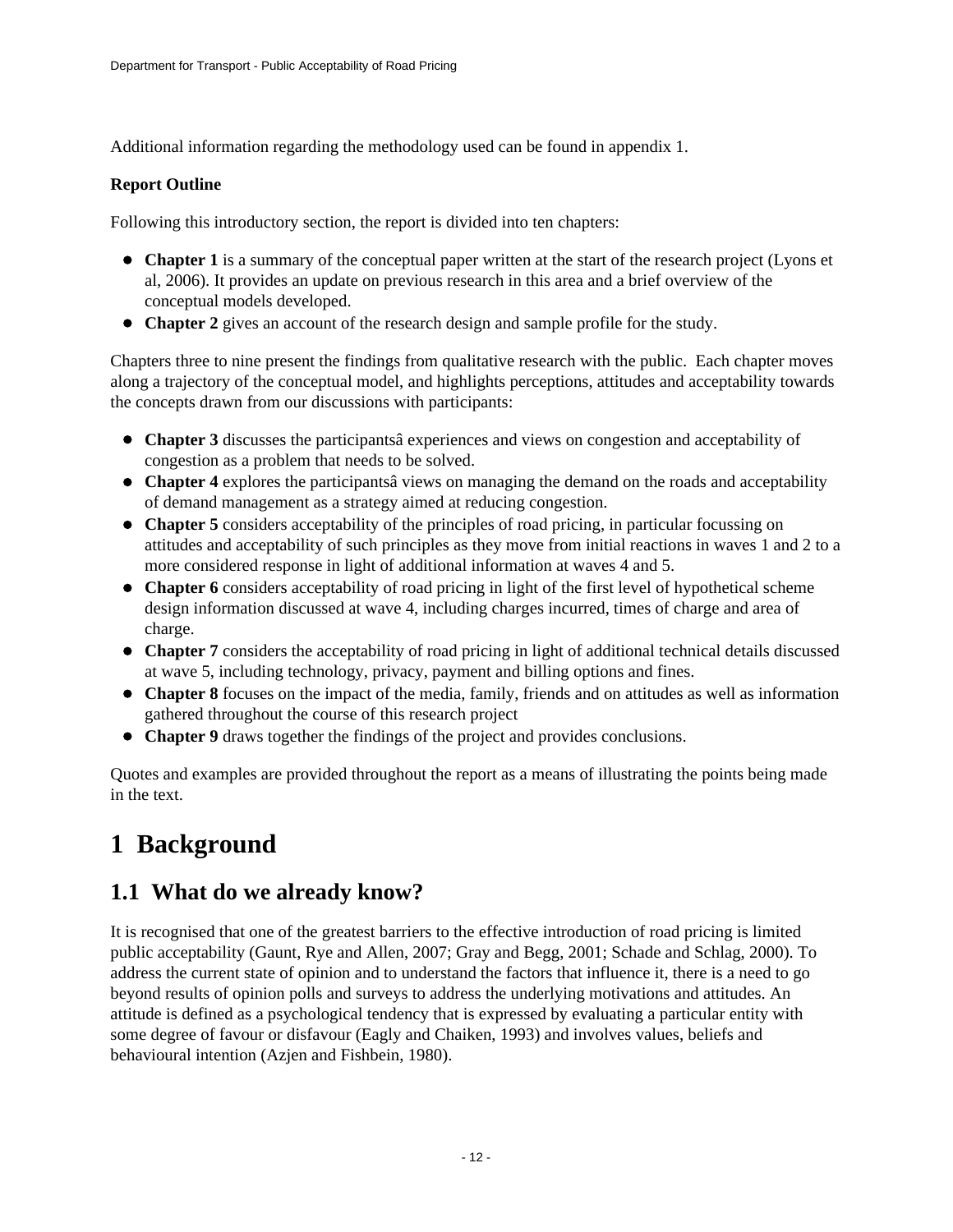The DfT has previously commissioned research concerning (public) attitudes to road pricing as part of its 2004 National road Pricing Feasibility Stud[y\[1\].](http://www.dft.gov.uk/#_ftn1) Typically public acceptability of road pricing is quite low (Bartley, 1995; Bird and Morris, 2006; Gaunt et al., 2007; Luk and Chung, 1997; Schade and Schalg, 2000). However, it must be remembered that acceptability is not fixed and is influenced by (and hence can be changed through) a variety of attitudinal, experiential and political persuasions.

Table 1.1 provides a summary of some key observations drawn from previous research. From this ten factors have been identified that appear to exert positive influence on the acceptability of a road pricing scheme:

- $\bullet$  there needs to be a recognition that there is a (transport) problem (such as congestion) that requires a solution like road pricing and that road pricing is seen to work to reduce the problem;
- it needs to be part of an overall traffic management plan within a consistent transport strategy;
- good travel alternatives need to be available in particular to allow modal shift and choice;
- $\bullet$  revenue application should be identified clearly and used relevantly and appropriately;
- $\bullet$  the scheme must be seen as simple;
- $\bullet$  the scheme must be seen as fair:
- appropriate information on the scheme must be disseminated via education, publicity and marketing;
- there must be public trust in the local authority or agency to deliver, manage and run the scheme;
- there must be trust in the scheme as technology in terms of being reliable and easy to understand; and
- concerns over privacy must be responded to, with a focus on scheme design, implementation and appropriate communications.

There are three important caveats to acceptability; namely that acceptability is not stable and varies intra-personally (within individuals), inter-personally (between individuals) and chronologically (over-time) (see Figure 1.2).

| <b>Acceptability of road</b><br>pricing is higher if:                                                                 |                                                                                                                                                                                                                                                                                                                                                                                                                                                              |
|-----------------------------------------------------------------------------------------------------------------------|--------------------------------------------------------------------------------------------------------------------------------------------------------------------------------------------------------------------------------------------------------------------------------------------------------------------------------------------------------------------------------------------------------------------------------------------------------------|
| There is seen to be a<br>problem and that road<br>pricing can solve such<br>a problem                                 | Usually the problem is viewed as congestion (Bird and Morris, 2006). People<br>who view congestion as a strong problem are more likely to support road<br>pricing (Bielefeldt, 2004; Bird and Vigor, 2006; Vagverket, 2002). However,<br>they must also perceive that road pricing will solve the problem (Gaunt et al.,<br>2007; PATS Consortium, 2001) Knowledge and experience of it working<br>elsewhere leads to greater acceptance (Bielefeldt, 2004). |
| The scheme is part of<br>an overall traffic<br>management plan and<br>consistent overall<br><i>transport strategy</i> | Including public transport improvements, encouraging green travel plans for<br>businesses, improving Park and Ride schemes and assessing car park levies<br>(Green and Stone, 2004).                                                                                                                                                                                                                                                                         |
| Good alternatives to<br>paying for use of the<br>road are in place                                                    | Including free of charge alternative routes and good public transport (Green<br>and Stone, $2004$ ).                                                                                                                                                                                                                                                                                                                                                         |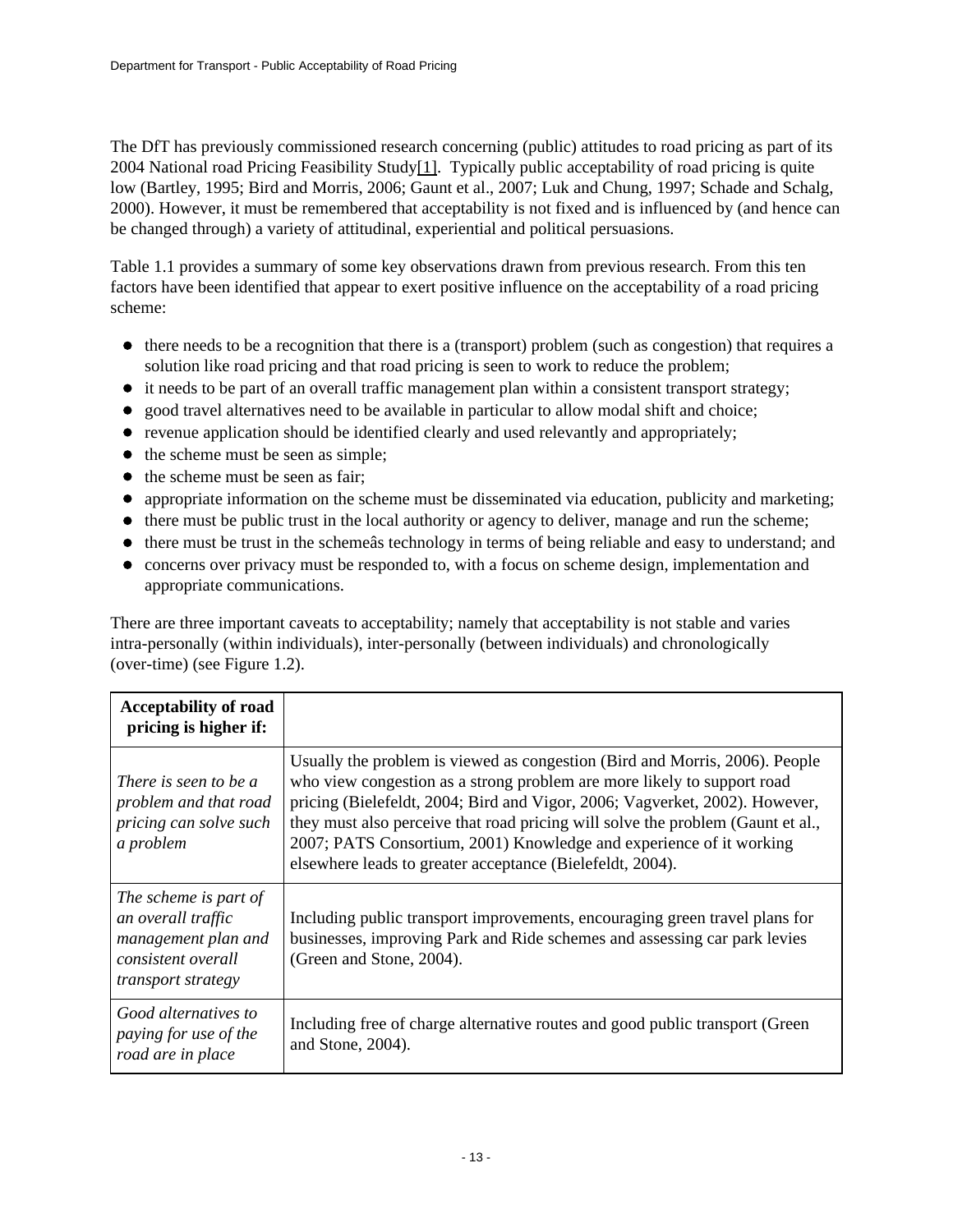| Revenue application is<br>made explicit and used<br>relevantly and<br>appropriately   | Studies suggest that explicit use of the revenue was important, Increased<br>support is found when revenue directly benefits the motorist (i.e. reduction in<br>road tax and fuel duty), or the local transport network as a whole (i.e. local<br>transport improvement schemes notably public transport alternatives, or<br>expanded road capacity and maintenance) (CfIT, 2000, 2001, 2002; DfT, 2003;<br>Dublin Transportation Office, 2003; Green and Stone, 2004; Harrington et al.,<br>2001; Ison, 2004; Jaensirisak, et al., 2005; RAC, 2002, 2004; Odani and Akita,<br>1996; TfL, 2001; Tretvik, 2003). |
|---------------------------------------------------------------------------------------|-----------------------------------------------------------------------------------------------------------------------------------------------------------------------------------------------------------------------------------------------------------------------------------------------------------------------------------------------------------------------------------------------------------------------------------------------------------------------------------------------------------------------------------------------------------------------------------------------------------------|
|                                                                                       | A simple scheme design and payment options tends to increase acceptability;<br>complexity can decrease acceptability (Gaunt et al., 2007).                                                                                                                                                                                                                                                                                                                                                                                                                                                                      |
| The scheme is seen as<br>simple                                                       | Although there are examples where variable prices were acceptable, people on<br>the whole preferred the simplicity of predictable prices (Harsman et al, 2000;<br>Schade and Schlag, 2003).                                                                                                                                                                                                                                                                                                                                                                                                                     |
|                                                                                       | People also had a strong habit to stick with their previous behaviour (the status<br>quo bias) in face of complex and novel systems (Drolet, 2002).                                                                                                                                                                                                                                                                                                                                                                                                                                                             |
| The scheme is seen as<br>fair                                                         | Variability for different groups of people was seen as fair and improves<br>acceptability. To increase fairness, schemes need to take account of size of<br>vehicle or size of engine, income, health and disability needs and proximity of<br>residence or business to the charging zone (Green and Stone, 2004).                                                                                                                                                                                                                                                                                              |
|                                                                                       | Lack of knowledge and misunderstandings can lead to lower acceptance<br>(Gaunt et al., 2007; Odeck and Brathen, 2002), but increasing knowledge from<br>the general principals to the specifics can also increase negative attitudes<br>(Bielefeldt, 2004; Collis and Inwood, 1996).                                                                                                                                                                                                                                                                                                                            |
| Appropriate education,<br>publicity and<br>marketing accompany<br>the scheme delivery | This must take into account theory from psychology, including the role of<br>social norms, expectancy and perceived effectiveness (Schade, 2003).<br>Communicating the success of road pricing elsewhere is important (Bielefeldt,<br>2004).                                                                                                                                                                                                                                                                                                                                                                    |
|                                                                                       | Also, remembering the role of a leader or champion might be important in this<br>process (Ferguson and Nilsson, 2004, Schade and Schlag, 2003).                                                                                                                                                                                                                                                                                                                                                                                                                                                                 |
| Trust exists in those<br>operating a scheme to<br>deliver                             | Careful choice in which authority regulates, administers and implements any<br>road pricing measure was required (Gaunt et al., 2007; Viegas and Macario,<br>2003).                                                                                                                                                                                                                                                                                                                                                                                                                                             |
| Trust exists in the<br>technology to deliver                                          | Technology must be reliable and be simple to use and understand (Cook, no<br>date; Ison, 2000; Langmyhr, 2001; McCabe, 1998; TfL, 2003). In addition,<br>technology should keep evasion of payment to a minimum (Tretvik, 2003) and<br>the cost of implementation should not be borne up front by the motorist (Green<br>and Stone, 2004).                                                                                                                                                                                                                                                                      |
| Concerns over privacy<br>issues are minimised                                         | Issues of data protection and privacy must also be addressed (Cook, no date.;<br>Green and Stone, 2004; Harsman, 2003; Ison, 2000).                                                                                                                                                                                                                                                                                                                                                                                                                                                                             |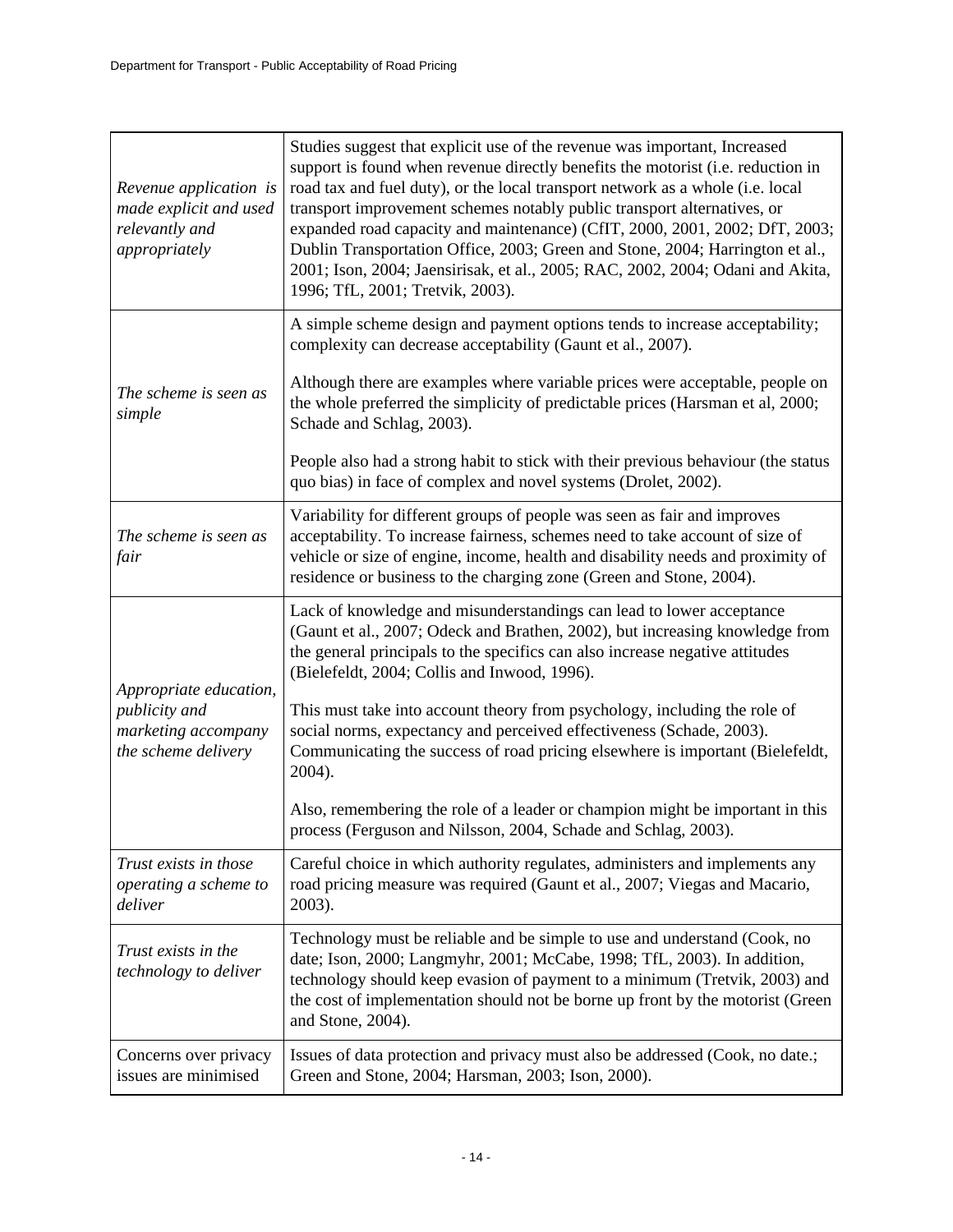|                  | But it must be remembered that acceptance varies:                                                                                                                                                                                                                                                                                                                                                                                                                                                                                                        |
|------------------|----------------------------------------------------------------------------------------------------------------------------------------------------------------------------------------------------------------------------------------------------------------------------------------------------------------------------------------------------------------------------------------------------------------------------------------------------------------------------------------------------------------------------------------------------------|
| Intra-personally | Drivers support for road pricing varies depending upon the ata they are currently<br>wearing.                                                                                                                                                                                                                                                                                                                                                                                                                                                            |
| Inter-personally | Non-drivers were more accepting of road pricing than drivers and drivers who<br>regularly use their car were less accepting of road pricing than those who use their car<br>less often (Green and Stone, 2004; PRIMA, 2000; Jaensirisak et al., 2005).<br>Institutional and corporate stakeholders tend to be quite favourable to road pricing<br>(e.g. Department of Regional Development, 2001), in particular, larger businesses<br>tend to be more accepting than small to medium sized businesses (London First,<br>2004;TfL, 2004a).               |
| Chronologically  | Acceptance varies over time, both in the build-up period as perceptions of the problem<br>and familiarity with the solutions evolve, and also in a major break-point between ex<br>ante and ex post judgements (see Bird and Morris, 2006; Gaunt et al., 2007; Larsen,<br>1988, TfL, 2004b; Tretvik, 2003). The least successful element of most survey<br>instruments was predicting changes in acceptance. Past experience can help inform in<br>this regard - for example, positive support for Londonâs congestion charge has grown<br>(TfL, 2004b). |

| Table 1.1: Factors affecting the acceptability of road pricing schemes |
|------------------------------------------------------------------------|
|------------------------------------------------------------------------|

### **Table 1.2: How public acceptability of road pricing varies**

Figure 1.1 is an illustration, based upon insights from road pricing schemes that have been pursued/implemented, of how public acceptability of the road pricing âattitude objectâ may change over time along a trajectory towards (and beyond) implementation of a road pricing scheme.

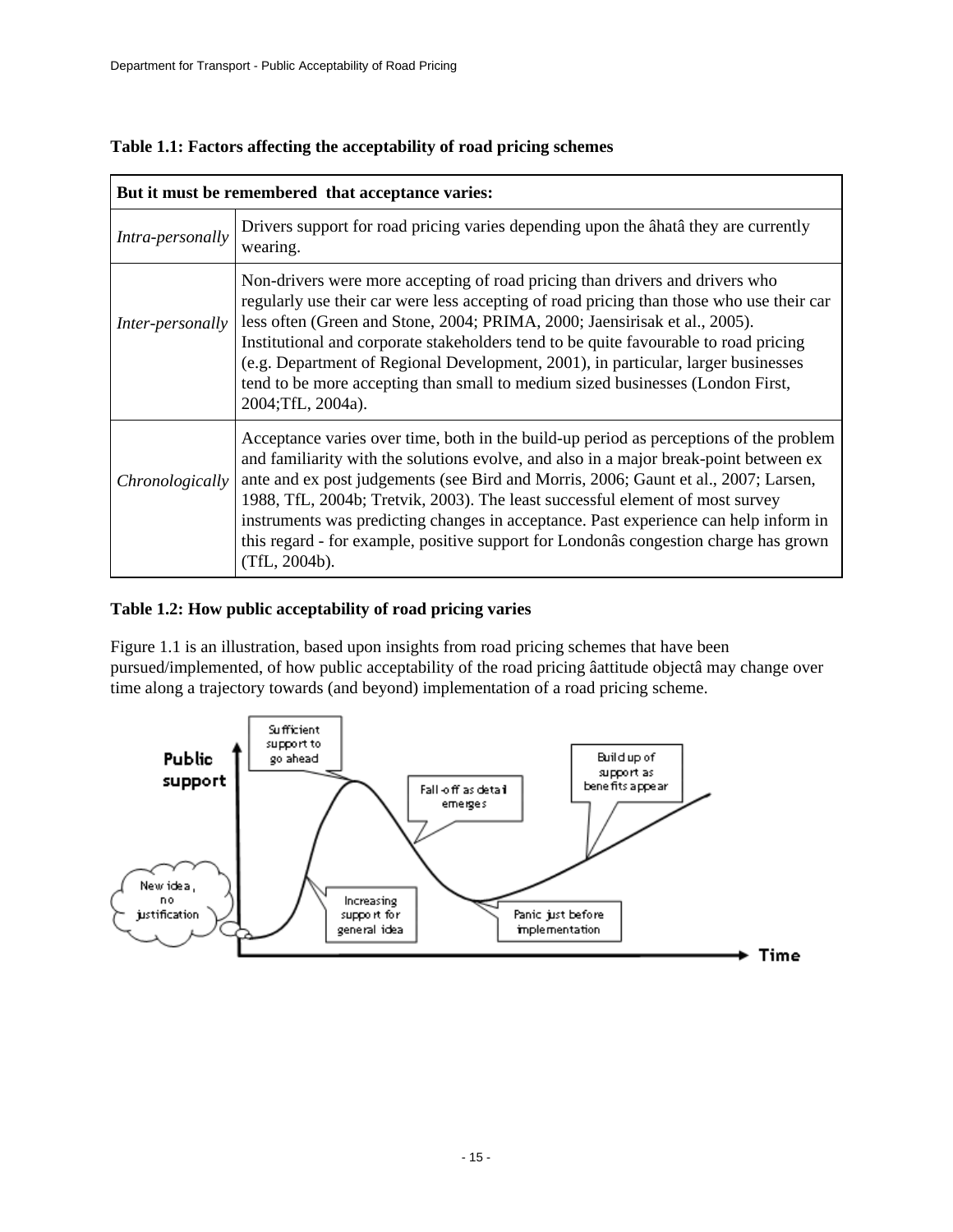## **1.2 The Gearing-Up Model of Road Pricing Acceptability**

In order to contextualise the research and provide an analytical framework for exploring the data a model, entitled the Gearing-Up Model of Road Pricing Acceptability (abbreviated to the GU Model), was developed. The model uses the metaphor of an engine with moving parts (corresponding to the factors under study) whose collective interactions determine what drives (or prevents) public acceptability. The moving parts, or cogs, can be imagined as sticking, free-wheeling or driving:

- a sticking cog corresponds to a factor or set of factors reflecting a resistance to accepting road  $\bullet$ pricing;
- a free-wheeling cog corresponds to a factor or set of factors that seems to have little or no influence on acceptability; and
- a driving cog corresponds to a factor or set of factors that is/are contributing positively towards acceptability.

Importantly, the model concerns the individual and his or her degree of acceptance of road pricing at a particular point in time. The model accounts for the fact that the individual is situated in a social context. Focusing on the individual is necessary to understand public acceptability, albeit that the ultimate interest is in the collective level of acceptability of a population or group(s) within it.

Figure 1.2 shows the âprimaryâ cogs of the engine depicting a logical interplay. If an individual does not accept that there is a (transport) problem to be solved in an area, then the corresponding cog sticks which means, following through, the individual will not accept the need for demand management or, in turn, road pricing or a specific scheme. In terms of understanding, it was thus important to recognise that someone who objects (in any way) to a specific road pricing scheme may do so, not because of some specific feature of the design, but because they fundamentally oppose demand management, perhaps believing it compromises the right to personal freedom and choice.

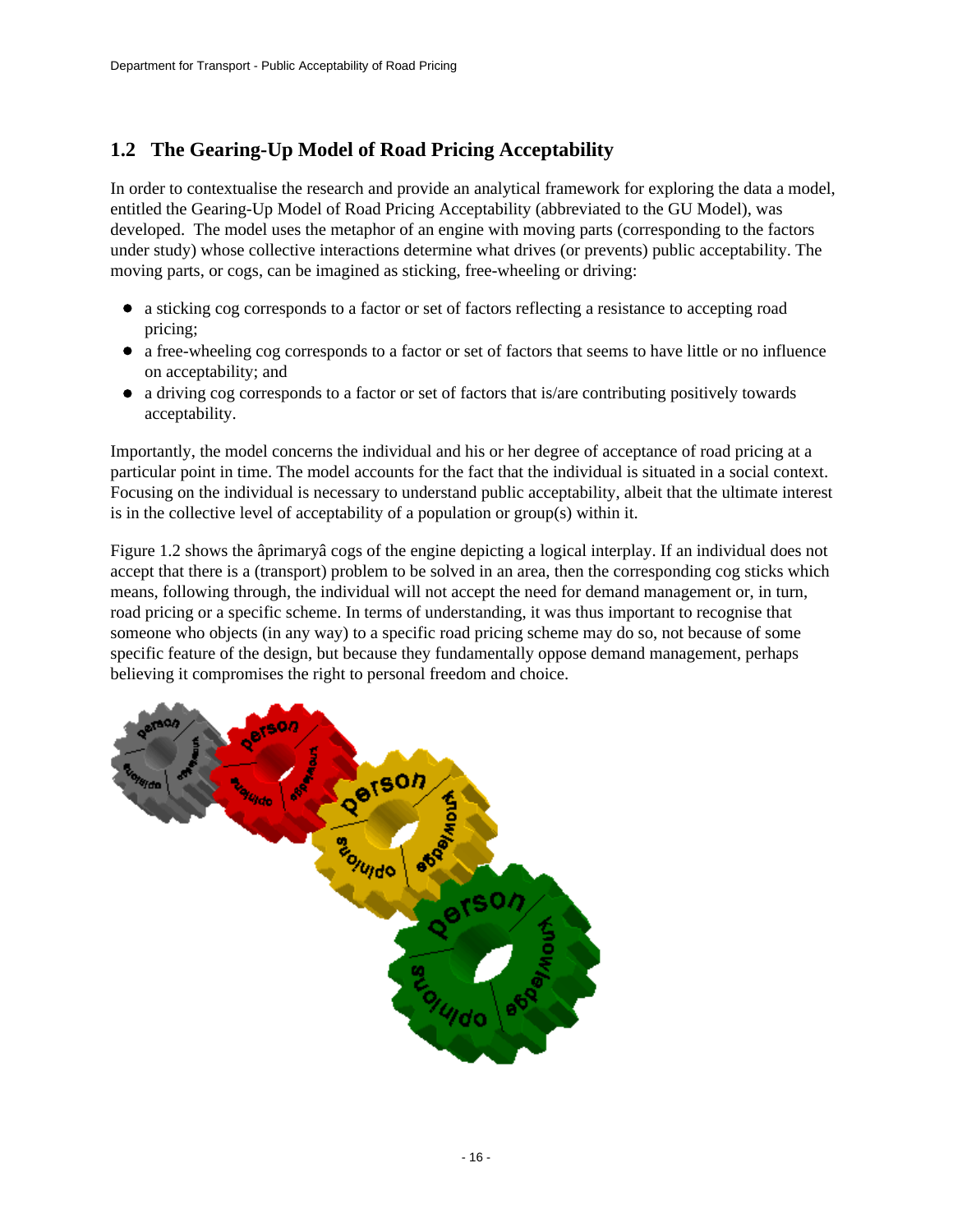### **Figure 1.2: âPrimaryâ cogs of the Gearing-Up Model**

The primary cogs in Figure 1.2 are each shown to be related in the engine to a set of three secondary cogs, labelled as âpersonâ, âknowledgeâ and âopinionsâ. This suggests that acceptability (or not) at the primary level is dictated by characteristics of the individual, the knowledge they receive and possess and their formulation of interpretations and opinions.

Figure 1.3 shows these secondary cogs. For each of these, the Figure also shows what might be seen as tertiary cogs â the more detailed factors that come under the label of âpersonâ, âknowledgeâ and âopinionsâ. Thus, for example, âpersonâ embodies factors such as:

- the current circumstances and behaviour of the individual (how affluent they are, what modes of travel they rely upon and what are available, what journeys they make, where they live etc.);
- $\bullet$  the past experience they have had (such as familiarity of using other modes, the life stages they have been through, their encounters with other areas etc);
- the extent of their resistance to change (are they inherently objectionable to any threats to their routines and habits, or are they used to and comfortable with change in their lives?); and
- $\bullet$  the social identity or identities they assume or represent (are they thinking as a motorist, pedestrian or resident?, are they thinking as a citizen or as a consumer? and in some cases are they thinking as an employer or employee?).

âKnowledgeâ embodies a key aspect of public acceptability that is likely to be subject to change and influence as one proceeds along the implementation path. Herein is where the influence of different sources of information (friends, family, media etc.) is at work. This is anticipated to be a key part of the engine where cogs either stick badly or are significantly responsible for driving the engine overall.

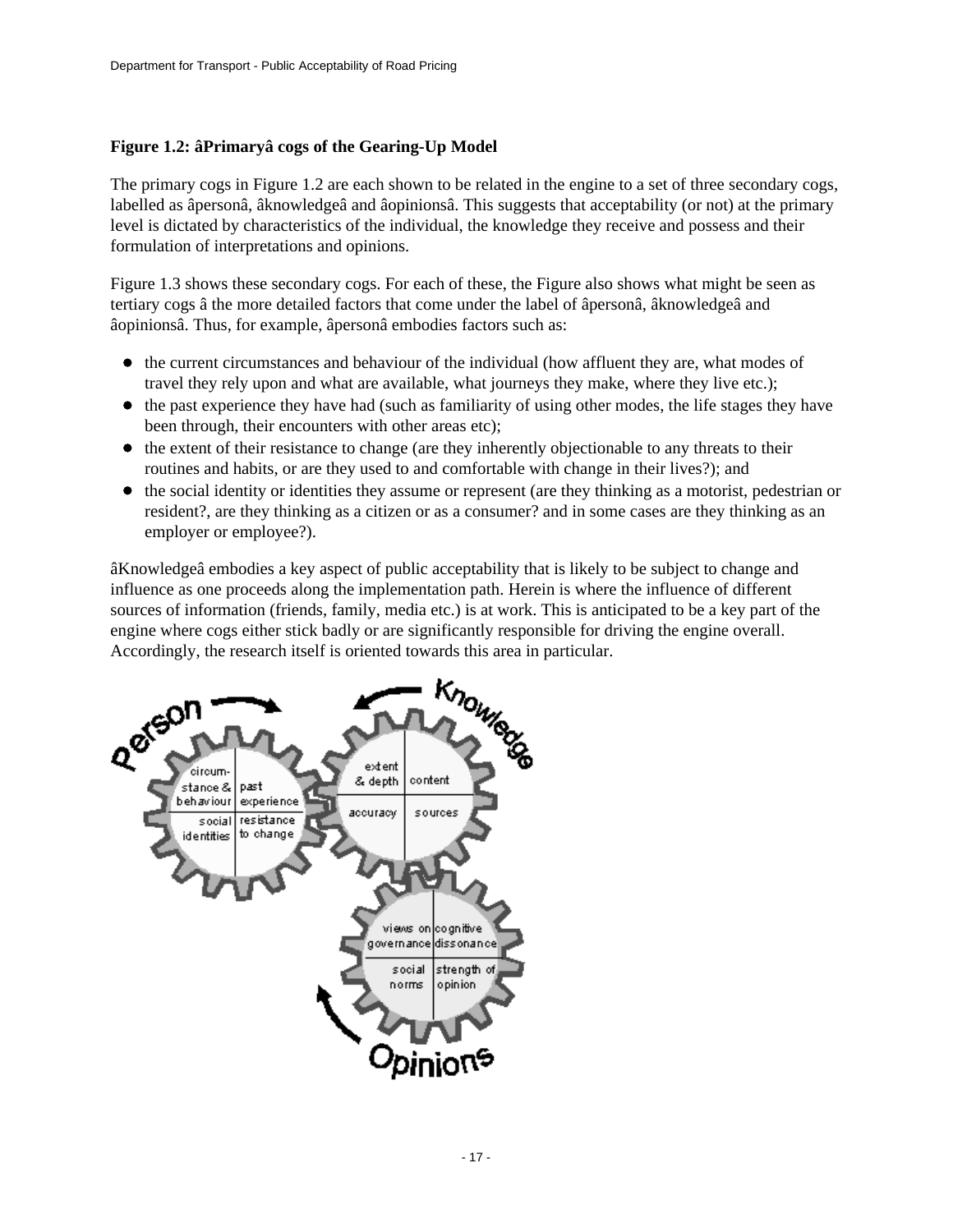### **Figure 1.3: âSecondaryâ and âtertiaryâ cogs of the Gearing-Up Model**

# <span id="page-17-0"></span>**The findings**

# <span id="page-17-1"></span>**2 Public acceptability of a problem needing to be solved**

### **2.1 Introduction**

The GU Model (see section 1.2) infers that if people do not accept that there is a problem needing to be solved then it is highly unlikely they will accept the need for demand management or, specifically, road pricing. The problem in question is taken to be congestion (though there were also a number of related and consequential economic, environmental and social problems).

Defining the problem, i.e. congestion itself, can be challenging. In this research, a definition was not predefined or presented to participants. Instead, the intention was to probe for an understanding of how individuals conceive congestion in terms of their own personal experiences. In turn, it is possible to explore whether people think that congestion is a problem that needs to be solved and if so, how it could be addressed.

### **2.2 Attitudes towards congestion**

### **2.2.1 Initial reactions**

Participants were initially asked for their view on âwhat is traffic congestion?â. There was a diverse range of answers which highlighted the subjective and personal nature of congestion.

#### *âThe road is a very individual concept really, isnât itâ (25-34, C2DE)*

Participants used words such as âjamsâ, âtail-backsâ, âbumper to bumperâ and âgridlockâ. However participants noted two important constructs: (1) restriction in movement and (2) the impact on time. A general sense from the group discussion was that even when similar terms were being used by people to illustrate what they take congestion to mean, the actual deconstructions of what such terms imply or embody for them varied across individuals.

During the first two waves of the research, congestion at a national and local level was briefly explored. Overall, participants acknowledged that congestion was a problem that needed to be tackled but thought that it was more of a problem for society in general than for them personally.

At a personal level congestion was seen to cause anxiety and stress. Wider effects included pollution and negative impact on business. There was a view that congestion was something that had to be lived with and that participants would choose routes and the time of travel, where possible, to avoid congestion. However, it was a common theme for participants not to consider changing their mode of travel because of congestion.

There was an overall feeling that congestion needed to be tackled, and on the whole that it was a local problem requiring a local solution. With this in mind, participants generally saw local authorities as having the key responsibility for dealing with congestion. However, younger participants implied that everybody had a responsibility to reduce congestion but that on occasion governmental support would be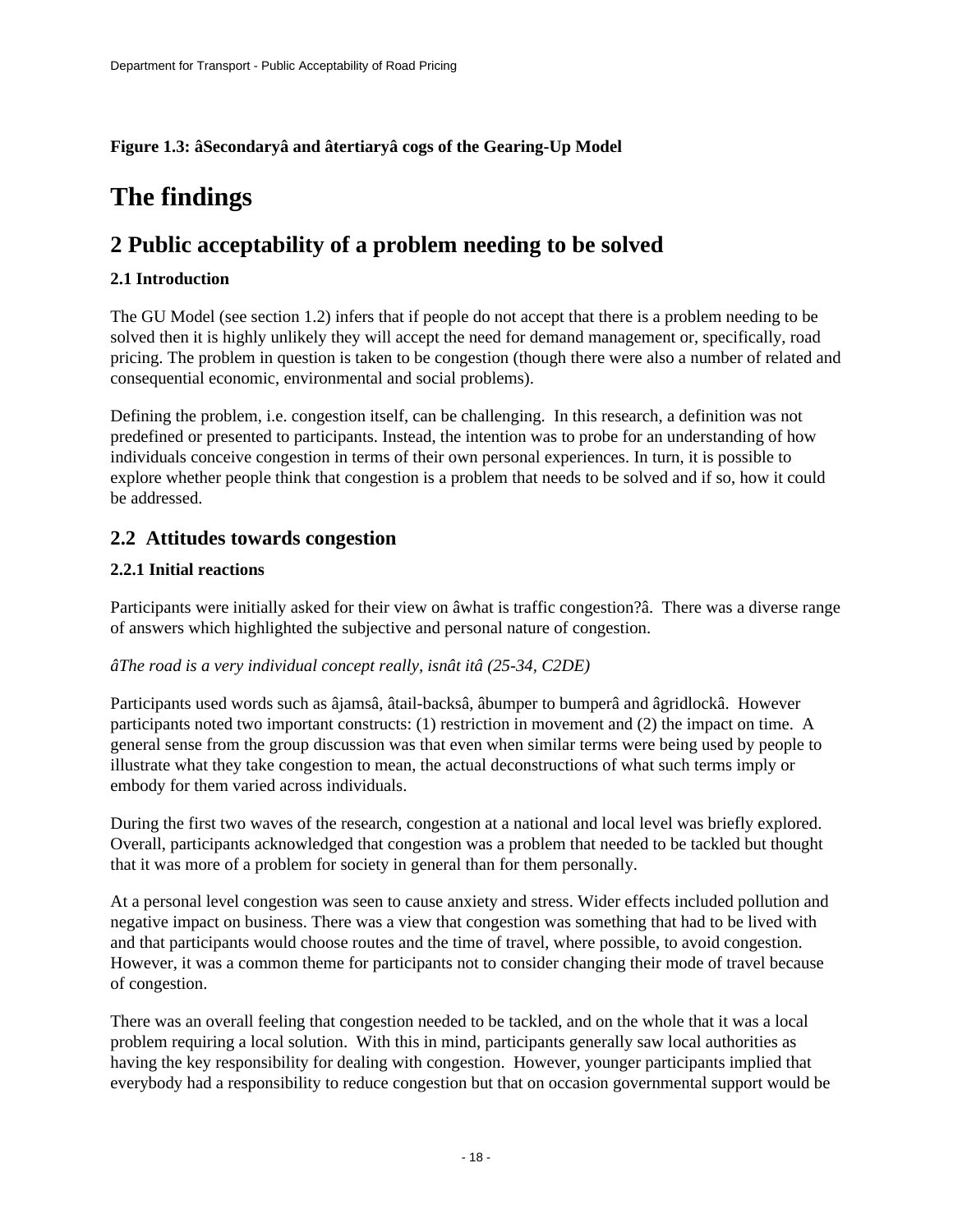required to motivate people to change behaviour. Attitudes towards congestion and knowledge about it seemed to originate largely from personal experience. Local newspapers and travel reports appeared to play only a small role in shaping such perceptions

## **2.2.2 Impact of Congestion on the Individual**

At an individual level, participants generally felt congestion affected them. Exceptions were found amongst those living in rural areas who mentioned that congestion, for them, was rare. Older, retired individuals also mentioned that congestion did not affect them directly. Responses to the impact on congestion at a personal and individual level were best placed into two categories â practical impacts and emotive impacts.

### **Practical impacts**

At a practical level, participants stated how congestion impacted upon their time. The unpredictability of congestion had caused individuals to be late for appointments. Of particular concern was being late for work and where an individualâs time was closely related to their work which could result in lost business.

Congestion appeared to cause participants to consider their transport choices. Participants discussed changing routes and time of travel to avoid congestion. Ordinarily, participants set-off on their journeys earlier than normal if they knew congestion would be faced, in order to take into account the longer journey time expected. It was not unusual though for participants to deliberately travel when congestion was not expected if appointments or work start and finish times allowed it. In addition, participants who were able to be flexible with work discussed the notion of working 3 or 4 longer days instead of 5 shorter ones in order to avoid the congestion. However, as found in the initial waves, participants generally did not choose their mode of transport based on congestion. On the whole, though, participants who used public transport also endured the same negative impacts of congestion as those in the private car â consequently, they had to travel earlier and choose particular routes.

#### **Emotive impacts**

At the psychological or emotive level, participants stated they felt congestion was very stressful and caused them great frustration which could on occasion lead to anger and road rage.

#### *âItâs just like proper road rage. I could just ram everyone out the way.â (35-44, C2DE)*

This stress, frustration and anger was felt to be made worse by extra external pressures such as having children in the car, being short of time or knowing that a busy day ahead at work was looming. These feelings could impact on concentration and therefore safety in driving. In addition, frustration on the way to work could continue into the working day and affect mood and performance at work.

### *âIt is very tiring in the morning, and by the time you get to work, you are snappy, and canât be bothered.â (35-44, ABC1)*

The impacts of such stress on health were also noted, particularly amongst older participants, who mentioned how it could make them feel quite unwell with headaches and fatigue. Additionally, negative effects on blood pressure were also noted.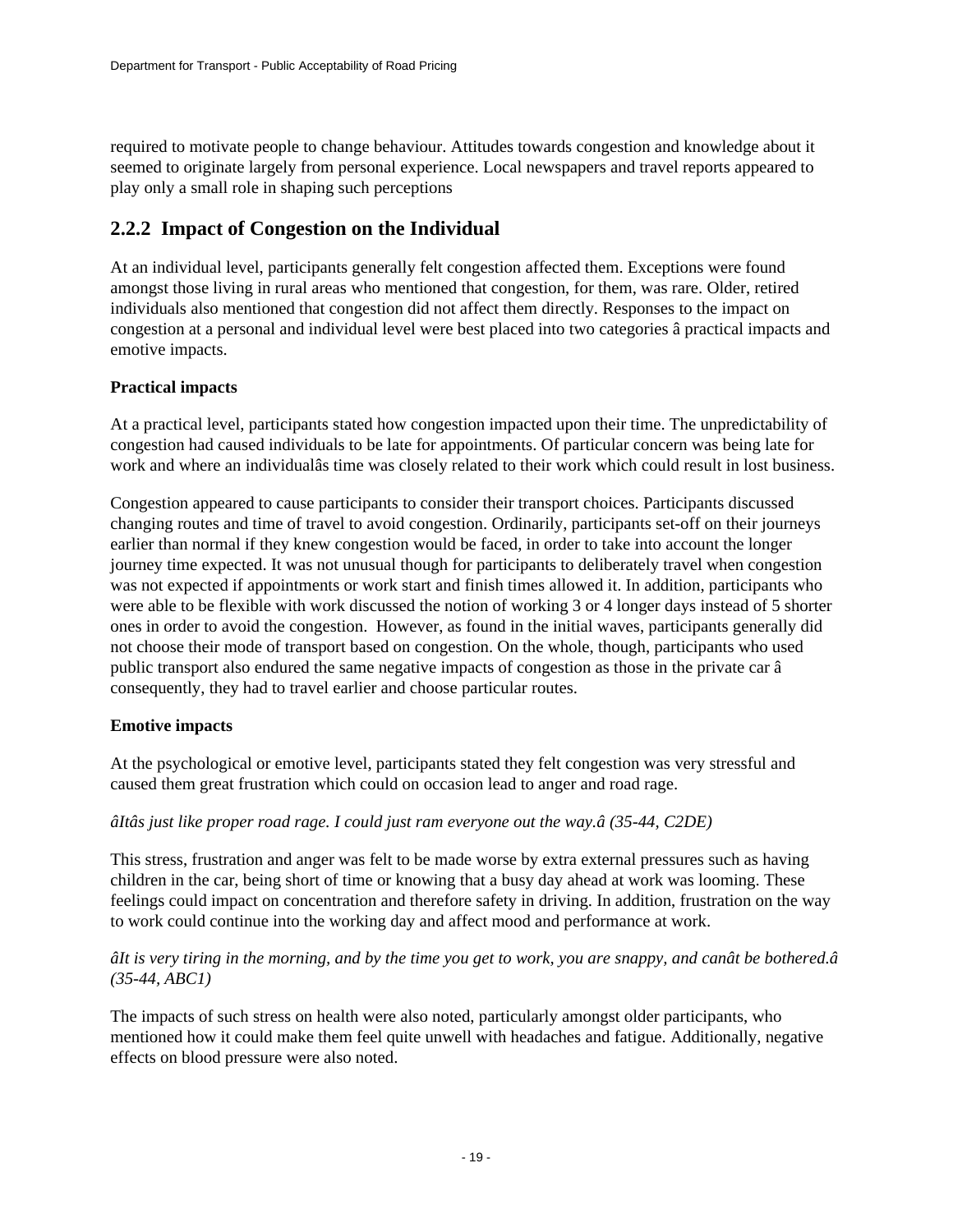Stress was thought to increase if congestion was unexpected as no extra time was allowed for unanticipated congestion when planning journeys. However, a counter argument prevailed that unexpected congestion can be more acceptable as it could not usually be blamed on anyone individually. Expected congestion was often seen as something people were more resigned to accepting. However, there was a feeling that unexpected congestion was increasing in frequency and that traffic was becoming more unpredictable, which increased stress. However, it was noted that employers were becoming increasingly aware of the problems of arriving at work on time and that in society in general unexpected congestion was a reasonable excuse for being late.

*âPeople are more tolerant I would say, if you say I am late because I was stuck in traffic and like 10 years ago itâd be âlike you what?â (25-34, C2DE)*

## **2.3 Acceptability that congestion needs to be solved**

Some younger participants (especially 18-24 year old age groups) mentioned that they had never known anything different with regards to the amount and patterns of congestion and so were fairly resigned and accepting of congestion. That said, within this group it was felt that something needed to be done about congestion. However, amongst other participants, there was a feeling of resignation associated with congestion. It was a common theme amongst 45-64 year olds to state they did not like it, but they had to âput up with itâ. Consequently, this group viewed appeared to hold a more fatalistic view of congestion, feeling that it would never change, so they feel they just have to âlive with itâ. Participants discussed how they had tactics for dealing with the situation.

## **2.3.1 Change over time**

Over the course of the year that the research was carried out, it was investigated whether attitudes towards congestion had changed. It was a common theme for participants to state that they had become more aware of congestion, but that their attitudes had not particularly changed. For those whose attitude had changed as a result of increased awareness there was a feeling of increased concern and a growing acceptance that congestion needs to be solved.

### *âI think the problem is much more acute, much more critical than I thought when I first came here.â (55-65, ABC1)*

During the second phase of the research, when discussing the issues of congestion, participants said they were primarily thinking of themselves as a driver first and a citizen or a member of society second. Their attitudes and responses to congestion appeared to be localised and individual rather than about wider and societal issues. This had changed from phase one, where participants had placed an emphasis on the effects of congestion on society as a whole and had more readily discussed the effect of congestion on pollution.

Throughout the research, there was recognition that congestion adversely affects business, but this tended to escalate from individual attitudes. For example, individuals stated how businesses could begin to fail, especially in city centres, as they themselves did not drive into such areas and use businesses because of the congestion. There was also the notion that business people using the roads may lose out on business and work, which stemmed from individuals who actually faced such situations themselves.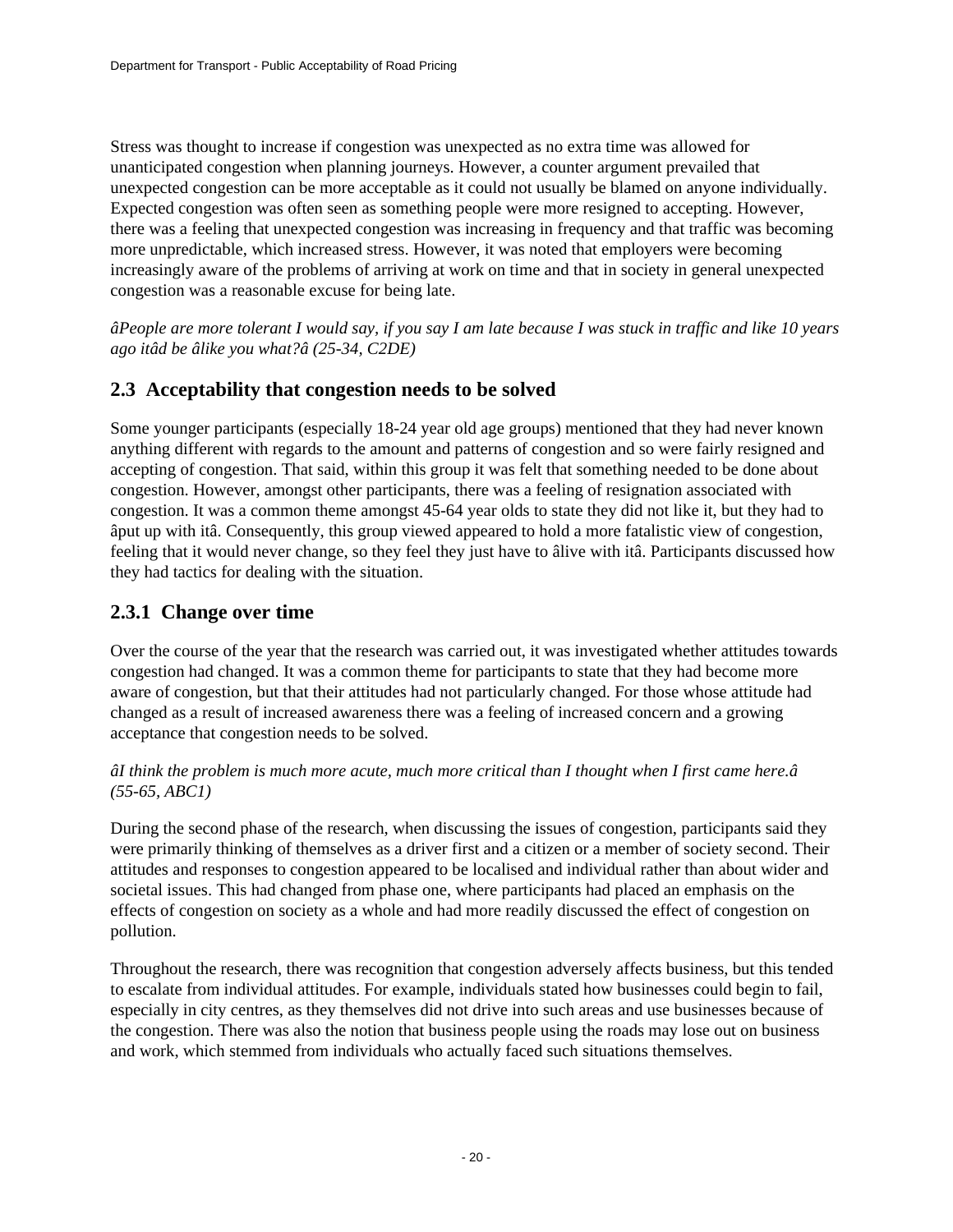## **2.4 Factors underlying acceptability that congestion is a problem to be solved**

### **2.4.1 Experience of congestion**

Participantsâ main views of congestion arose from their own experience. On the whole, most participants felt congestion negatively affected their driving and impacted on their lives. However, differences were found between individuals. For example, younger drivers generally mentioned that they had never known congestion to be any different and, although they felt something needed to be done to reduce congestion, this appeared to be less of a concern compared to other age groups. They saw congestion as quite ordinary and that it was part of everyday life.

"I think one of the things is because we are all sort of relatively young we have grown up in our short driving lives, that is how it has been, whereas, like I noticed the group when I came in was slightly older, they have probably seen it get worse and are probably more concerned than we are because we don't know any different." (18-24, ABC1)

In addition, those who did not drive in congestion, especially retired participants, felt that it was not a problem that needed to be solved. In addition, those living in rural areas also mentioned that they did not feel congestion needed a solution.

## **2.4.2 Fatalistic view**

There was the view amongst participants that nothing could be done to solve congestion. As such they would not accept that congestion needs solving as it is an insolvable problem.

## **2.4.3 Self-regulating**

There was also a view that congestion will be self-regulating and as such participants who held this view did not believe congestion needs an intervention to solve it â it will solve itself. It was felt that people have a tolerance threshold that they would not go beyond with regards to congestion. When the threshold is met people will change time, roads or mode of travel. It is evident from the discussion groups that individuals hold very different personal thresholds, resulting in different levels of tolerance, before they would indulge in such adaptation behaviour. This was largely based on experience of certain routes at certain times of day.

However, both intrinsic and extrinsic values influence tolerance and thresholds. Some people were intrinsically happier to sit for longer in congested traffic than others, perhaps based upon personality and attitude, whereas others would get stressed and angry quickly as a result of congestion. In addition, external factors, such as having to be at an important meeting at a certain time impacted upon tolerance thresholds.

### **2.5 Information sources**

### **2.5.1 Sources of general information of congestion**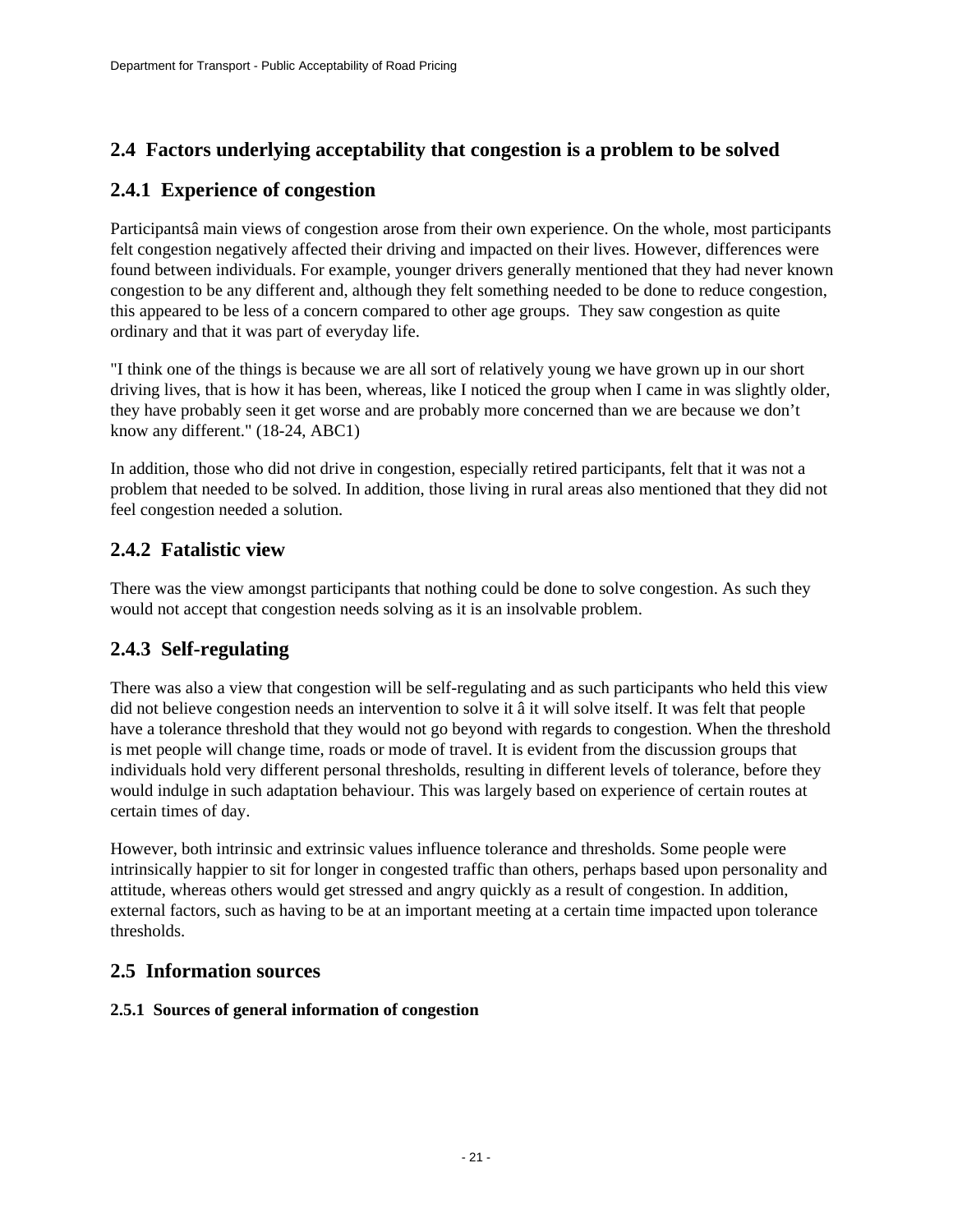During wave three participants were asked to complete a congestion map of their local area, shading areas of heavy and moderate congestion. Completed maps were then compared to maps generated by local authority statistics. The exercise revealed where information and knowledge on congestion originates. In all cases participants completed the maps mainly from their own experience. This was then supplemented by areas that their friends, family and work colleagues had told them were congested. Finally, areas not personally known to be congested were completed by knowledge remembered from the media, particularly travel reports, which were seen, on the whole, to be objective and free from interpretation and spin. Articles from the local television and newspapers were also used as a source, particular if they had been âfront-pageâ stories (viewed as giving the story importance) or had been discussed in-depth with members of the public (again perhaps seeing the importance of the information being âorganicâ and somewhat free from opinion and spin). Maps tended to be quite different from those generated by local authority statistics, probably because of the difference in sources of information (see figure 3.1). Interestingly, maps generated by those living in urban areas tended to show a closer resemblance to the local authority maps than maps completed by those living in rural areas.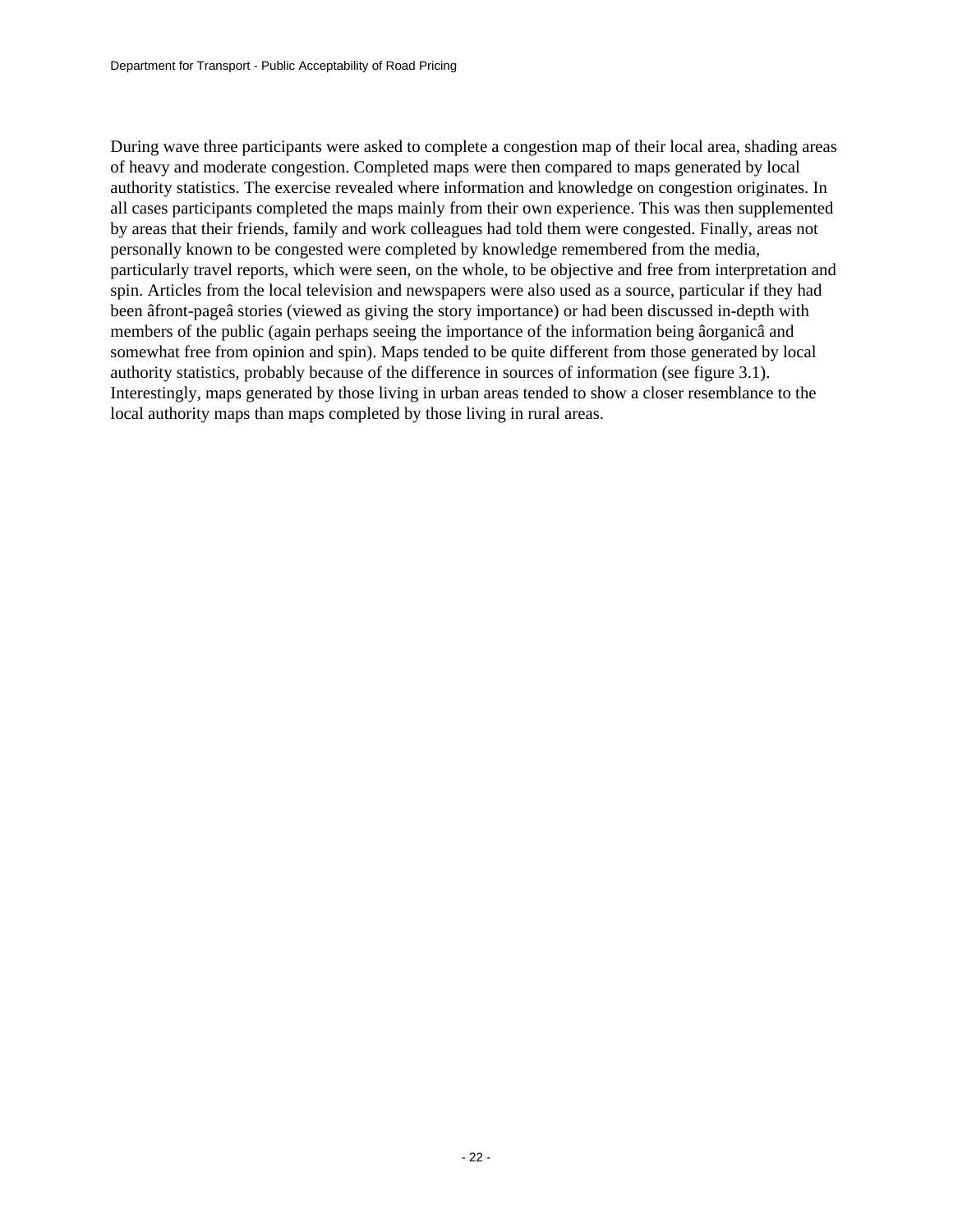

#### **Figure 3.1. How individuals and local authorities arrive at developing a congestion map.**

#### **2.5.2 Impact of statistics**

During wave three of the focus groups, three national statistics were introduced for participants to discuss and relate to their local area. The first statistic was:

*From 1980 to 2004 the number of cars licensed increased by 75 per cent from 15.5 to 27.0 million (Transport Trends, DfT, 2005)*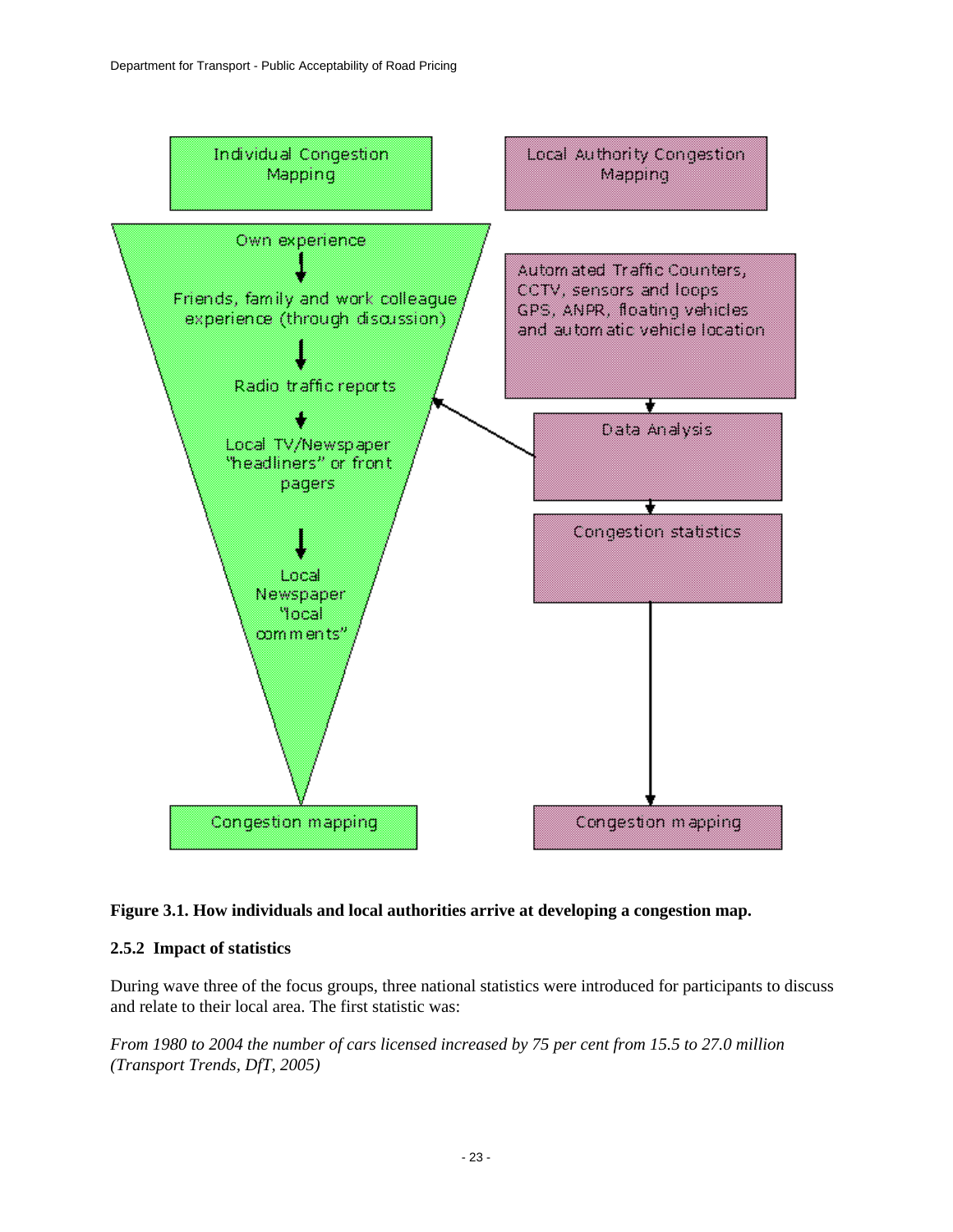Most people agreed that this statistic seemed about right, they rationalised it with the idea that cars are relatively cheaper than ever before, coupled with higher disposable income and the notion that finance is easier to get than ever before. Also mentioned was the concept that society was becoming increasingly car dominated, where cars are needed for almost all essential journeys, meaning there is a greater aspiration amongst younger drivers to drive as soon as they can and for older drivers to continue driving for as long as is possible. More women working and hence needing a car to get there was also mentioned, as was more parents taking their children to school by car. The reduction in the quality of public transport over the period was also mooted. However, this did not stop people being affected by the statistic and people gasped and stated that it was âincredibleâ and âhorrendousâ, perhaps hinting at the power such statistics have in making people more aware of the growth in the number of cars (which is perceived by the participants as synonymous with congestion). At a local level, responses varied depending upon where participants lived. Some participants felt that locally the number of cars would have grown at a greater rate than the national statistic. New residential developments with few services, resulting in more car dependence, was cited as a main reason. Conversely, those in rural areas felt that growth in the number of vehicles would have been less at a local level, believing it to be largely rural and having been less developed than urban areas.

### The second statistic presented was:

### *87 percent of participants said they felt that road congestion was a serious problem in the UK.(Omnibus Survey, ONS, 2005)*

There was general agreement that this statistic was not surprising. Interestingly, participants in some urban areas were likely to think this was low and also feel that locally it would be a higher percentage of people who felt congestion was a problem. Conversely, 87% was higher than expected for those living in some rural areas.

The third statistic presented was:

### *By 2015 traffic will have increased by 31 percent (The future of Transport: A network for 2030, DfT, 2004)*

This statistic generated the most emotive response. Immediate gasps of surprise were felt, despite most participants believing it to be completely true.

### *âIt does look scary, I think, if you think how bad it is going to get.â (18-24, ABC1)*

People immediately felt this at an individual level, exclaiming how much this would add to journey times and then commented at a societal level, being concerned how this increase would impact on the environment. Overall, this was a bigger increase than was expected, especially for younger groups (18-24, and 25-34 age groups) and those from C2DE backgrounds. On the contrary, for older people (55-64 and 65+ age groups), especially those from ABC1 backgrounds, such an increase was thought to be less than would be expected. At a local level, participants from some urban areas thought that they would see a bigger increase locally, largely due to an increase in urban developments in the areas. Those from rural areas felt that there would be less of an increase at a local level, largely as a result of less development. Overall, the power of using such a forecasting statistic was clearly evident amongst all participants.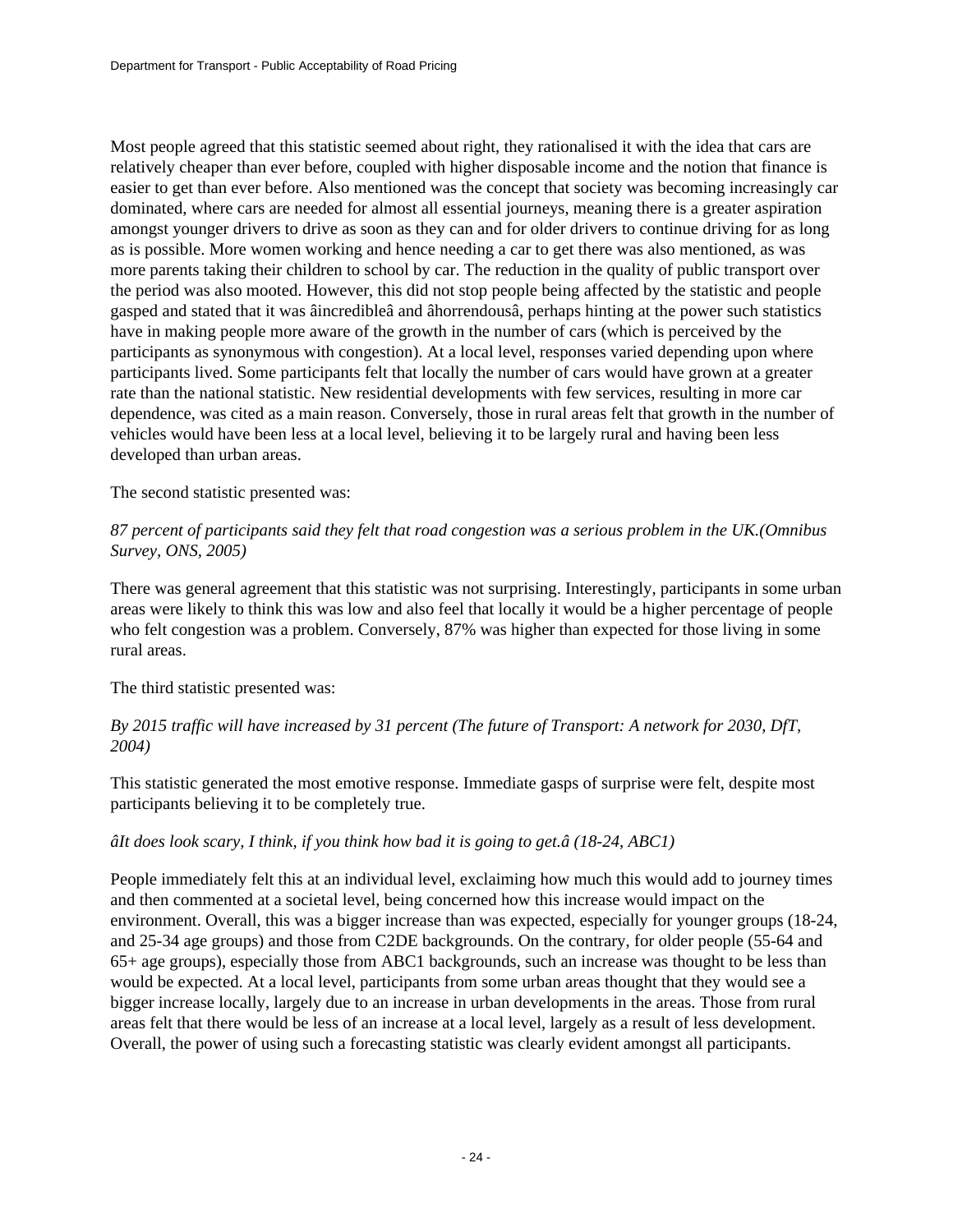## **2.6 Conclusion**

On the whole participants felt something needed to be done about congestion. Although there was recognition that congestion affects the wider society, the most dominant discourse was at the personal level. This seemed to have shifted from the first two waves, maybe because increased prolonged focus on concentration and associated increase in awareness entrenched localised and individual attitudes. As such, participants began to realise that they themselves had to take personal responsibility for (reducing) congestion. Nevertheless, the feeling that driving was a personal and basic human right, especially given the amount of money spent on it, was a prevailing factor that would be difficult to overcome. Discussions over time and presentation of statistics did seem to make people aware of the wider issues of congestion and increase the acceptance that something must change at an individual level.

# <span id="page-24-0"></span>**3 Public acceptability of the need for demand management**

### **3.1 Introduction**

Transportation demand management techniques include increasing transportation choices, managing car parking, encouraging car sharing, developing Park and Ride facilities, encouraging telecommuting, and linking land use planning with transport planning. The term âdemand managementâ was not used in the discussions. It was left to participants to define and was generally seen as tangible measures such as roundabouts and traffic lights rather than strategies for management.

During waves one and two, the groups discussed whether travel by car was necessary at an individual level and then went on to address awareness of local demand management techniques and finally tackled attitudes towards the principle of demand management at wave three.

### **3.2 Attitudes and awareness of demand management**

The term âdemand managementâ was not used in the discussions. It was left to participants to define and was generally seen as tangible measures such as roundabouts and traffic lights rather than strategies for managing demand. As such, participants had little awareness of demand management taking place in their local areas and confused the term with traffic management controls. As such traffic management controls, such as traffic lights and roundabouts which were generally seen in a negative stance, influenced attitudes towards demand management. Participants were generally aware of Park and Ride schemes and parking restrictions and controls. Park and Ride schemes were met with a mixture of positive and negative attitudes. Parking restrictions and controls were met with negative comments, especially over the cost being too expensive and restrictions being inappropriate. In the main, participants felt currently this did little to help reduce or disperse the demand. However, when methods of tackling congestion were focussed upon during wave two and three, participants mentioned many demand management strategies they felt could help reduce congestion (see section 3.4).

### **3.3 Acceptability of demand management**

### **3.3.1 Change over time**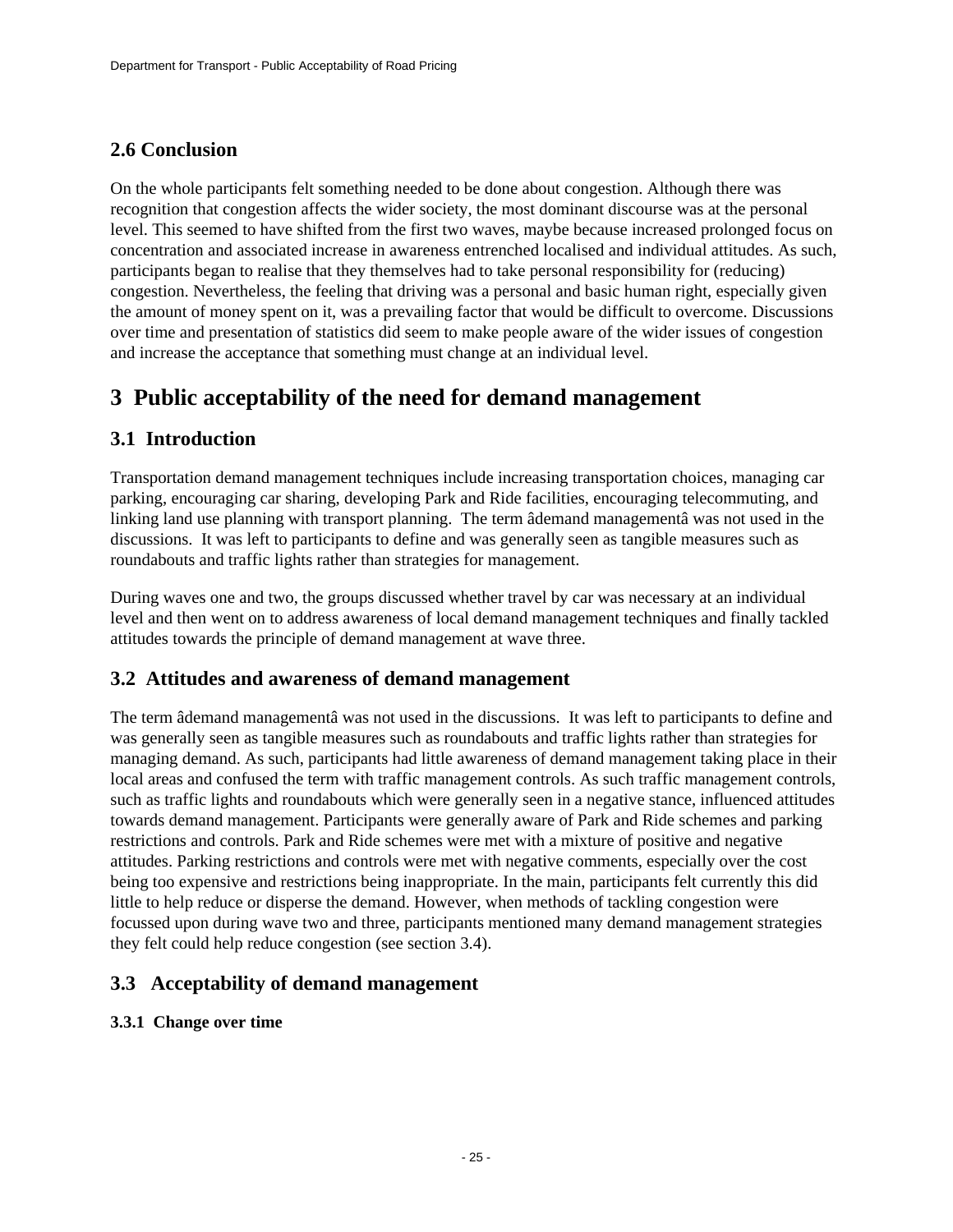Initially, participants felt demand management would restrict choice rather than create choice. They felt the road system, as it was, restricted choice. Any further restriction of choice, through any kind of demand management, was met with resistance.

*âIf you work you buy your car you pay your tax. If you want to drive, why shouldnât you drive? That is freedom of choice.â (55-64, C2DE)*

This showed the depth of support people had for such a notion and the huge challenge that faces any scheme that breaks this sense of freedom.

However, support was found as demand management options were discussed in depth during wave three. Participants favoured carrots, specifically soft measures, aimed at encouraging individuals to consider changing travel mode, especially better public transport, encouraging flexi-working and car sharing. Hard measures, viewed as sticks, aimed at discouraging individuals from using their car, including increasing fuel tax, car parking and banning cars from city centres, were seen negatively. Road pricing was generally seen as a hard measure and was, as such, viewed negatively. However, as hard measures were discussed there was growing recognition amongst the participants of the importance of a balance between soft and hard measures to manage demand. Nevertheless, the overall feeling was individuals would rather be in control of their own travel behaviour rather than be encouraged to consider options through demand management, whether it be soft or hard measures. Participants could not envisage a situation where they would not want to be in control of their own travel behaviour, regardless of how bad traffic congestion was perceived as becoming.

### **3.4 Factors underlying acceptability of demand management**

### **3.4.1 Is your travel by car really necessary?**

When considering travel by car, participants generally felt their own car use was always necessary. Reasons cited varied and included:

- no suitable public transport alternative;
- cars were required to transport large items or children;
- cars enabled a combination of journeys therefore saving time;
- cars were important at particular times of the year and day; and
- cars were needed for long journeys.

An emerging theme from the youngest participants (aged 18-24) was that they did make unnecessary journeys and that laziness was one of the reasons for this.

*âI think I drive far too much. I think I could just walk to the shops, itâs just too handy to have the car there and get in the car, and I admit it, Iâm lazy.â (18-24, ABC1)*

The youngest participants also talked of driving for the sake of it and suggested that while it may not always be necessary, it was a pleasurable mode of transport.

*âI think a lot of people my age who have just passed their driving tests and everything and it is a lot of pleasure and entertainment as well. Just going round and driving, which isnât necessary at all but some people do thatâ (18-24, C2DE)*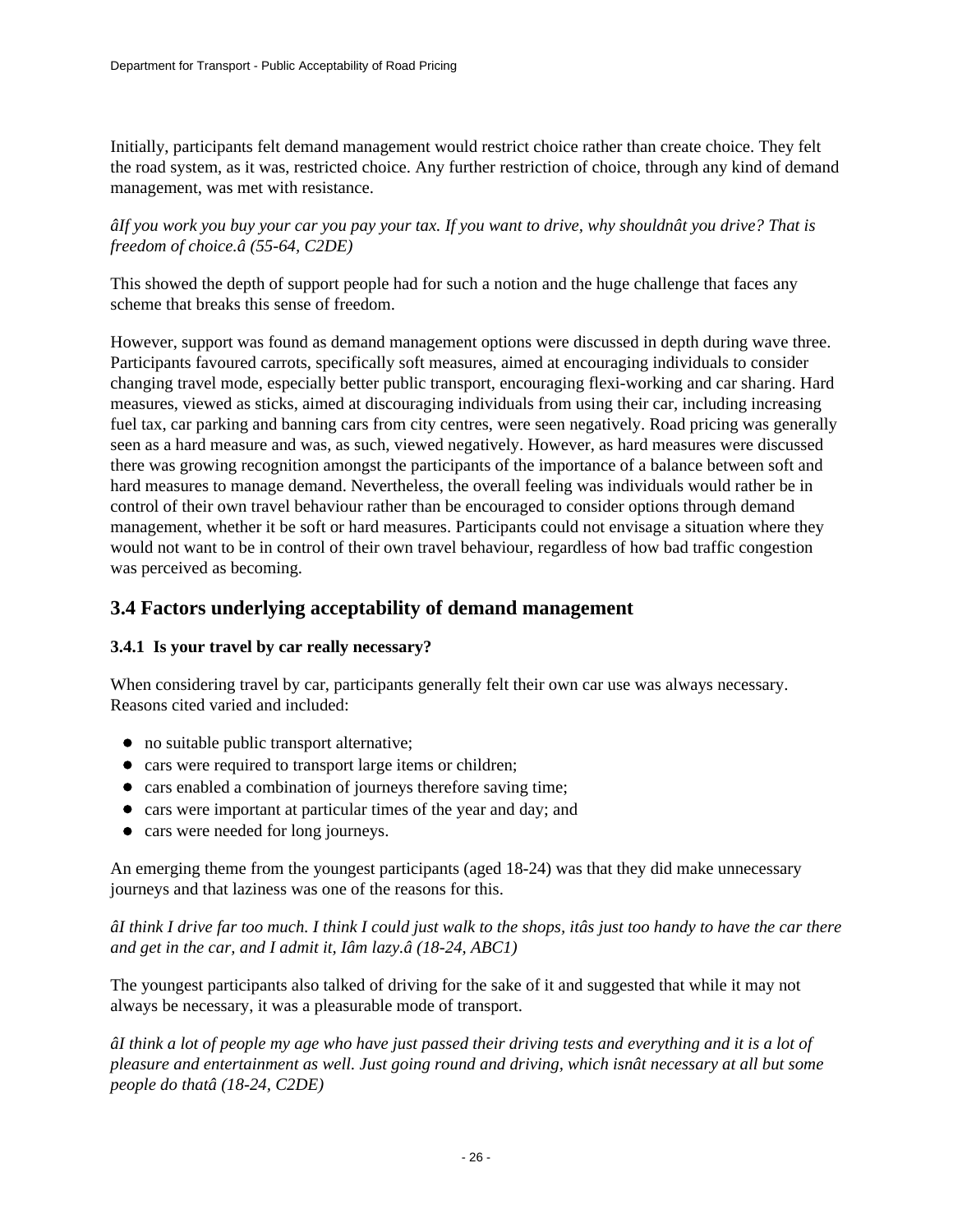This was in contrast to older people who felt they would not drive unless they had to and that car use was generally for necessary journeys.

*âI donât get in my car and drive it for pleasure; itâs got to be done.â (45-54, C2DE)*

That said, there was evidence amongst this group that driving had become a habit.

*âItâs a lifestyle thing isnât it. Years ago before I had a car I would walk everywhere or take the bus. Then I learnt to drive and I use the car for everything. Before you could walk down the shops but now it is too much troubleâ (35-44, C2DE)*

The participants generally felt that for most of their journeys, particularly longer journeys, the car was necessary. They cited they had a poor alternative in public transport, so the car provided a set of perceived advantages in terms of journey time, cost and safety. In addition, psychological aspects such as freedom, privacy and comfort emphasise the importance of using a car. Overall, younger participants indicated that they felt that not all their journeys were, in fact, necessary and felt they had become lazy in choosing their easiest default mode - the car. Older participants admitted that using the car had become habitual and was linked to lifestyle.

### **3.4.2 Driving and the need for freedom to be able to drive when, where and how often you like**

The freedom to drive when, where and how often they like was reported as extremely important by the participants. This was linked to being able to be independent, particularly amongst the oldest (65+) and youngest (18-24) age groups. Across all groups, the importance of driving was linked to civil liberties and rights, in some cases basic human rights.

### *âIt is very important. It is basic human rights being able to do what we want when we want.â (65+, ABC1)*

Being free to drive where, when and how often they like was linked to the normalness and expectation, suggesting it becomes a habit. In addition, it was mentioned that society created a need for the freedom.

#### *âEverybody wants that personal freedom that we have been sold.â (35-44, ABC1)*

The reliance on the private car was seen through great attachment coupled with great anxiety over losing such freedom, especially amongst male drivers; while both males and females cited the right to drive, the anxiety over losing the freedom to drive was more pronounced amongst male drivers.

Participants justified the right to drive when, where and how often they liked on how much they paid already to do so; this was especially true amongst those from C2DE backgrounds.

 *âI think if you have worked hard, you have paid for your car, you are paying your insurance, you are paying your tax; I donât think it is up to anyone else to dictate to you when and where you canât use it.â (25-34, C2DE)*

Alternatively, it was discussed how such a freedom was a luxury.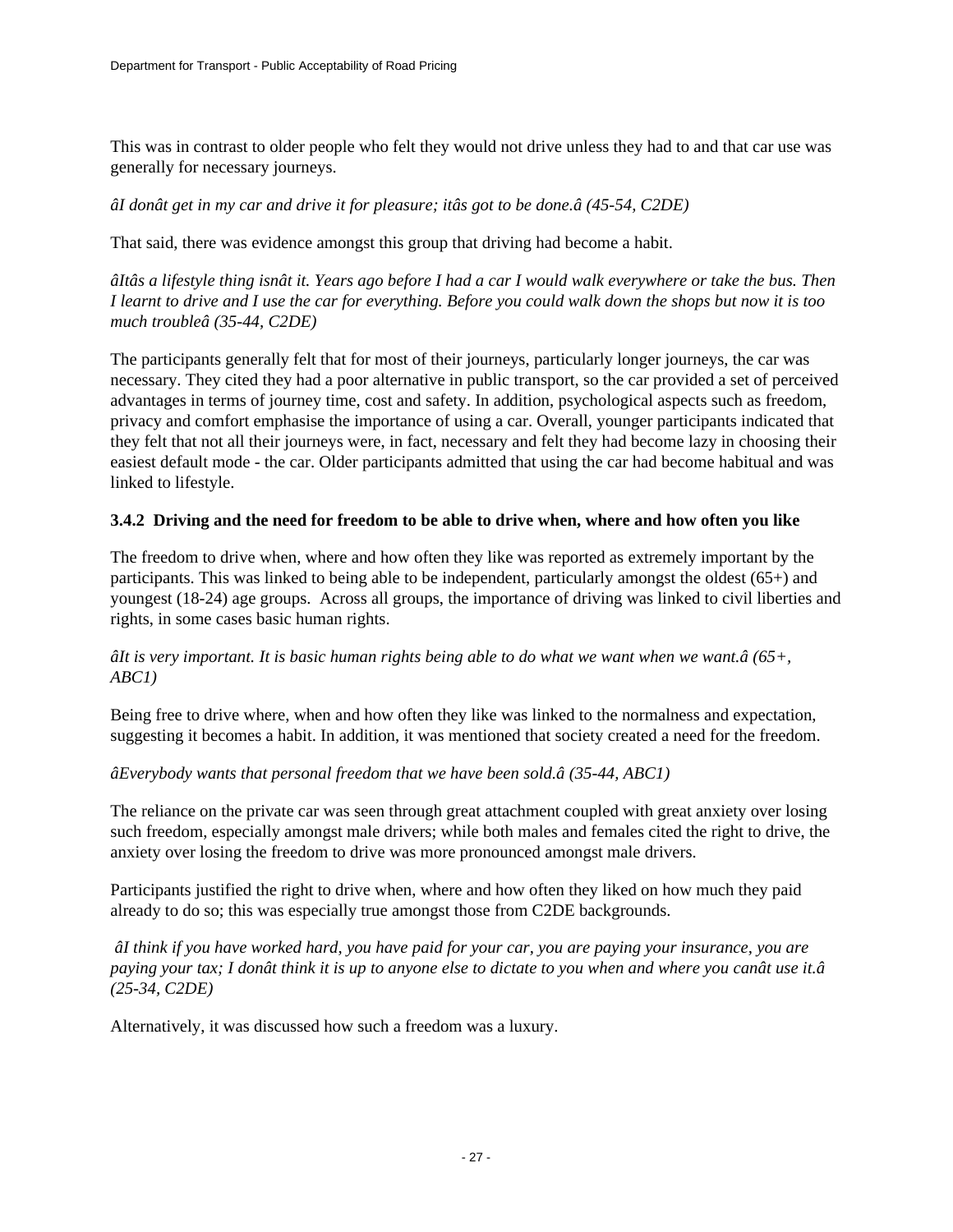*âI think at the moment we are extremely lucky that we can get into our cars, we have got this freedom of which we can go anywhere.â (35-44, ABC1)*

### **3.4.4 Acceptability of measures of demand management**

During wave two, acceptable methods of reducing congestion were discussed; participants felt that congestion should be tackled through improvements in public transport, parking, the road network (which led to debates about whether building new roads could help reduce or, in fact, increase congestion) and planning. In addition, it was felt improvements could be made by businesses (both in terms of offering incentives to employees not to travel at congested times such as flexitime or subsidised public transport, but also directly helping by delivering goods at night and by rail where possible) and schools (by using school buses and increasing the use of âwalking busâ schemes). Road pricing as a solution to congestion was not generally mentioned.

Methods of tackling congestion outlined by the participants in waves one and two were re-presented to the participants in wave three to discuss in further depth. Participants suggested the following methods are most acceptable in terms of reducing congestion:

- improve public transport;
- introduce flexible working;
- introduce (more) work or school buses;
- encourage car sharing;
- increase park and ride facilities;
- introduce green travel plans (predominantly ABC1 groups);and

In contrast the following measures were highlighted by participants as being least acceptable in terms of reducing congestion:

- limit cars to the household
- distance based charge
- $\bullet$  ban cars from city centres
- cordon charge

It can be seen that the popular methods, as would be expected, were all carrots and the unpopular were all sticks. As can be seen road pricing options tended to be favoured negatively. Participants in urban areas showed particular concern in relation to distance-based charging, suggesting that participants feel they will be charged more for driving in their immediate urban area. In further discussion, however, it was recognised amongst participants that carrots sometimes had to be balanced with sticks in order to achieve a behavioural change. However, perhaps unsurprisingly, people balanced carrots that would benefit them individually with sticks that would affect other drivers rather than them themselves.

### **3.5 Information sources**

Information on demand management appeared to come from two main sources. Peopleâs own experiences of using or being influenced by demand management concepts were a prime source of information. However, it was clear that local press had a role to play in reporting the relative success and failure of such interventions. In particular, negative press about past demand management failures influenced the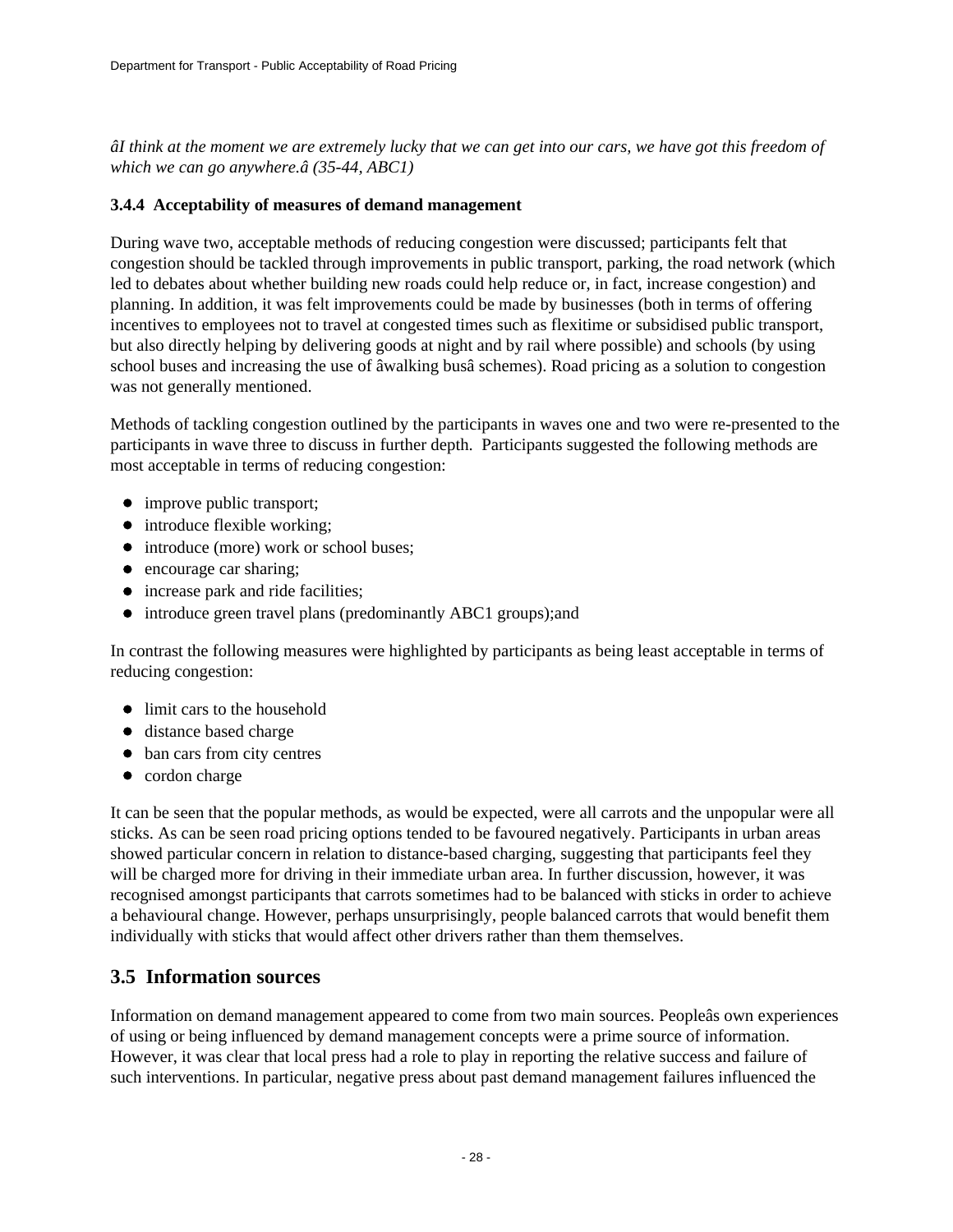negative acceptability of future interventions.

### **3.6 Conclusion**

Participants were likely to advocate soft measures, such as better public transport, encouraging flexi working and car sharing, for example, over harder measures, such as road pricing. They preferred to continue to have their driving affected by congestion than controlled by a change in road pricing. There was a feeling that people would rather face congestion, which was seen as more ânaturalâ, than be controlled by the perceived artificial hand of demand management. The importance of the perceived necessity of driving especially for work purposes, and the importance that driving was a freedom and viewed as an individual right, underpinned this view.

# <span id="page-28-0"></span>**4 Public acceptability of the principle of road pricing**

### **4.1 Introduction**

The concept of road pricing is to offer varying charges for road use according to variables such as the time of day, day of the week and location. The charges would vary depending upon the potential for congestion. Overall, the variable cost may be higher the more likely the road is to be congested. The principle is to increase consideration amongst drivers of the necessity of travel mode, time and types of roads used, with the aim being to reduce the negative impact of congestion on individuals and society through reducing unnecessary journeys by private motor vehicles.

Participants were asked to discuss their attitude towards the principle of road pricing. During phase one (waves one and two of the discussion groups) initial reactions to road pricing were investigated. As progressively more specific information on road pricing schemes was introduced throughout phase two, attitudes towards the principles (as well as the specifics) of road pricing were challenged and these were captured through the telephone interviews (see section 5.3).

## **4.2 Initial attitudes towards the principle of road pricing**

In the first phase of the research, road pricing was viewed primarily by the participants as an extra personal expense without clear benefits. Revenue generation was perceived to be the key function of such a scheme and participants questioned whether road pricing could be effective in reducing congestion.

*"There is an argument that, there is the congestion: we must do something about it and one solution is to charge people to use certain roads at certain times. Also, discourage them from using the roads. That is a bucket with holes in, it really is. It feels to me that it is more about gaining revenue, because I canât agree that it is going to solve the problem and we are going to be left with the problem." (55-64, ABC1)*

### **4.2.1 Effectiveness in reducing congestion**

Reasons for such scepticism about road pricing reducing congestion included:

• people drive as they have to and do not have a choice;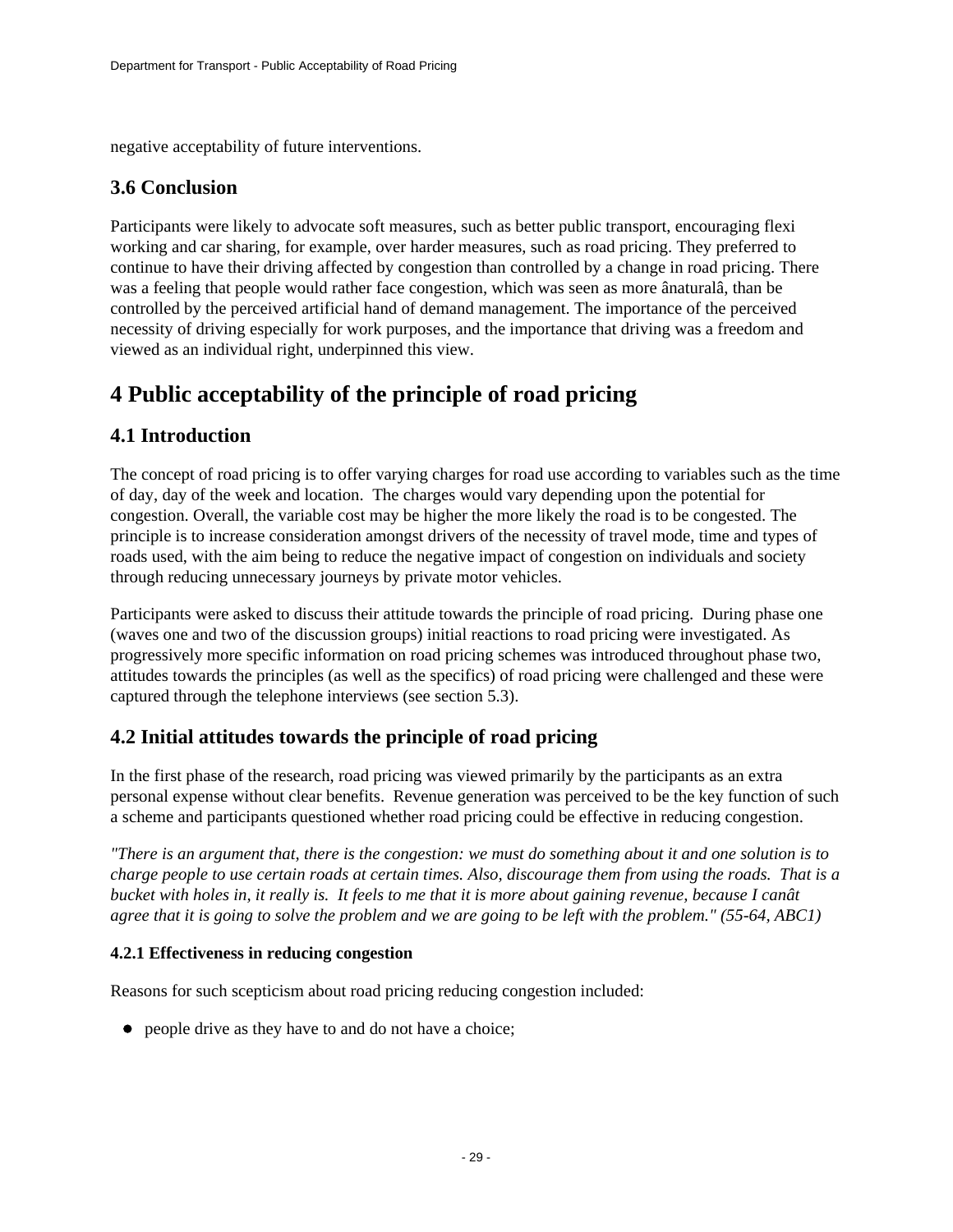*âPeople donât travel through those roads because they want to necessarily, they do it because theyâve got to get to workâ (25-34, ABC1)*

congestion may be moved to roads and areas that werenât charged or were cheaper;

*âIt doesnât solve the problem, it just moves the problemâ (55-64, C2DE)*

- driving is convenient and people would pay for driving to keep the convenience that a car provides;
- congestion could increase as a result of queues to pay charges; and
- congestion has become too much of a problem to solve.

In contrast, there were participants who felt road pricing would reduce congestion and when asked to write three positives of road pricing, reduction of congestion was generally seen as one of the benefits. Participants felt that road pricing would discourage driving and make drivers think more about the amount they used their cars than they do presently. This would particularly be the case for unnecessary journeys.

#### *"I'm sure it would save some of this nonsense about nipping down the road for a newspaper in a car" (55-64, ABC1)*

It was thought that road pricing may encourage drivers to consider the roads they used and when they used them. A potential result would be staggered traffic therefore reducing the level of congestion.

*âIf people were charged to come into town at a certain time of the day, theyâd avoid it and come at different times, itâd be staggered throughout the day. If they could avoid it, if theyâre coming to work for a certain time they obviously canât. But theyâd perhaps stagger the times, you wouldnât come at nine oâclock, youâd come at ten or eleven instead.â (45-54, C2DE)* 

Road pricing was thought by some to reduce car use through encouraging people to car share, children to get the bus to school and to reduce the number of cars per family.

Most car use was seen as essential and there was a general theme that road pricing would not affect participantsâ most frequent journeys. Reasons included having no choice about the journeys they take, that they would just pay, that they already travel during quiet times and that road pricing was unlikely to be introduced on the roads that they use. However, participants reported that they would change their routes to avoid charges or change where they did their shopping to an area that was not charged. Furthermore, there were participants who said they would use public transport or walk more instead of driving. In some cases, it would stop participants making journeys altogether.

### *âWell I think I would go into town a lot less. Because you wouldnât be able to afford it, you would have to look at the costs.â (45-54, C2DE)*

Participants discussed a variety of solutions to enable concerns about road pricing to be overcome (see section 4.4). A major theme throughout was that road pricing would only be acceptable if it really did reduce congestion.

Section 5.2.3 discusses the impact of road pricing on congestion in more detail.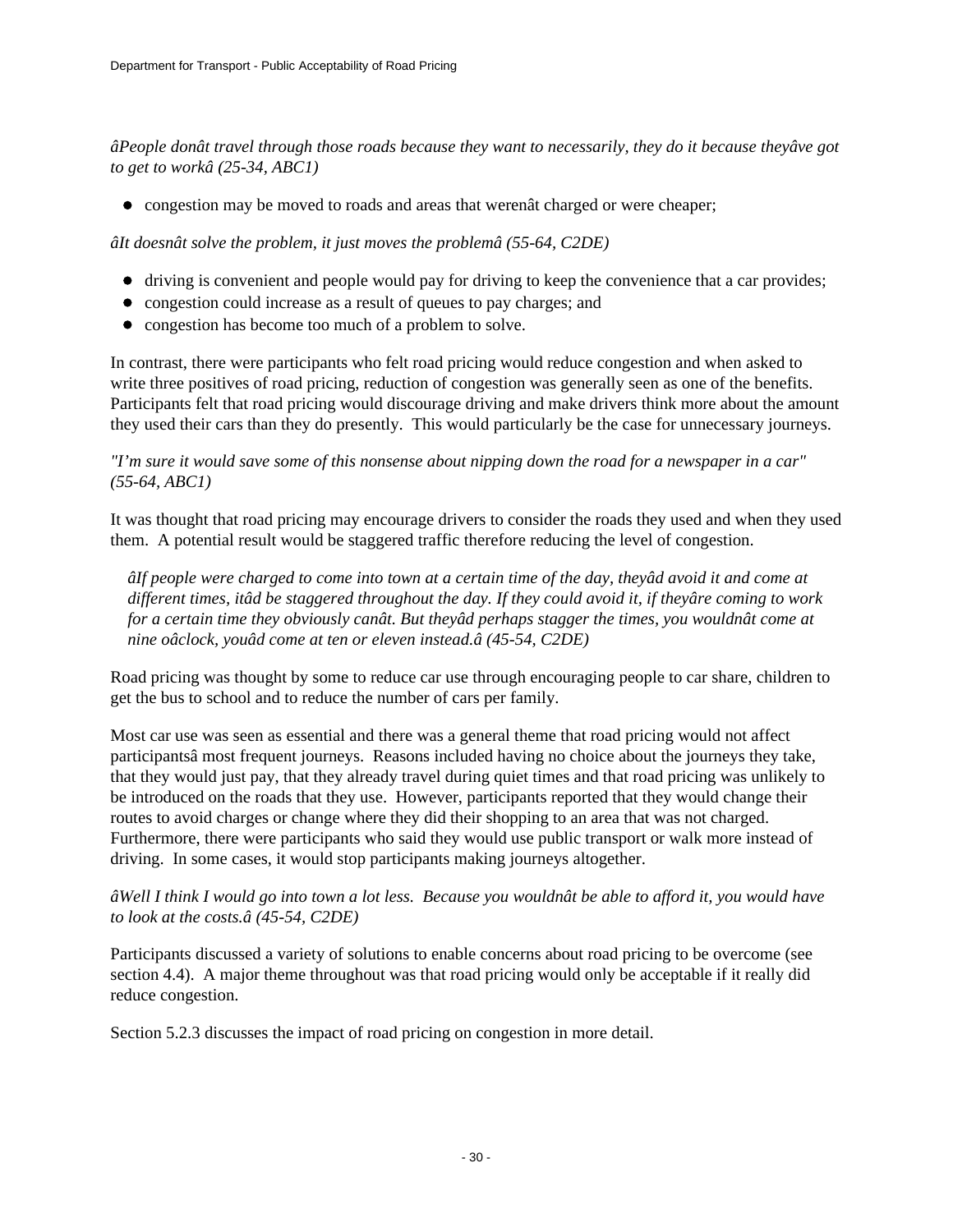### **4.2.2 Advantages of the principle of road pricing**

Although participants mentioned road pricing has the potential to reduce congestion and journey times, such positive ideas about road pricing generally had to be prompted. Participants mentioned that road pricing could have the potential for reducing the number of unnecessary journeys and an increase in people considering alternative modes of transport, including public transport. Participants suggested that revenue gained from road pricing should be utilised to improve the transport system and felt that this would further encourage people to use it as an alternative to the car. Additionally, road pricing was viewed by some participants as relatively âfairâ because it reflected car usage.

There were mixed views about the impact of road pricing on reducing pollution with a general view that pollution would decrease due to fewer people driving. However, there were participants who did not think that car use would decrease as people would find alternative routes and therefore they felt road pricing would not reduce pollution. Some participants felt that people would be encouraged to take up more healthy ways of travelling, like walking or cycling, should road pricing be introduced; they saw this as having a positive impact on peopleâs health. Additionally, if road pricing was to reduce congestion there could be potential benefits for drivers in that they would experience lower levels of stress.

### **4.2.3 Concerns about the principle of road pricing**

Throughout each stage of the research, key concerns about the principle of road pricing were highlighted. These included: the cost to the individual, the lack of choice it presented; trust in those responsible for introducing road pricing; use of income generated through a scheme; fairness of road pricing for certain groups; and the potential impact of road pricing on businesses.

Participants expressed âpersonal worryâ over increased costs incurred at the individual level and these were seen as outweighing potential benefits at the societal level. However, costs incurred from road pricing were seen to be easier to accept if people knew how the revenue was being used. However, there were still concerns around being able to afford to pay road pricing charges (particularly for long journeys) and these were exacerbated by an expectation that road pricing costs would increase once the scheme was introduced.

Participants felt that the public had a lack of choice over transport. It was suggested that many drivers had no choice but to use their car to get to work and road pricing would penalise such people for travelling during peak hours on specific routes. Participants also expressed concern about the lack of alternative transport options available to them.

The importance of trust in those responsible for introducing road pricing was a repeated concern and reasons for distrust included: not having faith in the individual or organisation to deliver and a feeling of being let down in the past. There was pessimism regarding the accountability that would be in place if road pricing was introduced, with the concern that it would fall between national and local government. In addition, there were suspicions that the revenue from road pricing would be âmis-spentâ. Participants generally thought that revenue should be allocated to transport improvements and expected to see evidence that things were getting better.

Fairness of road pricing for specific segments of society was also raised as an issue of concern, with specific mention of low wage earners, those in rural areas, businesses, and those that had to use a car, such as disabled people or people with young children.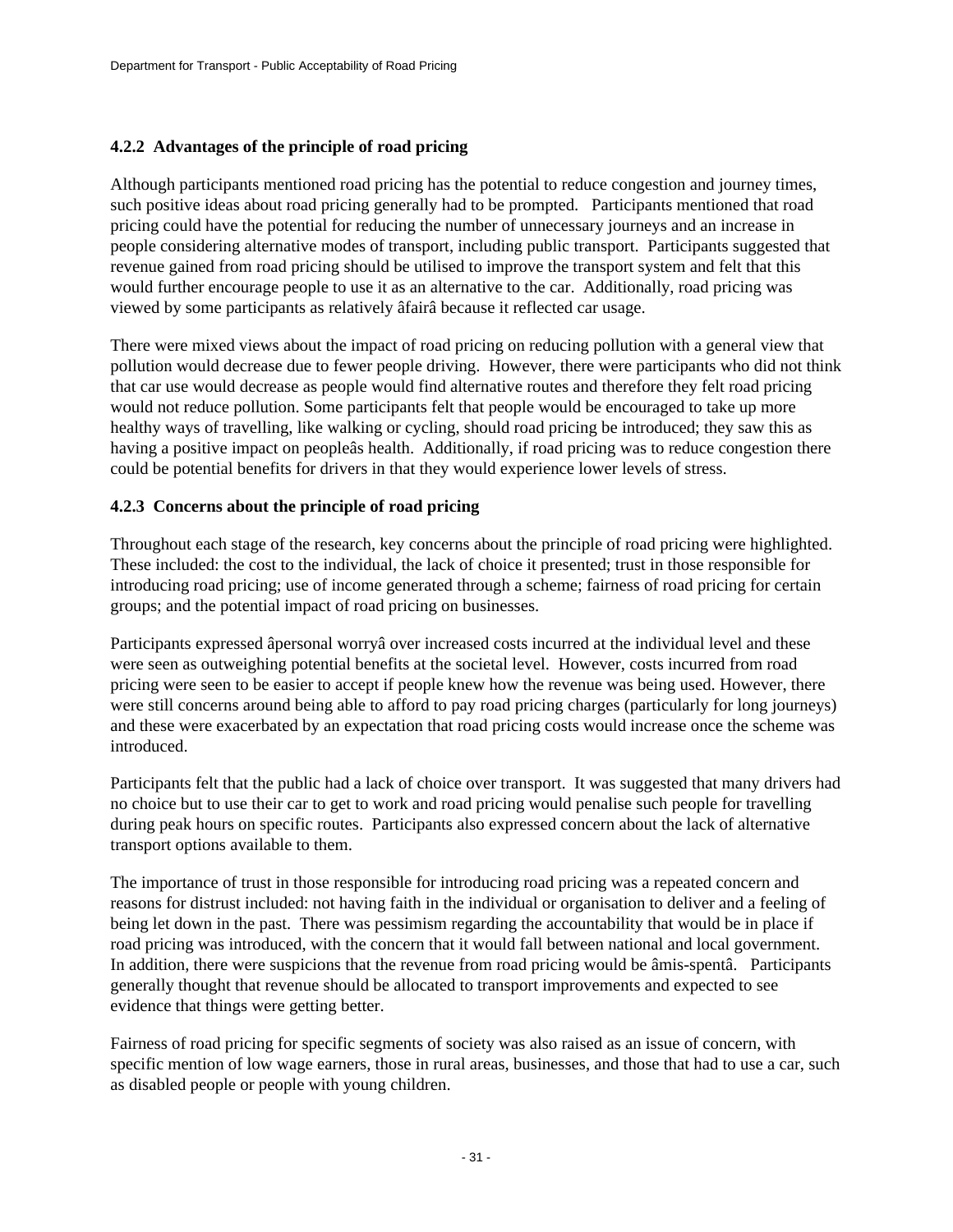Other, less prominent, concerns included distrust in the technology to implement road pricing, privacy, complexities of a potential payment system, a lack of understanding about different schemes, and lack of evidence that demonstrated that road pricing was a successful solution to congestion.

## **4.3 Acceptability of the principle of road pricing**

Initially during phase one of the research, there was a strong feeling participants did not want road pricing to be introduced and did not agree that it should be. However, throughout the research, there was a growing understanding amongst groups of participants that the introduction of road pricing had the potential to reduce congestion, and as such amongst such participants, acceptance began to grow. Although it was considered to be âa shameâ that people should be charged more to drive, it was argued that there was no alternative solution. Nevertheless, there continued to be staunch opposition to the principles of road pricing throughout the research.

There was a general sense that the introduction of road pricing was inevitable. Knowledge of TIF funding received by local authorities, the reported success of the congestion charge in London, and debate in the media over the issue were all said to have encouraged participantsâ view that road pricing was going to be introduced.

*âIâll be honest with you, I think itâs probably going to be a done deal. ... Iâve just got a feeling that theyâve gone through this consultation period just to say theyâve gone through this consultation period and I think it was a foregone conclusion really.â (35-44, ABC1l)*

A further suggestion was that the decision to implement road pricing had already been made, but there was still some debate over which particular scheme would be used and how the public could be encouraged to accept the idea.

Nevertheless, there were participants who believed that the decision over whether or not to introduce road pricing had not yet been made by the government. The research in which participants were involved was perceived as a method of âputting the feelers outâ to decide on the best approach to tackle congestion. There was also a sense that there was a large amount of public opposition to road pricing, which prompted participants to suspect that the decision had not yet been made.

The perceived inevitability of the introduction of road pricing had different influences on participantsâ acceptability. There was suggestion that the apparent inevitability of road pricing made road pricing less acceptable, and participants reported feeling dismayed at the idea that others may become more resigned and accepting of the scheme on consideration of its inevitability. That said, there was a mention amongst 45-54 year old participants that acceptability had increased simply because they felt it was inevitable and that they would have to live with road pricing even though they opposed it

*âItâs still not something Iâm in favour of but I just get the feeling that it is going to happen and itâs like when something is a long slow process, you kind of accept things because you read about it in the press and you get used to the ideaâ (45-54, ABC1)*

### **4.3.1 Change over time**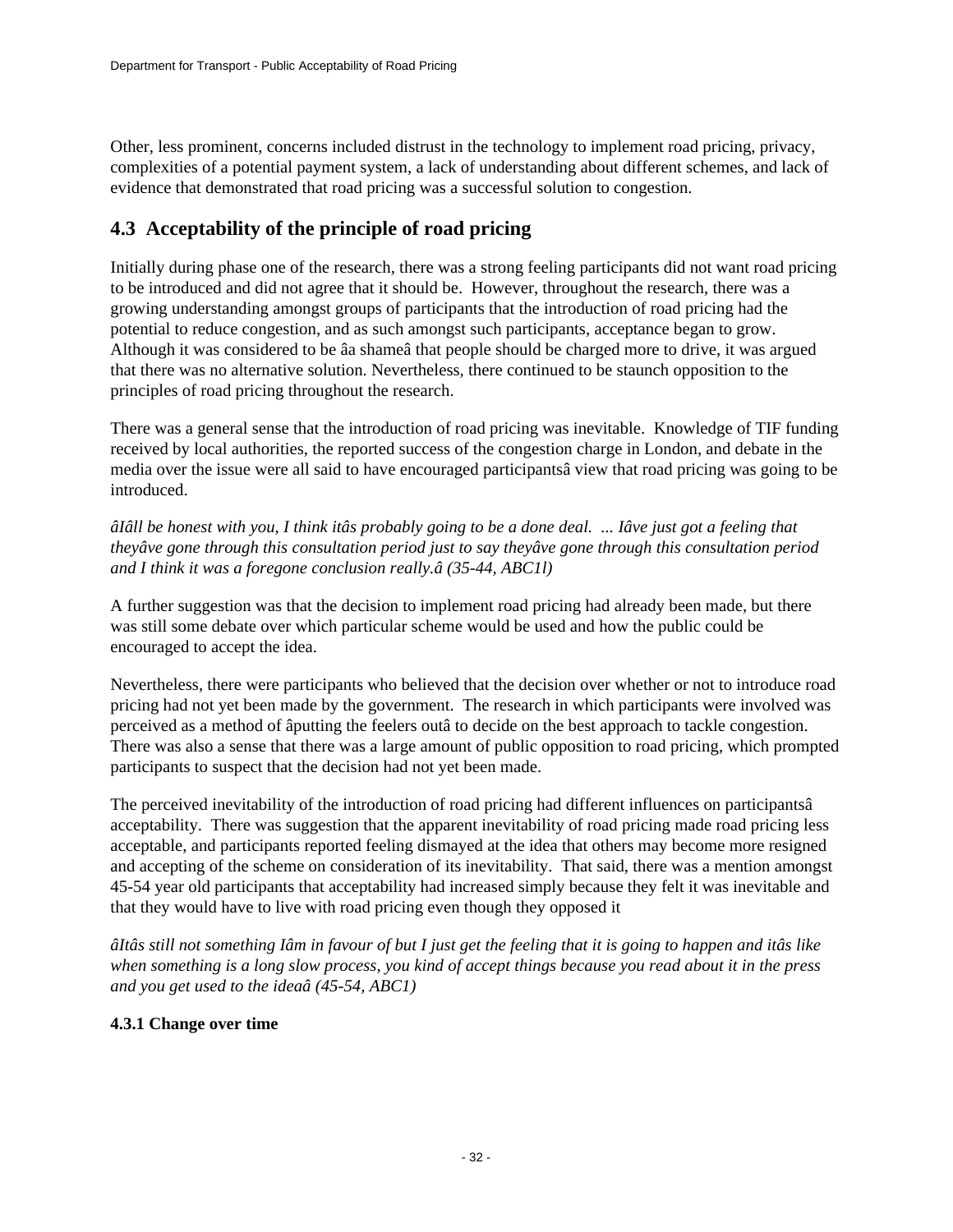The depth interviews, which took place as a final stage in the research, revealed some changes in views that had taken place over the course of the research. By this stage there were views that âsomething had to be doneâ about the problem of congestion, and that road pricing would be the most effective way of addressing the problem. Participants commented on how they felt they had gained new knowledge and considered themselves to be expert on the topics, particularly compared to family and friends. On the whole, participants felt they had become more open towards the idea of road pricing and were more willing to consider the concept.

*âThe whole â*, research thing did have an impact in terms of I was quite negative about it at first and *then when we were given the information we were given which made me more open to it and more â¦I wouldnât necessarily say the views of friends/family have made any difference to that.â* (25-34, ABC1)

As such, there was a group of participants who felt they had become more positive over time.

*âAs the discussions went on I think it explored other options and I think a new angle was showing, so we were a bit more receptive at looking at other opportunities maybe that could arise. So I think we got a bit more positive towards the end and more negative to begin with.â* (Workshop, Negative Group)

This seemed to be particularly true, for these participants, as the principles of road pricing were discussed and details of the schemes began to emerge (see chapters 6 and 7 for specific details).

*"The more we got into it the more they started to warm to it a little bit more.â* (Workshop, Negative Group)

Females in particular were likely to mention that they had become more positive about the principle of road pricing as a result of focusing on the issue over the waves of research. There was a growing recognition that something needed to be done about congestion and that a solution such as road pricing was an answer. This was particularly articulated by younger (18-25 year old) and older (54-65 and 65+ age groups) females. Younger females (individuals from 18-24 and 25-34 age groups) stated an increased confidence that road pricing would work to reduce congestion. A mixture of participants mentioned that they now understood the reasons behind road pricing and grasped the basic principles and as such moved from a feeling that it might just be a revenue raising exercise into something that might really make a difference to congestion.

However, overall the negative feelings were generally sustained and there remained a vociferous group of participants who were strongly against the idea of road pricing at the final stage and did not feel it was an appropriate solution.

 *âWe have talked about it for the past 12 months, chuntered round, we have had maps of Durham, different areas of Durham to go through and get out of it and that sort of thing and at the end of the day a shake of the headâ* (Workshop, Neutral Group)

Some participantsâ negative attitudes did get more entrenched; those from C2DE backgrounds tended to have especially negative attitudes towards accepting road pricing. In particular they cited increased personal financial cost that they and other people they knew could not afford, that they thought was more than they anticipated before the research began,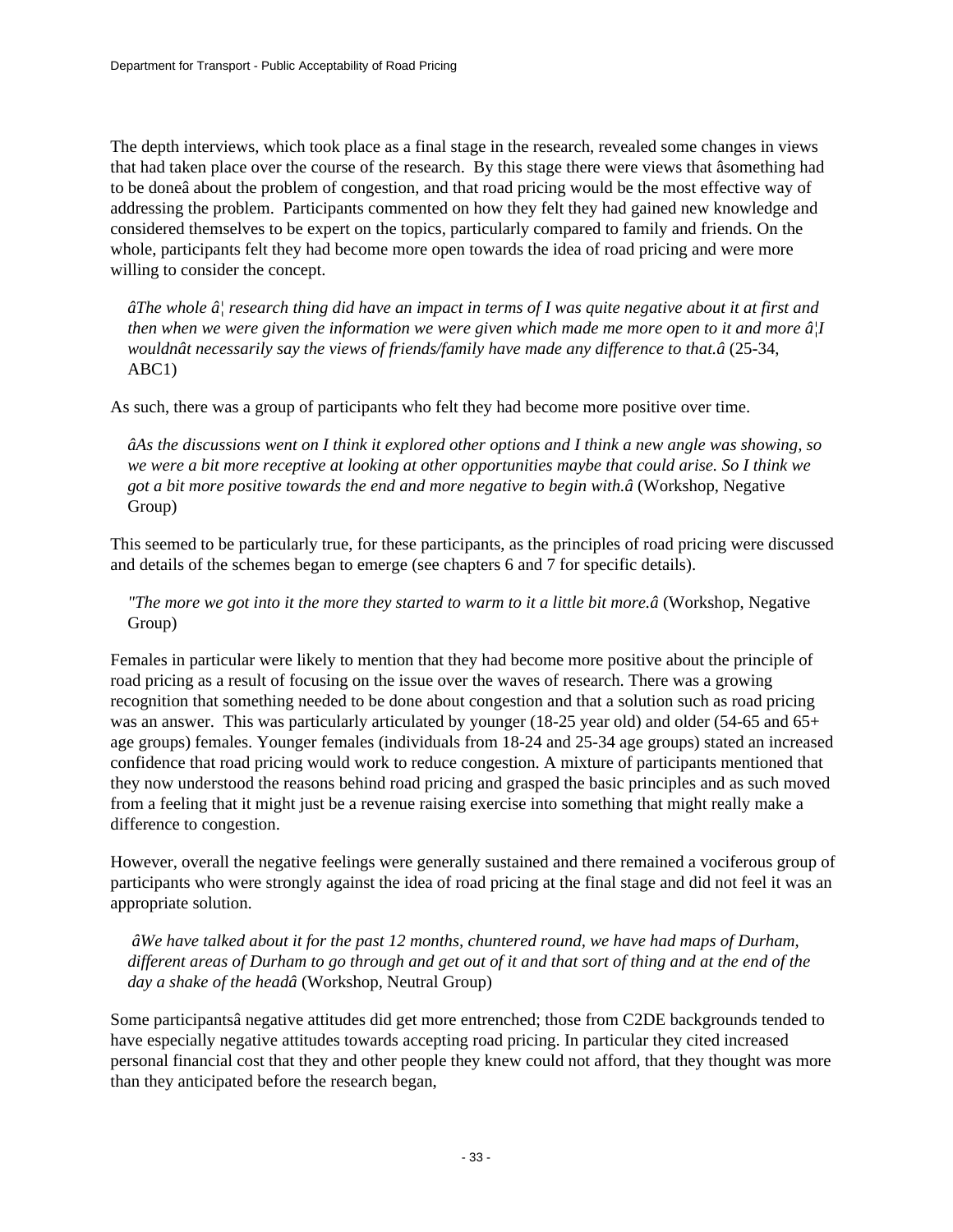*âFrom where we are to like down in London where they already are doing it, theyâre getting paid more than us because itâs like a bigger city. So itâs not really effecting them as much but if it comes out, like up here, it is going to make more of a difference.......just because we are on lower wages the people round here.â* (18-24, C2DE)

In addition, participants were also concerned about privacy, which seemed to be far more than before the research began.

*âIâve got nothing to hide but then you think, why should everyone know where Iâm travelling?â (35-44, C2DE)*

The greater concern for privacy appeared to be as a result of a combination of factors including the national petition against road pricing coming to the fore during the period of research and an increasing focus on technological issues associated with road pricing during the latter waves of discussion groups.

Males aged between 35 and 54 tended to state they held mixed views which had not really changed during the course of the research. In addition, 45-54 year old females stated they remained undecided and wanted more information on road pricing including attitudes and views of other people who had road pricing in their local area.

## **4.4 Factors underlying acceptability of the principle of road pricing**

During waves one and two of the research, it was evident that a number of factors underlie participantsâ acceptability of the principle of road pricing. The factors were therefore explored in greater detail in the subsequent stages of the research, and further discussion of participants more considered and detailed reaction to such factors can be found regarding these in chapters 5 and 6.

Factors influencing the acceptability of the principle of road pricing included:

- **Impact on congestion**: A major theme was that road pricing would only be acceptable if it really did reduce congestion. Overall participants felt that by paying a premium drivers should have access to quicker travel times, people should experience less pollution and there should be fewer accidents
- **Cost implications**: On the whole, participants did not want to pay any more for using a vehicle than at present. In order to achieve this, a key theme in promoting the acceptability of road pricing was to reduce or eliminate road and fuel tax. Paying for road pricing in addition to the present system of taxation was viewed negatively by participants; they saw it as âpaying twiceâ. A trade off with the present system of charging for road use was viewed more favourably, and the removal of fuel, road or other forms of tax was suggested. However, there was uncertainty about whether the government would allow any kind of trade off to happen.
- **Extent to which road pricing is part of an overall traffic plan with alternative modes and routes:** It was evident that overall traffic management plans and alternatives to paying for use of the road were important in raising public acceptance of road pricing.
- **Improvements in public transport:** Participants felt that improvements in public transport and the road system were imperative to accepting road pricing. It was felt that the improvements should be funded by the revenue gained from the road pricing system. There was a general call for there to be improvements to public transport, particularly in terms of a reduction in fares and an increase in reliability. New routes, quicker journey times, cleanliness, staff attitude and personal safety were all additional aspects of public transport that needed improving.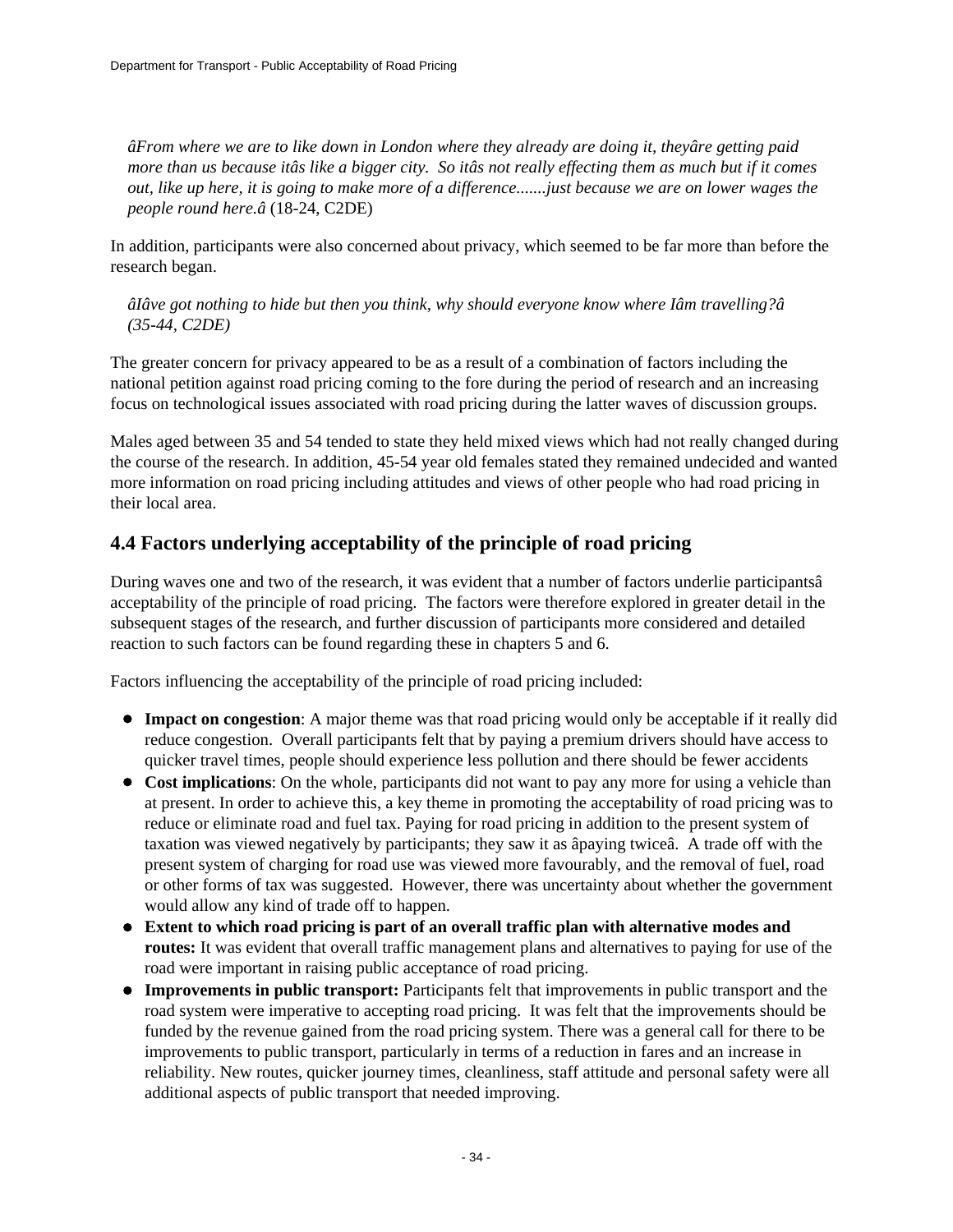- **Equity and fairness**: Equity and fairness was considered essential for all groups of people, however, people felt that in practice this would be difficult (and potentially impossible) to achieve.
- **Evidence of improvements:** Evidence of improvements to congestion, public transport and road networks, as a result of road pricing, was important to participants. Some recognised that any improvements would take time to be achieved, while others wanted to see immediate changes.
- **Access to (educational) information**: Access to information was seen as vitally important by participants, with open communication about the road pricing debate available from the outset. The success of other schemes should be made explicit and feedback should not be limited to statistics but include the views of residents, drivers and local businesses â insights from real people like them, who they could relate to. Again, transparency about costs and projected income was viewed as essential and participants felt that an independent body should be involved in the dissemination of information. This is explored further in section 6.4.
- **Trial**: A trial prior to implementation was viewed favourably by participants, although there was scepticism and a general distrust of local and national government. There were participants who said they would consider opting in to a road pricing scheme on the condition that they benefited from other concessions such as a reduction in fuel tax or road tax. It was explained that if the opt-in scheme did not work out cheaper than the current costs of driving, they would not want to take part.
- **Other themes**: Other factors discussed by participants that may impact acceptability included: the need to minimise the risk of evasion of payment (an easy to understand scheme was viewed as essential to being able to do this); transparency in scheme management to facilitate trust, (with the potential for an executive board involving local residents and businesses who would help to maintain integrity in the scheme); and concern about their information being sold on to private companies. However, it was felt that data protection laws should ensure that this did not happen.

### **4.5 Information sources**

Initially, during phase one of the research, participants were asked their understanding of the terms "road pricing". The level and depth of understanding varied amongst participants, but overall there was little knowledge and as such reactions could be considered knee-jerk. For example, there were those who wondered whether it was an additional tax and those that thought of it as a method of charging for specific roads.

*âIs it another tax? It sounds like it.â* (55-64, C2DE)

### *âYouâll be charged to go down a certain road orâ¦? I donât really understand it to be honest.â* (45-54, C2DE)

Overall, participants were aware of some forms of road pricing. Commonly mentioned schemes were the London congestion charge, the Durham cordon charge and toll roads in the UK and abroad.

There were some participants who had had direct experience of the schemes, but in general participants' awareness was anecdotal or a personal perception, rather than an informed opinion. Participantsâ sources of information included local and national media and in some cases came from friends or other people. There did not appear to be any group differences with regards to the source of information or whether they had discussed road pricing with others.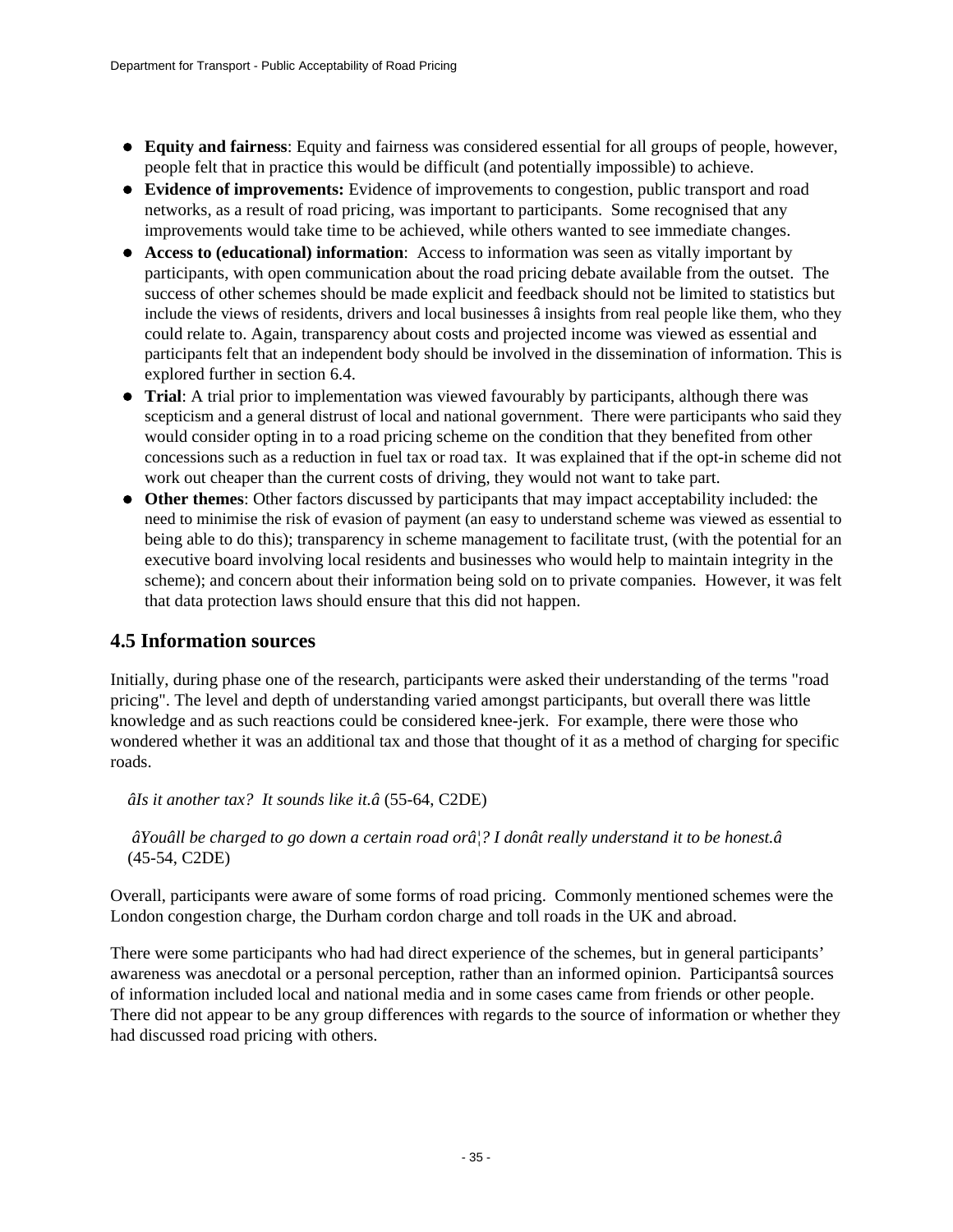As the research progressed information was gained from the material distributed at the discussion groups (specific details were given out at wave four and five â see chapters 5 and 6) and from the media (see chapter 7).

## **4.6 Conclusion**

Initial reactions of the participants to the principle of road pricing were generally quite negative. This was unsurprising given that initial views of road pricing were synonymous with a feeling of having to pay more for using the roads than currently. This was coupled with a lack of understanding about how road pricing would actually work in principle to reduce congestion and a feeling that people were unable to change their travel behaviour. As such, participants felt they were paying more to use the roads without any improvement in service. This agreed with the trajectory model of road pricing in that there was no latent demand for road pricing. However, as more specific information on road pricing was introduced and participants understood the specific detail of a scheme, attitudes towards the principle of road pricing had the potential to change amongst certain participants. These participants began to understand how road pricing may change the way people view travel and hence how they travel. This meant individuals could see how the scheme was fair and offered alternatives to travel, rather than being seen as a tax. However, it must be stressed that there remained a strong vocal group of participants against the principle of road pricing throughout the research.

# <span id="page-35-0"></span>**5 Public acceptability of the specific road pricing schemes**

## **5.1 Introduction**

As described in section 4.4, during waves one and two of the research, participants highlighted the importance of receiving specific information about a road pricing scheme and how this may influence acceptability. Therefore to allow for greater exploration, participants were shown mock up examples of two types of road pricing model during wave four discussion groups: a cordon charge model and a distance charge model. The hypothetical nature of the schemes presented to participants was emphasised. Maps of hypothetical zones in which the charges would apply in the local area were shown, with details on charges and times of charging. This chapter explores the participantsâ attitudes towards and acceptability of the hypothetical models.

## **5.2 Attitudes towards specific road pricing schemes**

This section describes the participants understanding of and concerns regarding the two models before considering the impact the models might have on congestion, the participants and other groups.

### **5.2.1 Ease of understanding**

The cordon charge model was generally considered easier to understand than the distance charge model. Participants felt more familiar with the concept of a cordon charge model as it was expected to be similar to the London congestion charge scheme.

*âCordon charging, thatâs the one isnât it. Because thereâs not confusionâ¦you come in and you pay two quid bangâ (35-44, C2DE)*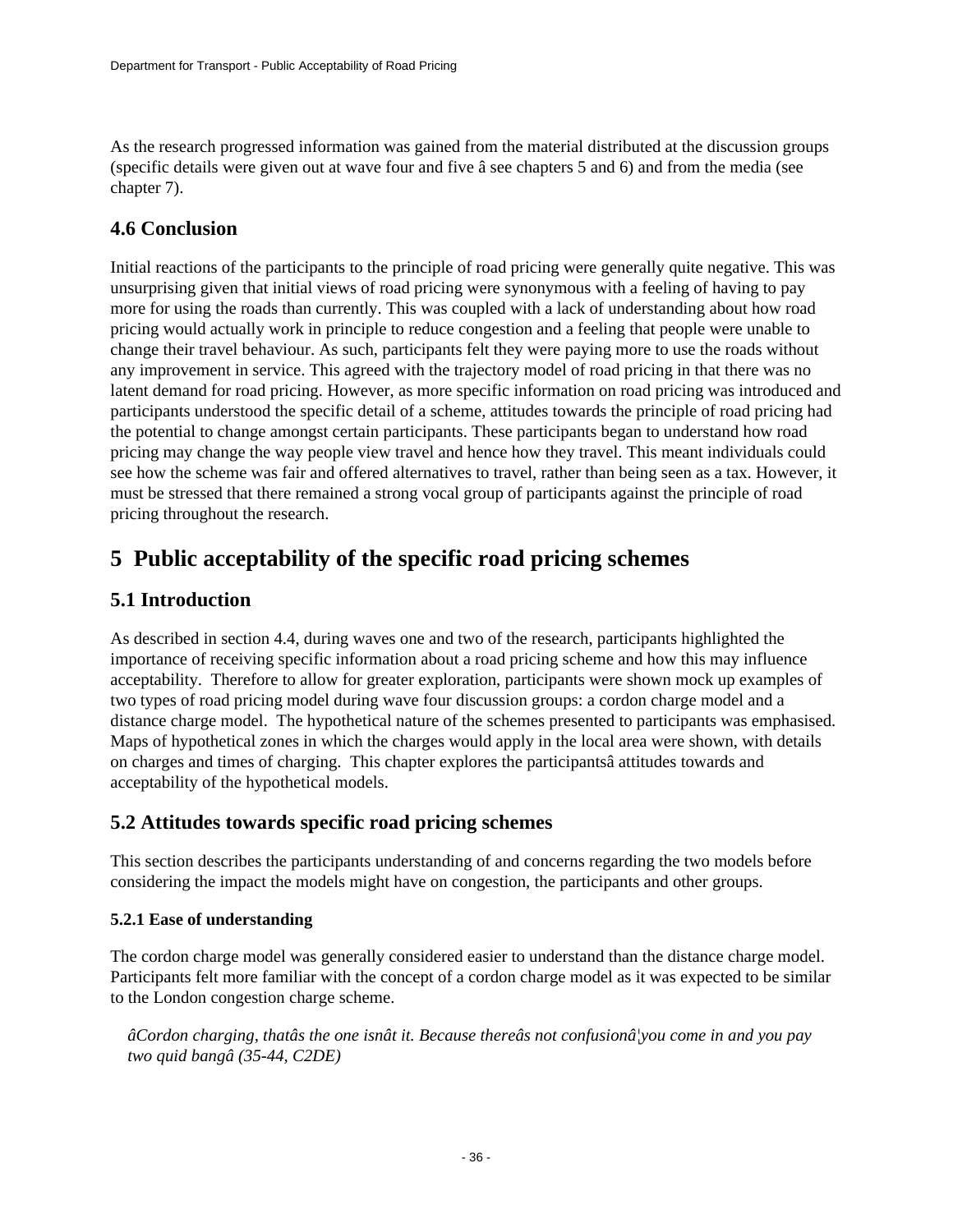The cordon charge model was also considered a less complex design than the distance charge model, which made it easier to understand.

In contrast, it was considered unclear how the distance charge model might be implemented and how drivers might pay the charges of such a model. This was covered in the following wave (wave five) of the research and is reported in chapter 6.

### **5.2.2 Concerns about the models**

Common concerns around both road pricing models were raised, including:

- boundaries of charging zones may not be sufficiently clear to the driver, so that people could accidentally enter a charging zone without intending to;
- $\bullet$  the geographical location of the charging zone  $\hat{a}$  It was considered essential that certain places located inside the charging zone in the hypothetical maps should be accessed free of charge. These included hospitals and public transport hubs, such as railway stations and Park and Ride points. It was also considered to be important that ring roads were located outside of charging zones, as the purpose of ring roads was perceived to be to relieve smaller local roads of traffic. There were complaints that areas that were known locally to suffer from congestion problems were not in the charging zone of the hypothetical models, while areas not considered to have congestion were inside the hypothetical charging zone. Participants explained that they would be more resentful of paying a road pricing charge to drive through an area that thought was not previously congested; and
- $\bullet$  charging times â Congestion in some areas was not thought to begin as early as the hypothetical charging times began in the hypothetical model.

Specific concerns were also raised about each model, particularly about the distance charge model. These included:

• implementation and administration costs â The distance charge model was thought to be particularly costly to implement and administer. It was expected that cars would be fitted with an on board unit and this type of technology was thought to be expensive. Further, the cost of chasing up fines from drivers who had not paid was perceived as an additional expense of the scheme that taxpayers would have to pay for;

### *âWe are paying for it. We are paying for them to make this thing that will charge youâ* (18-24, ABC1)

- bureaucracy Due to the possible technology needed to implement this scheme, it was considered complex to run, and likely to invoke a large amount of bureaucracy to support the scheme;
- lack of visibility â Because the distance charge model charged drivers on a per mile basis, it was expected to be difficult for a driver to monitor the charge that s/he incurred in real time. In comparison, it was expected to be easier to monitor the number of times a driver passes through a cordon and incurs a charge; and
- concerns around a two-zone model â The distance charge model had two charging zones: an âinner zoneâ where a higher charge applied, and an âouter zoneâ in which a lower charge applied for each mile driven within the area. This two-tier system was considered to make the model more complicated to understand and to use, as it would be unclear which charge was being incurred in the area that a motorist was driving in. It was perceived that drivers would be paying âtwiceâ rather than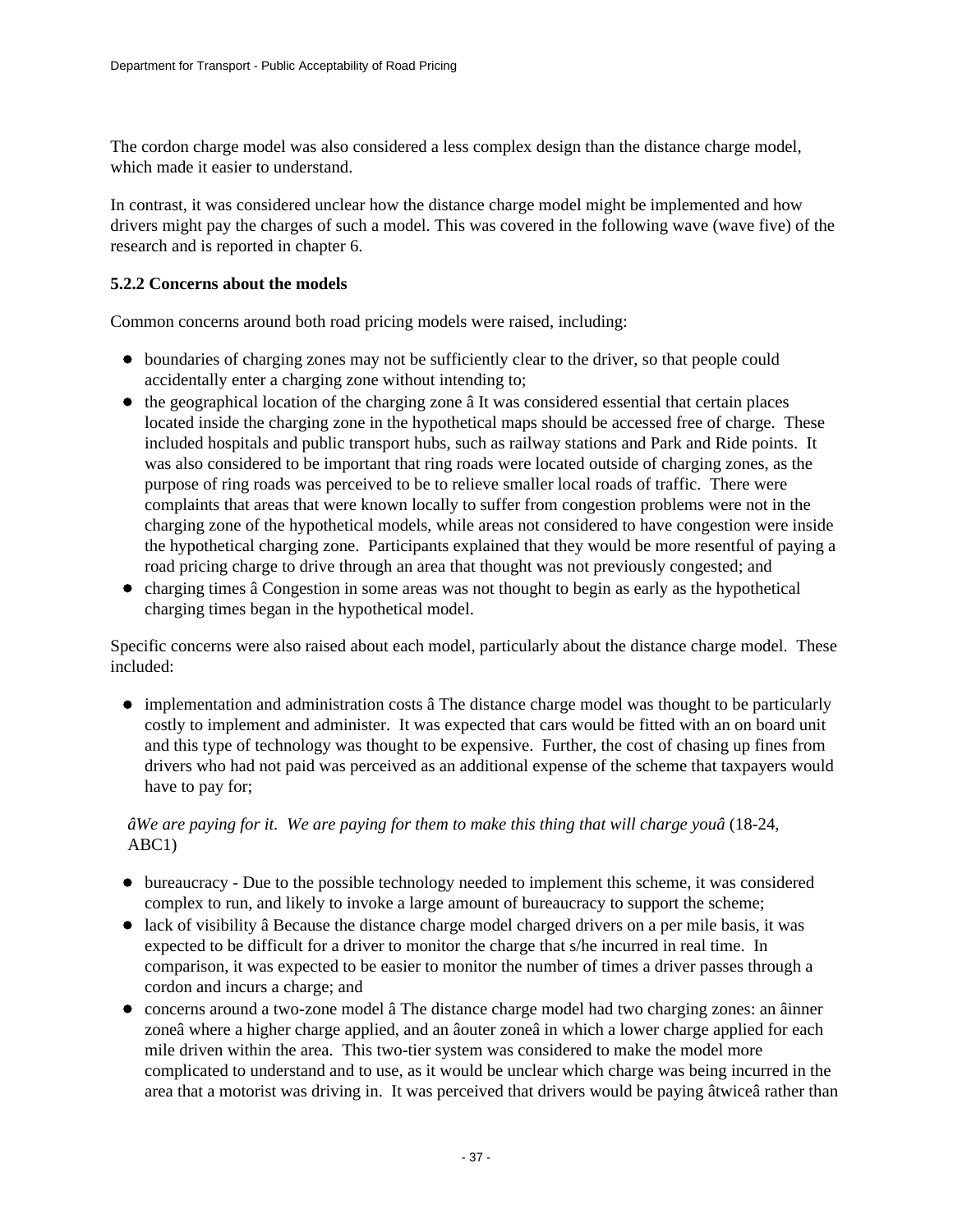having a discounted charge in the outer zone.

Nevertheless, positive aspects of the models were also identified, and these included:

- drivers could be given the choice to drive outside of the hypothetical charging times â participants were pleased that charges did not apply all day and at weekends, so that by driving at particular times the road pricing charge could be avoided; and
- in some areas, the maps that showed hypothetical charging zones for each model included new roads that might be built as part of the scheme. This was perceived to make the scheme more acceptable as new roads were expected to help reduce congestion and provide an alternative route to travelling inside the charging zone.

### **5.2.3 Impact on congestion**

Doubts were expressed that either model would reduce congestion which echoed those expressed when discussing the principle of road pricing (see section 5.2). These included:

drivers do not drive at peak times unless they really have to do so.

*âIf people are going to work there, it doesnât matter where you draw the boundaries they are still going to work there and you are still going to get congestion, it is just that you end up getting people to pay for going to work, that is the difficulty.â* (35-44, ABC1)

Flexible working hours was expected to have a limited effect on reducing congestion because only a limited number of employers could offer such a scheme;

rather than reduce congestion, the models were expected to displace congestion to different times of day or to other geographical areas. Congestion was expected to increase in smaller roads on the outside edge of charging zones, and at times of day in the period before and after charging occurs.

*âIt seems to be just transferring the problem to a wider band, a wider time band. A lot of people who have got flexible working will all want to start at seven oâclock in the morning, so seven oâclock in the morning will become a nightmare time, and itâll get busier after half past nine.â* (45-54, ABC1)

This tended to be seen as a negative consequence of road pricing, despite the potential for a positive reduction in peak-time concentrated congestion.

• charges incurred in the distance charge model were expected to be relatively low in smaller towns, because distances driven inside the charging zone were short. Consequently, it was not thought that a distance charge would be an effective deterrent. The view that distance based charges should be higher in smaller zones in order to reduce congestion was held by participants of all social grades.

*âX isnât that big anyway. Youâd probably cross the whole congestion zone for 80pâ* (35-44, C2DE)

However, there were views that congestion would be reduced as a result of the road pricing models as the charges would encourage drivers to use alternative modes of transport to the car.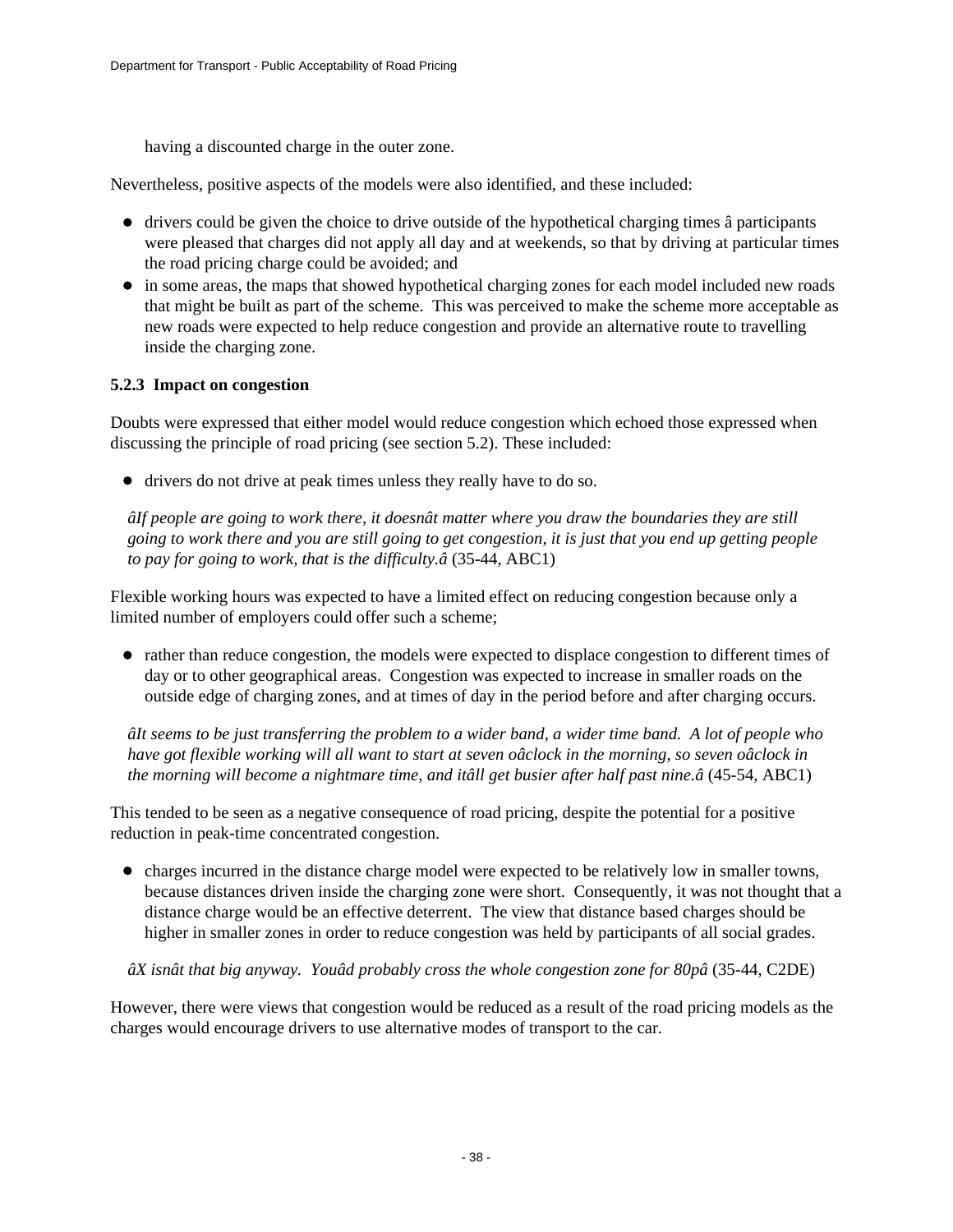### **5.2.4 Impact on participants and others**

The impact on participants and others was generally considered to be the same for both road pricing models.

Spontaneous views on the impact of the specific models on participants themselves tended to be related to cost rather than the impact of reduced congestion. Having seen the hypothetical cost of both models, there were participants from both social grade groups who felt that they would pay the charge as they did not calculate that it would be too expensive. However these participants generally maintained that they objected to the charges in principle.

*âI would kick up a fuss about the money or whatever but I would still drive my carâ* (55-64, ABC1, Positive, did not attend workshop)

There were also those from both social grade groups (ABC1s and C2DEs)who suggested that they would change their habits in order to avoid the cost of the road pricing models. For example, it was suggested that participants would use public transport or walk more often, or combine several tasks in to one trip to town rather than doing each task on a different day of the week.

Further, there were suggestions that the costs of road pricing would influence participantsâ decisions around where to shop, buy a house, work and send their children to school. Young people in particular suggested that they might re-locate and find work elsewhere to avoid paying the road pricing charges. These were generally framed in terms of threats, suggesting others would do the same creating potential ghost-towns or no-go areas. How far these would be carried out in real life is questionable.

Residents inside charging zones were concerned about the cost of driving to and from their home, and the cost of hiring tradesmen or delivery companies to come to their house. Those who lived just outside the charging zone were concerned that their local roads would become more congested as the traffic was displaced to outside the charging zones.

*â[the cordon charge model would] cause congestion where we live, because [now] none of the residents can get to park their cars, because all the cars that are there don't belong to residents, it's all for office workers and people who work in the city centre, they just park their cars and walk.â* (18-24, C2DE)

Amongst the retired participants there was the feeling that road pricing would not impact on their lives directly, as they tended not to travel at times when charges would apply. However, it was felt that road pricing would affect them indirectly, as the cost of consumer goods and services were expected to rise.

Participants who usually walked into the town centre thought that the town centre environment would be more pleasant with less traffic, noise and pollution. Due to reductions in congestion, bus journeys were expected to be quicker, although there was some concern that bus fares would rise.

By the end of the research, there was an overall view that participants would seek alternative routes, drive at alternative times, or use public transport in order to avoid the charges. This view was expressed by participants with a range of views towards road pricing and congestion more generally.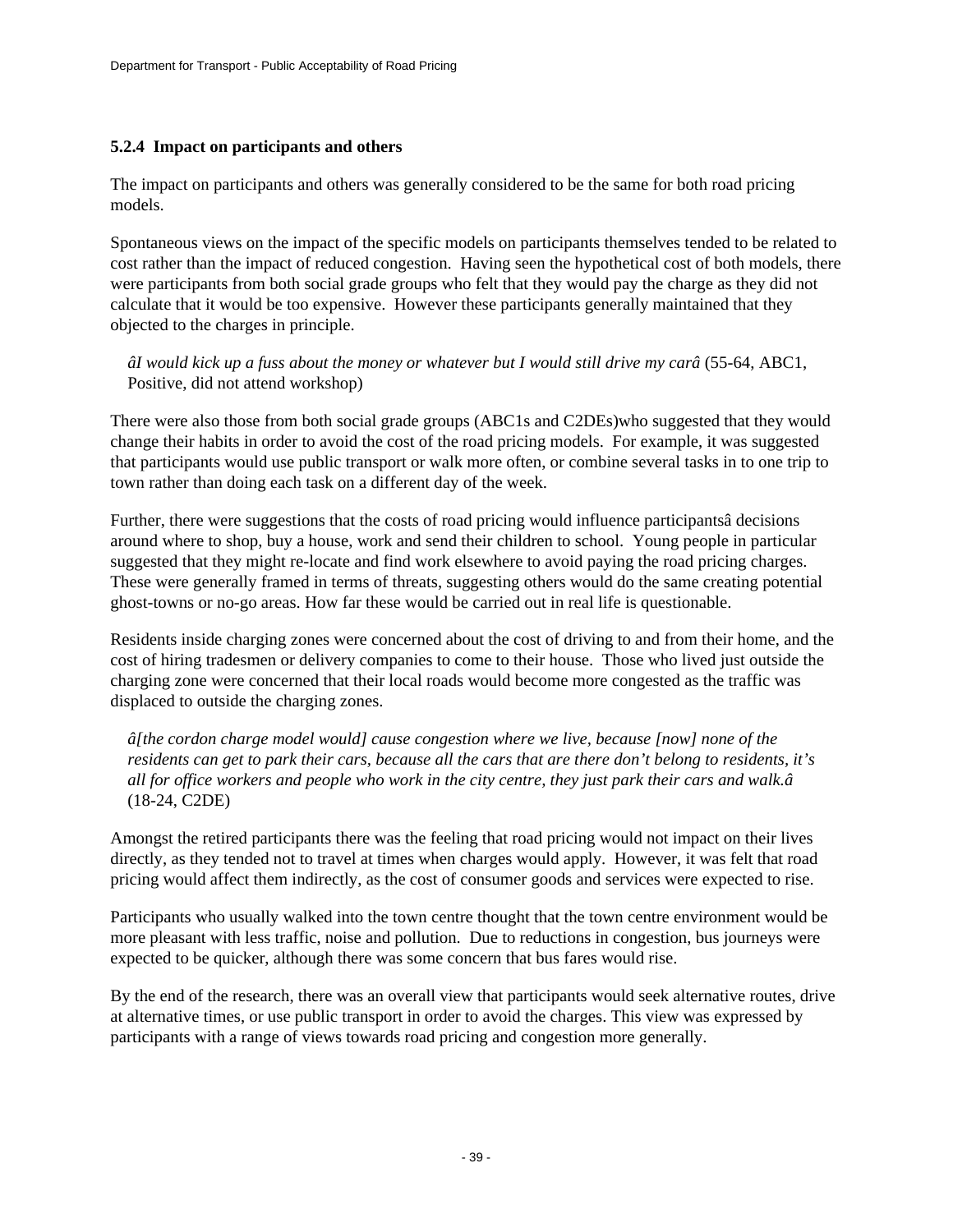*âI would think twice of going, I really would think twice about travelling. I think they would go alternative routes or go to another shopping area where it is more convenient, nearer to home or use a bus passâ* (65+, ABC1)

It must be noted that this attitude related to a hypothetical situation, and the relationship between attitudes and future behaviour is not always clear. It is therefore unclear whether such behaviour change would actually happen in reality.

### **5.2.5 Impact of the models on others**

Workers and parents of school children were considered most likely to be affected by the charges suggested in the models, due to the charging times that applied when these groups would be travelling. The charges were referred to as a âstealth taxâ on workers.

Businesses and services which operated inside the charging zones were also expected to suffer from the road pricing charges, particularly those who had to regularly travel within the zone or cross the cordon boundary, such as delivery companies or estate agents. Concerns regarding the cost to business generally related to the impact on the local economy. To avoid road pricing charges, it was expected that businesses would relocate to an area outside of the charging zones, which was expected to have a detrimental impact on the local economy.

*âWell what Iâm concerned about is the town centre dyingâ¦And instead of having proper shops weâll just have a load of charity shops that donât pay any rate.â* (55-64, ABC1)

The cost of products and services was expected to rise as the road pricing charges paid by businesses were passed on to the consumer. Finally, participants who ran small businesses themselves expressed concerns that road pricing charges would threaten their livelihoods.

Tourists were expected to be discouraged from visiting towns that had a road pricing charge in place, which was also seen to threaten the local economy. It was suggested that a scheme would have to be rolled out on a national basis to avoid competition between towns and cities to provide cheaper transport costs to businesses and residents.

Low-income earners who lived on housing estates on the outskirts of towns were expected to experience further social exclusion due to the higher costs of using a car. Concerns about the impact of road pricing charges on low-income groups were raised by participants of all social grade categories. Participants from social grade ABC1 raised the particular concern that those on low-incomes were more likely to become unemployed if road pricing charges were introduced, as the cost of driving to work could make claiming benefits more profitable than working.

### *âPeople would stop working because it would be cheaper not to work. You will be driving people in to the benefits system.â* (35-44, ABC1)

Parents of school children were expected to be more likely to use alternatives to driving children to school, such as school buses, walking or cycling with children to school. However it was appreciated that additional support needed to be provided to make this possible for some parents, such as the provision of school bus routes.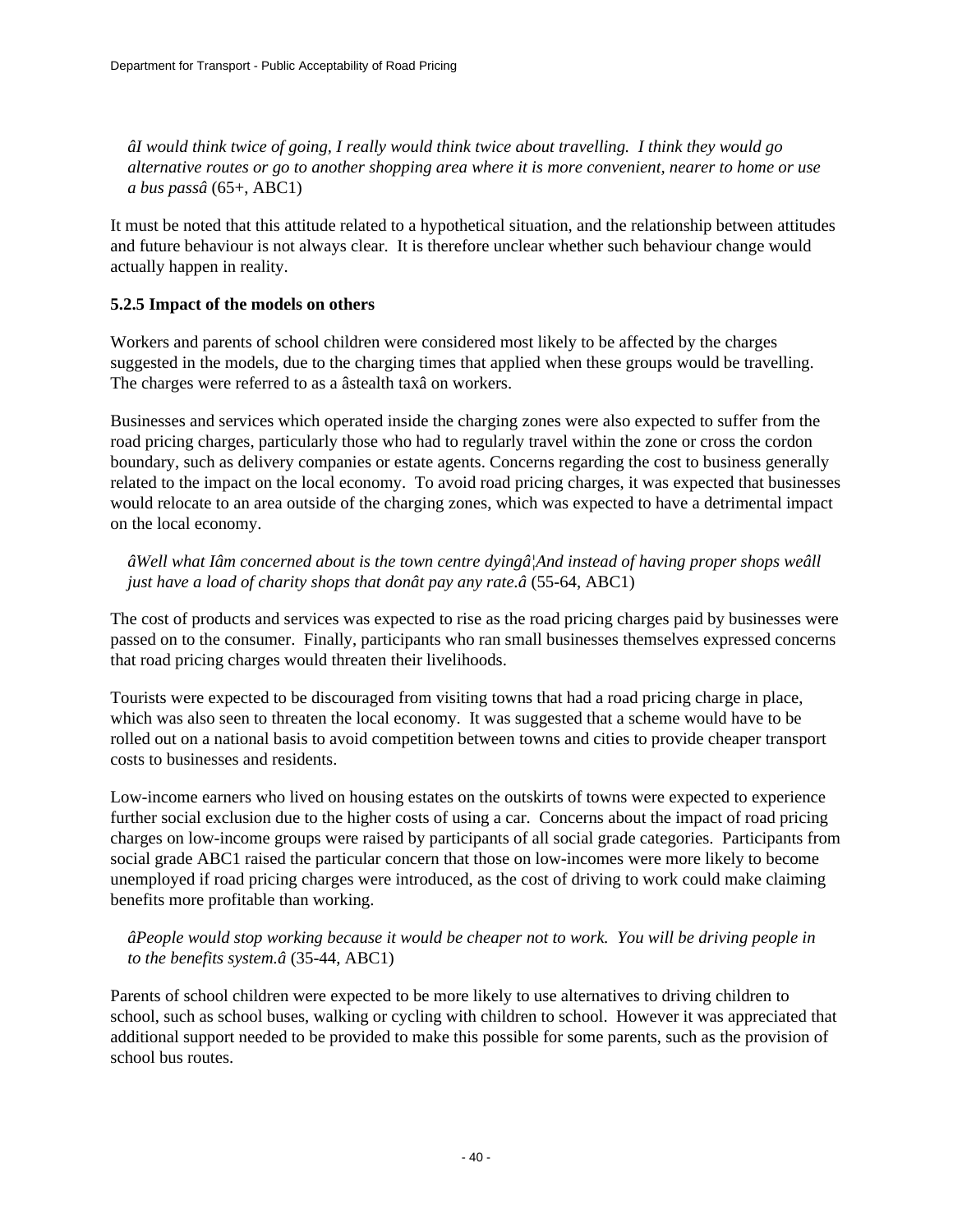## **5.3 Acceptability of specific road pricing schemes and the influence on acceptability of road pricing**

### **5.3.1 Most acceptable model**

Overall, the cordon based model was generally considered more straightforward and therefore cheaper to implement and run than the distance charge model. It was also considered easier to use than the distance charge model, as it would be clear exactly when drivers had crossed the cordon boundary and the charge that had been incurred each time they did so.

Views on which model would be cheaper to use were mixed. As discussed, distance based charges were considered to be more affordable, particularly in small towns as they could be managed on an incremental basis per mile driven. However, there was an expectation that charges would be increased after the scheme was implemented because the cost of administering the scheme would be high.

*â5p in the first year is going to move up to*  $\hat{A}\hat{\mathcal{L}}$  *And 20p will probably move up to*  $\hat{A}\hat{\mathcal{L}}$  *3 or a fiver because you need to pay the whole workforce who are tracking. It just ainât feasibleâ* (25-34, C2DE)

Alternatively, it was thought that the administration costs of a distance charge model could be incorporated into council tax rates so that the public would face âhiddenâ costs of the scheme.

In contrast, administration costs for the cordon based model were not imagined to be quite as high because on board units in cars and billing systems would not be necessary. Further, the cost to the individual of cordon based model charges were considered reasonable when compared with the cost of parking in town centres. For example, one participant explained that a  $\hat{A} \hat{\mathcal{L}} 2$  cordon charge was the same price as paying to park for two hours in a multi story car park in town.

There was a view that distance charge model was more âfairâ, as it was based on the distance driven, whereas the cordon charge imposed a single flat fee for passing a particular point. Consequently, the distance charge model was considered to allow the individual a greater degree of choice over their driving habits.

*âI feel I could cope with this better than having a high price when you go through a particular boundary. Iâd rather do [the distance charge model] because I still feel I have a certain amount of freedom, and if I pay for it, it would be an average kind of fee instead of being hit really badly for going somewhere.â* (35-44, ABC1)

Views on which model would be more effective in reducing congestion were also mixed. As discussed, there were views that because the distance charge model was more affordable it would be of limited effect in reducing congestion. On the other hand, it was argued that the distance charge model would be more effective in reducing congestion as it would force people to consider the distance they drove, rather than merely whether to drive through a particular boundary.

Finally, unprompted participants considered the issue of privacy in relation to the distance-charge model. There were concerns that the model would require drivers to have a device fitted in their car, and concerns over privacy were raised spontaneously.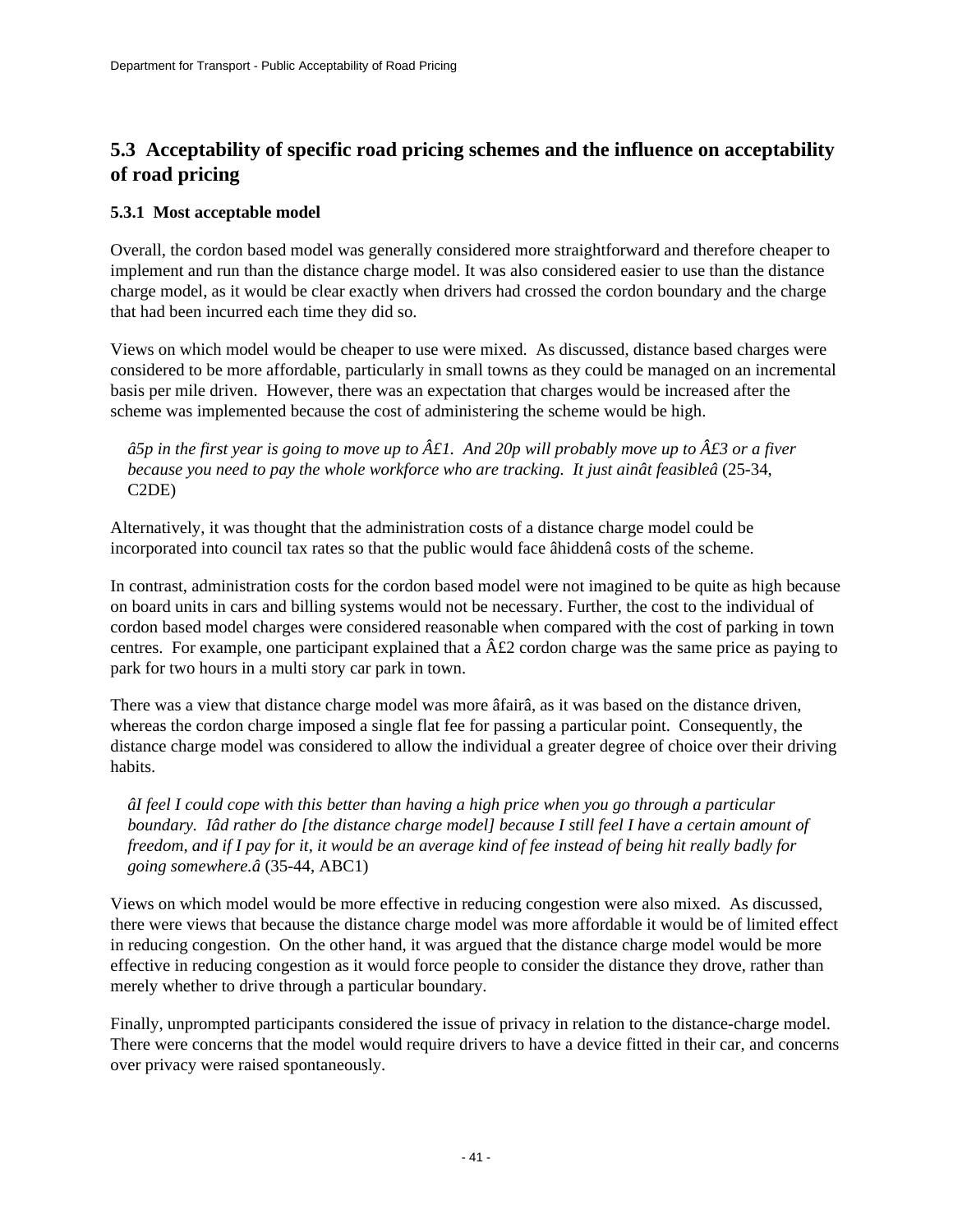*âI want free-will, I want my independence, I donât want somebody tracking me down all the time for whatever reasonâ¦and you havenât even committed a crimeâ* (25-34, C2DE)

Views on the acceptability of road pricing technology in relation to the issue of privacy were further discussed during wave 5 focus groups and are discussed further in chapter 7.

### **5.3.2 Change over time**

Overall, information provided to participants on specific road pricing schemes, including areas where charging might apply, and the times and costs of charges had a mixed effect on the acceptability of road pricing amongst the participants.

Those who felt there were alternatives to having to pay (the highest price for) road pricing reported becoming more accepting of the basic premises of road pricing, including the fairness of such schemes. Details of the models that were perceived to make the scheme more acceptable included:

- $\bullet$  the possibility that new roads would be built as part of the model, which was expected to relieve congestion;
- potential improvements to public transport; and
- $\bullet$  charging times that apply in peak travel times only.

Of these details, potential improvements to public transport were the most expected, as participants felt it was imperative that revenue from a road pricing scheme would be invested in improving alternatives to driving. In contrast, the possibility of new roads and peak-time only charges was new information to participants that they had not necessarily expected to be part of the model.

In contrast, information of the potential cost of road pricing charges was perceived to have reduced acceptability of road pricing. This was reported to have encouraged the view held by participants of both social grade groups that road pricing would be difficult to afford, particularly for those on low incomes.

*âWell we are looking here at potentially £500 to £600 a year or more to use your car. Those are the sorts of figures potentially, and that is a lot of money to people with low to moderate incomesâ* (18-24, ABC1)

Differences were also found in the acceptability of different schemes as a result of information being discussed at wave four. Participants reported being far more favourable towards a cordon charge than a distance based charge, a view which became more polarized over the course of the research. It was felt that cordon charge offered a real choice for people â to pay or not to pay. There was a feeling that maps presenting where the cordon were tended to focus on the correct, most congested areas and as such there was a feeling that it was in the areas which needed it most (this was with the exception of participants in one area who felt vital services including the hospital and main train and bus stations were in the main charging zone). Participants felt more able to support a cordon charge because they felt it really would work to reduce congestion. There was a feeling that the cordon charge was easier and cheaper to implement than had originally been envisaged. It was also noted that such a scheme was much more simple to use for a driver (in terms of equipment needed and payment options) than had originally been perceived. However, there were aspects that had become more negative over time; participants showed increasing anxiety about traffic being dispersed onto other roads, in addition, at a personal level, there appeared to be an increase in feelings that the costs could be too expensive, especially for those travelling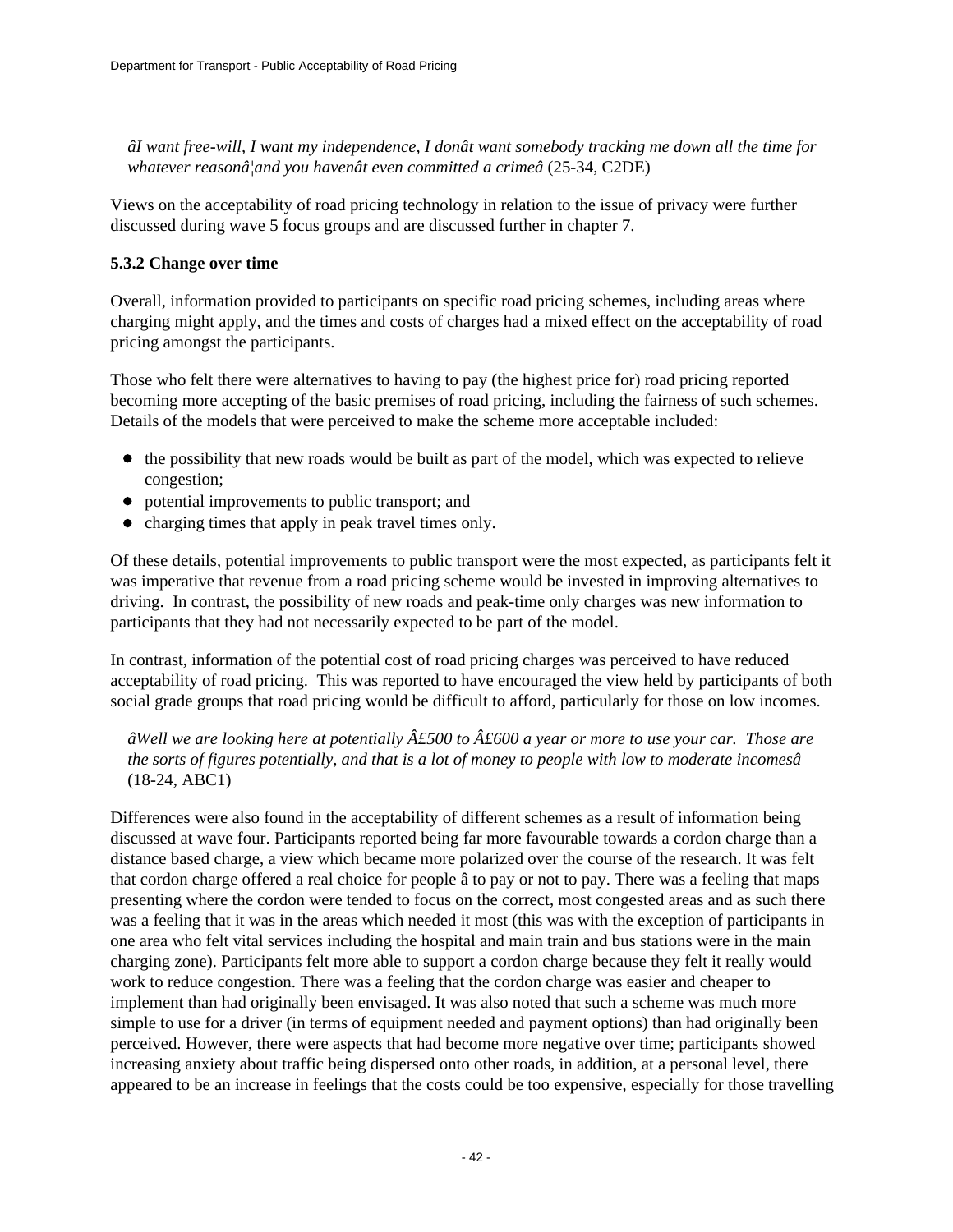in and out of the zones regularly.

The main areas of concern over distance based charging were that costs would be too high, the principle seemed wrong and unfair and reduced choice. It tended to be C2DE male groups that particularly felt their acceptability had declined over the period of the research. Younger individuals, especially males, mentioned that acceptability towards both models, particularly in terms of personal cost, had declined over the period of the research. However female participants tended to note that they had warmed to the idea of distance based charging and felt it was a fairer system which had more chance of working than they had originally considered.

## **5.4 Factors underlying acceptability of specific road pricing schemes**

The following factors appeared to underlie acceptability of a road pricing scheme:

### **Fairness**

Fairness was generally considered to have a significant impact on acceptability of a road pricing scheme. It was argued that fairness to be âfundamentalâ to acceptability as it was a âbasic human moralâ. Fairness was seen to be an important defence against social exclusion, and it was felt to be unfair if rich people were able to use roads that poorer people could not afford to use. It was also considered unfair that workers on lower salaries were likely to find it harder to work flexible hours, and so would have to pay road pricing charges, whereas those in higher paid positions tended to be able to work flexible hours and so could avoid charges more easily. Finally, there were complaints that those who had moved in to town centres to reduce their car use would be penalised for making such a decision by being charged for driving in a charging zone.

### **Exemptions**

Exemptions from road pricing charges were considered to be particularly important for low income earners, businesses and key workers. Other groups considered eligible for exemptions included taxi drivers, residents of areas inside the charging zones, disabled people and retired people.

Exemptions were considered to be particularly important for businesses and low income earners because of the expected impacts of road pricing on these groups discussed in section 6.2.5. It was also considered important that key workers could travel to work without incurring charges as their areas of work were essential to society. It was considered unfair if residents in an area inside the charging zone were penalised for living in the area by having to pay higher transport costs.

*âWeâre penalised enough for living in the town centre, we have to pay for parking anywayâ¦town centre residents should get concessions if not for free, because weâre the ones who are using our feet the most and using our cars the leastâ* (55-64, ABC1)

However there were also counter-arguments to these suggestions, as it was suggested that these groups should not be exempt from charges. For example, residents in charging zones were identified as the drivers most likely to cause congestion problems in the zones. The definition of a âkey workerâ was considered to be unclear, and it was pointed out that some key workers, such as doctors, were high wage earners and therefore should not be exempt. Retired people were perceived to have more flexibility to choose to drive at off-peak times when charges would not apply. Further, it was argued that retired people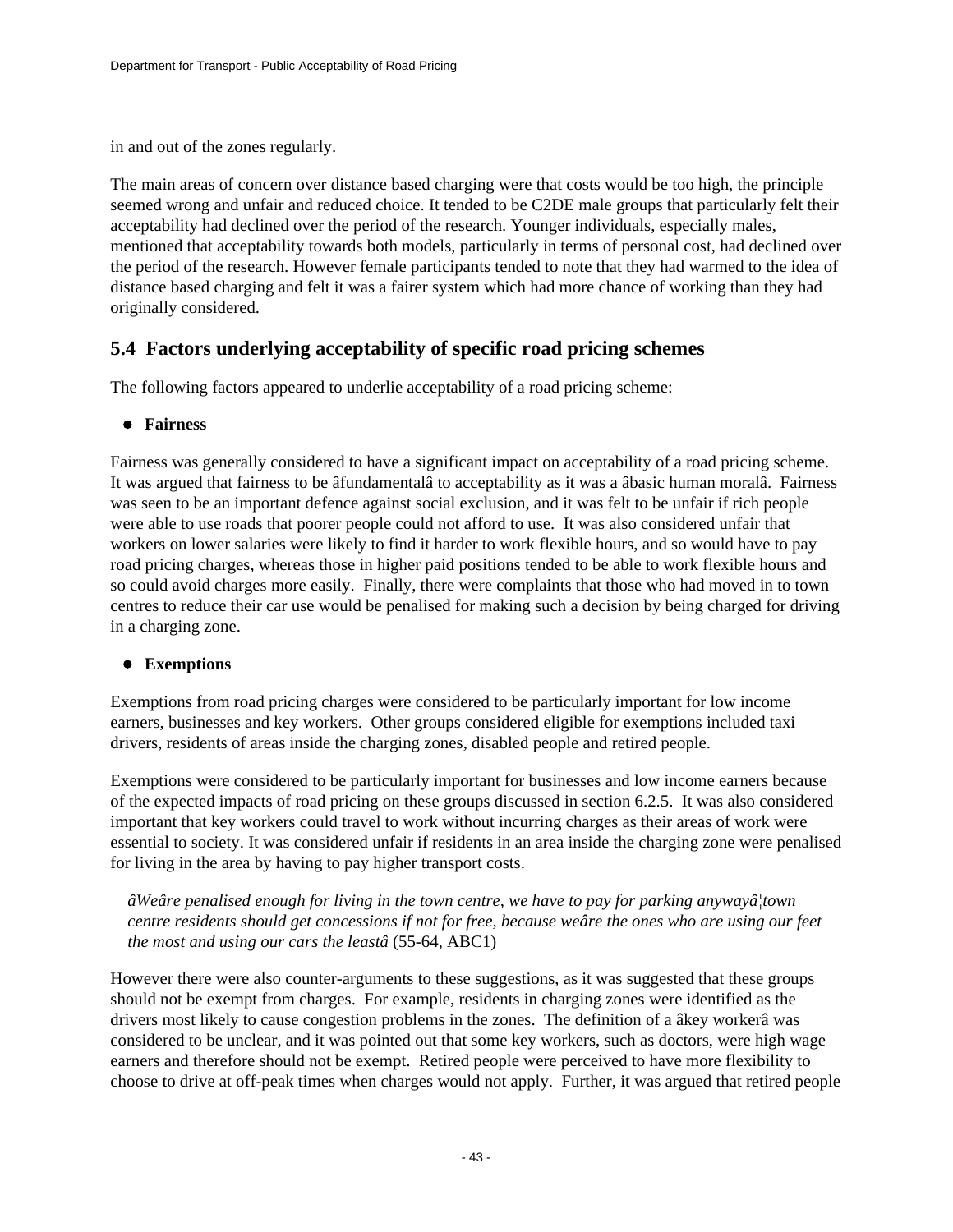were eligible for cheaper travel on public transport, and there was a perception that many retired people are relatively wealthy. Interestingly, participants who were retired themselves generally felt it was more important that other groups were exempt from charges, such as key workers and low income earners.

*âPeople with bus passes, which I think most of us have got anyway, weâve got free entry, thatâs not going to affect us, because even if the buses have to pay more overall, thatâs not going to affect us.â* (65+, ABC1)

### **Charge times**

The charge times in the hypothetical models presented to the groups were generally felt to reflect the periods of most congestion. However, in some instances there were suggestions for how they could be altered slightly to suit the local area. For example, in smaller towns congestion was not perceived to be a problem as early or as late as the charge times implied, and it was suggested that charges began later and finished earlier.

*âI think the core congestion times are actually narrower than those bands I would suggest, that certainly covers it allâ¦To be honest I donât see congestion on the road at 7.30 in the morning. After 8 maybe, but I think 7.30 is too early. It is not London. And in the evening I think 4.30 is too early as well to be honest.â* (45-54, ABC1)

Although the charge times suggested were generally considered appropriate, there was some scepticism that over time the charge times would be extended to âcatchâ as many motorists as possible.

It was not recommended that charge times should apply at weekends, as congestion was not perceived to be a problem at this time and there were concerns that shoppers would be deterred from going to the town centres. It was also considered inappropriate to extend the charge time to all day as it was felt that the primary function of such a scheme would be to raise revenue rather than to address the problem of congestion which occurred at peak times. It was generally agreed that charge times should not be extended to the period in the day when schools ended, because it was considered unfair to charge parents for picking up their children from school.

It was spontaneously suggested that a road pricing scheme would be more acceptable if:

- charging times began later in the morning and finished earlier in the evening, to limit the inconvenience caused to drivers who wanted to avoid the charges; and
- drivers were able to monitor charges accrued in real time under the distance charge model of road pricing, and the fitting of the on board unit in their car was free of charge.

### **5.5 Information sources**

The focus of information at this stage were the two maps distributed to the participants during wave four, highlighting two different schemes (one cordon and one distance charge model of road pricing) including the areas of charge and the costs and times of the charge.

In addition, participants cited a number of media influences, especially coverage on the national petition, further coverage of TIF funded areas and coverage of the extension of the London charging zone. Discussion of these can be found in chapter 7.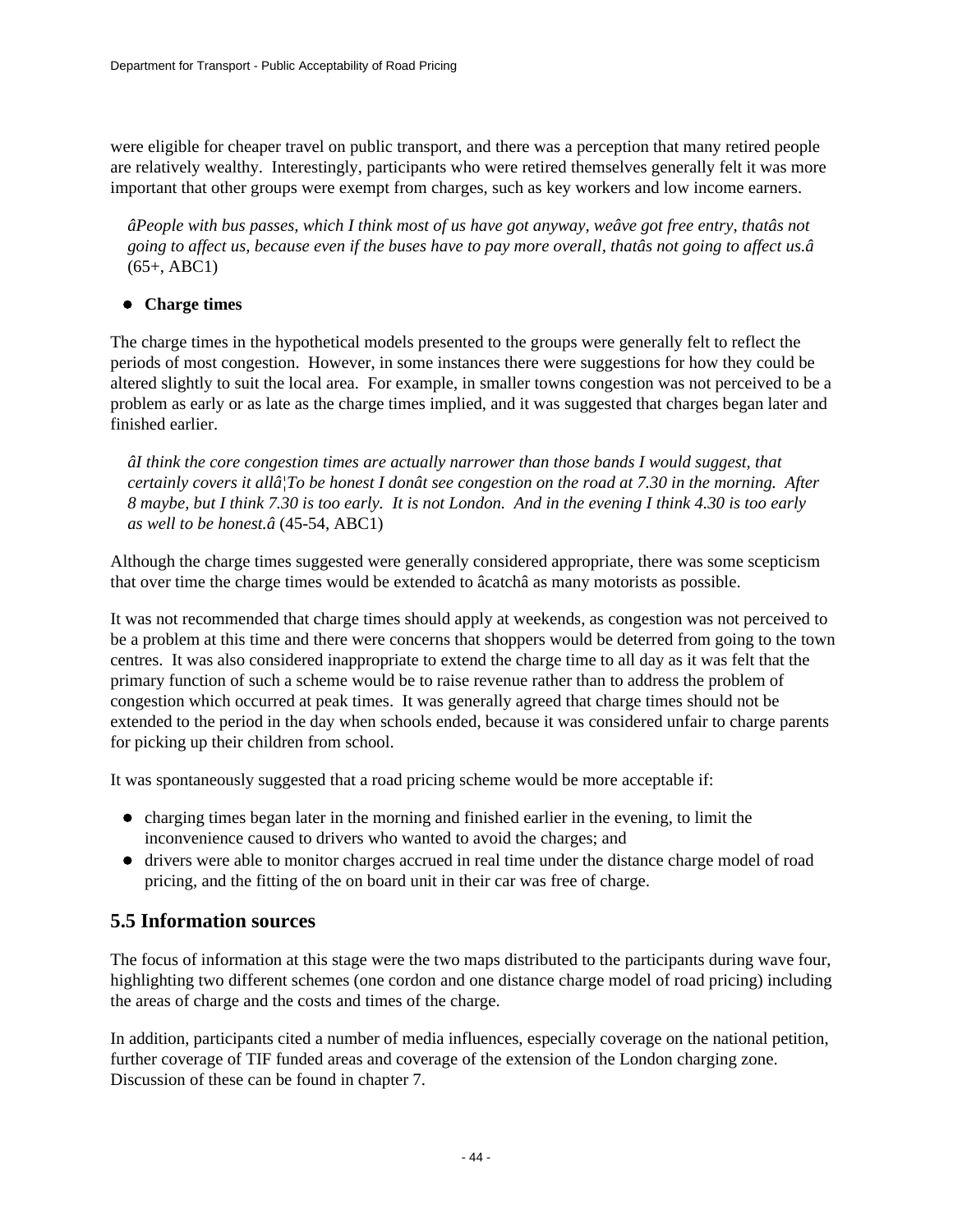## **5.6 Conclusion**

Extra information on scheme design was welcomed by the participants during wave four. However, the influence of the specifics appeared to have limited impact on increasing acceptability. Nevertheless, this would be expected should we examine the road pricing trajectory model. As the trajectory model suggests details of the scheme can increase negative feeling towards road pricing as people begin to realise the scope and costs that could be personally associated. There were aspects of the design, however, that created positive attitudes towards road pricing. These included the sense that new roads could potentially be built as part of the scheme, and potential improvements to public transport made with the money generated. In addition, they create an alternative for participants to having to pay â they could use cheaper (older) roads or better public transport. How road pricing may reduce congestion was beginning to be seen. This was further emphasised by the charge times that were seen to apply to peak-times only. As a result it was seen to be fairer. This helped raise acceptability of the principles of road pricing. It was offering choice and by default might work to reduce congestion and was viewed less as a money making exercise. It must be remembered that a vociferous opposition to road pricing and its principles, however, continues throughout this wave of research.

Further evidence of schemes being successful elsewhere is again called for by participants. In addition, further information on actual specifics of road pricing schemes, such as payment options, technology and fines are required. As a result, these were introduced at wave five and are covered in chapter 6.

## **6 Public acceptability of the detail and deisgn of the road pricing scheme**

### **6.1 Introduction**

At the wave five discussion groups further detailed information of the two hypothetical schemes introduced at wave four (see chapter 5) was presented to the participants. In particular, this contained hypothetical information about billing details and the cost of fines. In addition, the discussion groups focussed on issues that had emerged during the previous waves as being potentially important on impacting on the acceptability of road pricing. In particular, technological feasibility and desirability and the issue of privacy were discussed.

### **6.2 Attitudes towards detail and design of the road pricing scheme**

### **6.2.1 Road pricing technology**

Participants were shown examples of two types of technology that could be used to enforce cordon charge road pricing schemes. These included Automatic Number Plate Recognition (ANPR) and a microwave tag.

### **Automatic Number Plate Recognition**

Of the two types of technology, ANPR was generally considered easier to understand. Participants felt relatively familiar with the concept of ANPR technology as it was thought to be similar to speed cameras and to the technology used to implement the London Congestion Charge scheme.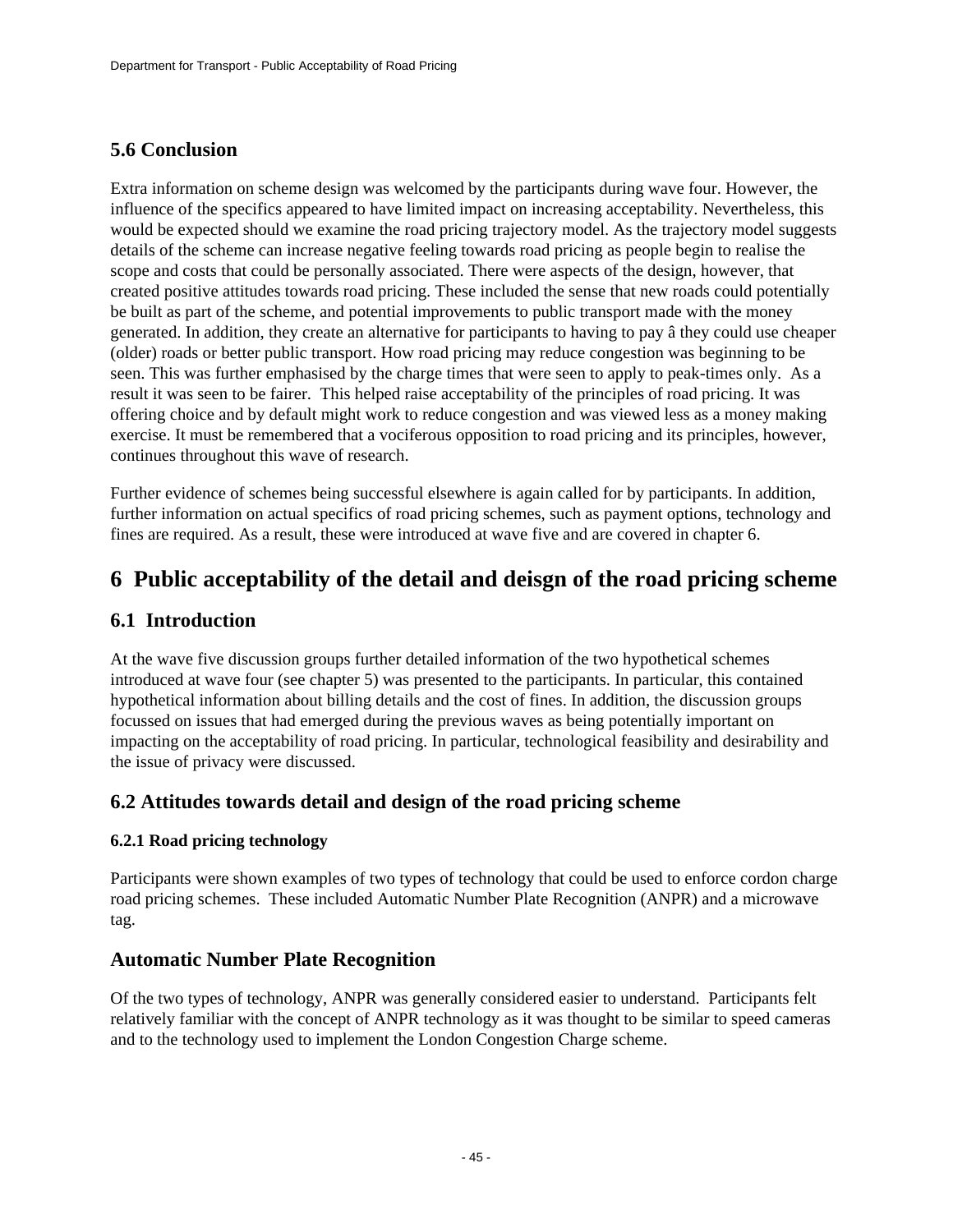A number of benefits of the ANPR technology were recognised. Familiarity with ANPR technology led participants to feel more confident that it would work, as they had seen it used successfully already. In addition, ANPR was considered to be the âeasiestâ system to set up because every car already has a number plate, whereas cars are not currently fitted with a microwave tag. ANPR was perceived to be simpler and more straightforward to install than microwave tag technology

*âThis oneâs simpler I think...Because itâs just like your speed cameras now which is on the side of the roadâ* (45-54, C2DE)

Because it was simpler, it was suggested that ANPR would be cheaper to install, which would reduce the cost of the technology to the taxpayer. ANPR was also considered to be a less intrusive method of technology than the microwave tag system, as the technology was located outside of peopleâs cars, and there was a single recognition point where the camera was positioned. In contrast, as discussed below, microwave tag technology was thought to be capable of tracking a car at any location and so was perceived to invade peopleâs privacy to a much greater extent.

However concerns regarding ANPR were also raised. The technology was considered to be susceptible to fraud, and it was argued that number plates could be cloned or stolen, allowing a criminal to incur charges at another driverâs expense.

*âNumber plates can be fiddled and a lot of people, for example the ones who donât have insurance or tax at the moment would just put a false number plate on it, theyâre easy enough to get hold of.â* (55-64, ABC1)

It was considered unclear how charges could be made to the appropriate driver in cases where more than one person drove a single car, such as a mother and her children.

*âHow would it work in the âmum can I borrow your car for the nightâ situation?â* (45-54, C2DE)

In certain situations the technology was expected to be ineffective because visibility of number plates would be poor, such as if a number plate was dirty, or if there was heavy fog or heavy snow. Questions were also raised as to how number plates of motorbikes would be recognised as they are positioned at the rear end of a motorbike.

Finally, there were concerns that in addition to the enforcement of road pricing charges, the technology could be used to enforce other laws such as speeding or driving without insurance or tax. Although there were views that this would be an additional benefit of the technology, there was an opposing view that the purpose of the technology should not extend beyond the enforcement of road pricing charges.

## **Microwave tag technology**

Microwave tags were considered to be more difficult to understand than ANPR technology. The science and technology involved was perceived to be more complex.

A number of concerns were raised around the microwave tag technology. These included: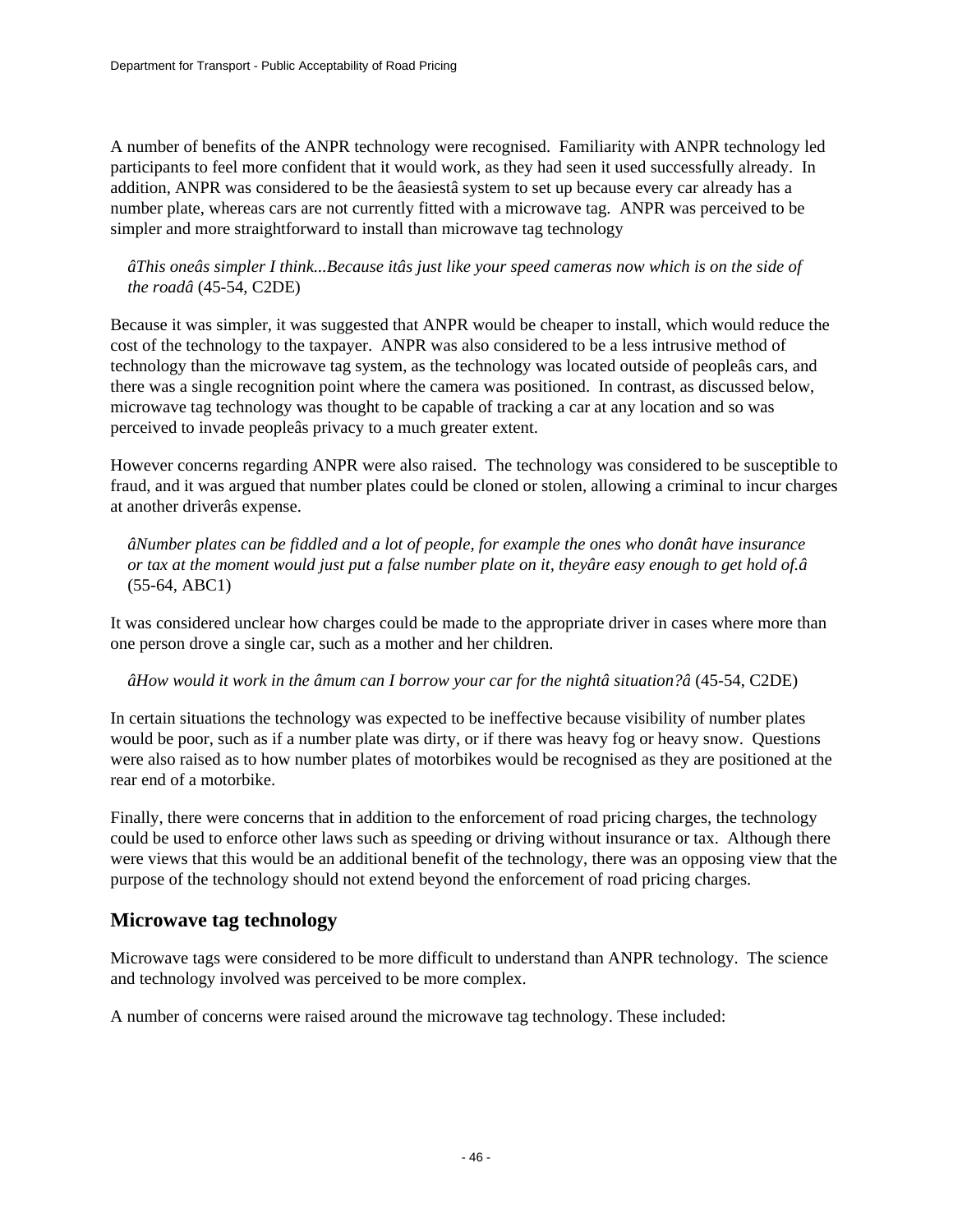- Enforcement â there were concerns that it would be difficult to ensure that every car has a microwave tag. It was expected that some drivers would refuse to have a tag fitted in their car and there were questions around how this would be enforced.
- Privacy â microwave tags were considered to be capable of monitoring cars, similar to GPS technology. This led to a key concern that drivers could be âwatched wherever you are goingâ. Participants believed that tags would be used to track vehicles even though this information was not presented to them as part of the research. Various media sources were referred to as having prompted these beliefs. These included newspaper articles and news programmes which referred to black boxes and âBig Brotherâ technology. There were also those who had received e-mails about the road pricing petition which contained information about tracking technology. The issue of privacy is discussed in further detail in section 6.4.
- Cost â microwave tag technology was perceived to be more expensive than ANPR technology because it was more complex. The microwave tag was understood to involve technology in addition to the road side camera that ANPR also used. Consequently, it was suggested that it would be simpler and cheaper to use ANPR as it involved a camera only.

### *âThey have given two ideas and asked which is better, but for both they will have a camera so what is the point in using the microwave?â* (18-24, C2DE)

In addition, the installation of a microwave tag into every car was imagined to be a very large operation, which was thought to increase the overall expense of the technology. As it was expected that taxpayers would pay for the cost of implementing the scheme, such costs were a significant concern to participants. Further, expensive technology was expected to reduce the amount of revenue that remained to be invested in transport.

*âIf they gave the equipment to each car owner and you had to register and tag it how much of the road pricing would actually go to pay for the equipment before the money that they were getting from the road pricing would actually go on the road?â* (25-34, ABC1)

- Evasion There were concerns that certain drivers would not pay road pricing charges, including drivers who were visiting from foreign countries and motorbike riders.
- Health risks There was some concern around the health risks posed by technology that used microwaves

*âThis microwave canât be good for us, radiation and all thatâ¦nuking you as you go pastâ* (25-34, ABC1)

### *âThe word microwave makes you feel like you are being cooked doesnât itâ* (35-44, C2DE)

The erection of masts in order to install microwave tag technology was expected to provoke protests due to concerns about the damage that the microwaves can do to public health. Microwaves were also reported to affect hearing aids which would make the technology problematic for drivers who wore hearing aids.

• Wider use of microwave tag technology â there were concerns that the microwave tag technology could be used for purposes in addition to imposing road pricing charges. It was thought that the microwave tag technology could help the police identify drivers who were speeding and committing other motoring offences.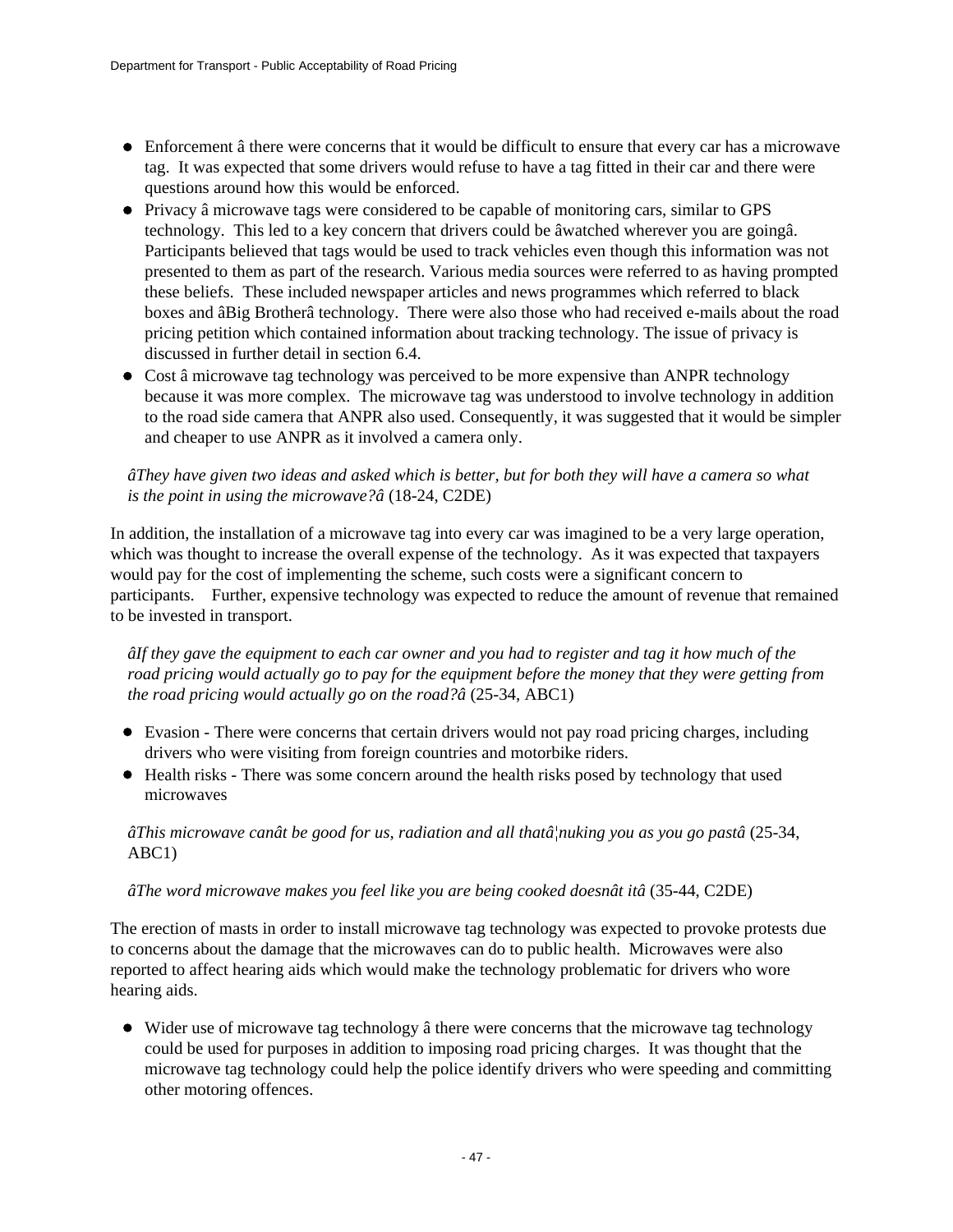Associations with criminality â the word âtagâ was associated with tagging of criminals, which led to the view that drivers would feel like criminals, or, as one participant described âa prisoner in your own carâ

*âYou should be free in your own environment, because thatâs like if you come out of prison, you get put on a tag. Itâs the same thing, itâs just your car has got a tagâ* (18-24, ABC1)

A loss of freedom - Cars were perceived to have given individuals freedom of movement, and the idea that drivers could be located by the technology was perceived to represent a loss of this freedom

*âItâs tied up in my mind with a philosophical subject which represents freedom of movement and the car, from the introduction of the car in the late nineteenth century, represented freedom of movement and independence, particularly for womenâ¦and the notion that you could be tracked and have your personal freedom invaded, to my mind, equates with the loss of freedom of being able to move about in your carâ* (55-64, ABC1)

- Cost of the tag to the car owner â it was expected that car owners would have to pay for the tag to be fitted in their car. This led to the impression that the overall cost of road pricing to each driver would be even greater than previously anticipated. The technology was expected to be particularly expensive for families who owned more than one car.
- Fraud â like the ANPR technology, there were concerns that fraudulent ways of using microwave tag technology would be found, allowing certain drivers to avoid road pricing charges. This also led to concerns about higher overall costs of the scheme when the cost of chasing up people who evaded charges was considered.

*âIâm sure it wouldnât take long for somebody to come up with a dummy one that you can put in your car and somebody else gets charged for itâ* (25-34, ABC1)

There was a view that fraud was less of a concern with microwave tag technology than with ANPR, as the technology of a microwave was more sophisticated and therefore more difficult to use fraudulently.

- Visual impact of masts â there were concerns that the masts used for microwave tag technology would be an eyesore on the local landscape. Participants argued that they did not want âmore ghastly furniture on our landscapeâ. This was a particular concern of those who lived in historic towns which attracted tourism.
- Aesthetic of tag in the car â the tag that fitted into a car as part of the microwave tag technology was considered to be unattractive and larger than expected. Participants explained that they would not want to have such a device in their car for aesthetic reasons.
- Inconvenience of installing tag microwave tags were expected to require each driver to learn how to fit the tag or to take their car in to a garage in order to have it installed. Consequently, tag technology was considered to cause greater inconvenience to the driver than ANPR technology, which would not require a driver to make modifications to their car.
- Security risk â there was a concern that having tags fitted inside cars would incentivise thieves to break in to cars to steal the tags.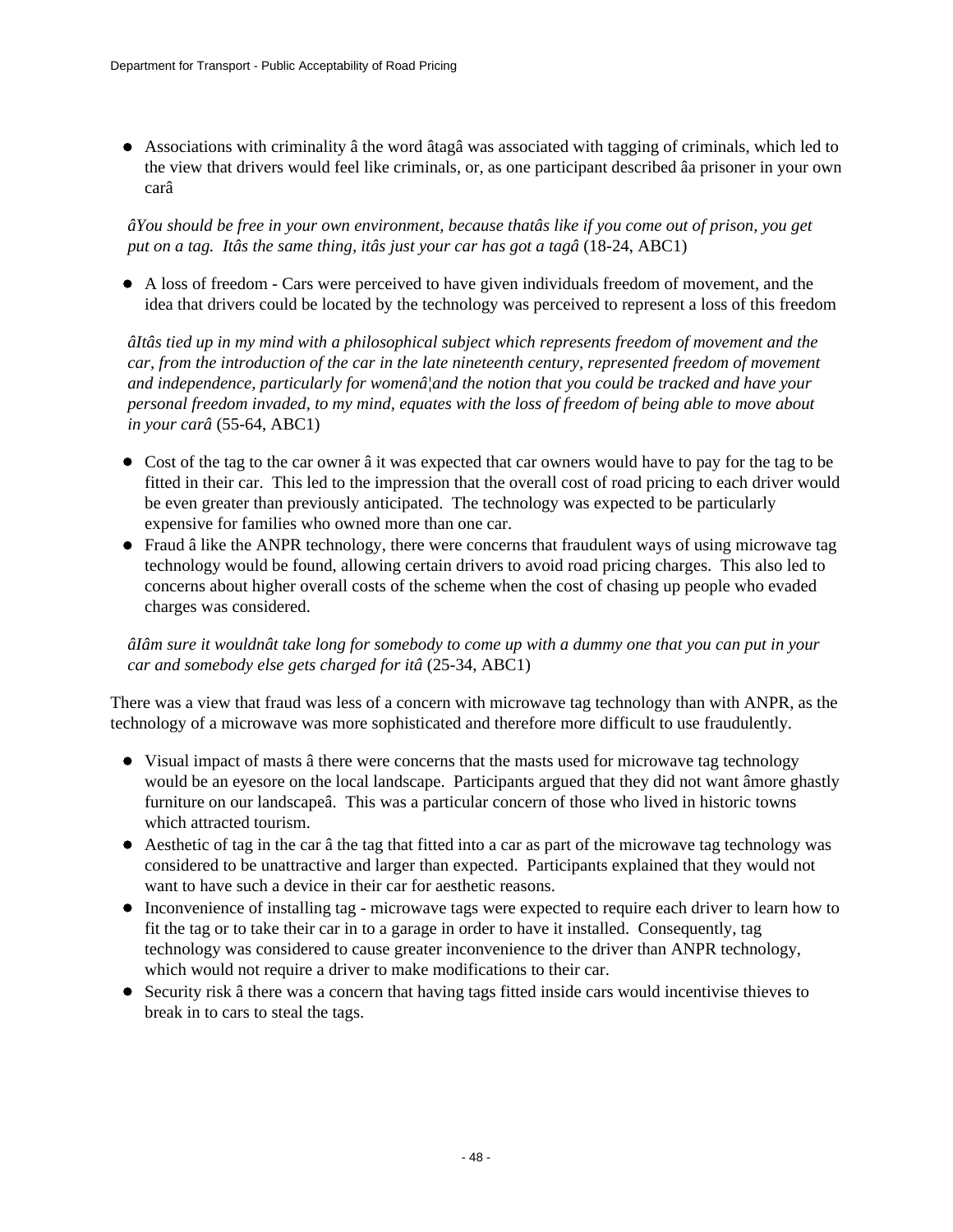*âThatâs what theyâll do, theyâll break into other peopleâs cars and theyâll use other peopleâs tagsâ* (35-44, C2DE)

However, due to the perception that cars with microwave tags could be monitored, one benefit of the technology was perceived to be its ability to locate cars that were stolen, illegal or that had been involved in crimes.

*âAt the end of the day itâs going to enforce people paying the right fees and also keep cars that are illegal off the road. Removing illegal vehicles and removing people who are uninsuredâ* (45-54, ABC1)

*âIf your car gets stolen they will be able to trace it and they will know exactly where it isâ* (18-24, C2DE)

### **6.2.2 Road pricing scheme payment methods**

Payments methods were generally considered to be easy to understand as they were similar to top-up and pre-pay methods of paying for mobile phone use. Ease of understanding payment methods did not vary according to the age of the participants.

Participants preferred a wide range of options for payment methods, as it was considered to make it easier to pay road pricing charges.

*âThe payment methods are quite reasonable because you donât have to use your credit cards, you can pay over the phone or you can take it to the post office and you can pay at petrol stationsâ* (65+, C2DE)

Views on whether it would be preferable to pay before or after charges were incurred were mixed. A pre-pay scheme using a âtop-upâ card was thought to be easy to use because people were familiar with using mobile phone top-up cards. In addition, a pre-pay scheme was considered to be more straight-forward because it did not necessitate the administrative burden of a billing system, unlike a post-pay scheme.

*âSomething simple like a pre-pay meter which you stick in there and you have say twelve clicks on and you are allowed to go past the unit twelve times so if it comes up and you have one left you know you canât go past after more than one, you need to go and top up. That would probably be better than an itemised bill, I mean that just seems to be making work for workâs sakeâ (*45-54, ABC1)

A pre-pay scheme was also considered to be easier to budget for as drivers would not be able to incur charges that they had not already paid for.

However there were concerns that it would be easy to forget to top up a pre-pay account. This led to concerns that drivers who had run out of credit would either be unable to drive in certain areas or would incur fines as a result of doing so. Further, there was some resistance to the idea that a scheme designed to tackle congestion would encourage people to drive to a petrol station or another location to top-up their account.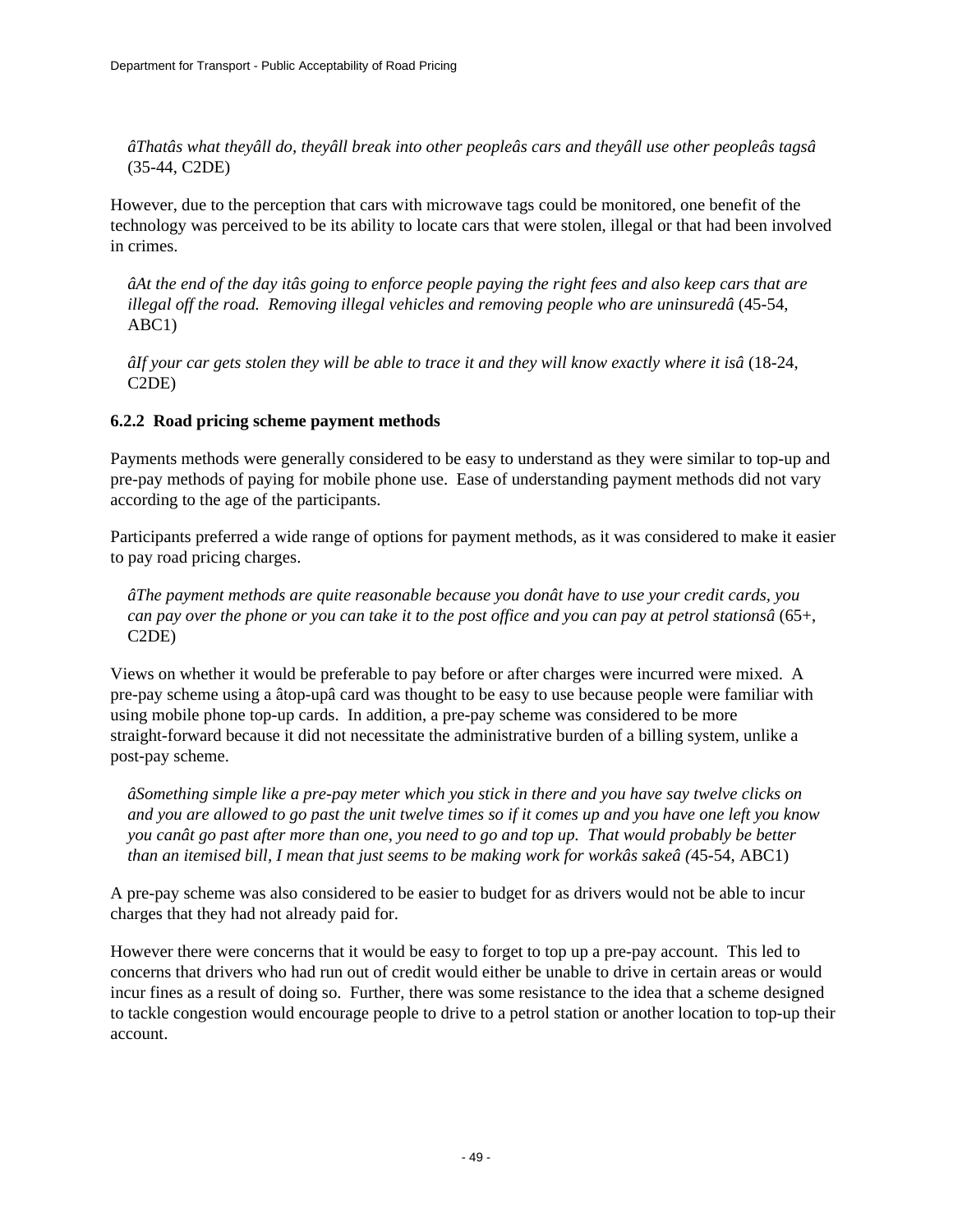Post-payment methods were thought to be beneficial because they allowed drivers to have more time before paying road pricing charges. This was perceived to be not only financially beneficial to drivers, but also to provide an opportunity to contest the bill before paying.

*âIâd rather do the post-pay account, because theyâre not having my money until I know how much it is.â* (45-54, C2DE)

However, there were also concerns around post-payment methods, including:

- the concern that drivers would always be in arrears on their payments;
- it was assumed that a post-payment scheme would require drivers to provide their bank account details to the administrator of the scheme, which caused concerns around security of personal financial details. This was raised as a general concern and not related to specific types of organisation;
- the risk of fraud was considered to be greater for post-payment schemes, as drivers would be unaware of fraudulent use of their account until they received a bill;
- post-pay schemes were thought to be harder to use for those without bank accounts or credit cards, who were thought to generally be those on lower incomes;
- evasion of payments was considered to be more likely to occur with post-payment accounts. The consequent cost of chasing up those who had not paid their charges was thought to add to the overall cost of the road pricing scheme; and

*âI think post pay would be a nightmare because you can bet your life that a certain percentage wonât bother paying.â* (45-54, C2DE)

there was a fatalistic view that drivers would eventually face higher charges if they did not pay by direct debit from their bank account.

There was a general uncertainty as to whether on-board or remote processing of payment information would be preferable. This uncertainty reinforced the view that ANPR technology was preferable to microwave tag technology. However, there was a view that remote data processing would be preferable because the on-board tag would be less sophisticated and therefore less likely to break down and more likely to be cheaper to install. However, it was generally thought that drivers would want to be able to see charges incurred in real time on the onboard tag in order to be able to budget for the costs incurred.

*âI think they should have a little meter on so you can see what your tags are, if they use the scheme you should be able to see what you owe otherwise you donât know if they have made a mistake at the big centre or wherever itâs going to be, you have got no ideaâ* (65+, ABC1)

## **6.3 Influence on acceptability of road pricing**

### **6.3.1 Change over time**

>Although the hypothetical information was thought to have improved participantsâ understanding of how a road pricing scheme might be administered, this was generally felt to have had a little impact on acceptability.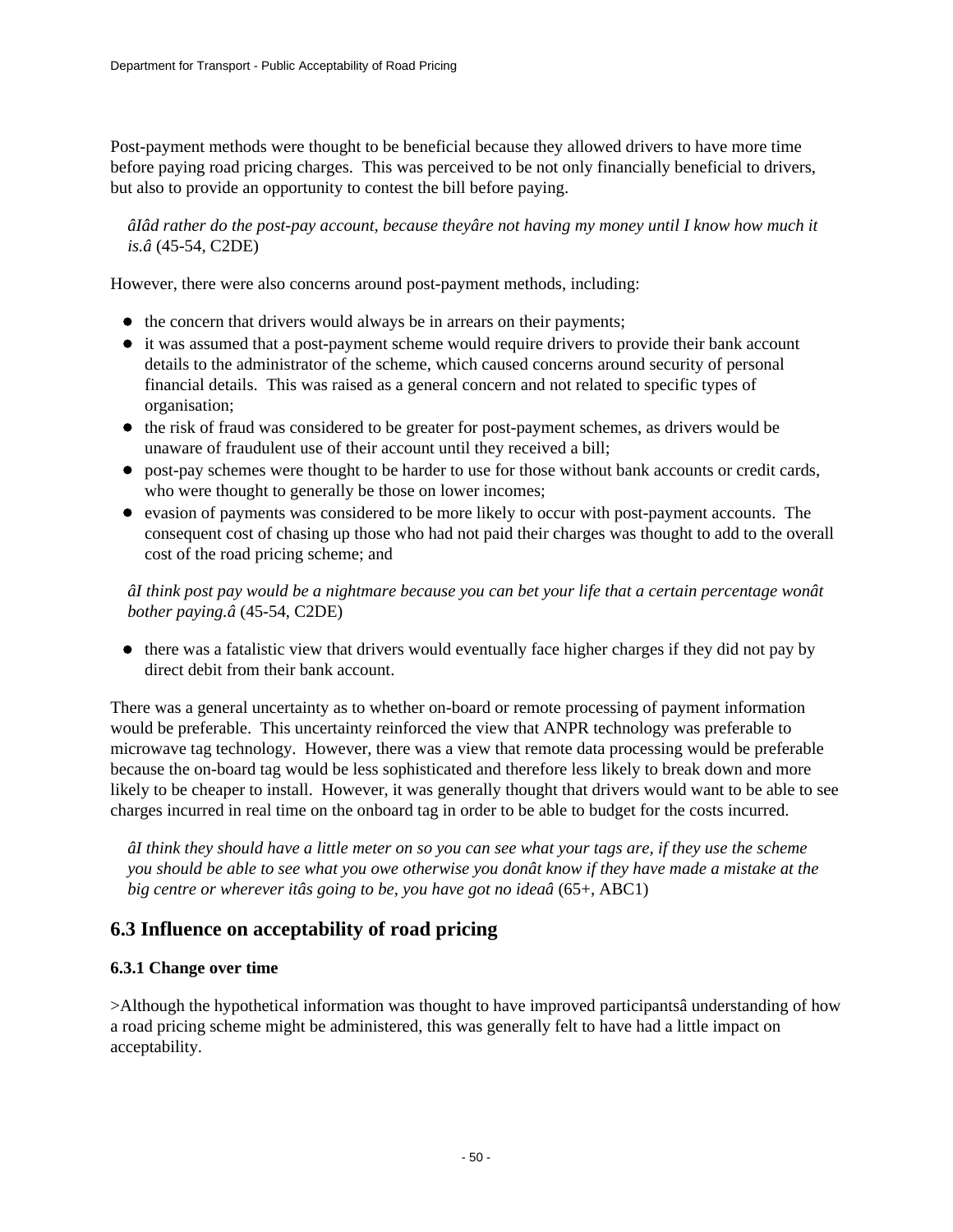*âWhat it has done though it gives us a better insight into how they are going to do it...it doesnât make it more acceptableâ (45-54, C2DE )*

Participants explained that they were more concerned with overarching issues such as privacy, and the objection to the principle of charging for road use. In comparison, details of payment methods were considered to be relatively unimportant.

*âThe knowledge that it will work ok is not enough to say that you are going to pay for it. The principle is of more payment for motorists to drive on roads that they normally drive on for free. How you pay for it is a little minimal sort of side issue.â (45-54, ABC1)*

Consistent with previous research, information on costs of road pricing technology was felt to decrease acceptability of the scheme, particularly of the microwave tag technology. The cost of fitting tags was perceived to be higher than that of installing ANPR technology, as it was argued that the cost of one tag in every car would be greater than the cost of one camera for many cars. Other aspects of costs, such as the requirement of drivers to pay for the technology, and the opportunity for a private company to make large profits from manufacturing the technology, were also said to reduce overall acceptability of road pricing. Information on microwave tag technology had raised concerns around privacy, and prompted the view that such technology would be overly complex and therefore expensive to run.

Further, information on payments was felt to have encouraged the belief that the purpose of road pricing was to raise revenue rather than to provide a successful solution to congestion.

*âThey are going to make a fortune I thinkâ¦itâs nothing to do with congestionâ¦itâs money, itâs a money making scheme isnât it.â* (35-44, C2DE)

### **6.4 Factors underlying acceptability of road pricing design and technology**

### **6.4.1 Technology**

The following underlying factors were discussed in relation to acceptability of technology:

### **Cost of technology**

On consideration of who should pay for the cost of road pricing technology, it was thought that the government should pay as they wanted road pricing to be introduced. It was not considered fair that taxpayers should pay for a scheme that they did not want to have.

*âThe government should pay [for the tag] if they want us to use it you know, we donât want to use it obviously.â* (35-44, C2DE)

However it was recognised that the governmentâs source of revenue was taxpayersâ money, so that ultimately taxpayers would inadvertently pay for the road pricing technology.

âUltimately itâll be the driver that bears the cost in some way, you know, maybe not directly, but itâll be taken out of some tax wonât it? I think personally that weâll end up paying itâ¦I donât think drivers should be expected to pay to have a tag, but I think they will be.â (25-34, ABC1)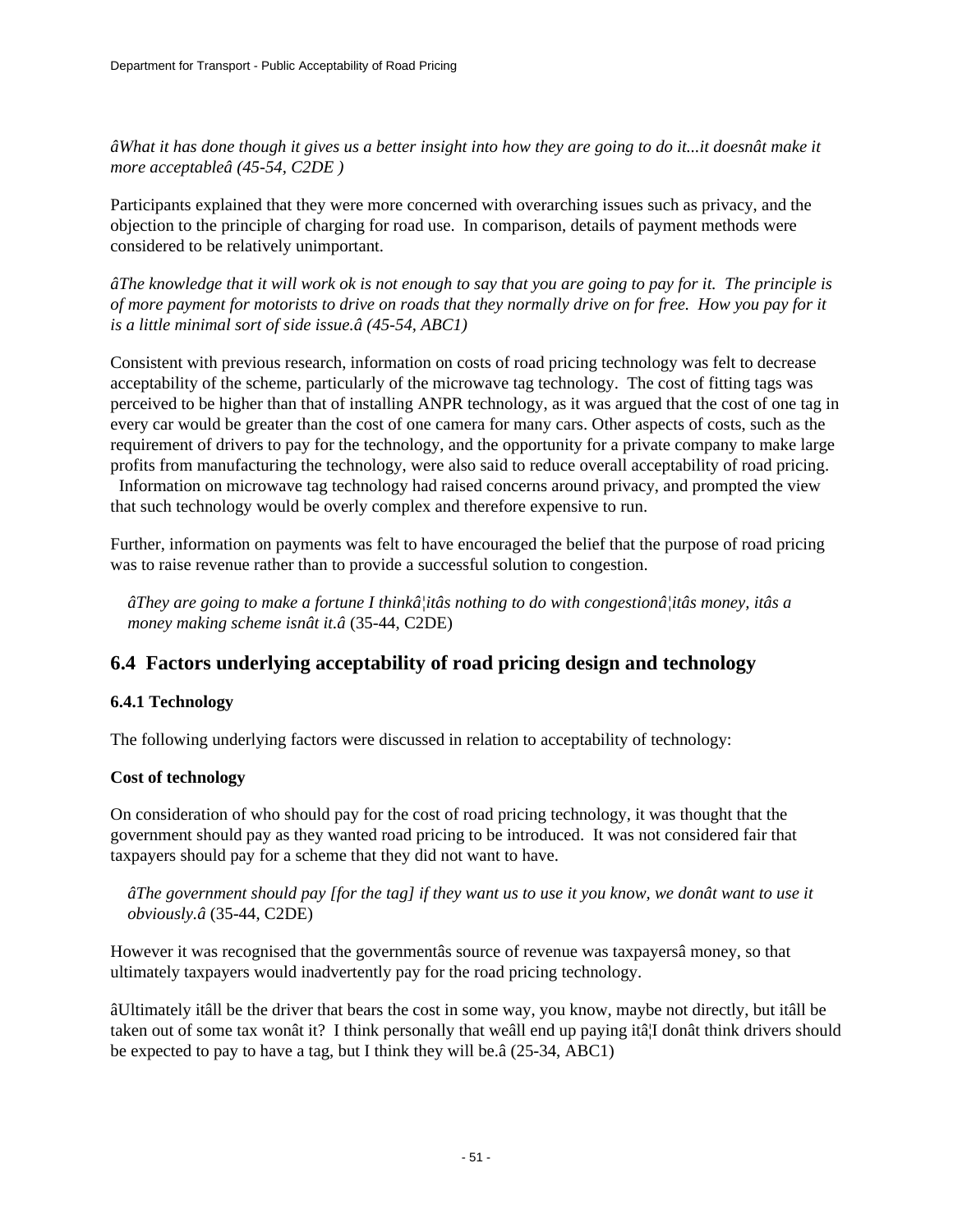There was a view that it would be fairer to charge all taxpayers for the cost of technology rather than only drivers, as everyone would benefit from reduced congestion whether or not they drove a car.

### **Privacy**

The loss of privacy was a key concern regarding the technology used for road pricing. Concerns around privacy were raised spontaneously in response to the technology information shown to participants.

The technology, which was referred to as a âBig Brotherâ system, was understood to collect information of the whereabouts of drivers, and this was perceived to be an invasion of privacy.

*âI donât like people knowing where Iâve been, itâs as simple as thatâ* (35-44, C2DE)

Microwave tag technology was expected to be capable of creating a profile of a driverâs habits and was equated with âofficial spyingâ

*âItâs just official spying on people, yes they are spying on the motoristâ¦where you have been, how long you spent there and everything and to my suspicions, this thing can tell a story about what you are doingâ* (65+, C2DE)

Microwave tag technology was perceived to be just one aspect of a broader, encroaching invasion of privacy by the government, which included ID cards and technology used in new passports. The technology was therefore associated with a wider threat to civil liberties and was even referred to as an âabuse of human rightsâ. Comparisons were made with the way farm animals were identified to convey the control that the government were perceived to have on the individual through tagging.

*âTagging, you know, itâs what farmers do to pigs, coming to check, to identify who is who, you know, so itâs like a new world order.â* (28-34, C2DE)

Although rare, there was a view that was generally held by older participants that privacy was not an issue for law-abiding citizens as they had ânothing to hideâ.

Participants were aware that individuals could also be tracked through their mobile phones, credit cards and store cards. However, the knowledge that monitoring movement can already be carried out by these methods was not considered to make road pricing technology more acceptable. In contrast, road pricing technology was perceived to only add to the restrictions on privacy that had already been imposed by mobile phone and store or credit card technology.

*âItâs like they know when youâre shopping donât they, what you buyâ¦probably on a computer they know a lot more than you want. Theyâll know exactly where you are in your car next.â* (45-54, C2DE)

Further, road pricing technology was perceived to pose a greater threat to privacy due to various differences identified between road pricing technology and that used for mobile phones and credit or store cards, including: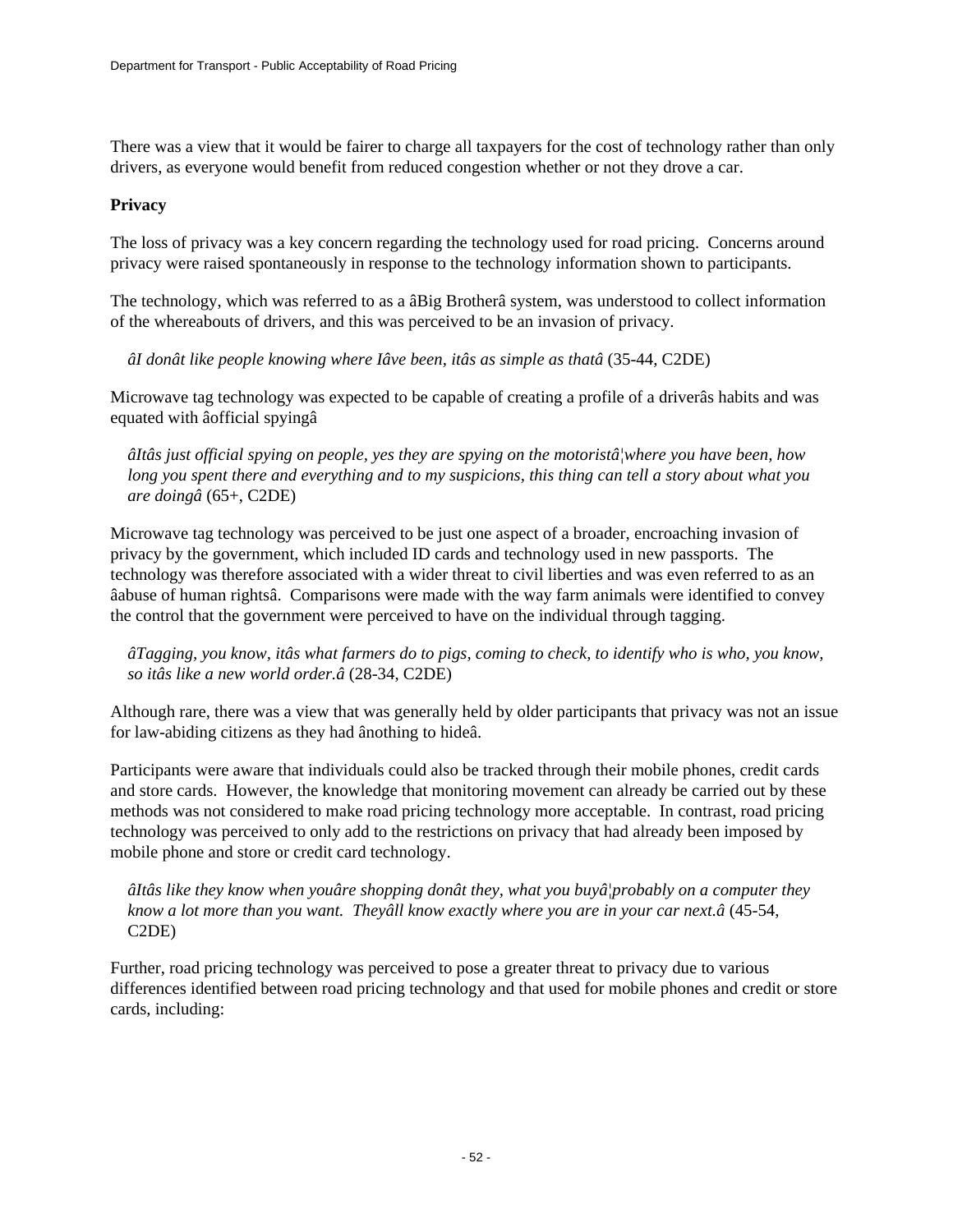• Mobile phone and credit/store card use was voluntary  $\hat{a}$  it was argued that an individual could choose to use a mobile phone for convenience purposes, whereas they could not choose whether to have microwave tag technology installed in their car

*âHaving a mobile phone is voluntary isnât it, when it comes to something like this, which is enforced, then that gets peopleâs backs up.â* (45-54, C2DE)

Similarly, it was pointed out that a shopper could choose whether to use a credit or store card, and there were participants who claimed not to use credit or store cards.

Mobile phones and credit/store cards could only be traced when used â It was explained that a mobile phone user could only be traced when the mobile phone is switched on, which is something that the phone owner can control. Similarly, a credit or store card can only be traced when it is used. In contrast, a car owner was not expected to be able to switch off the tag in their car, and consequently it was thought that the carâs movements could be continually monitored.

âWith a mobile phone, itâs there for your convenience and you can turn it off. If youâre being tracked all they time by upstairs in the sky or whatever, you never know when youâre being tracked do you?â (45-54, C2DE)

- Mobile phone monitoring was only carried out to help the police solve crimes â mobile phone data was not thought to be used for any other purpose than to help solve crimes. In contrast, there was a suspicion that road pricing data held by the government would be used for other purposes without driversâ permission.
- The government had the power to override the Data Protection Act â data held by private companies such as mobile phone companies and supermarkets were known to be protected by the Data Protection Act, which restricted the use of customer information. However, the government were considered to have the authority to override this legislation if they wanted to.

Views on the extent to which road pricing data would be used for purposes other than road pricing varied. At one end of the spectrum was the view that data would be used to track individuals. This was perceived to be âanother step towards a Big Brother countryâ. Another suggestion was that the records would be used to raise revenue by detecting other motoring offences such as speeding or driving without insurance or tax. There was also a view that data would only be used in police work, in order to track criminals or stolen cars. Finally, at the other end of the spectrum, there was the view that although data would be available for other uses, it was unlikely that in practice the data would be used for any other purpose. It was argued that monitoring drivers for purposes other than to solve crimes would be too great a burden on resources.

However, there was a general concern that if, at some point in the future, the data holders did decide to track people they would have the means to do this as the data would be available. It was argued that the concern was not really whether the data will be used but whether it could be used for other purposes.

*âWhoâs to say itâs not going to give how many points youâve got on your licence, whether youâre speeding or not and how do you know what they can actually achieve.ââ* (45-54, C2DE)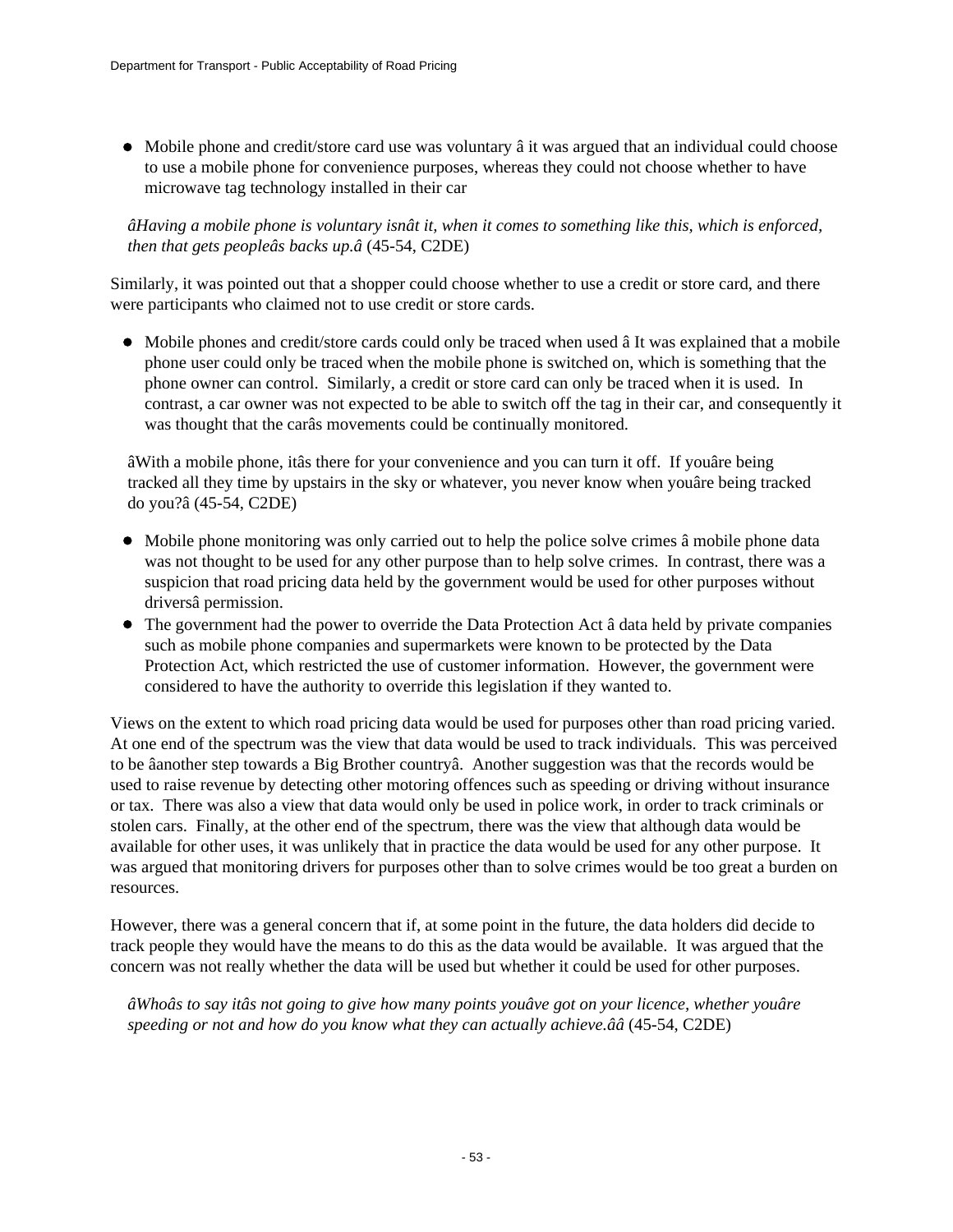### **6.4.2 Payment methods**

#### **Appropriate organisation to collect road pricing information**

Various organisations were suggested to be suitable for dealing with road pricing information, including:

Local government â it was considered more likely that revenue from a road pricing scheme would be invested in improvements to the local transport system if the local authority was responsible for handling data from a road pricing scheme. A local authority was also considered to be more accessible than other organisations as they were based locally. Participants explained that they wanted to be able to speak to somebody based locally if they wanted to discuss a query or grievance regarding the scheme. Local authorities were also thought to be more easily held accountable for organisation of the scheme than central government.

Private company â There was a view that a private company would be more competent and efficient than a local authority in handling road pricing information. There was also an argument that road pricing data would be more secure with a private company that would be subject to regulations and restrictions on how it could use data. In contrast, there was a sense of unease at the idea that the government could control such data, due to fears of a âBig Brotherâ state.

### *âAgain, Iâm worried that if the government does it, then itâs Big Brother.â* (55-64, ABC1)

However, in order to be cost-effective, a private company was considered more likely to either subcontract work to another organisation or to use temporary staff, both of which were considered less likely to work according to data protection regulations. A private, profit-making company was also expected to increase their charges for providing a service as they sought to increase their profits. No preferences were expressed for certain types of private company over others.

Independent, not-for-profit organisation â An independent company was thought to be more likely than the government to be transparent about the revenue spend of a road pricing scheme.

*âI would prefer a company set up to do road pricing and road charging because I think they would be able to tell you how much money they make and how much they are spending on fixing our roads. I donât think it should be in the hands of the government.â* (65+, C2DE)

The DVLA was considered to be "independent" and was suggested as an appropriate independent organisation to collect road pricing data, as it is already well-respected and has authority.

*âThereâs more authority from the DVLA you know, if youâve got a letter from the DVLA, you need to pay attention to itâ¦any other private organisation or council or local authority, thereâs going to be too much dipping into it and taking money out.â* (25-34, C2DE)

### **Bill options**

Participants were provided with hypothetical examples of bill types which varied by the level of detail included. The bill options ranged from option 1 which had the most detailed information to the least detailed option 4.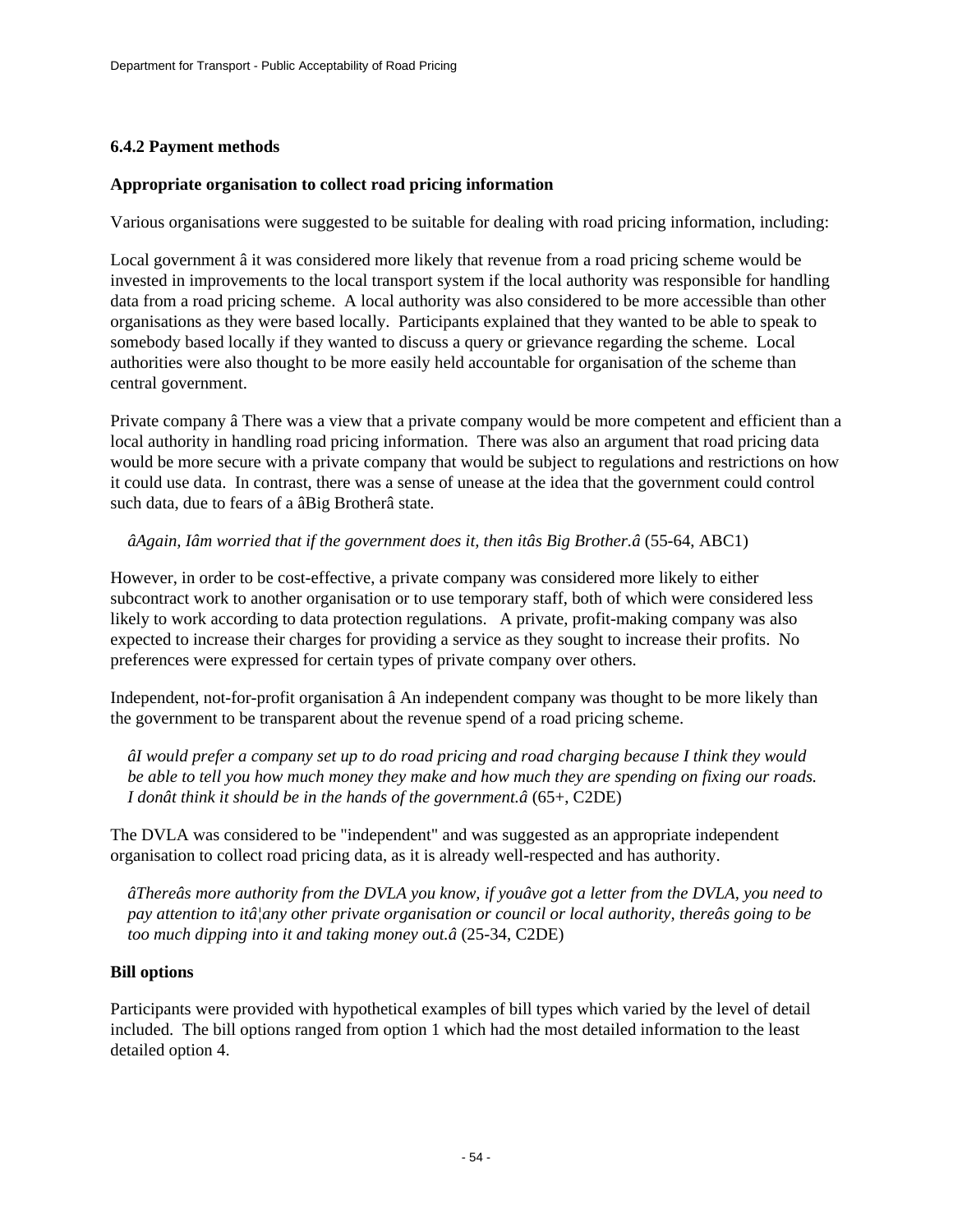Overall, the most detailed bill options were preferred. It was felt that only the most detailed bill type (option 1) would provide sufficient detail to allow a motorist to challenge a bill.

*âThe first one to my mind looks like you could at least be sure thatâs what you had done.â* (55-64, ABC1)

*âWell when I have my electric or gas bill I go an check the readings and my meter to check that they havenât overcharged me so I like to see.â* (45-54, C2DE)

A more detailed bill was also considered likely to encourage motorists to consider how they could change their driving habits in order to reduce their bill.

*âIâm just wondering whether the first bill might make you reflect more on whether you could do your journeys at a different time or a different placeâ¦It might make you think more about the journeys you made and if you could actually change.â* (55-64, ABC1)

However there were also views that a less detailed bill would be adequate. It was considered unlikely that people would be able to remember the detail of their journeys and so would not be able to check the information on the most detailed bill. There were also participants who felt they would only check a bill if it was unusually high. There were also concerns about the higher printing costs and the amount of paper that would be used to print the more detailed bill options. For these reasons it was suggested that the slightly less detailed bill option (option 2) would be appropriate, with a more detailed version of the bill available on a website. Less detailed bills were thought to be more appropriate for local schemes than national schemes, as drivers would be more familiar with local journeys which they took on a regular basis.

### **Trust in bills and dealing with grievances**

Overall, there were concerns that it would be difficult to prove a case of inaccurate billing. It was considered impractical for a driver to keep their own records of their driving habits, so there was a fatalistic sense that the motorist would have to trust the billing organisation to calculate bills correctly. However, there was a lack of trust in the technology used to process billing information and it was deemed to be inevitable that billing errors would occur.

Due to these concerns, ANPR technology was favoured over microwave tags as the photographic evidence that the technology provided was perceived to be incontrovertible.

### **Fines**

Various concerns were raised around the issue of fines for failing to pay a road pricing charge, including:

- an objection to the principle of imposing expensive fines It was argued that the primary purpose of road pricing was to encourage people to change their driving habits, rather than to penalise them or use the scheme as a means to raise revenue. Consequently, it was felt that fines should not be too high;
- a concern that fines could be incurred unintentionally, for example, if a microwave tag broke or fell out of its position in the car; and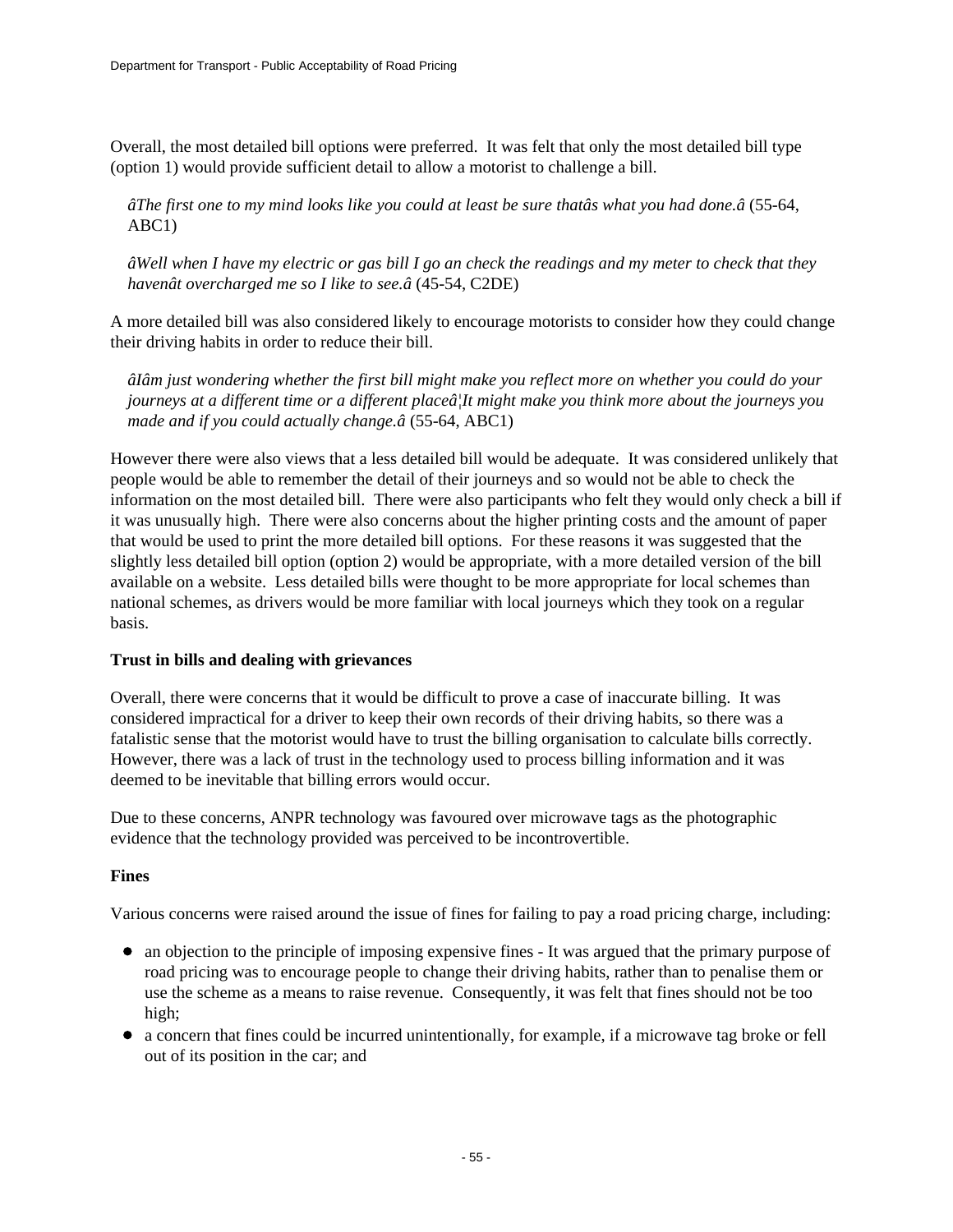*âSay your tag just fell off where itâs connected, would they still pick it up or would you get fined?â* (45-54, C2DE)

a concern that fines could be increased if payment was not made within a certain time limit, as with parking fines.

## **6.5 Information sources**

Participants at wave five were provided with examples of ANPR and Microwave TAG technology and mock-examples of bill-types in addition to the maps presented at wave four. Information from the media at this stage was largely from continued discussions on the petition which appeared to have the effect of magnifying any negative views, especially surrounding privacy (see chapter 7).

## **6.6 Conclusion**

Additional detailed information provided appeared to do little to alter acceptability. If anything, it strengthened negativity towards road pricing, mainly because technology raised concerns about privacy and costs of the scheme. Knowledge on billing options and fines also raised concerns over administration costs of the scheme. Therefore, overall, the specific detail provided in this wave did not appear to influence acceptability of the underlying principles in the same way as details provided at wave four (see chapter 5). Hence, there was a notion that individuals needed more persuading of the principles of the scheme before accepting the specifics. In addition, issues such as privacy and administration costs of the scheme did not appear to affect acceptability until they were consciously focussed on through presentation of such material. They were dormant concerns that could be ignited into powerful negative factors affecting acceptability.

## **7 Impact of the media, family, friends and the research on the acceptability of road pricing**

## **7.1 Introduction**

Throughout the report, the sources of participantsâ knowledge for each area of research have been acknowledged. This section focuses specifically on the influence of what the participants have encountered in the media. It includes the different impact of the medium and messenger and their overall impact on the acceptability of road pricing. In addition, it examines the influence and impact of the participantsâ friends and family on the acceptability of road pricing.

## **7.2 Impact of media on the acceptability of road pricing**

### **7.2.1 Knowledge of Media Coverage on road Pricing**

Initially, there was little knowledge or awareness of media coverage of road pricing, however, over time with the involvement in the research such awareness increased. Participants were unable to distinguish, however, whether increased awareness had led to them noticing more media coverage or whether there had actually been more media coverage.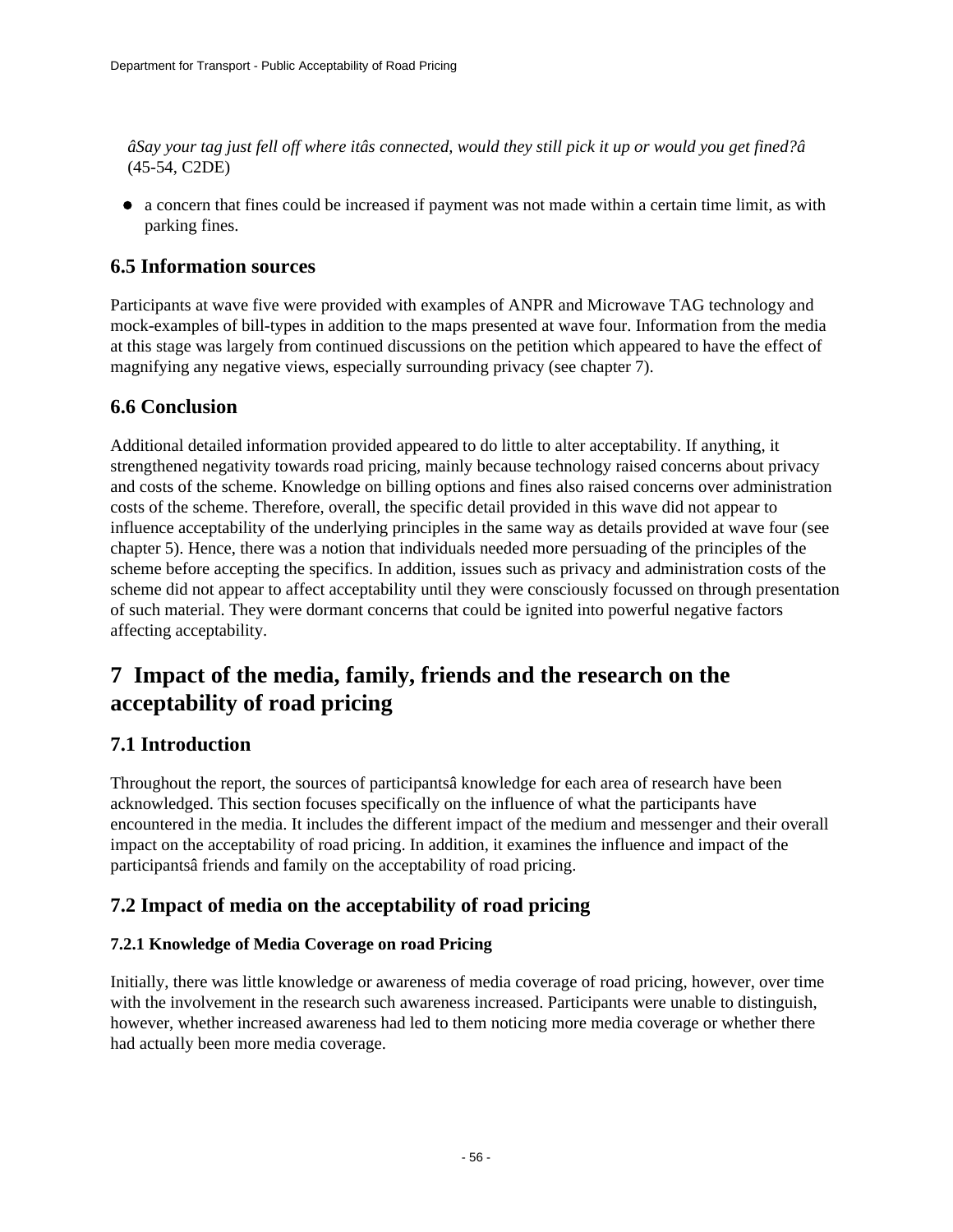Where participants felt there had been increased media coverage this was felt to be synonymous with increased inevitability.

*âIt has made me feel as if it is going to happen. When we first came here I thought that will never happen; itâs a bit pie in the sky. But there has been so much publicity about it that it obviously is going to happen.â* (45-54, ABC1)

This section looks at the common media coverage mentioned by the participants between waves one and five and whether such media articles had any effect on individuals.

### **Wave one and two**

There was a real range of media coverage reported by the participants during the first two waves. These included neutral factual details of road pricing in general (from national TV news and national and local papers) and details of specific schemes with plans for tolls on motorways and around large urban centres (from national TV news). There was a feeling that because it was being discussed it had already been decided to be introduced by the government.

*âThere was something on the national news just explaining about the road pricing but it was just I think putting it out to the public. They have already decided about it but they didnât know when they were going to introduce it.â* (25-34, ABC1)

Participants also mentioned a leaked government report and hearing the Transport Minister talk about the benefits of road pricing, which led them to think road pricing was inevitable.

*âIt was a government paper had been leaked and they have already decided that there is going to be charging per mile and for tolls.â* (45-54, C2DE)

*âI actually heard, I don't know if it was on the radio, whichever Government Minister, but it was almost inevitable that road pricing in some shape or form is going to be coming in.â* (25-34, C2DE)

### **Wave three**

*BBC Trial* â The BBC ran a trial over a month, examining how costs of motoring would change for four âtypicalâ individuals should road pricing be introduced. Distance based road pricing was examined, with different costs for rural and urban areas at different times of the day, coupled with a reduction in fuel tax of 50%. Similar versions or commentary on the trials were found in the national newspaper *The Daily Mirror* and a local version in a local paper. Participants were fascinated by the case studies. Overall mixed reactions were found, even within groups. There was a feeling that the costs were cheaper than expected, with the reduction of fuel tax around 50%. But, it was discussed that this may not last and such a reduction would soon be taken away. Most negative feelings surrounded the idea of being tracked that would accompany distance road pricing. This was the first time participants had really considered this and it was met with very negative views. Overall, the coverage made road pricing more real and increased the feeling of inevitability, despite the BBC explicitly stating (and the participants noting this) that it was only a hypothetical trial.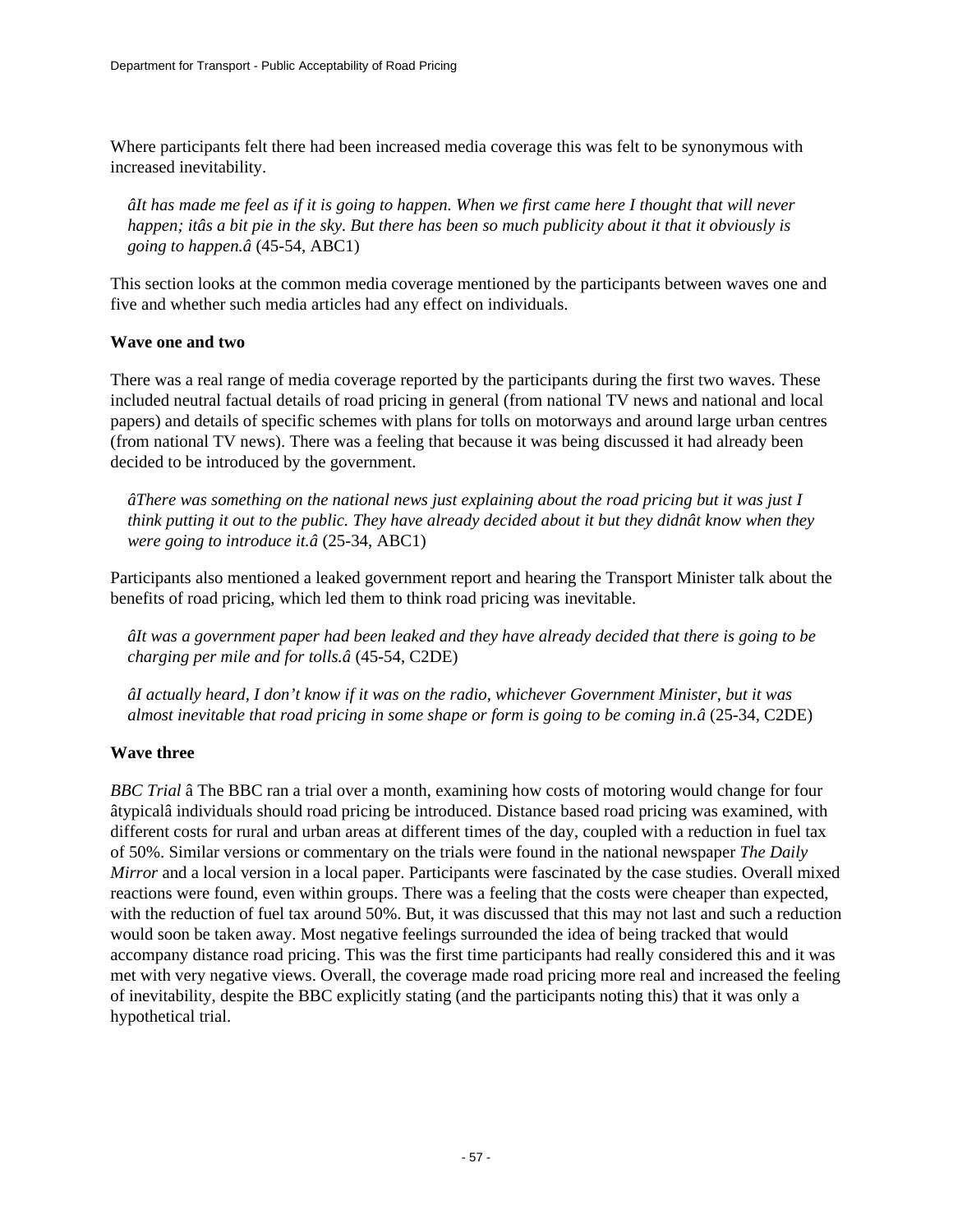*TIF Pilot Schemes* â Participants noted seeing coverage about regions who have secured Transport Innovation Fund (TIF) money to examine the feasibility and possibility of road pricing. There was both national and local coverage on TV news and newspapers. There was a mixture of surprise that the government appeared to be seriously pushing ahead with a proposal that would be perceived so negatively and resignation that this made road pricing more inevitable than before.

*Large Costs of Road Pricing* â Some media coverage discussed how high the costs of road pricing would have to be in order for it to work to reduce congestion. Most notably stories appeared in the *Sunday Telegraph* (5/11/06) and on GMTV. This was reported to have increased participants concerns that road pricing would not work to reduce congestion unless cost was unmanageably high. Overall, such media coverage appeared to create more negativity amongst the participants.

*Higher Cost for Larger Vehicles* â The concept of bigger cars being charged a higher road pricing cost had been discussed on national TV news and across the national papers with reference to Londonâs congestion charge. Mixed views were received. Negatively, this seemed unfair and was felt to have increased the feeling that road pricing is a âstealth taxâ aimed at generating money. There was a feeling that larger vehicles already pay more in fuel and road tax and as such should not be taxed higher again. Positively, there was a feeling that such vehicles pollute the environment more and as such should pay more. The difference in some respects seems to be to do with whether larger vehicles were deemed necessary for journeys, with rural groups advocating that larger vehicles (such as 4 by 4s) are necessary for rural areas and as such should not pay more.

*Eddington Report* â There was some discussion amongst participants about the Eddington Report which was released during the time of the wave 3 groups. No participants had read the report, but had seen TV and newspaper articles discussing the key points. Again, mixed views were found amongst the participants. Individuals who were already negative towards road pricing, easily dismissed it as being non-independent and just a way of giving the government an extra footing to go ahead and introduce what it inevitably would anyway. However, it was felt that the statistics, particularly about congestion, were worth noting in relation to road pricing. Overall, participants felt that the report had little effect on their own attitudes and acceptability of road pricing.

### **Wave four**

*National Petition* â Media coverage about the national petition against road pricing began to surface during wave three. Participants discussed how they heard about the petition from a variety of sources, including BBC TV news, ITV news, GMTV news, BBC Radio 1, 2 and 4 news and discussion on *Tonight with Trevor McDonald* and *Top Gear*. In addition, participants had visited the website and some had been invited to sign and a few had actually signed the petition. There were mixed views towards the petition. It appeared to strengthen negative arguments for participants who held negative attitudes towards road pricing. This may have emerged because of a sense of increased solidarity â a feeling that other people felt the same as them about road pricing. For some individuals it heightened negativity towards road pricing, particularly with regard to issues about monitoring movement and privacy.

*âThe problem with that technology appears to be as to whether it is tracking you in some way, tracking whether you are going to be exceeding speed limits. It is possibly causing an invasion of your personal privacy. So that is coming, yes, that is coming out in the media.â* (55-64, ABC1)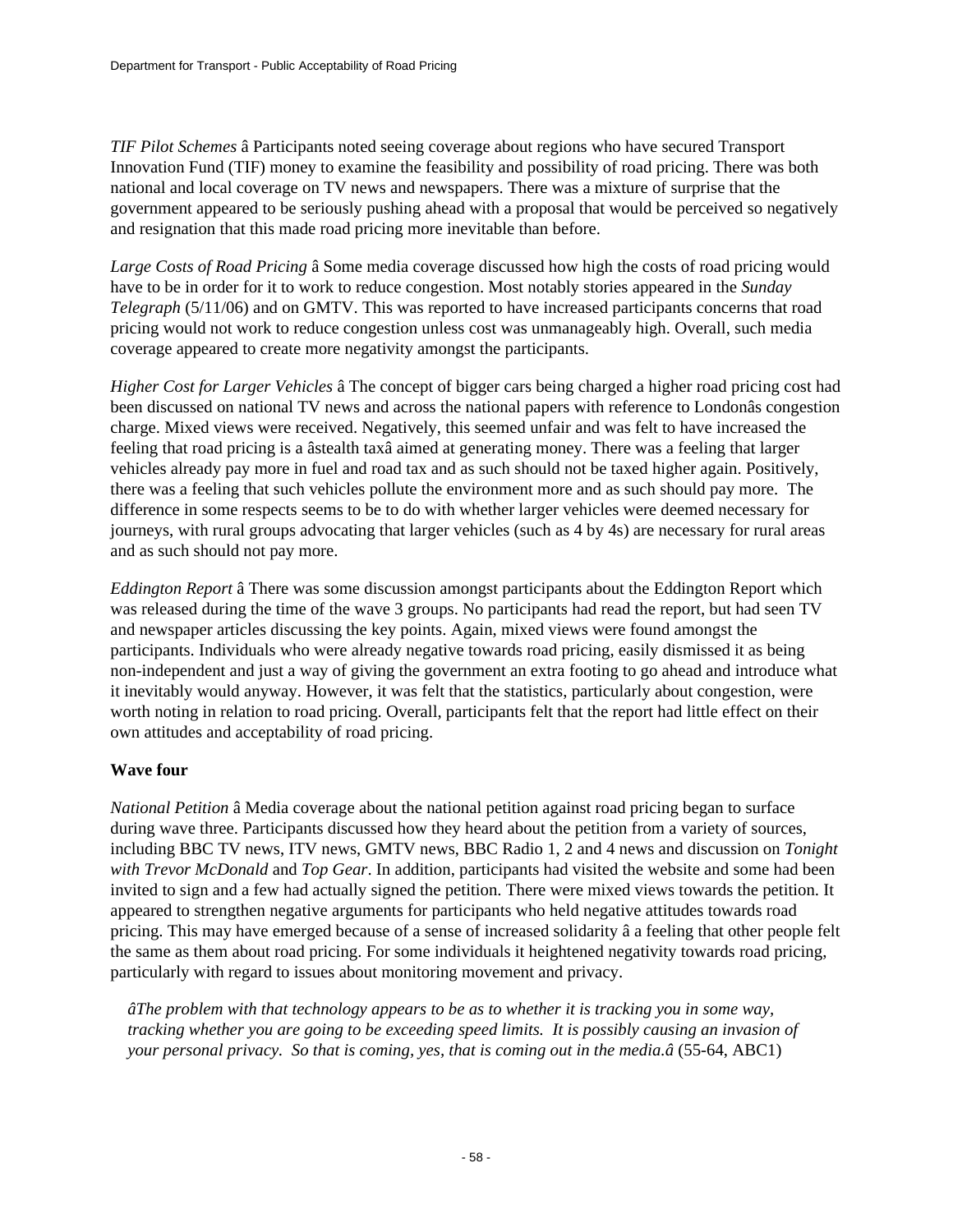However, there was also a feeling that the petition (and the ensuing media commentary) over stated issues such as privacy and over hyped the costs with regards to road pricing. This overtly created more negative opinion than would happen with real schemes once introduced. On occasion, it was felt amongst the participants that they had superior knowledge as a result of being involved in the discussion groups compared to the general public and, as such, they would wait to hear what the actual facts and figures would be from the scheme before committing themselves to signing such a petition.

 *âI donât see how you can be against it or even for it, until you know the details.â* (65+, ABC1)

*TIF Pilot Schemes* â There was continued media coverage about Transport Innovation Fund schemes both nationally and locally. Overall, there was a feeling that these tended to be reported quite neutrally and factually. Participants felt that their overall attitude towards road pricing had not changed as a result, but that such continued media coverage increased the feeling of inevitability.

*Extension of London Congestion Charge* â Media coverage at a national level both on television news and in the papers centred on the extension of road pricing (Congestion Charge) in London. Generally attitudes suggested this was an unfair increase made in order to make money. It generally appeared to decrease acceptability because there was a feeling that such an example would happen locally and such boundaries would continually be increased and hence costs of motoring would also increase.

### **Wave five**

*Cost of Distance Based Scheme* â Participants cited media coverage over the cost of distance-based schemes, resulting from two main sources â *The Sun* national newspaper and BBC TV News. *The Sun* was very negative and discussed how the cost would be very expensive. There were participants that agreed that distance based charging would be expensive but felt slightly less negative than the article portrayed, feeling that there would be significant reductions or improvements elsewhere. BBC TV news was more neutral, but participants still felt costs to be expensive.

*Continued discussion on The Petition* â Further discussion took place amongst participants of additional commentary and programmes found in the media in light of the petition which emerged just before wave four took place. Similar views were found to those found as a result of the initial media coverage of the petition. On the whole, participants felt the petition and subsequent coverage reinforced their negative opinions. Alternatively, there were participants that felt they were more informed than the petition and media coverage as a result of focussing on road pricing as part of this research and as such gave a more balanced and reasoned view.

*âIf we hadnât come along to these meetings we would probably be the same as them, but because we know more from coming here.â* (35-44, C2DE)

### **7.2.2 Types of media and their impact on acceptability**

*TV News* â Seeing aspects of road pricing discussed on the news, was reported to have increased feelings amongst participants that road pricing is becoming a reality.

*âWell to me it has made me think that it is more real, you know, because I know weâve talked about it but seeing it on the news like that made me think it is actually going to happen.â* (25-34, ABC1)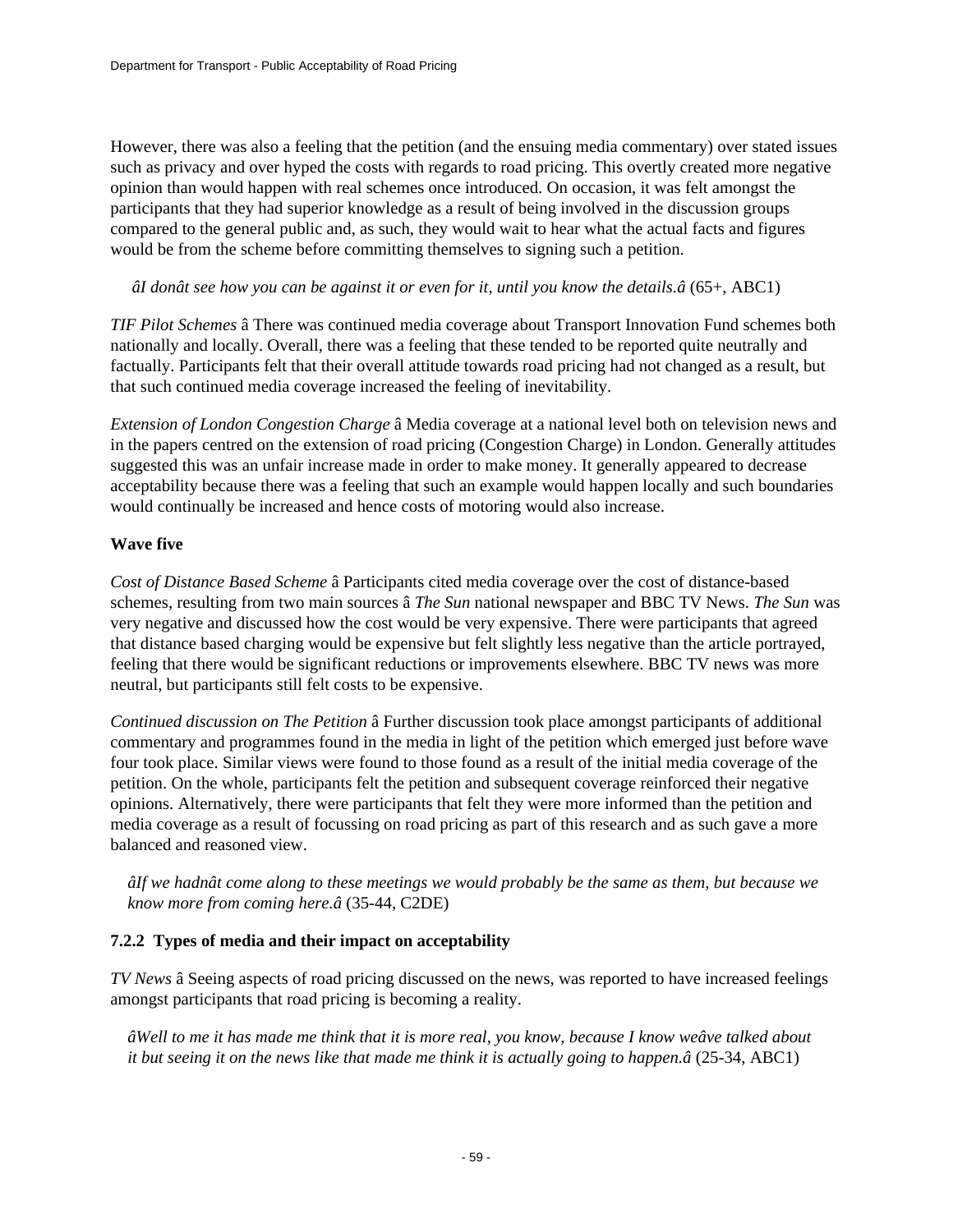*Newspapers* â Participants articulated that they knew papers were far more about opinion and generating debate than about factual information. Therefore, they were aware that media coverage in papers needed to be read carefully and not taken at face value. Overall, there was an impression that different papers had slightly different stances with regards to road pricing. However, participants did not feel that the papers impacted on their attitude or acceptability towards road pricing. Articles discussing road pricing in the papers, however, did lead participants to increase feelings of inevitability of road pricing being introduced. Participants also felt that opinion included in media coverage in the papers, such as interviews with individuals and âletters to the editorâ were powerful, especially if they came from âordinaryâ citizens without a hidden agenda. Nevertheless, they would claim that their views were not altered by such messages. There was a feeling amongst participants, particularly those from ABC1 groups that the government needs to give out âstraight-talkingâ facts about the scheme, including costs to run it, how it would work, the purpose of the schemes and possible costs and areas of the schemes. It was felt this would overcome some of the (negative) opinion found in the newspapers.

*âWhat I think is we want government to tell us the truth exactly what they want to do. Exactly how much they will charge and when will they charge it, that is all right. But every newspaper talking their own opinion. Everybody is giving his opinion so nobody knows which one is the right one to follow.â* (65+, ABC1)

*Internet* â The Internet was generally not sourced with regards to information about road pricing. The main use of internet for information occurred in relation to the petition, where many people wanted to view the original document, subsequent commentary and look at links posted on the site.

### **7.2.3 Types of messenger and their impact on acceptability**

*Government*â Participants mentioned that when the current government, mentioned aspects of road pricing, it was felt to be a powerful indicator that road pricing was inevitable. This seemed to be regardless of what was being said, just the fact the government was discussing such issues with the public meant it must be on the agenda and that road pricing was inevitable. It was mentioned that the government were likely to receive such negative opinions from the public on road pricing that they would not even mention the concept until they were sure they wished to pursue it. These feelings are heightened when the government had directly been interviewed, especially when ministers appeared on television.

*The Motoristâs Friends* â Participants gave a great deal of credibility to those they regarded as understanding their opinions and attitudes, in particular those they cited as the motoristâs friend. These people were felt to have the motoristsâ best interest at heart. It was felt that the participantsâ deep concerns about road pricing were well articulated in a witty, down-to-earth style which engaged with participants. While participants felt their views were not swayed by such people, there was a feeling that views become more entrenched and more firmly rooted when they were discussed.

## **7.3 Friends and Family**

### **7.3.1 Discussions on congestion and road pricing with family, friends and colleagues**

Discussions with family and friends were generally incidental rather than deliberate. Discussions on congestion arose following a particularly difficult journey where congestion had been encountered. Congestion was discussed amongst work colleagues as well, perhaps a way of sharing tips for best routes in and for explaining why they were late arriving. Road pricing was reported to be talked about less often.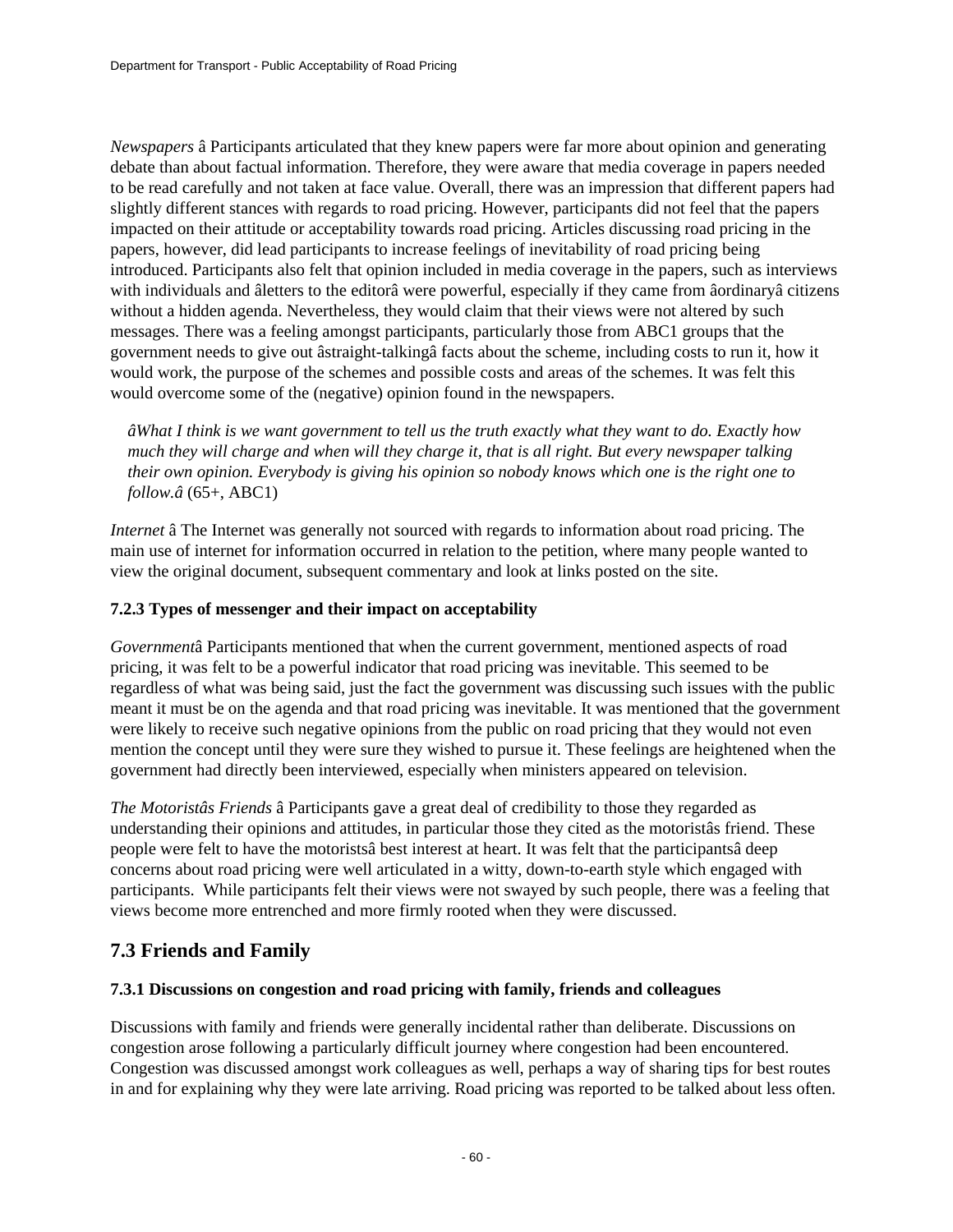### **7.3.2 Attitudes and acceptability of road pricing amongst family and friends**

Attitudes of participantsâ family and friends towards road pricing were reported to generally be similar to that of the participants themselves. The attitudes of friends and family were felt to be more polarized and strong, so if a participant felt they were negative towards road pricing they were likely to mention that their friends or family were really negative towards road pricing. Friends and family were used as examples or case studies to illustrate a point about road pricing, based on their travel habits.

### **7.3.3 Influence of attitudes of family and friends on participantsâ acceptability of road pricing**

Participants felt that their attitudes on road pricing and hence their views on acceptability, were not influenced by the views of their family and friends on this area. However, what was noticeable was that potential outcomes of road pricing on family and friends travel behaviour were used as examples to illustrate points about road pricing. As such, it could be said that travel patterns of family and friends and coupled with the inability of changing these had some influence over the articulation of road pricing amongst the participants.

### **7.3.4 Influencing attitudes of family and friends towards road pricing**

Participants who took part in a number of discussion groups began to feel quite expert on the topic of road pricing. The groups had provided information on road pricing which had increased their knowledge, but importantly had also given individuals a chance to reflect on road pricing, so that a considered and more balanced attitude could be formed. This meant individuals felt they knew more than their family and friends and were likely to influence their views rather than the other way around.

### *âI can change my family and friends attitude by explaining a little bit more because people as I said earlier I think you can go on repeating this, people donât really know what road pricing is.â* (65+, ABC1)

Participants felt they were enlightened on road pricing and that they would be able to influence others. This was talked about both in making people understand either the benefits or the negatives of road pricing. Positively, it was noted that on occasion being involved in the group had led to discussions with family and friends that had not only changed family and friendsâ attitudes towards road pricing, but had changed their travel behaviour.

### **7.3.5 Influence of discussion group members on participants individual acceptability of road pricing**

Being involved in the discussion groups was important in individuals forming their attitudes and acceptability towards road pricing. The time given to reflection and concentrating on the topic over the waves allowed individuals to form considered opinions. As with all group discussions some individuals become more vocal and dominant than others. During the discussion groups, the most vocal and dominant people often appeared to be the most negative. The worry that this influenced those who might not be so negative did not seem to be a problem. Participants during depth-interviews at the end of the discussion groups often referred to other peopleâs opinions or to parts of the discussion that had occurred during the previous waves. A variety of opinions had influenced them, not always the most vocal.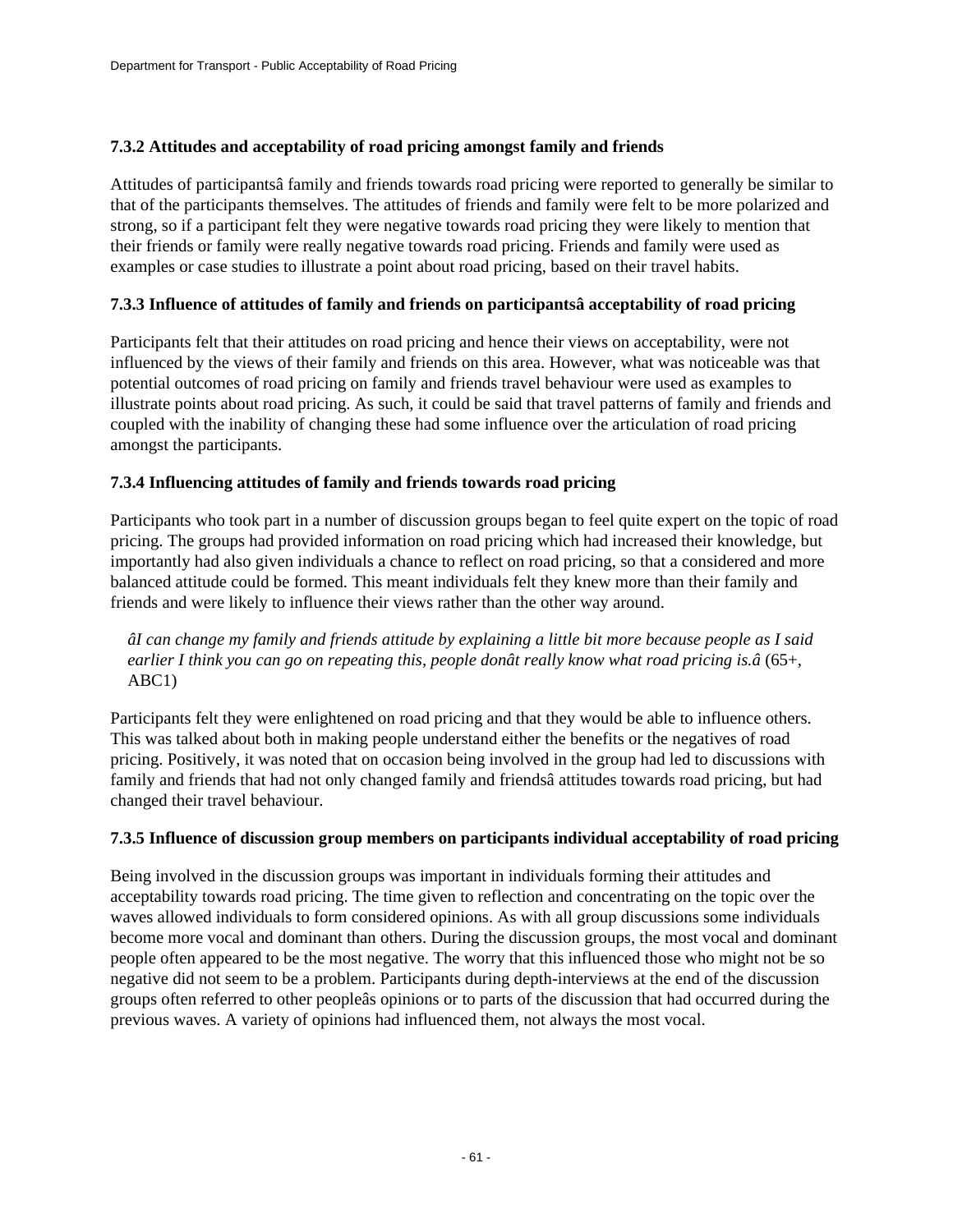### **7.4 Missing Communication**

Participants generally wanted to know more about road pricing as the project continued. In particular, those who were open minded or showed positive views towards road pricing wanted their attitudes to be backed-up by further evidence. Participants felt their own acceptability towards road pricing increased if the following aspects were examined in more detail:

- **Examples of other road pricing schemes working**. Participants wanted actual examples of other road pricing schemes that were in place. Not only did they want technical details and statistics, they very much wanted to hear advantages and disadvantages of the scheme from the users themselves. In all cases degrees of similarity and proximity were influential. Participants felt information on schemes in areas similar to their own and views from people similar to themselves would help with their evaluation of their own acceptability of road pricing locally. London was seen as a unique example, because of the high amount of public transport provision and how this would not occur in their locality. Schemes from Europe and America were also seen as unique, as belonging to a different culture. Hence, participants welcomed the idea of âotherâ areas introducing road pricing schemes around the country. Although participants did not want their own area to be an initial guinea-pig or pilot area, it was felt if one area took a lead others might learn to accept road pricing.
- **A positive steer from the government**. There was a feeling that there was no direct steer from the national government in driving road pricing forwards. Although participants had heard ministers speaking positively about road pricing, there was an impression that there was no consolidated consistent message continually being introduced. This created scepticism amongst the participants that perhaps road pricing had a hidden agenda and was perhaps more about making money than solving congestion and hence would be unpopular. In addition, people felt that perhaps the government did not believe road pricing would work and as such this lack of faith was somewhat translated to their own views and attitudes.
- **Education about road pricing**. Participants, especially those in ABC1 socioeconomic groups, still wanted to know more about the theory and principles of road pricing. Hence there was room for increased education on the topic amongst the public.

## **7.5 Conclusion**

The main conclusion to note is the difficulty in ascertaining where the participantsâ influences on attitudes and acceptability originate. Participants found it difficult to acknowledge the impact of media coverage on their own attitudes and acceptability, both because they were unaware of the impact and also because they were unlikely to want to admit to being influenced in such a way. Therefore, overall participants tended to state that the media has little impact on their attitudes and acceptability towards road pricing. Nevertheless it would appear that increased media coverage on road pricing may heighten feelings of inevitability. There was a feeling that media coverage on the subject was indeed increasing, which led to feelings that road pricing was inevitable. This was especially the case should the media coverage be communicated via a trusted source of knowledge, or involve government, as it was felt they would not mention such an unpopular subject unless they felt they needed to gain support for its eventual introduction.

Specific media coverage had specific reactions. For example, the petition and its associated coverage spilt the participants in their views. For those already very negative towards road pricing it was thought to help increase their feelings of negativity. This was particularly true for those who were already slightly concerned about privacy, as its focus on privacy heightened such concerns. The amount and depth of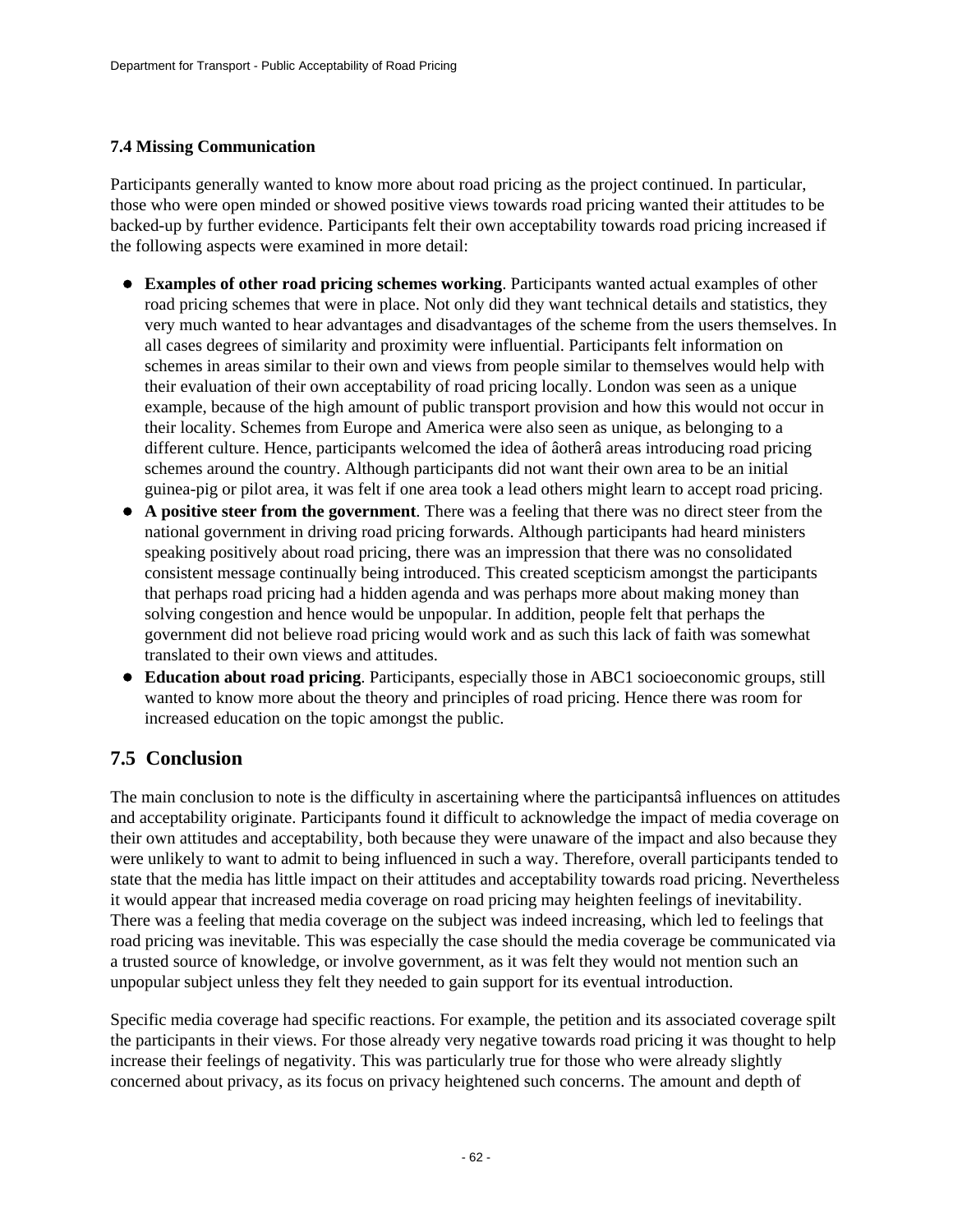coverage coupled with the large number of signatures created a sense of solidarity which helped entrench such views. However, for other participants it was reported to have had little effect, as they felt they had gained superior knowledge of road pricing as a result of being involved in the discussion groups. As participants reached wave three and four they were able to feel more informed than the general public and much of the media and as such they felt they were able to make a more informed decision on road pricing than much of the press and indeed their friends and family. Local media coverage in particular can be very powerful.

Finally, there was a definite need for a clear communicative steer from the national government. There was a feeling that stories in the media were negative and uninformed and without a counteractive positive statement from the government negative opinion and attitude towards road pricing was allowed to grow in the press and became the dominant discourse in society. The benefits of having a champion communicating passionately about the benefits of road pricing was discussed.

## **8 Conclusion**

## **8.1 Context**

This has been a major UK study into the public acceptability of road pricing involving a substantial number of participating members of the public over a period of many months. The methodological approach has been that of âdeliberative researchâ in which participants have engaged in a number of sequential group sessions. This approach is challenging and intensive but has served a number of important purposes:

- allowed insight into how individuals engage with the topic of road pricing and associated issues;
- provided the opportunity to explore how individuals understanding and responses adapt as they are provided with the opportunity to increase their knowledge and be reflective of the topic and issues over time;
- it has enabled different points of emphasis to be examined through the course of the deliberative research. These have ranged from discussion of congestion at a national and local level, to broad discussion of solution options and in turn on to consideration of road pricing as a concept as well as in terms of different forms of road pricing and associated technological and institutional issues concerning implementation; and
- allowed exploration of how information is communicated to and received by the public from different sources.

Based upon an examination, in particular, of earlier research commissioned by the Department for Transport in 2004 as part of the Road Pricing Feasibility Study, an early stage of this study was to identify a conceptual interpretation of the issues considered to be significant in better understanding the public acceptability of road pricing. Two important conceptual constructs were devised:

- the Gearing Up model of road pricing (focused upon acceptability at the level of the individual); and
- the road pricing acceptability trajectory (focused upon how acceptability can change through the different stages leading towards and beyond implementation of a road pricing scheme).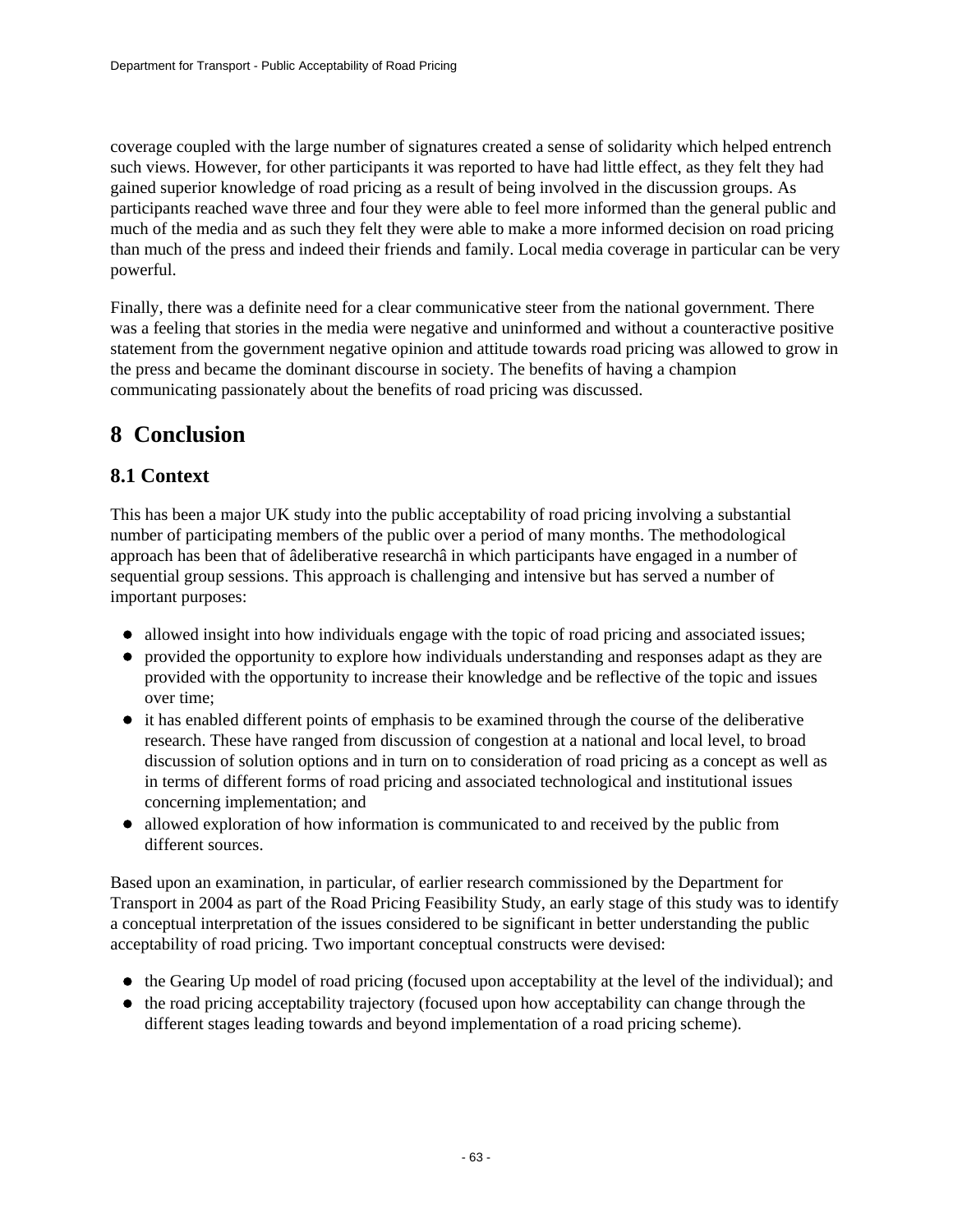The hypothesis of the Gearing Up model was that there are four levels of acceptance: firstly an individual must accept that there is a problem needing to be solved; this being the case they must then accept that there is a need for demand management; this must be followed by acceptance of the need for road pricing as an element of a demand management approach; and lastly the individual must in turn accept the specific form of road pricing being proposed. At each level of acceptance it is suggested that the extent of acceptance is governed by characteristics of the individual themselves (e.g. current circumstances and behaviour, past experience and resistance to change); their knowledge (in terms of its sources, accuracy, detail etc); and their opinions (influenced by social norms, views on governance etc.).

The road pricing acceptability trajectory suggests that from empirical evidence to date the following trajectory is followed. There tends to be low initial acceptance of road pricing but this increases as people come to understand its role and nature in addressing congestion. However, once the detail of how a road pricing scheme might be introduced emerges acceptability reduces to a low point just before implementation when people become anxious and resistant to and concerned about change. Assuming the implementation is effective in addressing congestion then public acceptability then increases as the benefits are experienced and understood.

The research methodology has, in approximate terms, simulated such a trajectory or âevolutionâ of public exposure to the emergence of road pricing from concept to potential implementation. As a means to examine the two key objectives of the study (namely to explore how, why and in what circumstances public acceptability increases or decreases; and to develop an understanding of the factors that influence public attitudes) the research has been framed by the conceptual constructs. The empirical evidence gathered in the study has in turn been used to test and better understand these constructs. The conclusions are now set out according to the four levels of acceptance of the Gearing Up model.

## **8.2 Public acceptability of a problem needing to be solved**

During the first phase of the research the public generally considered congestion to be a fairly serious problem that needs to be solved. However, specifically it was more readily recognised as a serious problem for society as a whole rather than for the individual. At an individual level people were resigned to congestion being a part of everyday life. Nevertheless discussion about congestion as a problem for society tends to be expressed through peopleâs own experiences and thus frustrations at the level of the individual. In the second phase of the research participants associated with both practical and emotional frustrations. It was clear that such frustrations were particularly associated with unanticipated congestion and delay. When participants were presented with statistics and projections concerning traffic (with an indication of how congestion has worsened and may worsen in future over time) they were shocked. It seems that in their day to day lives their experience of congestion is something which worsens gradually and perhaps imperceptibly (people adapt). However, when confronted with the reality of how such gradual change can accumulate substantially over time peopleâs awareness of the problem was heightened.

Experience and perception of congestion across participants was inevitably variable. Indeed younger drivers mentioned they did not view congestion as a major problem, feeling they had never known anything different and older drivers and those in rural areas mentioned they very infrequently encountered congestion that caused them anxiety. However, during the course of the research there was a growing collective recognition and acceptance of congestion being a problem and one which both needed to be tackled and which they had some responsibility themselves for addressing.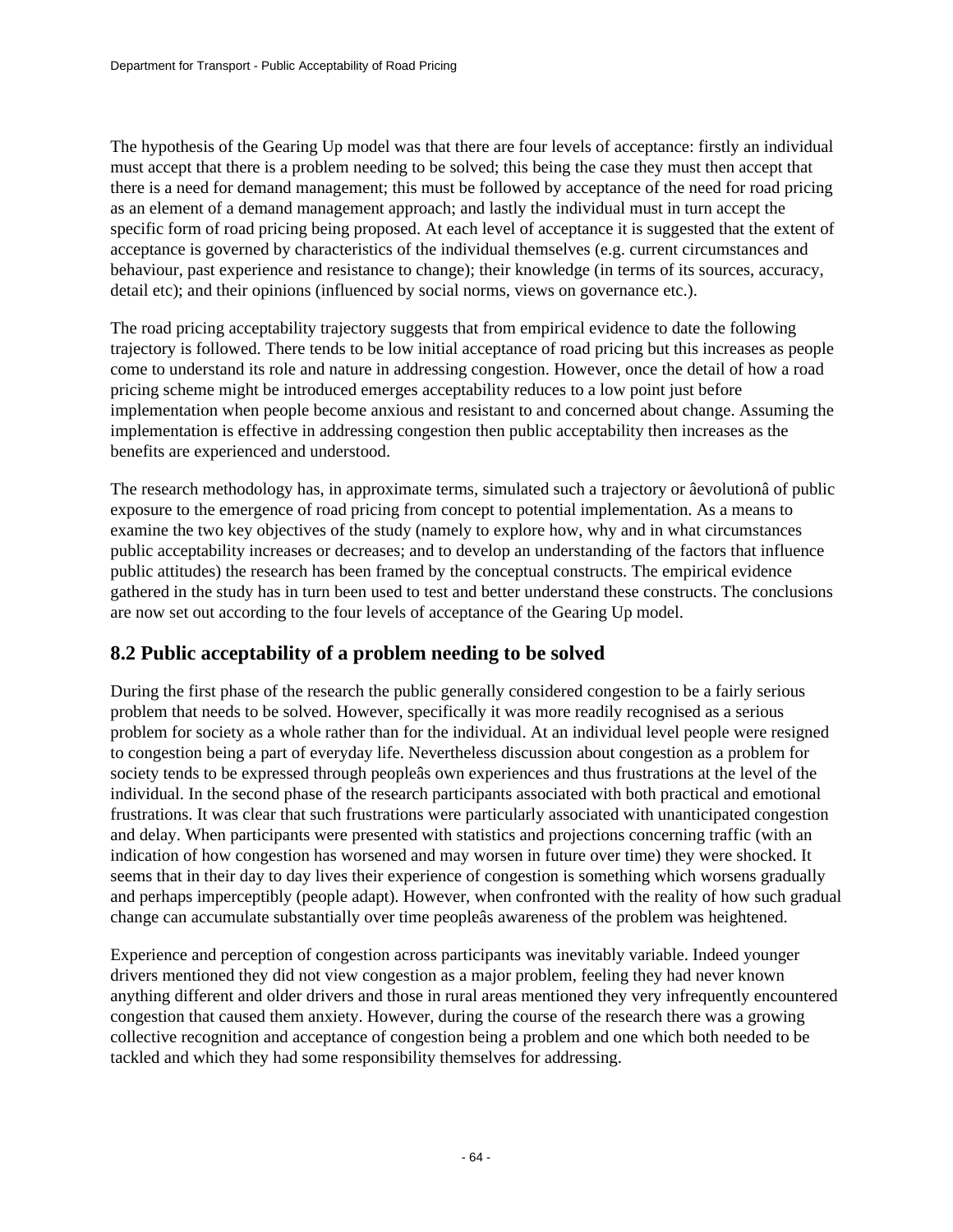It can be concluded that acceptance of congestion as something which needs to be solved is prevalent among the public. However the ownership of the problem by the public is less apparent since it is seen more readily as a societal problem rather than a personal one. In addition, there is a notable feeling of resignation that nothing can be done to solve the problem of congestion amongst younger-middle aged people (typically 45-64 years old). Nevertheless, exposure to consideration of the problem does appear to heighten both an acceptance of the problem and a stronger association between the problem and themselves. The âshock effectâ of demonstrating the accumulation of gradual change in traffic conditions appears significant.

## **8.3 Acceptance of the need for demand management**

In the first phase of the research an important message emerged once the focus moved beyond the problem of congestion to the matter of finding a solution. The public (or parts of it) appeared resigned to the fact that whilst congestion was a problem it was not a problem that could be solved. Such an impression originates from past experience which shows a problem which is if anything getting worse rather than better yet in the face of government (national and local) attempts to solve the problem. In considering such attempts there was a feeling that planning for transport needed to concentrate on predicting demand for road space and providing appropriate resources. Although the concept of building new roads created a debate (with strong arguments for and against) other measures, such as reducing parking restrictions and bus lanes, and creating more appropriate use of roundabouts and traffic lights to maximise flow of traffic rather than manage demand per se, were noted as important by participants. It appears that many peopleâs experience with or views concerning measures to tackle congestion relate to traffic management rather than demand management.

The second phase of the research served to highlight that with further discussion people were able to recognise a number of measures for managing demand. However, these tended to be soft measures (and predominantly measures assumed to affect other people) rather than naturally lead to suggestions for road pricing. Indeed, when participants were presented with a set of the many different potential measures encompassed by demand management and asked to group them the following emerged strongly. Measures suggested for immediate introduction were all âcarrotsâ. Measures highlighted for introduction in the future included a mixture of âcarrotsâ and âsticksâ. Meanwhile measures that were generally unpopular and deemed never to be introduced were exclusively sticks. The greater popularity and acceptance of carrots is not surprising.

While examination of solutions to congestion in the group discussions suggested a greater appreciation of what demand management encompassed, acceptance of an effective demand management approach (known in practice to involve both carrots and sticks) was not forthcoming. In light of a belief that congestion may well be an insoluble problem at the level of society, people were inclined to favour self-regulation â i.e. they would prefer to take their own steps to cope with or avoid congestion rather than have a demand management approach imposed on them which they would consider to restrict rather than support their travel opportunities. People continue to hold precious their âfreedom to driveâ. There is in turn a tendency for a view to be taken that demand management âsticksâ impose or would impose a greater restriction on their freedom to drive than congestion would by itself.

While in relation to congestion as the problem, greater acknowledgement of individual responsibility for addressing it can be garnered, this appears to lead to a view that if individuals have a responsibility for the problem they are capable as individuals of avoiding or coping with if not confronting the problem.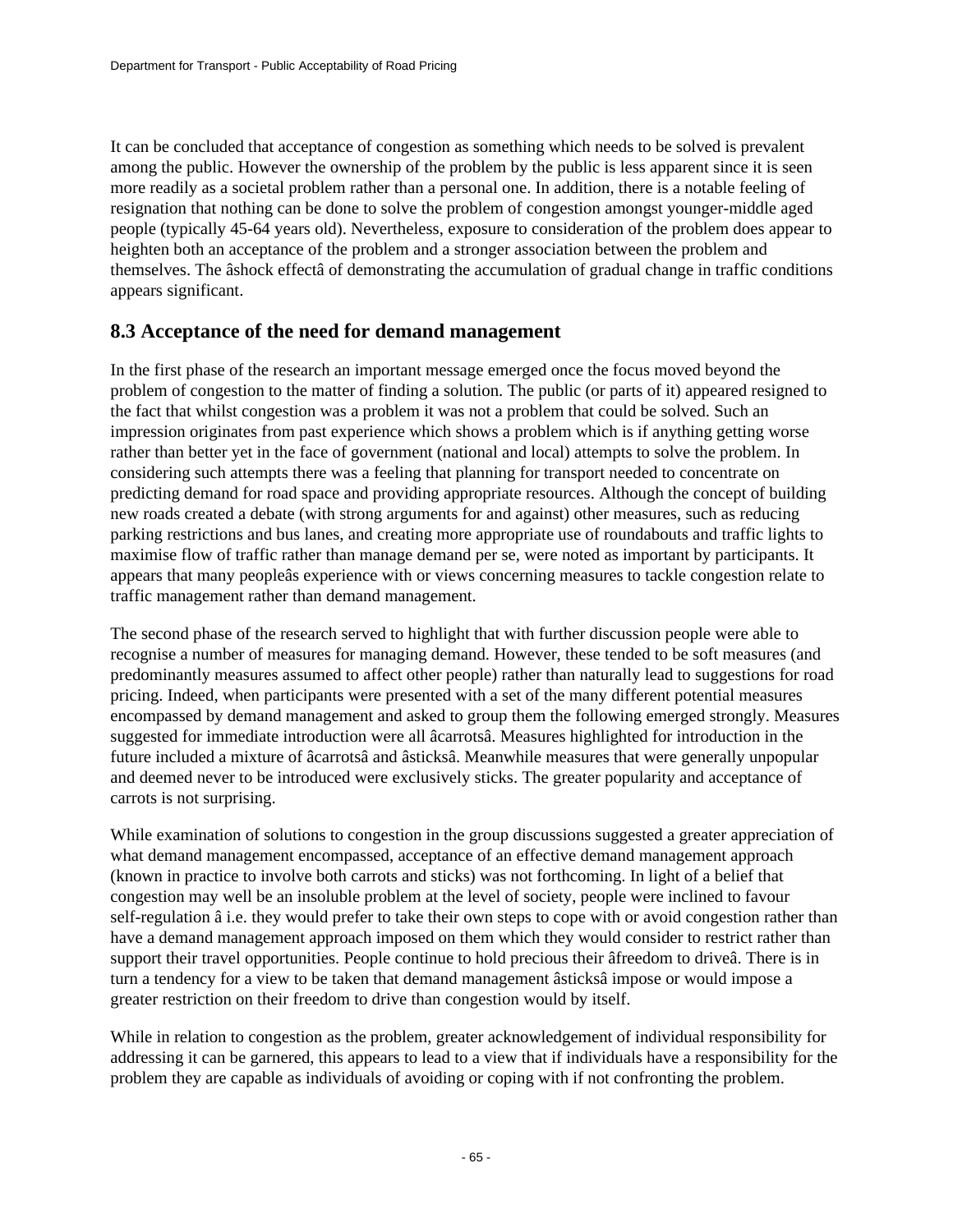Ironically perhaps, this view works against a wish for government to intervene, especially when freedom to drive is considered so important.

It can be concluded that peopleâs appreciation of what constitutes demand management can be improved but that there is not an overall acceptance of the need for demand management where this is taken to involve measures that restrict or penalise travel choices and freedom to drive.

### **8.4 Acceptance of the need for road pricing**

It is significant that during the course of the research the topic of road pricing has been a feature of both local and national media coverage. Indeed participation in the study itself has given road pricing a greater prominence in the minds of the individuals concerned. Accordingly a notable distinction in the discourse amongst participants emerged, namely that between acceptability and inevitability. There was a view that the exposure the public were now subject to suggested that the introduction of road pricing must be inevitable. There was also some indication of a germ of opinion concerning the point that the governmentâs serious intention to consider road pricing in spite of the measureâs popularity (i.e. not likely to be a âvote winnerâ) suggested that there must be a very good reason for doing so.

The above perhaps prompts another distinction: the difference between acceptance of and resignation to road pricing.

The public is not necessarily very clear in its understanding of road pricing, something complicated by the different models and approaches to road pricing which might prevail. Importantly it is not clear that the public appreciate the realities of what road pricing might mean for their own travel choices and experience. Through the discussions the public came to better understand that road pricing was not simply a restriction or additional financial cost imposed upon their travel but something which was either intended to change or improve their travel. However, an important reality was largely if not entirely overlooked throughout the course of peopleâs discussions and (slowly) evolving understanding, namely that on a charged road an individual should be getting a better level of service than if it were not a charged road but may be getting a lower level of service than travelling on a road elsewhere (i.e. more congested roads may be more expensive than less congested roads but the more congested roads may be less congested than they would have been in the absence of charging).

The research explored in some detail participants views about two different models of road pricing: cordon charging and distance-based charging. Such views are addressed within the report and considered perceived differences in being able to understand and âuseâ the different models, in fairness and in the ease and cost of implementation. Indeed fairness was a particular issue for those living in urban areas who deemed distance based charging as particularly being unfair since they would have to pay more to use roads in their immediate environment compared to those living in rural areas.

People recognise that individuals in some instances will change their behaviour in light of the introduction of road pricing but doubts were also expressed concerning whether either model would be effective in reducing congestion because of peopleâs need to travel at certain times at places, with a suggestion also that the measure may serve âonlyâ to displace the problem.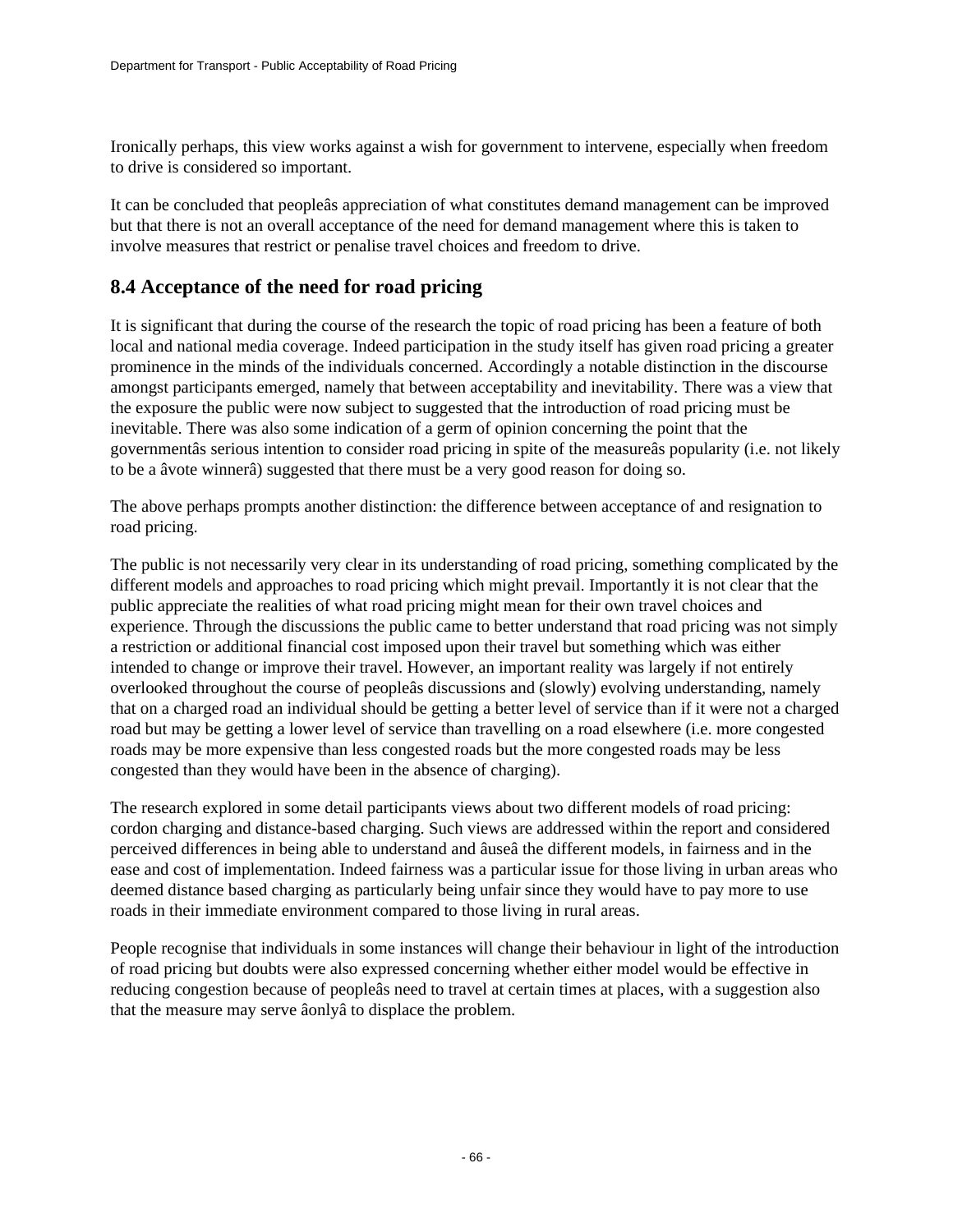Through the course of the research there were clear signals that collectively participants were becoming (a little more) open to the concept of demand management and in turn (the need for) road pricing. However, this has not necessarily translated into becoming more accepting of the concept. This said the research points towards some shift towards greater acceptability amongst those who began being mildly opposed to road pricing but not a shift that necessarily leads in any way to (vocal) support for road pricing. This was especially true of females in our research. Meanwhile there is some evidence that further exposure to discussion of road pricing has hardened the negative opinions of those who began the research being strongly against road pricing. This was especially true of younger males and those from C2DE socioeconomic backgrounds in our research. The difference in acceptability of road pricing found between different groups of participants is interesting and deserves further research to establish if patterns remain the same. Studying the instrumental and affective relationship people have with their car may go some way to explain differences between female and male participants. Typically females view their car as instrumental and practical whereas males have an affective bond with their car (Musselwhite, 2004; Musselwhite and Haddad, 2007; Siren and Hakamies-Blomqvist, 2005, Steg et al., 2001). As such road pricing would be seen as a practical solution that may enable better instrumental practices on the road for female drivers, whereas it is perceived to threaten the affective bond between male drivers and their car. Those from C2DE background appeared to be highly concerned with financial aspects of road pricing and hence their negativity was related to feeling that road pricing would cost them more. The differences in acceptability across different groups, as highlighted here, suggest that a segmented or targeted approach is needed to enhance understanding and acceptability of road pricing.

Overall it does not appear that the provision of more detail about road pricing and its different formats has improved acceptability. However, perhaps significantly it was suggested that information in the form of (detailed) evidence of successful road pricing schemes which have been implemented could increase acceptability. This suggests that the public remain sceptical about the ability of public authorities (in their areas) to effectively address the problem of congestion based on their past experience. As such, being presented with hypothetical information about possible schemes and their possible benefits does not give them confidence but rather may leave people less certain of the outcomes as such information can tend to fuel speculation and different interpretations.

People struggle with conceiving of how the costs of road pricing for them might relate to and trade-off with effects upon their travel experience. A predominant review is that they would rather lose time sitting in congestion than money through road pricing. This was to some extent a challengeable proposition in the latter stages of the research but only in the context where people understood that by paying more they would have the opportunity to travel much more freely (quickly).

Another important point emerged, especially from the first phase of the research. It was evident that participants had not entirely examined their own opinions and attitudes for internal consistency. A particular case in point is that of the level of charging that would apply in a road pricing scheme. The public seem clear about two points. Firstly, they would be more accepting of the scheme if it can demonstrate its effectiveness in tackling the traffic problem (bearing in mind their scepticism relating to past endeavours to tackle congestion). Secondly, on the whole, the public does not want to pay more for using their vehicle than they do at present. A possible problem here may be in the terms of any discussion of a revenue-neutral scheme. The very term âneutralâ reinforces a public view that because they consider most of their car journeys necessary, behaviour change would be unlikely with only a neutral (i.e. âweakâ) incentive.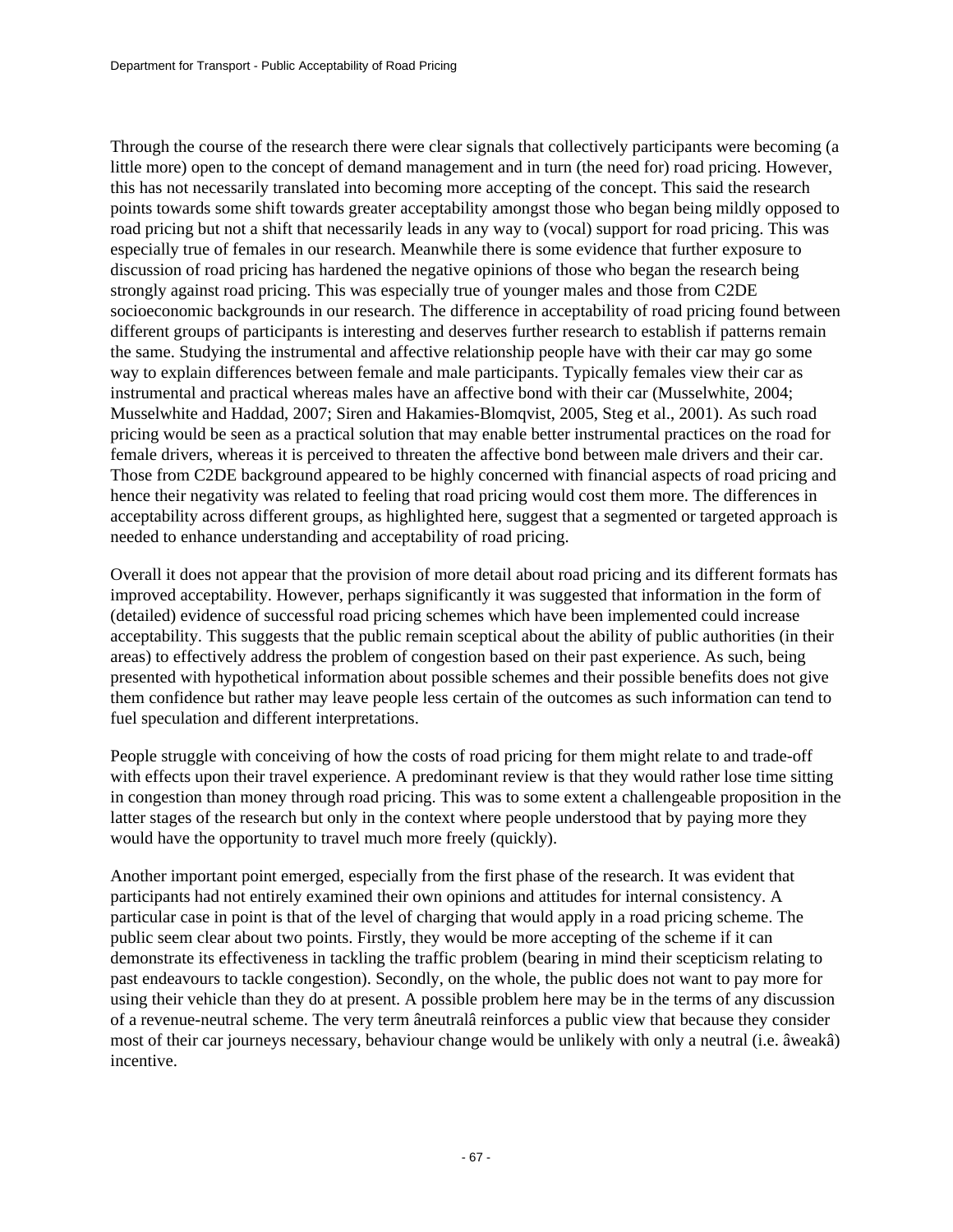We can conclude that, following on from the previous consideration of (a lack of) acceptance of the need for some form of demand management, acceptance of road pricing (even though this is somewhat different to acceptance of the need for road pricing) is low. It seems that low acceptance is largely derived from an unwillingness to accept ârestrictiveâ demand management measures in general reinforced by an inability to understand whether and how road pricing will work and be effective.

## **8.5 Acceptance of the specific form of road pricing being proposed**

The study considered different models of road pricing and examined the associated differences in how such models might be implemented in technological and operational terms. Overall, information on implementation methods was felt to have either had no impact or to have reduced acceptability of road pricing. Participantsâ discussion of implementation methods tended to centre more upon what they liked or disliked about a technology working rather than upon their views about whether or not it would be capable of working effectively.

An important potential sticking point for public acceptability has previously been identified as that of privacy concerns â i.e. a road pricing system holding data about peopleâs movements in time and space. In the first phase of this study however it was found that concerns regarding privacy were not substantial â people recognised that they lived in a world where they were already being monitored and took a view that only those individuals with something to hide or behaving illegally would be affected. In the second phase of the research the issue of privacy in the context of implementations methods was discussed at greater length. In the course of such discussion it appeared that the loss of privacy was a key concern in relation to the technology being used for road pricing and a number of specific points were raised. Insights from the two phases must be interpreted carefully and together. It is suggested that the issue of privacy be seen as volatile: it is not a major concern that readily and naturally emerges in peopleâs consideration for themselves of road pricing but once it becomes a topic of discussion it can appear or be made to appear as something of considerably greater concern.

### **8.6 Other issues**

A consideration through the research was the role of the media, family, friends and others in influencing peopleâs views of and acceptability of road pricing. It was evident that research participants had felt themselves to have become better informed and more knowledgeable people in relation to their peer groups on the matter of road pricing as a result of being part of the study. As a result they wished to at least create the impression that they were more discerning about how they reacted to information from different sources. The petition by 1.8 million people against road pricing was something which arose during the time of the research study and which came up as a discussion point during the research. However, participants felt that they were not inclined to react to such information and viewpoint at face value. Likewise people generally discriminated between what they saw as more subjective coverage of information on road pricing in (some) newspapers versus a more impartial and objective reporting of information on television. Family and friends tended to be seen as people being informed (and possibly influenced) by the participants rather than the other way around where it concerned road pricing. In relation to information about (localised) congestion, friends and family were, however, looked to as a source of experience.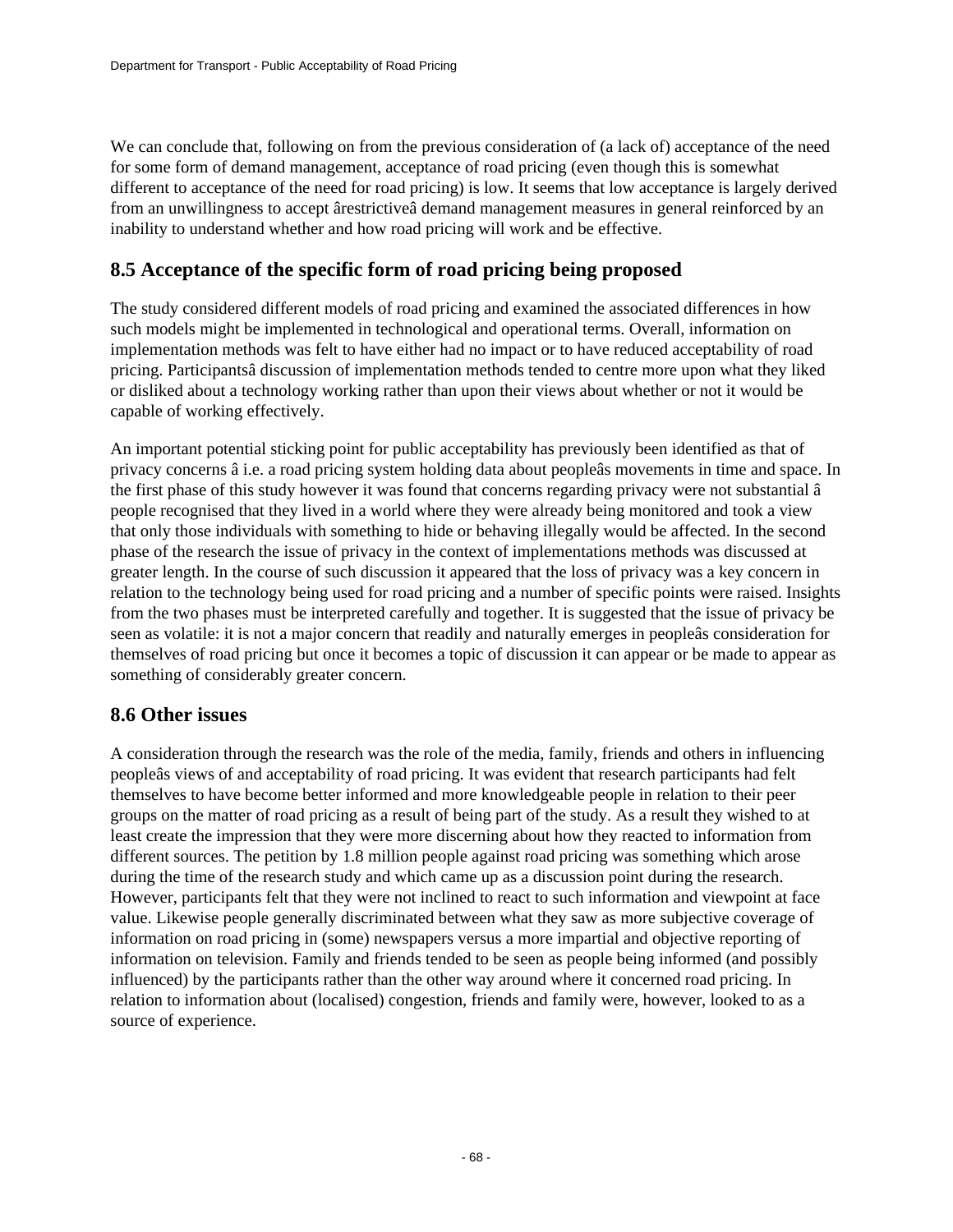What is important to also note is that people gravitate towards thinking as drivers (where applicable) in discussion concerning congestion and road pricing. While this is understandable and inevitably encouraged (implicitly) by the focus being on transport matters, individuals do of course âwear other hatsâ â in particular all drivers are also citizens and residents in local communities. Even where people were encouraged to think about issues wearing other hats, being a driver seemed to quickly reassert itself. Yet an interesting and potentially powerful link emerged in the workshops element of the project in which participants created fictitious people and examined how they would communicate messages about road pricing to them. Participants saw the use of a message relating an escalating societal problem of congestion to its impact upon future generations (their children and grandchildren) as a possible means, if one exists at all, for encouraging greater acceptability of (the need for) road pricing. Thus in this way there is evidence of individuals being able to be encouraged to think about the different hats they wear and how their views may differ or be changed accordingly.

## **8.7 Summarising remarks**

From the consideration of the four levels of acceptance employed in this study two poignant questions appear to emerge which encapsulate whether or to what extent road pricing will be deemed acceptable by the public: (i) would it really solve or effectively tackle congestion?; and (ii) would this make life better for me (i.e. would it be a âpriceâ worth paying)?

It seems at least from this study that the trajectory of road pricing acceptability which was conceptualised at the start may not in fact have such a pronounced initial peak as first implied. Acceptability of road pricing starts appreciably low and, if anything, can be reduced by the provision of further information and detail. However, scope remains, with insights gained from this study, for action to be taken both in terms of what information is communicated and how it is communicated to positively encourage a greater openness to considering road pricing.

[\[1\]](http://www.dft.gov.uk/#_ftnref1) A comprehensive review of international literature on the topic was undertaken by CTS (Lyons et al, 2004). Parallel qualitative research was undertaken by BMRB Social Research âto explore public attitudes to road pricing in the UK, in terms of views on the present system and understanding of issues surrounding options for changeâ (Green and Stone, 2004). The University of Leeds also undertook research to consider âthe extent to which the public could cope with complex price or tariff structures such as those that might be considered in the context of a national congestion pricing schemeâ (Bonsall et al, 2004). More recently, follow-on research for the Department for Transport by the University of Leeds, BMRB Social Research and MVA has examined public understandings, behavioural responses and views concerning pricing structures (Bonsall et al, 2006).

# **Annex One**

## **1.1 Introduction**

This section examines how the acceptability of road pricing is projected and reflected in discussing other peopleâs attitudes. Participants were asked to discuss four case study examples of hypothetical peopleâs attitude towards road pricing and the effect this had on their own acceptability. In addition, during a workshop, participants were asked to develop individual characters and discuss how this person might feel about road pricing. The point of this is to encourage participants to put themselves in other people's shoes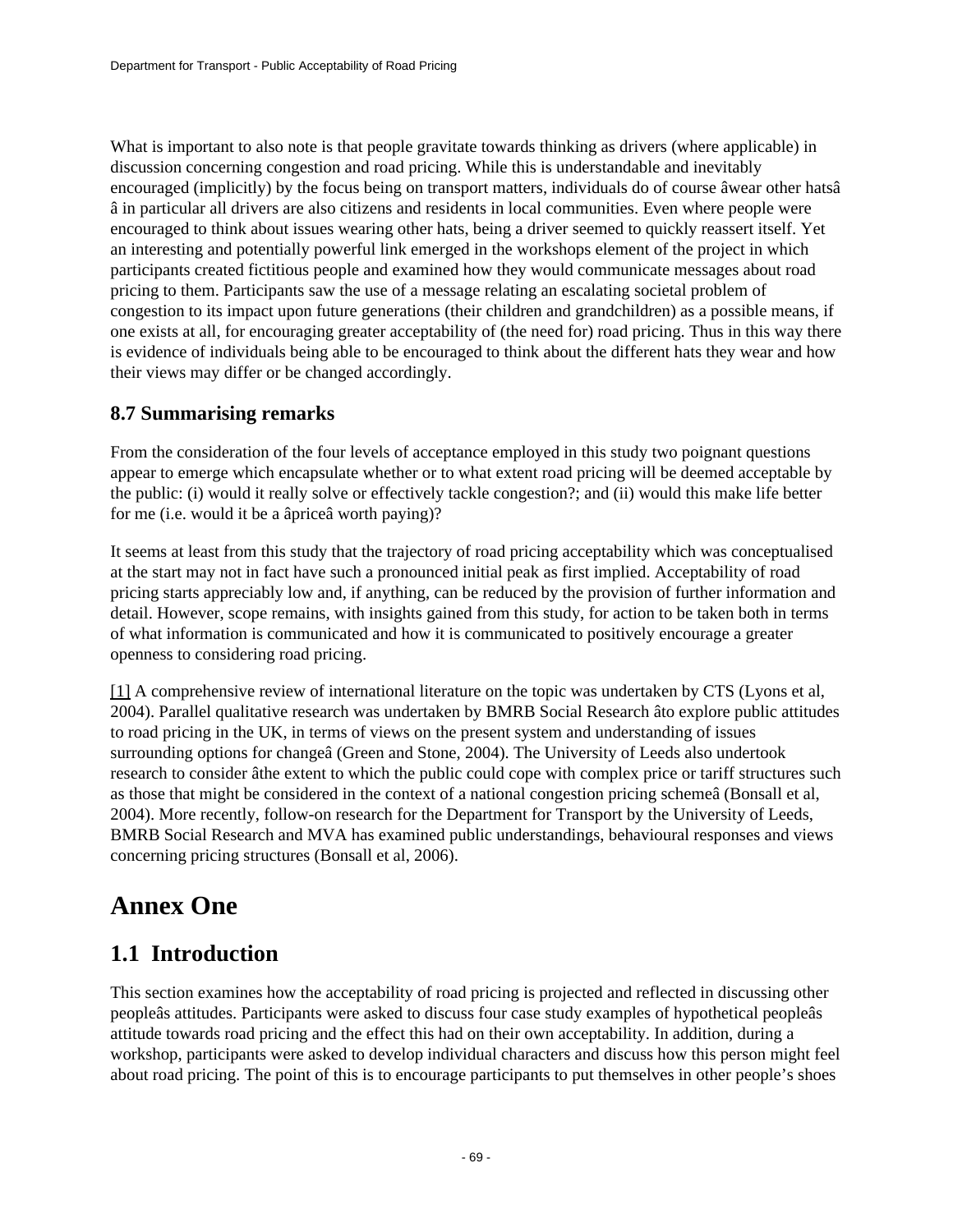in order to think differently about road pricing.

## **Attitudes towards Case Studies**

## **1.2.1 Introduction**

During the first two waves of the research, participants suggested the importance of hearing how other people adapted and coped with road pricing. Actual examples of how they changed behaviour, including impact of changes in costs, along with attitudes and opinions were felt to be influential. To this end four case studies (based on a documentary carried out for the BBC) were developed (see table 8.1).

| <b>Hypothetical</b><br><b>Case Study</b><br><b>Name</b> | David                                                                                                                                                    | <b>Jenny</b>                                                                                                                                                                          | <b>Natalie</b>                                                                                                                                                                                                                                                                                                                                     | <b>Donald</b>                                                                                                                                                                                                                                                                                                                                     |
|---------------------------------------------------------|----------------------------------------------------------------------------------------------------------------------------------------------------------|---------------------------------------------------------------------------------------------------------------------------------------------------------------------------------------|----------------------------------------------------------------------------------------------------------------------------------------------------------------------------------------------------------------------------------------------------------------------------------------------------------------------------------------------------|---------------------------------------------------------------------------------------------------------------------------------------------------------------------------------------------------------------------------------------------------------------------------------------------------------------------------------------------------|
| Occupation                                              | Owns a delivery<br>Company                                                                                                                               | Own's y in a rural<br>area                                                                                                                                                            | Full time mum                                                                                                                                                                                                                                                                                                                                      | Office Worker                                                                                                                                                                                                                                                                                                                                     |
| Mileage                                                 | Unpredictable<br>and often high<br>Approx 3313 per<br>month                                                                                              | Mainly on rural<br>roads Approx<br>1056 miles per<br>month                                                                                                                            | Shares school run<br>with other parents,<br>uses car to visit<br>friends and go<br>shopping Approx 754<br>miles per month                                                                                                                                                                                                                          | Hour commute to<br>work - public<br>transport alternative is<br>difficult Approx 1588<br>per month                                                                                                                                                                                                                                                |
| Comments on<br>about road<br>Pricing                    | âIt's quite a<br>competitive<br>business and<br>although we<br>would all be in<br>the same boat, it<br>would be just<br>another thing to<br>worry about" | âIn principle I<br>was against road<br>charging, but I am<br>delighted with my<br>low bill and I am<br>surprised how<br>low it is<br>compared to<br>people who live<br>in the citiesâ | "I would have to make<br>a lot of changes to my<br>day to day life, which<br>would be annoying<br>and difficult. I would<br>have to go shopping<br>less often, or go to<br>different places to<br>shop, to plan my<br>journeys more and<br>really think about<br>what I needed to buy,<br>as I couldn't just pop<br>out if I forgot<br>something." | âI live on a through<br>road that may well be<br>less busy if road user<br>charging is brought<br>in. It will be safer and<br>there will be less<br>pollution. The school<br>at the end of my street<br>may have less traffic<br>too, with kids walking<br>to school again, like<br>they did when I was a<br>kid! Meaning<br>healthier kids too!â |

**Table 8.1 Outline of the hypothetical case studies presented to the participants**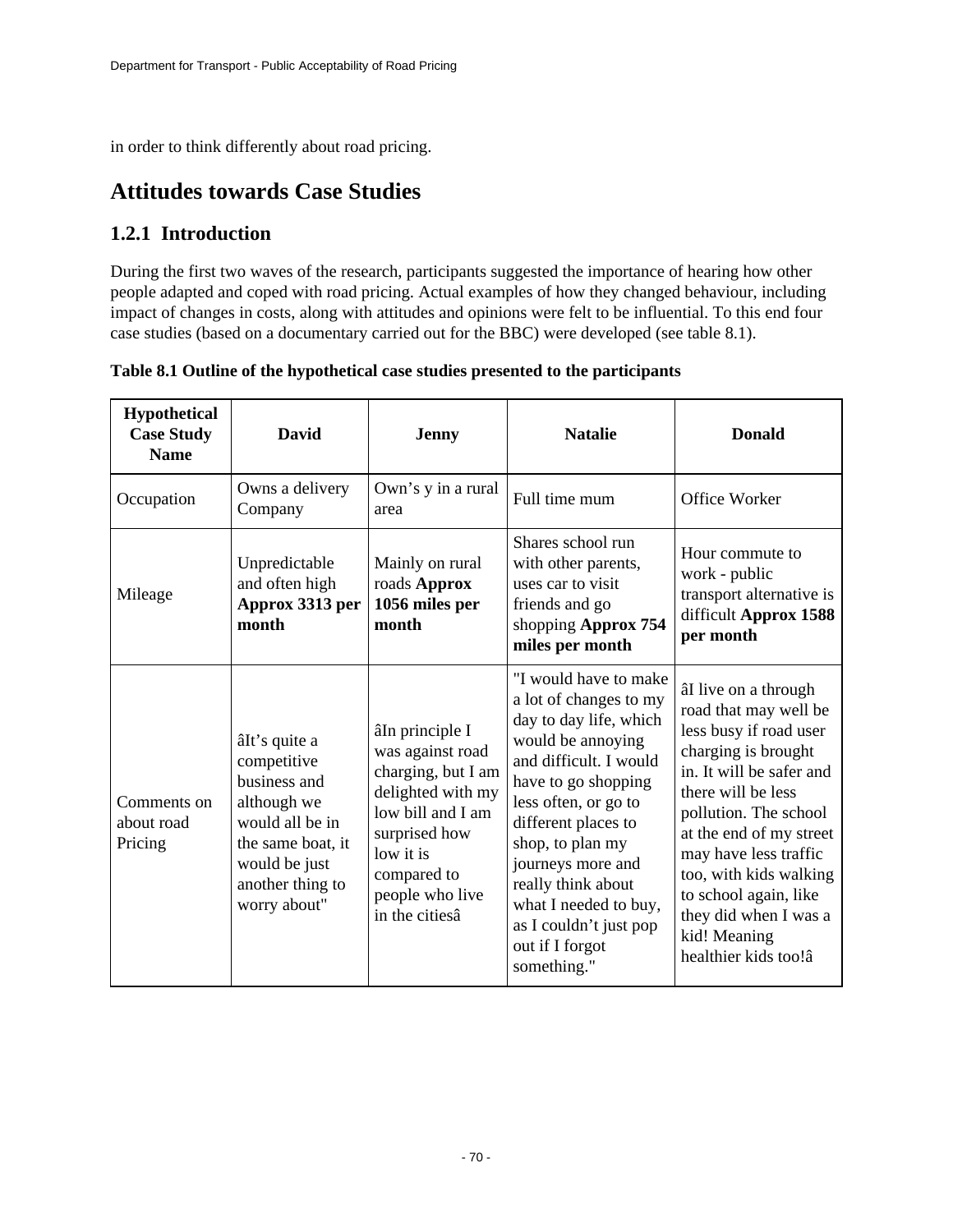| <b>Hypothetical</b><br><b>Case Study</b><br><b>Name</b>                                 | <b>David</b>                                                                                                                      | <b>Jenny</b>                                                                                                                                                                                                   | <b>Natalie</b>                                                                                                                                                                                     | <b>Donald</b>                                                                                                                                                                                                                                                           |
|-----------------------------------------------------------------------------------------|-----------------------------------------------------------------------------------------------------------------------------------|----------------------------------------------------------------------------------------------------------------------------------------------------------------------------------------------------------------|----------------------------------------------------------------------------------------------------------------------------------------------------------------------------------------------------|-------------------------------------------------------------------------------------------------------------------------------------------------------------------------------------------------------------------------------------------------------------------------|
|                                                                                         | âIt may ruin other<br>businesses or may<br>make them<br>relocate and<br>possibly create a<br>ghost-town.â                         | âAfter seeing my<br>low bill, I think<br>that road pricing<br>if introduced with<br>the right<br>information to<br>make sure people<br>understand how it<br>is going to work<br>could be a<br>positive thing.a | âIâm quite shocked at<br>the size of my bill I<br>couldnât afford it on<br>top of other family<br>expenses.â                                                                                       | âIf road user charging<br>worked and reduced<br>congestion and<br>offered top-class<br>public transport I<br>think I would be<br>really proud of my<br>local town!â                                                                                                     |
|                                                                                         | " I am fed up with<br>congestion as it<br>delays my<br>deliveries, but I<br>just don't think<br>road pricing is the<br>solution." | "If it worked and<br>reduced<br>congestion then it<br>could reduce<br>pollution, which<br>would be really<br>good"                                                                                             | "I would have to think<br>about when I visited<br>my friends and where<br>we could meet up as it<br>is difficult to get to<br>their houses by public<br>transport and taxis are<br>too expensive." | "I think road pricing<br>could work to reduce<br>congestion, I would<br>be willing to give it a<br>go, as the number of<br>cars cannot continue<br>to rise at this rate. I<br>just think people need<br>to think differently<br>and look at the<br>potential benefits." |
| Potential cost<br>of road pricing<br>per month                                          | $\hat{A}$ £194                                                                                                                    | $\hat{A}£28$                                                                                                                                                                                                   | £87                                                                                                                                                                                                | $\hat{A}$ £127                                                                                                                                                                                                                                                          |
| Current cost of<br>fuel per month                                                       | <b>£331</b>                                                                                                                       | $\hat{A}$ £106                                                                                                                                                                                                 | £76                                                                                                                                                                                                | $\hat{A}$ £159                                                                                                                                                                                                                                                          |
| Cost of fuel<br>and road<br>pricing<br>combined if<br>fuel tax was<br>reduced by<br>50% | $\hat{A}$ £359                                                                                                                    | $\hat{A}$ £81                                                                                                                                                                                                  | $\hat{A}$ £125                                                                                                                                                                                     | $\hat{A}$ £206                                                                                                                                                                                                                                                          |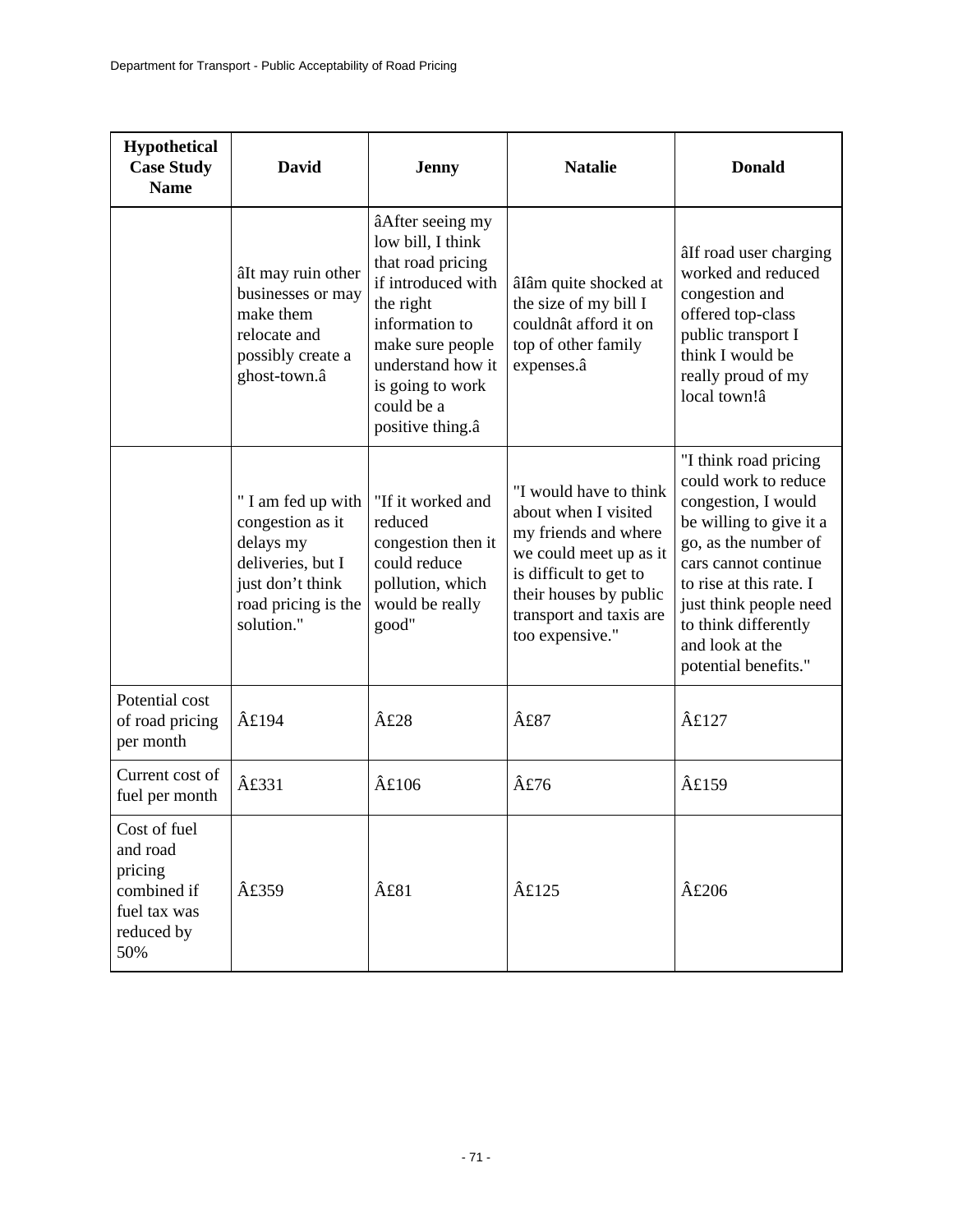| <b>Hypothetical</b><br><b>Case Study</b><br><b>Name</b> | David                                                                                                                                         | <b>Jenny</b>                                                                                                          | <b>Natalie</b>                                                                                                                      | <b>Donald</b>                                                                                                                            |
|---------------------------------------------------------|-----------------------------------------------------------------------------------------------------------------------------------------------|-----------------------------------------------------------------------------------------------------------------------|-------------------------------------------------------------------------------------------------------------------------------------|------------------------------------------------------------------------------------------------------------------------------------------|
| Hypothetical<br>Difference                              | David would<br>pay $\hat{A}$ £28<br><b>MORE</b> than he<br>does now if<br>road Pricing<br>was introduced<br>and fuel tax<br>reduced by<br>50% | <b>Jenny would</b><br>SAVE £25<br>per month if<br>road Pricing<br>was introduced<br>and fuel tax<br>reduced by<br>50% | Natalie would pay<br>$\hat{A}$ £49 MORE than<br>she does now if<br>road Pricing was<br>introduced and<br>fuel tax reduced by<br>50% | Donald would pay<br>$\hat{A}$ £47 MORE than<br>he does now if road<br><b>Pricing was</b><br>introduced and<br>fuel tax reduced by<br>50% |

## **1.2.2 Initial Thoughts**

After the case studies were presented, the participantsâ initial thoughts were discussed. Two key points were noted by the participants, both relating to money. First, participants were surprised by the suggestion that there could be a reduction in tax on fuel. This appeared to increase the acceptability of road pricing, but participants continued to be sceptical about whether it would actually happen or that the tax would soon increase.

âThatâs just the start of it isnât it. It will just go up and up and upâ¦Itâs just the start.â (55-64, C2DE)

It was commented on whether it would actually make a difference to reducing congestion, which further led to a lack of credibility.

In addition, participants were concerned that it may seem like a large reduction, but overall could possibly still mean an increase in travelling costs.

âI think, cutting the fuel tax in half, it sounds good but whether or not it actually works in relation to what theyâre going to charge as a congestion charge is debateable, I thinkâ (55-64, ABC1)

Secondly, it was noted that in 3 out of the 4 case studies, the individual ended up spending more on travelling per month. This was seen as being translated to the population as a whole, with deep concerns that 75% of the population will lose money travelling by car.

âBasically itâs saying that three out of four of us are going to be paying more.â (25-34, C2DE)

Overall, there was a feeling that the participants would end up paying more if the scheme operated in the hypothetical way described and that this led to a decrease in acceptability around road pricing.

âSo it just makes it worse because people are losing out and it is destructing other peopleâs lives and people have enough to think about without that. (18-24, C2DE)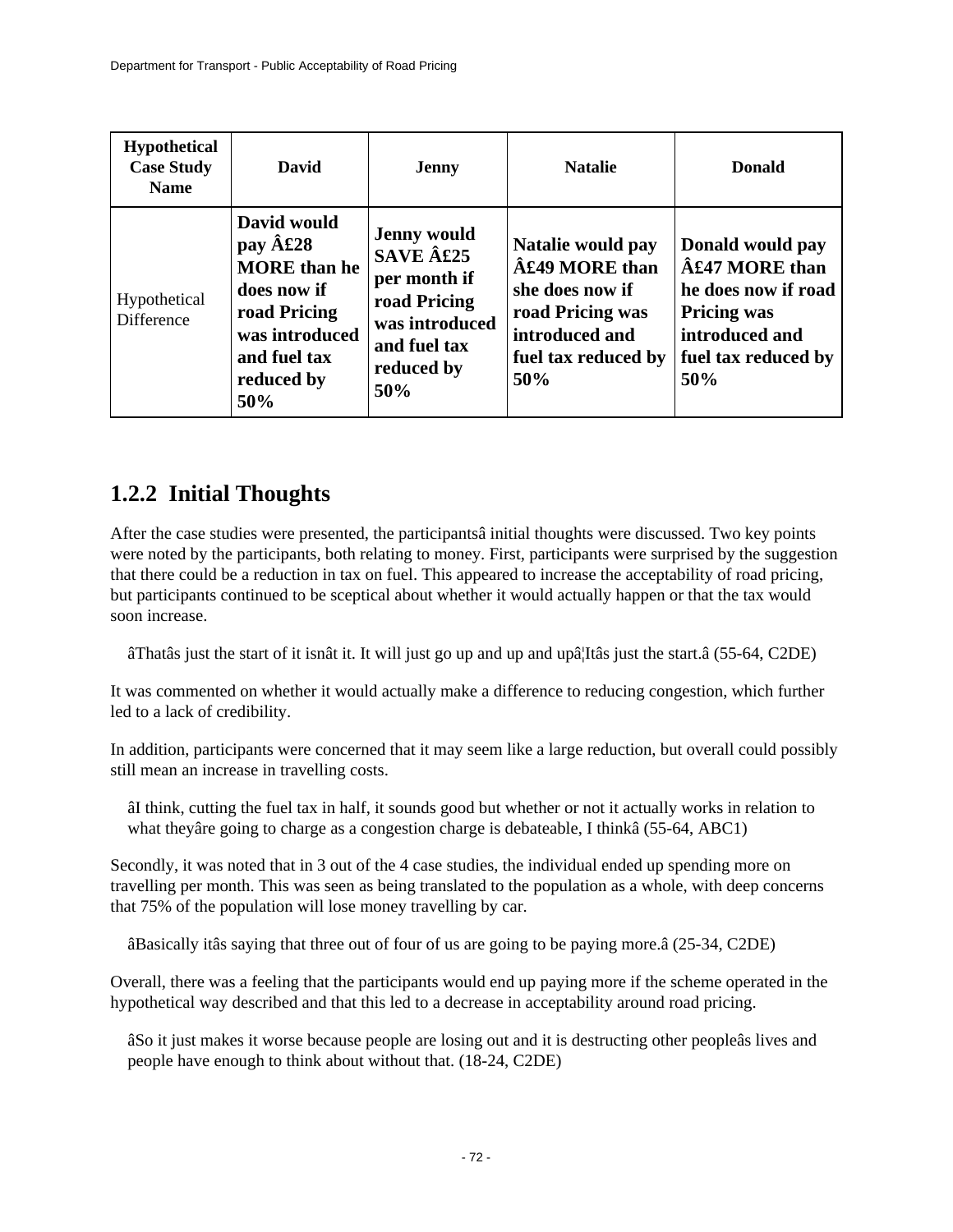Amongst participants from urban areas, it was felt unfair that drivers pay (up to 3 times) more in urban than in rural areas. This was translated as urban drivers paying more than rural drivers for driving the same number of miles. This appeared to decrease acceptability.

âIf youâre going to sell this to us, you know, donât want to see that everybody is at a loss basically, apart from her who lives in the country.â (25-34, C2DE)

Views by participants in the oldest groups (65+ years old) remained unchanged following the case studies. There was evidence of people identifying with the person closest to them in circumstances and older people had less of a reference point with the four case studies presented.

# **1.2.3 Attitudes towards Case Study 1 - David â Delivery Businessman**

Comments on each individual case study were examined. On the whole participants felt that David would be worse off, as he has no choice to change his current working pattern as a result of the introduction of road pricing. There was a feeling he would already have changed his journeys to avoid congestion, if he was able to.

âIf he was going to change his journeys he would have probably done it already to deliver when there wasnât any congestion anyway.â (25-34, ABC1)

The wider implications of Davidâs cost increasing were also discussed. It was felt that he may have to face relocation or go out of business altogether. If this mirrored other similar businesses this could damage the economy and create ghost towns (as David himself says). It was suggested that businesses might move to rural areas in order to keep road pricing costs down, which might make rural areas less attractive.

However, urban groups in particular, mentioned how he might be able to make more deliveries and get more business if roads were less congested. Additional costs may not be realised if extra business was created. In any case, it was felt, he could reasonably pass costs on to customers.

# **1.2.4 Attitudes towards Case Study 2 - Jenny â The Rural**

There was the view that as Jenny (case study 2) did a high number of miles per month and indeed more miles than Natalie (case study 3) that it seemed unfair she should save money on her travelling. Not surprisingly, this was particularly an issue for participants living in urban areas. It was felt that this showed a postcode lottery of the system and would encourage people to drive more in rural areas (and also rural people to drive more). It was pointed out that such drivers are still contributing to pollution, so should pay the same. Participants commented how Jenny was already well-off (she owns her own house and business, and living in the country is cheaper) and did not require further âsubsidiesâ in her life. In contrast there were participants that concluded that it was fair that she should pay less, as she was not contributing to congestion.

# **1.2.5 Attitudes towards Case Study 3 â Natalie â Full-time Mum**

This case study created a passionate response. Views were mixed amongst participants; there was some sympathy for her having to pay more but other participants felt she had the most room for manoeuvre and so she could save money if she wanted. The concept that her journeys were not essentially linked to time, like work journeys, means she could pick and choose her times to visit friends and go to the shops.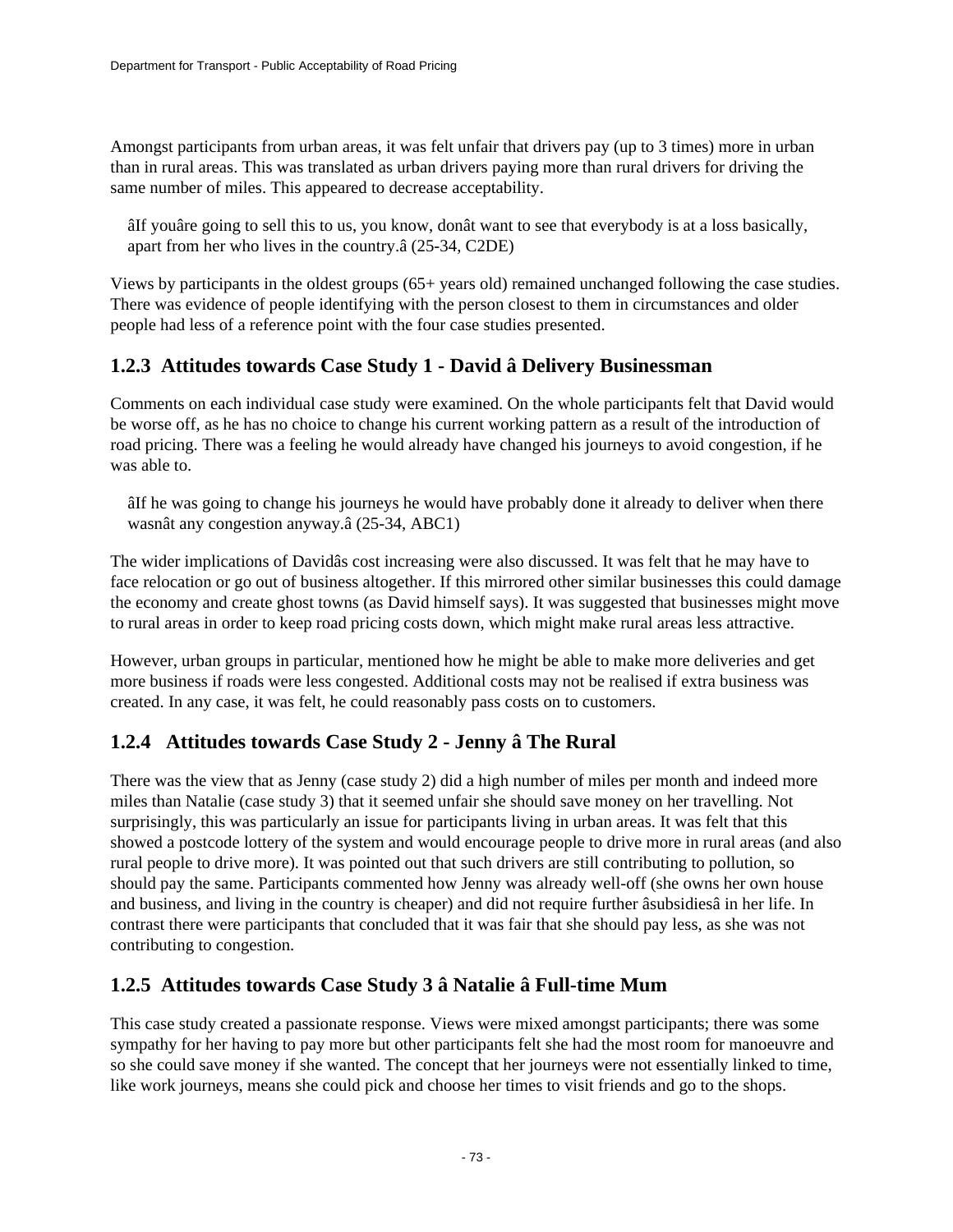âSheâs probably got more time than anybody else if sheâd sort herself out than sheâd probably save money then couldnât she.â (44-54, C2DE)

However, it was mentioned that these changes would be difficult for her as any change to a routine or pattern, work or otherwise, is difficult.

âShe is looking at how she would have to change her life and I think sheâs not obviously finding that a very positive thought.â (55-64, ABC1)

It was suggested that she should consider walking her children to school.

There was the view that if costs were too high she would have to move to a rural area or have to get a job.

# **1.2.5 Attitudes towards Case Study 4 â Donald â the Office Worker**

There was a feeling that the response by Donald was unbelievable. The feeling that he should be financially worse off but be positive about road pricing was felt to be unrealistic.

âHeâs living in cloud cuckoo landâ (65+, C2DE)

There was the view that he must be a âgreen activistâ or an âenvironmentalistâ with extreme views on reducing pollution. It was felt that road pricing would not work and his journey to work would not be quicker as he anticipated. In addition, it was stated that the buses and public transport would not be improved as he envisaged.

âA World Class Public Transport System. Well my answer to that begins with B and ends in S I think.â (55-64, ABC1)

It was thought that in order to be able to afford the increases in cost per month, that he must be well-off or well-paid or simply liked being taxed.

âDonald, it seems like with him, you know, he likes being taxed. I wouldnât mind taxing him myself.â (25-34, C2DE)

Participants did concede that occasionally people might not be so concerned for their own money and have wider public or social interests at heart, but that these people were the exception to the rule. There was also a feeling that he was able to be more flexible than most people about when he travelled to and from work and his choice of transport. It was suggested that he worked in London and as such was able to use good public transport.

âGood for Donald, he is able to go on the tube and be able to let the train take the strain, unfortunately, other people canât do that.â (55-64, ABC1)

# **Workshop â Developing a Driver through a Narrative**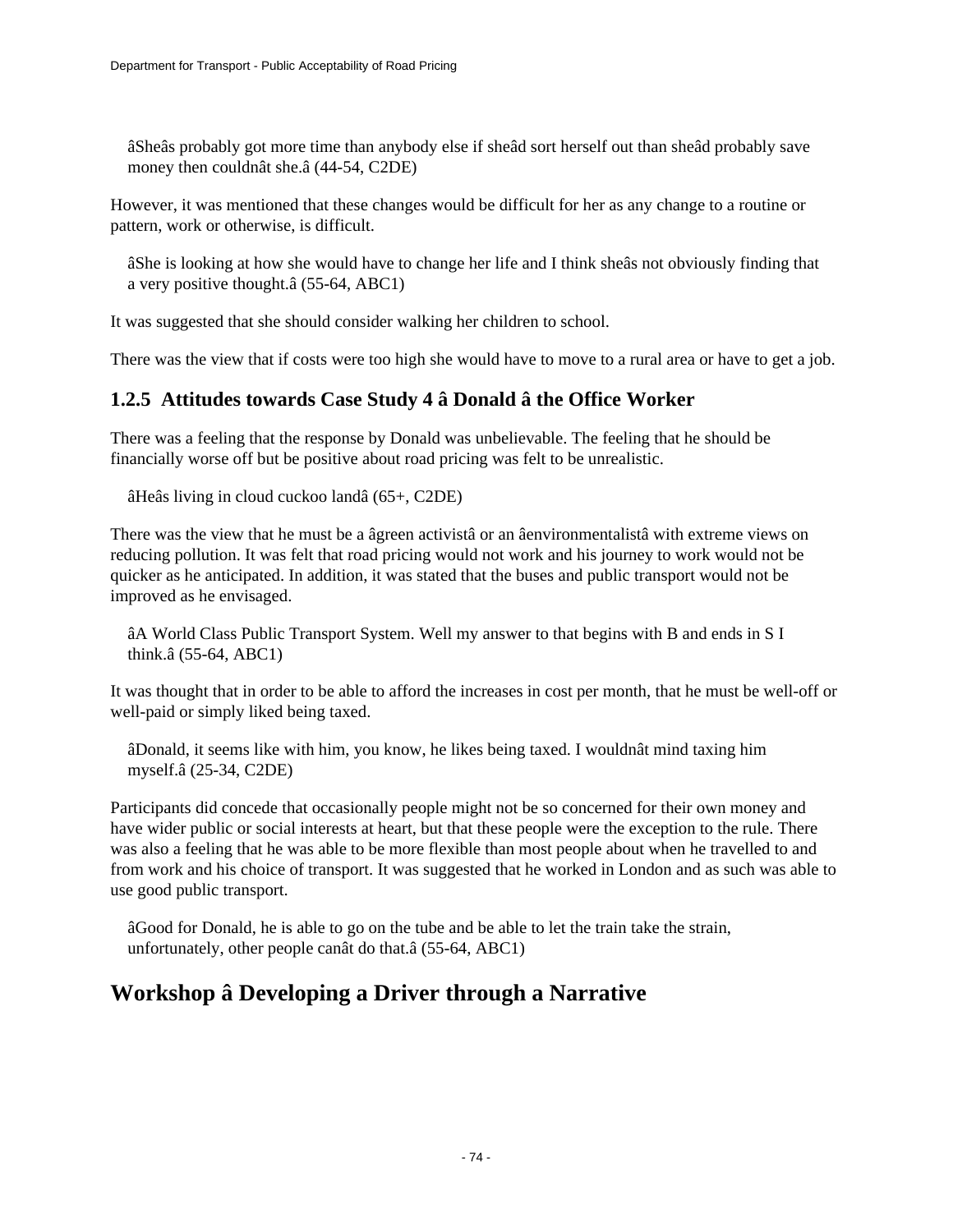# **1.3.1 Introduction**

Wave six involved participants in an interactive workshop. Participants were given free reign to come up with a "character" of their own design, based on a statement. Participants were placed into groups based on their attitudes towards being charged for how often and when people drive on the roads. Three groups were created in each area â positive, neutral and negative. Each group were given a statement about 2 (out of 3) fictional personsâ driving and travelling habits (see box 8.1) From this statement, people were asked to visualise and discuss background details of the person, including a name, sex, age, family details, occupation and choose an image of what the person would look like from a selection of photographs. Next, participants discussed their travel behaviour and picked photographs of what they thought would be the personâs most common methods of transport. In addition, they had to choose statements that supported their view of driving. Participants discussed how their created person would view congestion and road pricing. During this task participants chose statements to support their characters views and wrote a speech bubble of their characterâs typical feelings on the subject. Finally, participants had to think what would help their character think more positively about road pricing. Facilitators captured the character as he or she was developed and final montages of each created person were developed (see figure 8.1, for example).

**Figure 8.1. Completed montage of a created character during the workshop phase of the research. (Brad, Person 1, Durham, Neutral Group)**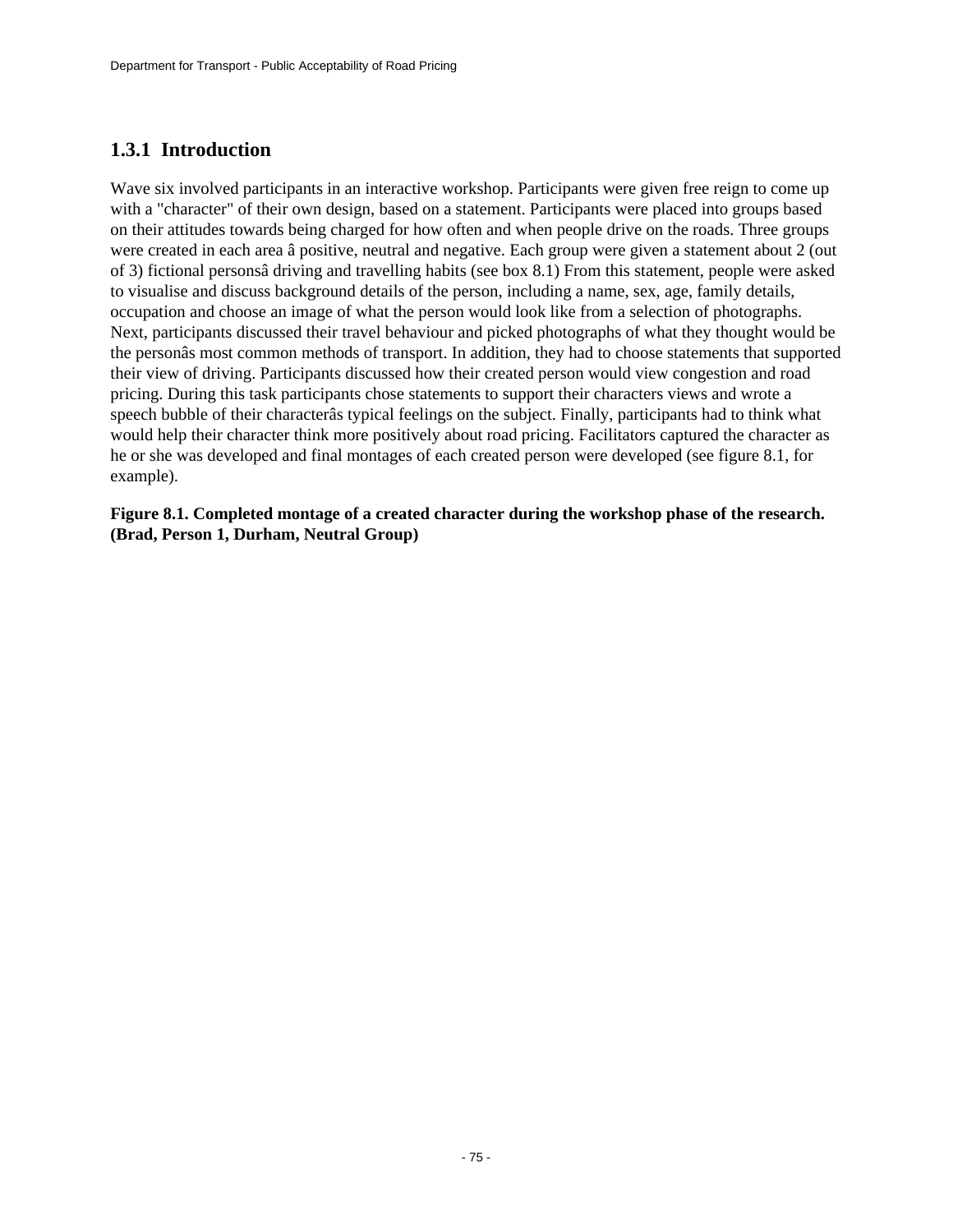

Despite each of the three descriptions (see below) generating 30 individuals (10 per description), in-depth qualitative analysis suggested that participants produced only 5 types of people: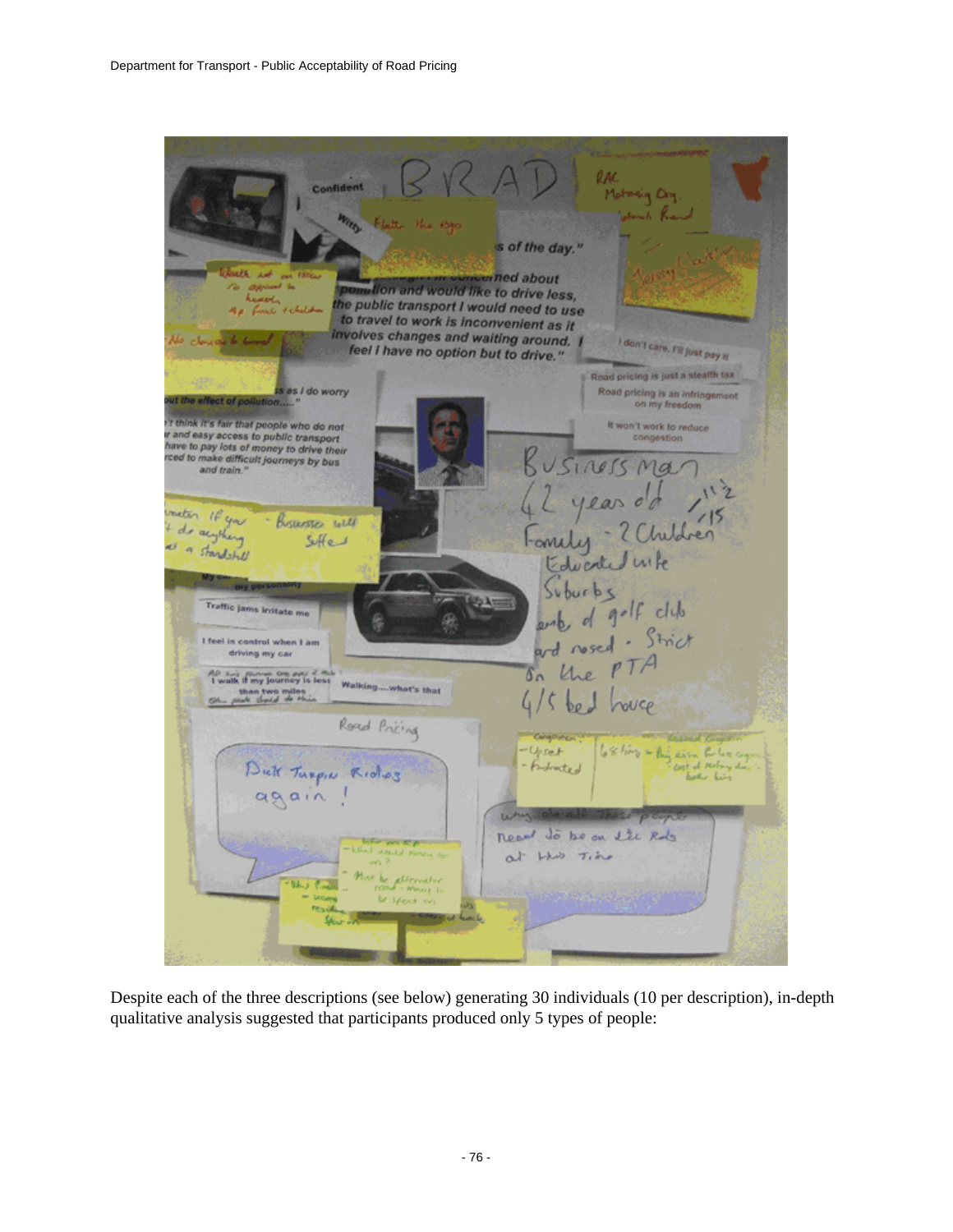- (1) Young concerned Student (Female)
- (2) Busy Mums (Female)
- (3) Young and Carefree (Male)
- (4) Aspiring Executive (Male)
- (5) Older Rural Gent (Male)

# **The three descriptions given to the participants**

### **Person 1 (for positive and neutral groups)**

"I drive a lot at busy times of the day."

"Although Iâm concerned about pollution and would like to drive less, the public transport I would need to use to travel to work is inconvenient as it involves changes and waiting around. I feel I have no option but to drive."

### **Person 2 (for positive and negative groups)**

"I like to drive and although I try to avoid city centres but I often find myself driving on busy and congested roads."

"I am uncomfortable with the idea that cameras can monitor when and where I drive, this worries me."

#### **Person 3 (for neutral and negative groups)**

"I love to drive."

"I drive for fun and because I feel I have to for many journeys, like when I go to work. I think motoring is expensive but I love the freedom it gives me to where I want, when I want."

# **1.3.2 Lifestyle and attitudes towards congestion and road pricing for the five types of people**

This section outlines the five person typologies, including their background, lifestyle, attitudes towards congestion and road pricing and how the participants felt they could communicate the benefits of road pricing to them.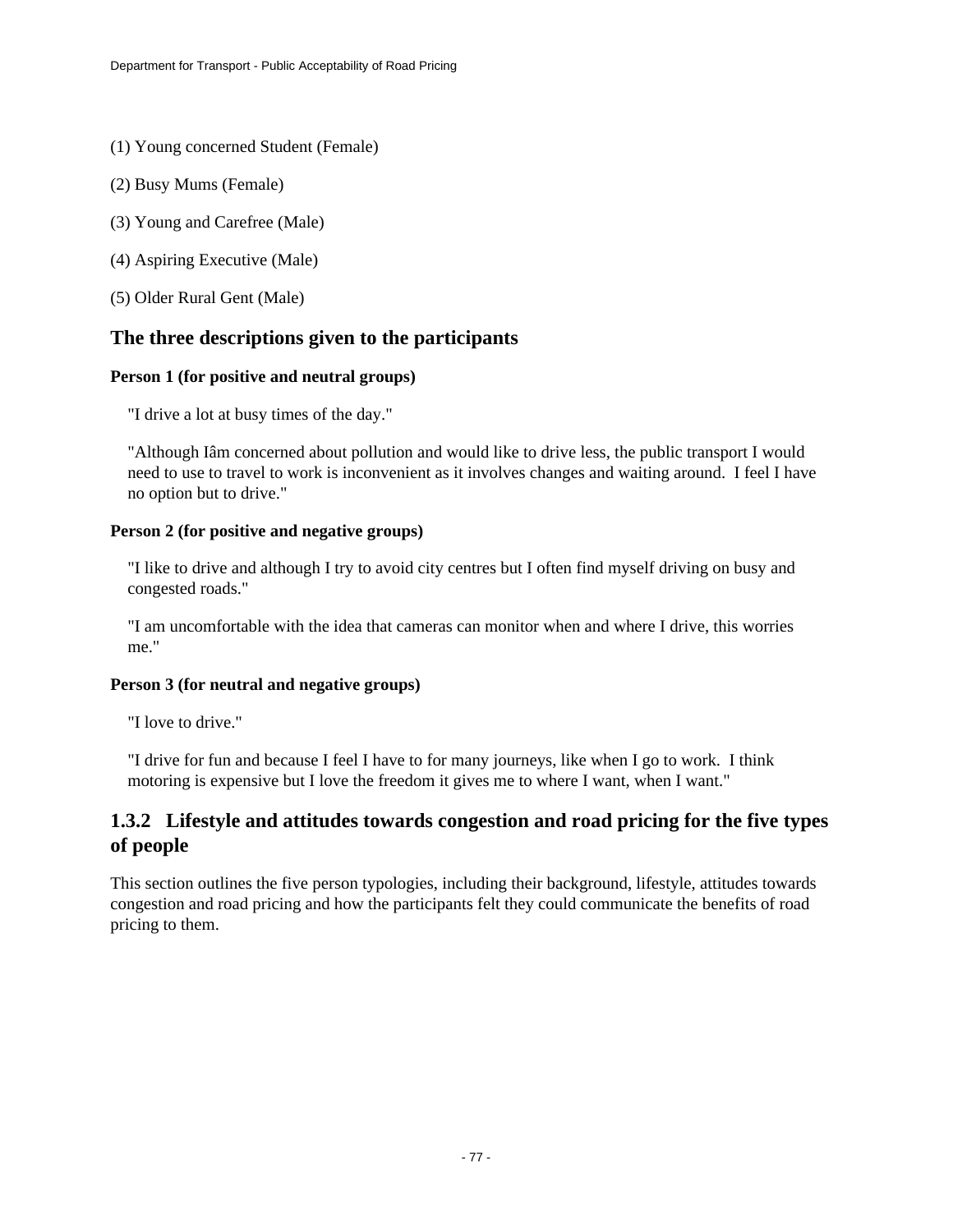| <b>Young Concerned Student</b> |  |
|--------------------------------|--|
| <b>Female</b>                  |  |

#### **Helen (person 1), Lucy and Sarah (person 2)**

### **Background**

They are in their late teens or early 20s. They are either a student at a university or a recent graduate, sharing a flat with friends. They tend to be single and have no children. Because they are a student (or recent graduate), they have poor finances. They are often described as serious, intense and introspective, though they are happy and pleasant. They are concerned for the environment. They drive a small (SMART car) or older car (Polo or Fiesta), that is economical and cheap-to-run. It may also be important that the car is fairly environmentally friendly. They often use expensive public transport, especially when going into an urban area, where parking is expensive. Their car helps them to be independent, but they are not worried about the way it looks.

|                                                                                              | <b>Views on Road Pricing</b>                |
|----------------------------------------------------------------------------------------------|---------------------------------------------|
| <b>Views on congestion</b>                                                                   |                                             |
|                                                                                              | There was a feeling that such individuals   |
| Congestion does not cause a huge problem for this category                                   | could feel road pricing would possibily hit |
| of people. They can be tolerant and patient and see<br>congestion as an everyday occurrence. | them financially.                           |
|                                                                                              | Helen would say:                            |
| Helen might say:                                                                             | "Unfair, I won't earn enough to pay the     |
| "Congestion is a fact of life. You have to be patient."                                      | <i>increase."</i>                           |
| (Person 1, neutral group)                                                                    | (Person 1, neutral group)                   |
| This may be due to the notion that they do not always have                                   | But it was suggested that such a person     |
| to sit in congestion and have more flexibility over the times                                | could feel that perhaps it was the only     |
| and routes they travel.                                                                      | choice.                                     |
| Sarah might say:                                                                             | Lucy would say;                             |
| "Congestion (rasp)  what congestion?"                                                        | "It's a pain, but it needs to be done".     |
| (Person 2, negative group)                                                                   | (Person 2, positive group)                  |
| They would see improving public transport and putting in                                     |                                             |
| safer cycle routes into towns as key to reducing congestion.                                 |                                             |
|                                                                                              |                                             |

#### **Issue**

It was felt that they would not have essential journeys to make it the car at peak-times (i.e. not for work). Therefore, it was considered they could save money through driving less once road pricing was introduced. As such, a possible saving in money would potentially be appealing.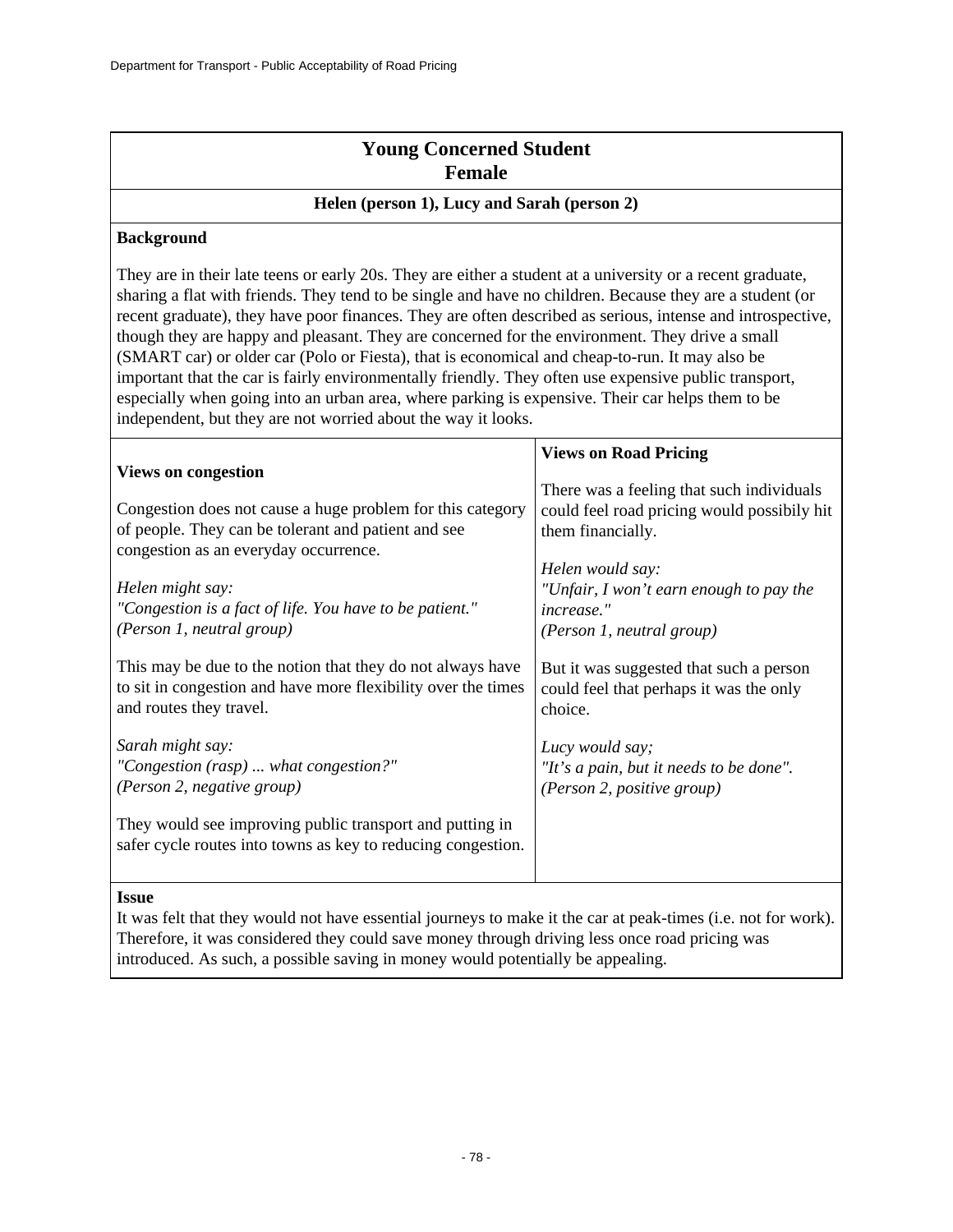# **Busy mums Female**

### **Anita, Jill, Sam and Mandy (person 1), Sandra and Jenny (person 2)**

### **Background**

They are aged between 29 and 42 years, usually described as mid-30s. They are usually described as busy, harassed mother of two or three children who dominate and rule their life. They might have a job, which is either part-time or certainly takes second-place to family life. This person is usually married, although could be a single-mum. They are usually out-going and energetic. They have some concern for the environment, but their main priority is with their family. They drive for work and practical reasons only and need a family-car. They may occasionally use a bike or bus into town. The important aspect of a car is that it is child-friendly. The car should make them feel safe and independent.

Τ

| <b>Views on congestion</b>                                                                                                                                                                                                                                                                                                                                                                    | <b>Views on Road Pricing</b>                                                                                                                                                                                                                                                                                                                                                                                                                                                                                                                                                                                                                                                                                                                                                                                                                    |
|-----------------------------------------------------------------------------------------------------------------------------------------------------------------------------------------------------------------------------------------------------------------------------------------------------------------------------------------------------------------------------------------------|-------------------------------------------------------------------------------------------------------------------------------------------------------------------------------------------------------------------------------------------------------------------------------------------------------------------------------------------------------------------------------------------------------------------------------------------------------------------------------------------------------------------------------------------------------------------------------------------------------------------------------------------------------------------------------------------------------------------------------------------------------------------------------------------------------------------------------------------------|
| This type of person gets very stressed with<br>congestion, according to the participants. In<br>particular they get anxious about being late<br>for work, following dropping the children<br>off for school. They are worried about<br>pollution from the congestion, in terms of<br>both environmental issues and personal<br>health issues for them and their children.<br>Anita might say: | They would tend to feel that road pricing is an<br>infringement on their human rights. They already feel<br>restricted enough as it is by being so busy and working to<br>tight deadlines. They do not need any additional control<br>over their lives. There is a feeling that road pricing will<br>cost them too much money and a feeling they have no<br>choice. They are likely to say that there is no public<br>transport alternative. However, there was a feeling that<br>they may feel it was the only option.<br>Anita would say:<br>"Unfortunately, we need road pricing, but I am worried<br>about cost. I can only just get by now".<br>(Person 1, positive group)<br>Busy mums stemming from description of person number<br>2 were also thought to be likely to be very suspicious of<br>cameras or techonology monitoring them. |
| "I worry about the pollution. The fumes<br>make me feel sick again today".<br>(Person 1, positive group)                                                                                                                                                                                                                                                                                      |                                                                                                                                                                                                                                                                                                                                                                                                                                                                                                                                                                                                                                                                                                                                                                                                                                                 |
| They wish they had better public transport<br>options.<br>Sam might say:<br>"I'd use public transport more if it was<br>better/more reliable".<br>(Person 1, neutral group)                                                                                                                                                                                                                   |                                                                                                                                                                                                                                                                                                                                                                                                                                                                                                                                                                                                                                                                                                                                                                                                                                                 |

#### **Issue**

As a parent, their children's future was felt to be important to them, particularly at an environmental level. Congestion was thought to be viewed negatively because of its effects on pollution.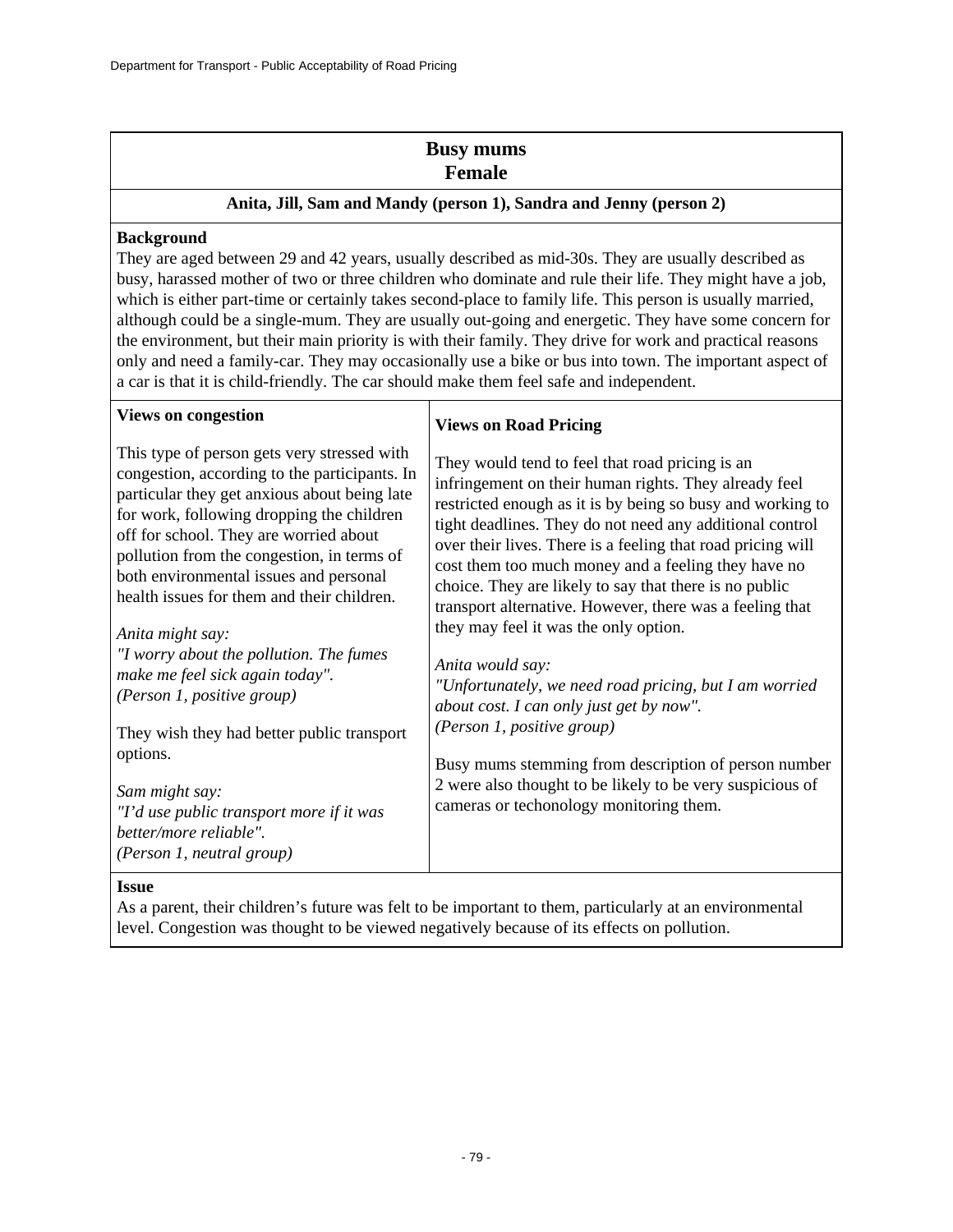# **Young and Carefree Male**

### **Liam and Jack (person 2), Fred, Carl, Lee, Norman, Dave and Justin (person 3)**

### **Background**

They are young (usually in their 20s) and have no responsibilities. They are not married and have no children. They are either students or in low-paid jobs. They are care-free and have little concern for others or the environment. They tend to be described as trendy, outgoing, cocky and arrogant. They aspire to driving big flashy cars but are often currently driving souped-up smaller cars. Their car is important to their image. They tend to drive for fun. They use very little other transport, except a taxi to and from pubs. They might say they like fast cars, that the car is linked to their personality, the car makes them feel independent and that they are guilty of speeding at times.

| <b>Views on congestion</b>                                                                                                          |                                                                                                                                                                                                                                                                                  |
|-------------------------------------------------------------------------------------------------------------------------------------|----------------------------------------------------------------------------------------------------------------------------------------------------------------------------------------------------------------------------------------------------------------------------------|
| There were two types of responses for this                                                                                          | <b>Views on Road Pricing</b>                                                                                                                                                                                                                                                     |
| person. Either participants felt they would                                                                                         | They are likely to believe road pricing is an attack on                                                                                                                                                                                                                          |
| worry not about congestion along with their                                                                                         | their freedom to drive when, where and how often they                                                                                                                                                                                                                            |
| care-free image and may even like posing                                                                                            | like.                                                                                                                                                                                                                                                                            |
| with their car and music in such situations.                                                                                        |                                                                                                                                                                                                                                                                                  |
|                                                                                                                                     | Justin would say:                                                                                                                                                                                                                                                                |
| Fred would say:                                                                                                                     | "It's an infringement on my liberty".                                                                                                                                                                                                                                            |
| "What's congestion? I couldn't care less, I                                                                                         | (Person 3, negative group)                                                                                                                                                                                                                                                       |
| have no worries or responsibilities".                                                                                               |                                                                                                                                                                                                                                                                                  |
| (Person 3, neutral group)                                                                                                           | They would also be defiant, continuing to drive anyway.                                                                                                                                                                                                                          |
| Or alternatively, they would feel irritated and<br>stressed that they could not have the freedom<br>to move as quickly as possible. | There was a feeling that either parents will pay for these<br>individuals or that they would not drive enough to see a<br>great variation in the cost. For those who work, they<br>would simply pay more in order to continue with driving<br>since it was so importnat to them. |
| In both cases they would blame other people                                                                                         |                                                                                                                                                                                                                                                                                  |
| and not themselves, especially other people                                                                                         |                                                                                                                                                                                                                                                                                  |
| unlike themselves, such as parents taking                                                                                           |                                                                                                                                                                                                                                                                                  |
| children to school and older drivers.                                                                                               |                                                                                                                                                                                                                                                                                  |
| Justin would say:                                                                                                                   |                                                                                                                                                                                                                                                                                  |
| "Too many old people on the road! Get them                                                                                          |                                                                                                                                                                                                                                                                                  |
| $off$ !"                                                                                                                            |                                                                                                                                                                                                                                                                                  |
| (Person 3, negative group)                                                                                                          |                                                                                                                                                                                                                                                                                  |
|                                                                                                                                     |                                                                                                                                                                                                                                                                                  |

### **Issue**

It was felt that this group may not have as many necessary journeys to complete for work and as such they could save money from the introduction of road pricing. Secondly, the thought that the roads might be free of congestion was considered appealing.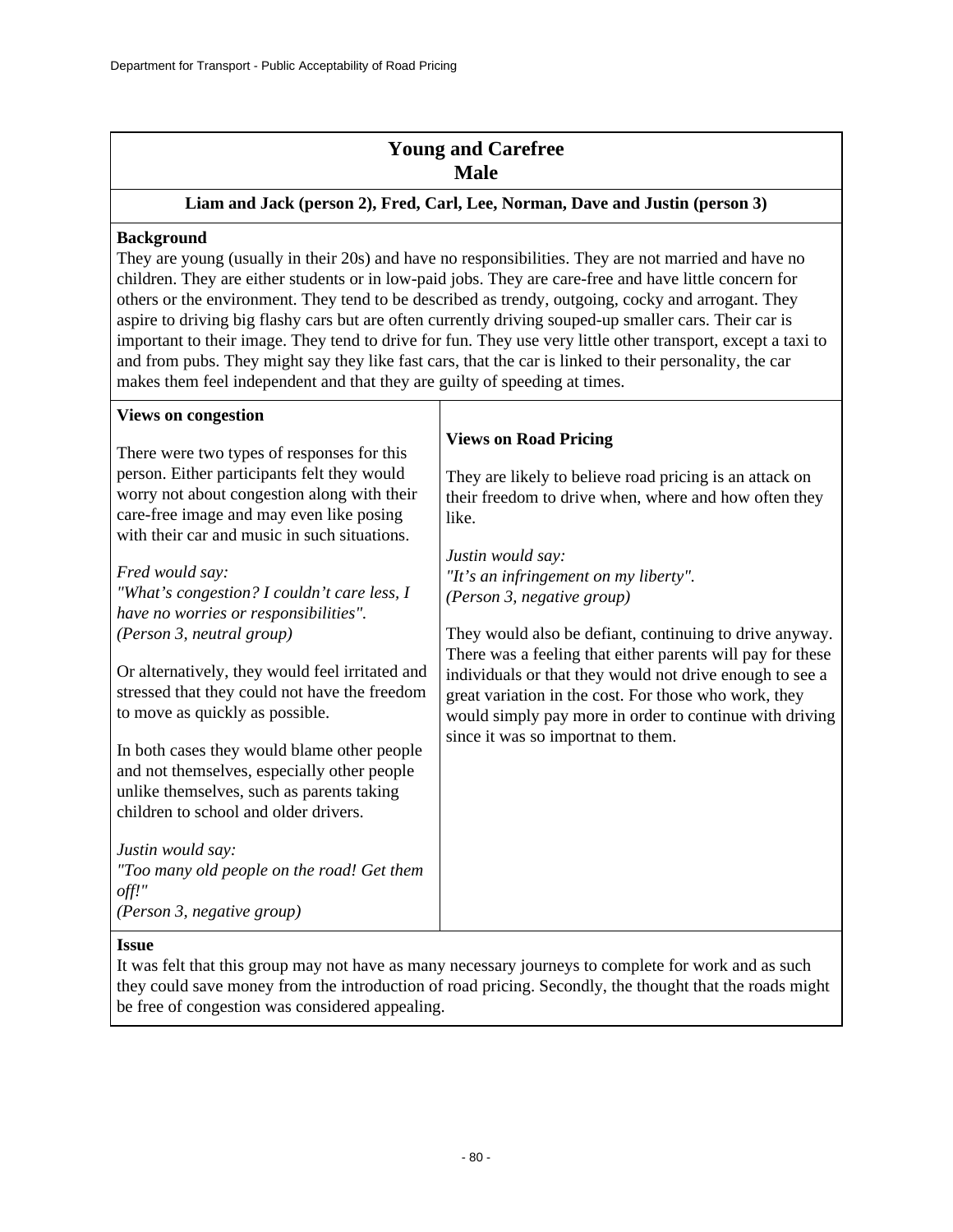# **Aspiring Executive Male**

### **Nigel, Nigel, Tony and Brad (person 1), Jack (person 2), Alan and Craig (person 3)**

#### **Background**

They are men in their mid-30s or early 40s who are doing well in an offive-job. They may be sales people pr managing directors, but all aspire to work-hard and make as much money as they can. They tend to be married with a young family, who they are mainly supporting financially. They are hard-nosed, strict, arrogant, but can be Jack the Lad types. They are members of gold and squash clubs and sit on Parent Teacher Associations; they may coach local youths football teams. They drive a lot for business and have a company car that is linked to their (aspiring) status and prestige (such as Audi, BMW or Lexus). They would not use buses but may use the train for business. They get very irritated by traffic jams and would want to keep moving. They feel in control when they are driving and feel their car says something about their personality. They are irritable and aggressive on the road and are always driving around in a hurry.

| These individuals get very irritable and very<br><b>Views on Road Pricing</b><br>stressed when faced with congestion. They feel they<br>There is a feeling that road pricing is a stealth tax.<br>are really wasting precious time with the family, but<br>Also they feel the government can not be trusted<br>especially time at work. Those relating to person 1<br>to deliver such a scheme. However, there is some<br>and 2 are likely to try and calm themselves by<br>support amongst this type of person should the<br>stating it is just something they have to put up with.<br>system work. There is a real need amongst this<br>Nigel says:<br>group of drivers for less congested faster roads.<br>"It's a pain, but a fact of life".<br>Alan would say:<br>(Person 1, positive group)<br>"I'm not bothered - it'll get other people off the<br>Those relating to person 3, however, are likely to be<br>road and it'll take me less time!"<br>angry or congestion could lead them to road-rage.<br>They feel they can both afford to pay for road<br>They are likely to blame other people for<br>pricing and also that in many cases their business<br>congestion, in particular the government. They feel<br>will pay for them anyway.<br>solutions to congestion often lie in more roads<br>being built and faster speed limits on roads. | <b>Views on congestion</b> |  |
|----------------------------------------------------------------------------------------------------------------------------------------------------------------------------------------------------------------------------------------------------------------------------------------------------------------------------------------------------------------------------------------------------------------------------------------------------------------------------------------------------------------------------------------------------------------------------------------------------------------------------------------------------------------------------------------------------------------------------------------------------------------------------------------------------------------------------------------------------------------------------------------------------------------------------------------------------------------------------------------------------------------------------------------------------------------------------------------------------------------------------------------------------------------------------------------------------------------------------------------------------------------------------------------------------------------------------------------------------------|----------------------------|--|
|                                                                                                                                                                                                                                                                                                                                                                                                                                                                                                                                                                                                                                                                                                                                                                                                                                                                                                                                                                                                                                                                                                                                                                                                                                                                                                                                                          |                            |  |
|                                                                                                                                                                                                                                                                                                                                                                                                                                                                                                                                                                                                                                                                                                                                                                                                                                                                                                                                                                                                                                                                                                                                                                                                                                                                                                                                                          |                            |  |
|                                                                                                                                                                                                                                                                                                                                                                                                                                                                                                                                                                                                                                                                                                                                                                                                                                                                                                                                                                                                                                                                                                                                                                                                                                                                                                                                                          |                            |  |
|                                                                                                                                                                                                                                                                                                                                                                                                                                                                                                                                                                                                                                                                                                                                                                                                                                                                                                                                                                                                                                                                                                                                                                                                                                                                                                                                                          |                            |  |
|                                                                                                                                                                                                                                                                                                                                                                                                                                                                                                                                                                                                                                                                                                                                                                                                                                                                                                                                                                                                                                                                                                                                                                                                                                                                                                                                                          |                            |  |
|                                                                                                                                                                                                                                                                                                                                                                                                                                                                                                                                                                                                                                                                                                                                                                                                                                                                                                                                                                                                                                                                                                                                                                                                                                                                                                                                                          |                            |  |
|                                                                                                                                                                                                                                                                                                                                                                                                                                                                                                                                                                                                                                                                                                                                                                                                                                                                                                                                                                                                                                                                                                                                                                                                                                                                                                                                                          |                            |  |
|                                                                                                                                                                                                                                                                                                                                                                                                                                                                                                                                                                                                                                                                                                                                                                                                                                                                                                                                                                                                                                                                                                                                                                                                                                                                                                                                                          |                            |  |
|                                                                                                                                                                                                                                                                                                                                                                                                                                                                                                                                                                                                                                                                                                                                                                                                                                                                                                                                                                                                                                                                                                                                                                                                                                                                                                                                                          |                            |  |
|                                                                                                                                                                                                                                                                                                                                                                                                                                                                                                                                                                                                                                                                                                                                                                                                                                                                                                                                                                                                                                                                                                                                                                                                                                                                                                                                                          |                            |  |
|                                                                                                                                                                                                                                                                                                                                                                                                                                                                                                                                                                                                                                                                                                                                                                                                                                                                                                                                                                                                                                                                                                                                                                                                                                                                                                                                                          |                            |  |
|                                                                                                                                                                                                                                                                                                                                                                                                                                                                                                                                                                                                                                                                                                                                                                                                                                                                                                                                                                                                                                                                                                                                                                                                                                                                                                                                                          |                            |  |
|                                                                                                                                                                                                                                                                                                                                                                                                                                                                                                                                                                                                                                                                                                                                                                                                                                                                                                                                                                                                                                                                                                                                                                                                                                                                                                                                                          |                            |  |
|                                                                                                                                                                                                                                                                                                                                                                                                                                                                                                                                                                                                                                                                                                                                                                                                                                                                                                                                                                                                                                                                                                                                                                                                                                                                                                                                                          |                            |  |
|                                                                                                                                                                                                                                                                                                                                                                                                                                                                                                                                                                                                                                                                                                                                                                                                                                                                                                                                                                                                                                                                                                                                                                                                                                                                                                                                                          |                            |  |
|                                                                                                                                                                                                                                                                                                                                                                                                                                                                                                                                                                                                                                                                                                                                                                                                                                                                                                                                                                                                                                                                                                                                                                                                                                                                                                                                                          |                            |  |

#### **Issue**

For those with children, it was felt that issues of the damage polllution may cause to the environment, particularly at a local level would be important. Second, clear and free roads as a result of a reduction in congestion were suggested as important.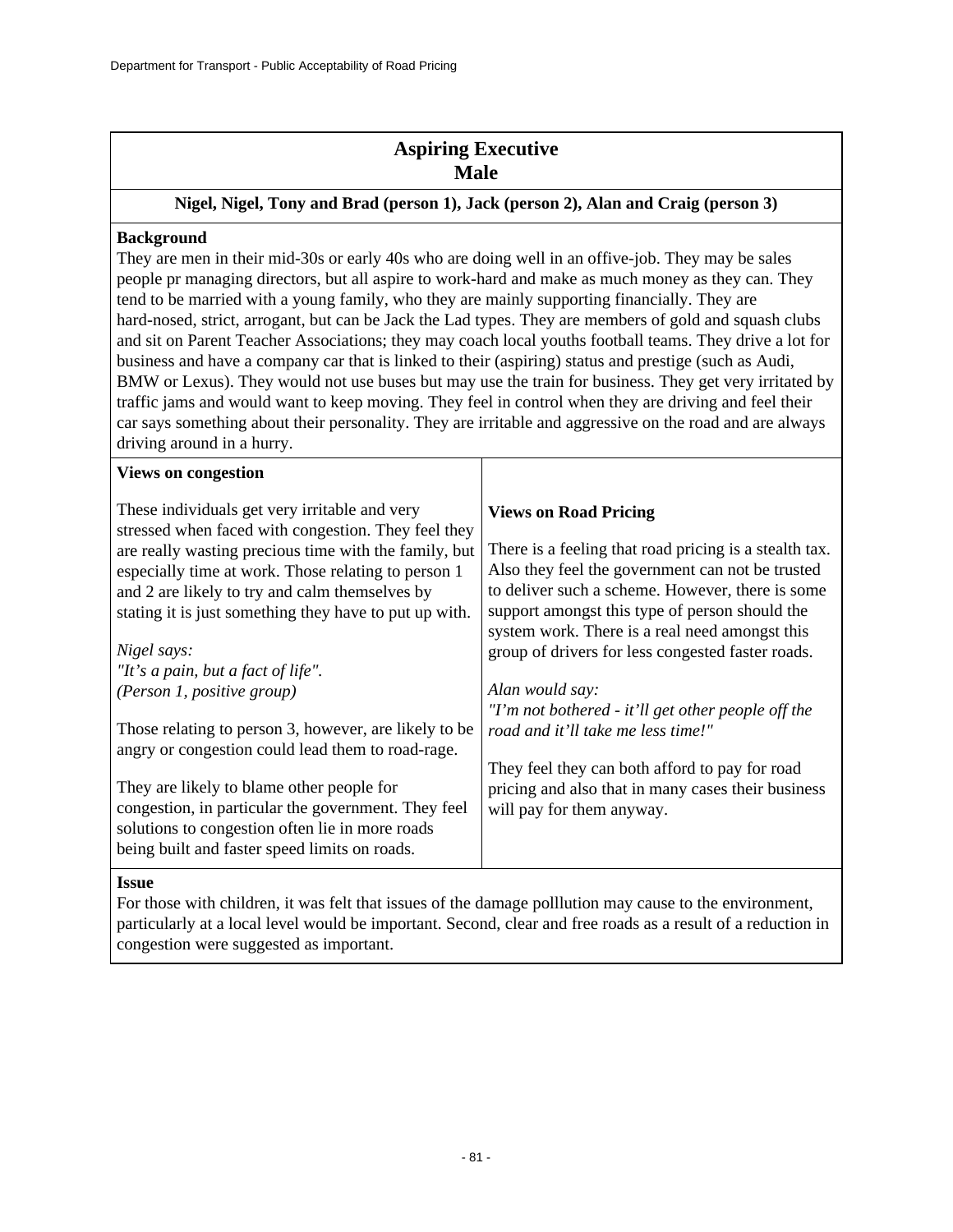# **Older Rural Gent Male**

### **Bill (person 1), Arthur, Fred and Albert (person 2), Neville (person 3)**

### **Background**

**Views on congestion**

These are older individuals, in their 60s, who are usually retired, although they may still hold small part-time jobs. They are not particularly well-off. They have grown-up families who have left home. Thre is a tendency for them to live in a rural area. They tend to be responsible, relaxed and calm, but maybe a bit stuck in the ways. Their responsibility may associate them with caring for the environment. They own older vehicles they may have bought new 20 years ago. The car helps them to be practical and maintain independence. Occasionally, they use the bus to go to the town or shops when it is cheaper.

| This person tends to try and avoid congestion<br>as much as he can. He is quite philosophical if<br>he should encounted it and remains calm.<br>There is a feeling of amazement that there is<br>so much traffic on the roads.           | <b>Views on Road Pricing</b><br>Overall they are fairly anti-road pricing, especially as it<br>may require them to make a change to their work<br>patterns. They are concerned about the technology as<br>they are unsure about how it works. In addition, they are<br>particularly worried abour the coast of road pricing.<br>Fred would say:<br>"It's a big enough problem as it is $-I$ can't pay any<br>more. It's this government".<br>(Person 2, positive group) |
|------------------------------------------------------------------------------------------------------------------------------------------------------------------------------------------------------------------------------------------|-------------------------------------------------------------------------------------------------------------------------------------------------------------------------------------------------------------------------------------------------------------------------------------------------------------------------------------------------------------------------------------------------------------------------------------------------------------------------|
| Albert would say:<br>"Where has all the traffic come from?".<br>(Person 2, negative group)<br>They generally blame it on things that have<br>changed since they were younger, especially<br>the idea that children are driven to school. |                                                                                                                                                                                                                                                                                                                                                                                                                                                                         |
| Arthur would say:<br>"I got stuck this morning. Kids should walk to<br>school. The congestion is getting worse. All<br>those pesky 4x4s".<br>(Person 2, positive group)                                                                  |                                                                                                                                                                                                                                                                                                                                                                                                                                                                         |
| This group would want to see a reduction in<br>illegal drivers which would help congestion.                                                                                                                                              |                                                                                                                                                                                                                                                                                                                                                                                                                                                                         |

### **Issue**

Creating a better environment was key for this group especially at a local level, where it was felt important to preserve the local environment. It was thought that such an individual would like the concept of having a positive future environment with some of the good aspects from the past. Appealing to the *Rural Gent* as a parent or grandparent was also important. A better, safer and healthier environment could be suggested by a reduction in congestion found through road pricing.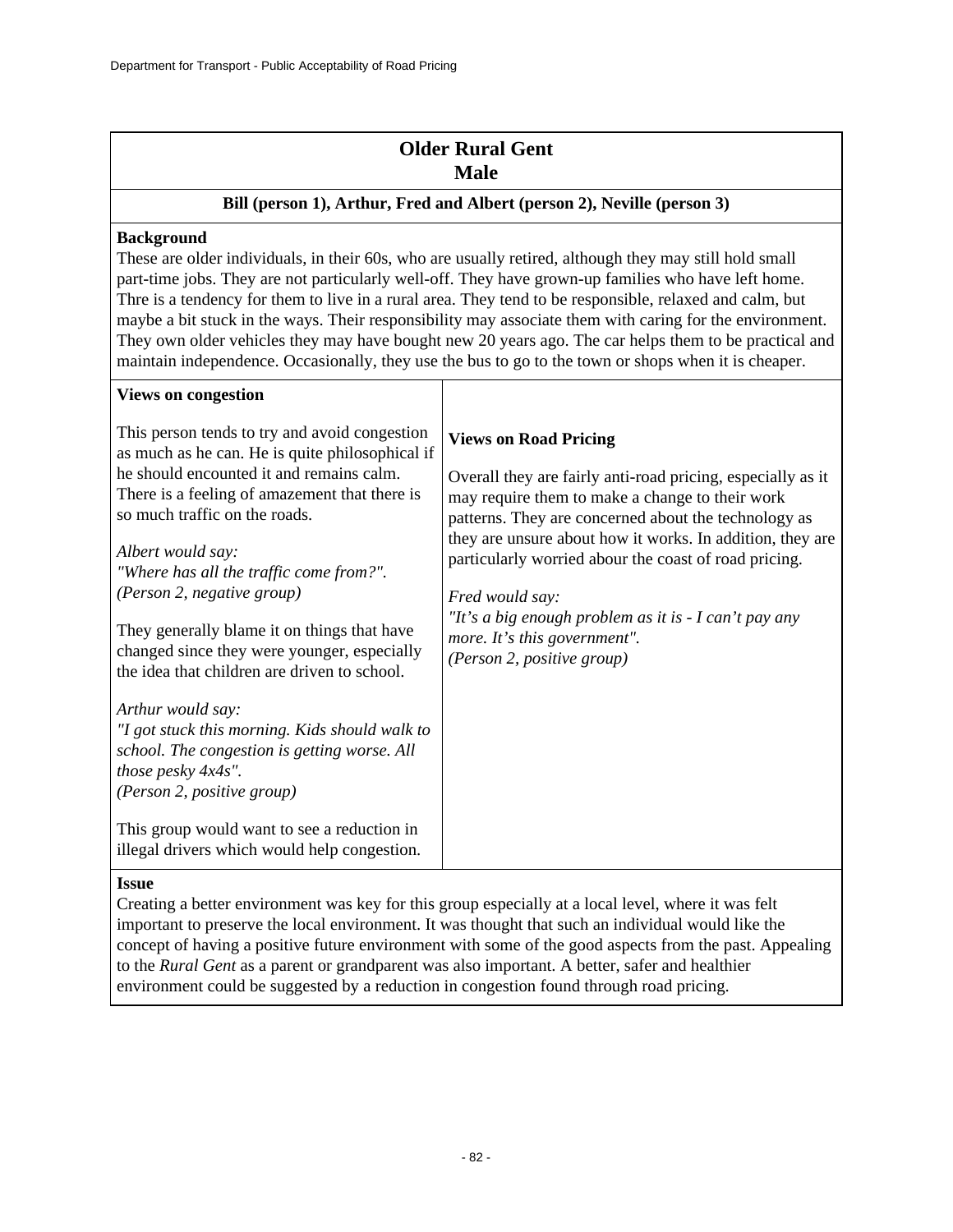# **1.3.3 Talking to people about road pricing**

Based on the typologies of drivers created in the workshops, participants thought about how the benefits of road pricing could best be communicated to people in general. The messages fell into 3 categories, which are outlined below:

### **Issue 1: Environment**

Busy Mums, the Older Rural Gents and Aspiring Executives who had children were thought to be concerned about this. Education at school was felt to be a strong motivator for change in attitude and behaviour. Highlighting changes in the environment in general either at a relatively local (such as rural areas being overrun by cars) or a global level (such as melting ice caps) was suggested as a way to help people realise that congestion has a negative impact on the environment.

### **Issue 2: Free roads of Traffic**

Depicting roads free of congestion would be particularly powerful for the Aspiring Executives and the Young and Care-Free people. It suggests that these drivers can regain control over their driving environment through changing the way they pay, re-opening up the idea of freedom and driving.

### **Issue 3: Save Money**

It was felt for those, such as for the Young and Care-Free and for Young Concerned Students (but not interestingly mentioned for the Older Rural Gent), who do not have to drive as many essential journeys at peak-times (i.e. not for work), it was considered they could actually save money through driving less once road pricing was introduced.

## **Key interests and concerns**

In discussing the messages that may have an influence on other people, participants were encouraged to discuss how such communication may affect their own views. It was felt that the environment was a key concern for the majority of the public. In addition, participants generally felt this was a key concern for them personally and felt if road pricing would help reduce congestion and the amount of traffic then this had environmental benefits and as such was a powerful message. In addition, the promise of less traffic on the roads was a key interest for participants. Again, if road pricing worked and this could be promised, participants felt this was extremely important. There was less support for saving money as participants generally anticipated being worse off with the introduction of road pricing.

Overall, the key aspect was some guarantee that road pricing would work to reduce congestion, which in turn would improve the environment both in terms of pollution and less traffic. It is interesting to note that participants were therefore conceptualising road pricing in terms of eliminating trips rather than the displacement of trips.